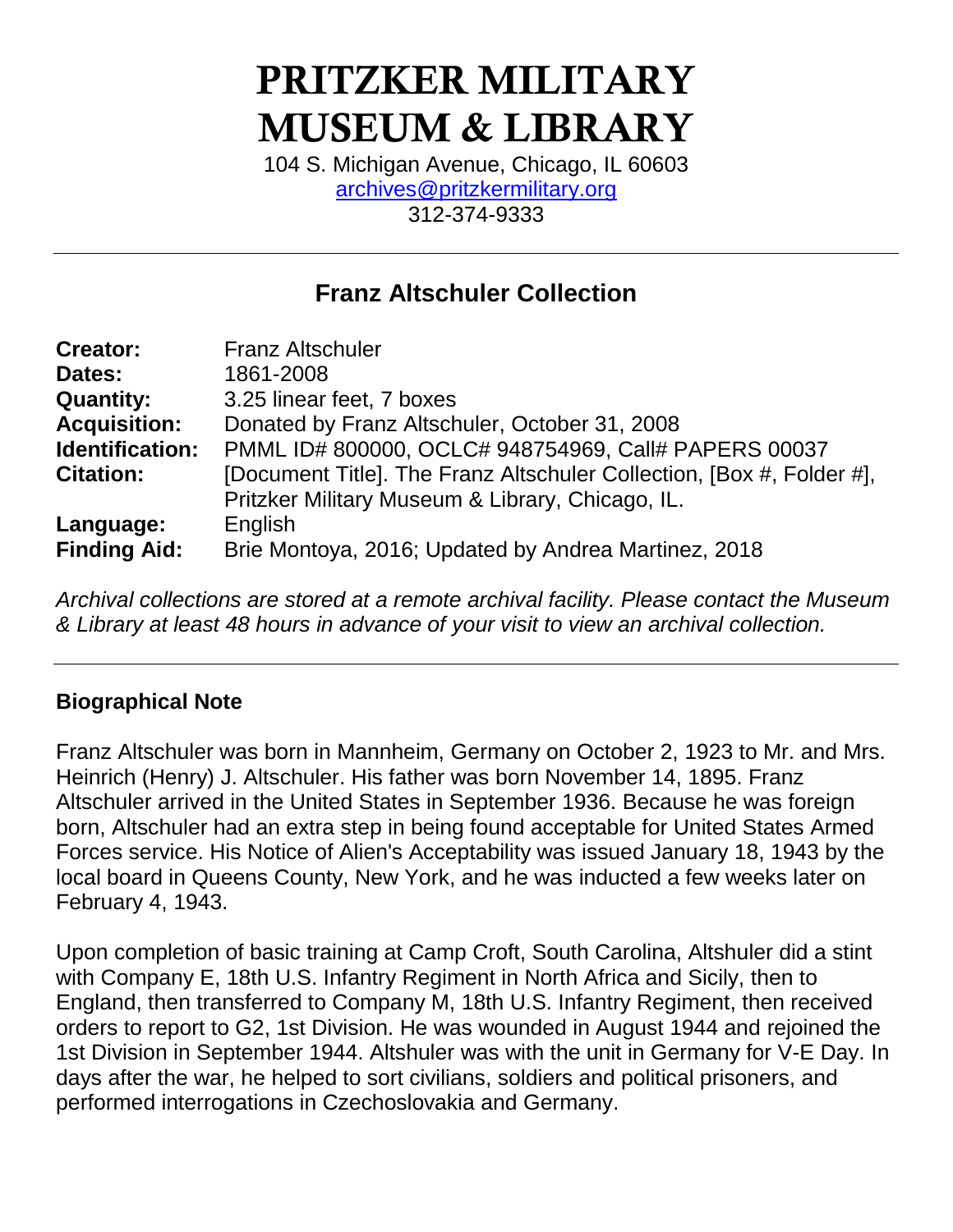An artist from pre-war life, Altschuler carried the skills with him as a soldier. He drew the Mother's Day 1945 and division Christmas card for soldiers to send home and his drawings were also published by Stars & Stripes. His drawings were also used professionally in the military, having been included in military summaries.

He received his discharge from the armed services at Fort Dix in September 1945. He later enrolled at the Institute of Design in Chicago.

## **Scope and Content of the Collection**

The Franz Altschuler Collection consists of letters, V-Mails, postcards, military documents, newspaper and magazine clippings, sketches and drawings, collectible cards, photocopies, pieces of artwork, undeveloped film rolls, and photographs. The majority of the collection relates to Altschuler's time in the armed services in World War II and just after V-E Day. Another portion of the collection including correspondence and identification cards pertain to Altschuler's father, Heinrich or Henry, and grandfather, Opa Z. Altschuler's artwork spans from his time in the service through 2005. Photocopies of original pieces are also included. The vast majority of photographs included in the collection were taken by Altschuler or found by him in Germany and Czechoslovakia. There are also four canisters of undeveloped film. A large collection of cigarette and gum cards is included. Many were loose, but some remain contained in an album put together by Altschuler in his youth. The loose cards have been arranged by sets and numbers in photonegative sleeves so both sides of the card can be viewed. A large portion of the collection is magazine and newspaper clippings. For the most part, they were in no discernible order, but a portion of them were filed in separate folders which were labeled by Altschuler. These materials were kept together, but arranged by date. All newspaper clippings have been photocopied. In addition, many of the clippings are oversized and have been placed in oversized boxes.

## **Arrangement**

The majority of the collection arrived in no discernible order. A portion of the magazine and newspaper clippings were filed in separate folders which were labeled by Altschuler. These materials were kept together, but arranged by dates within their folder. For the rest of the collection's items, staff has arranged the collection. The collection consists of six series:

## **Series One: Biographical Material**

This series contains letters, greeting cards, postcards, and V-Mails. Most letters from Altschuler to his family contain sketches of topics discussed in the letter. Altschuler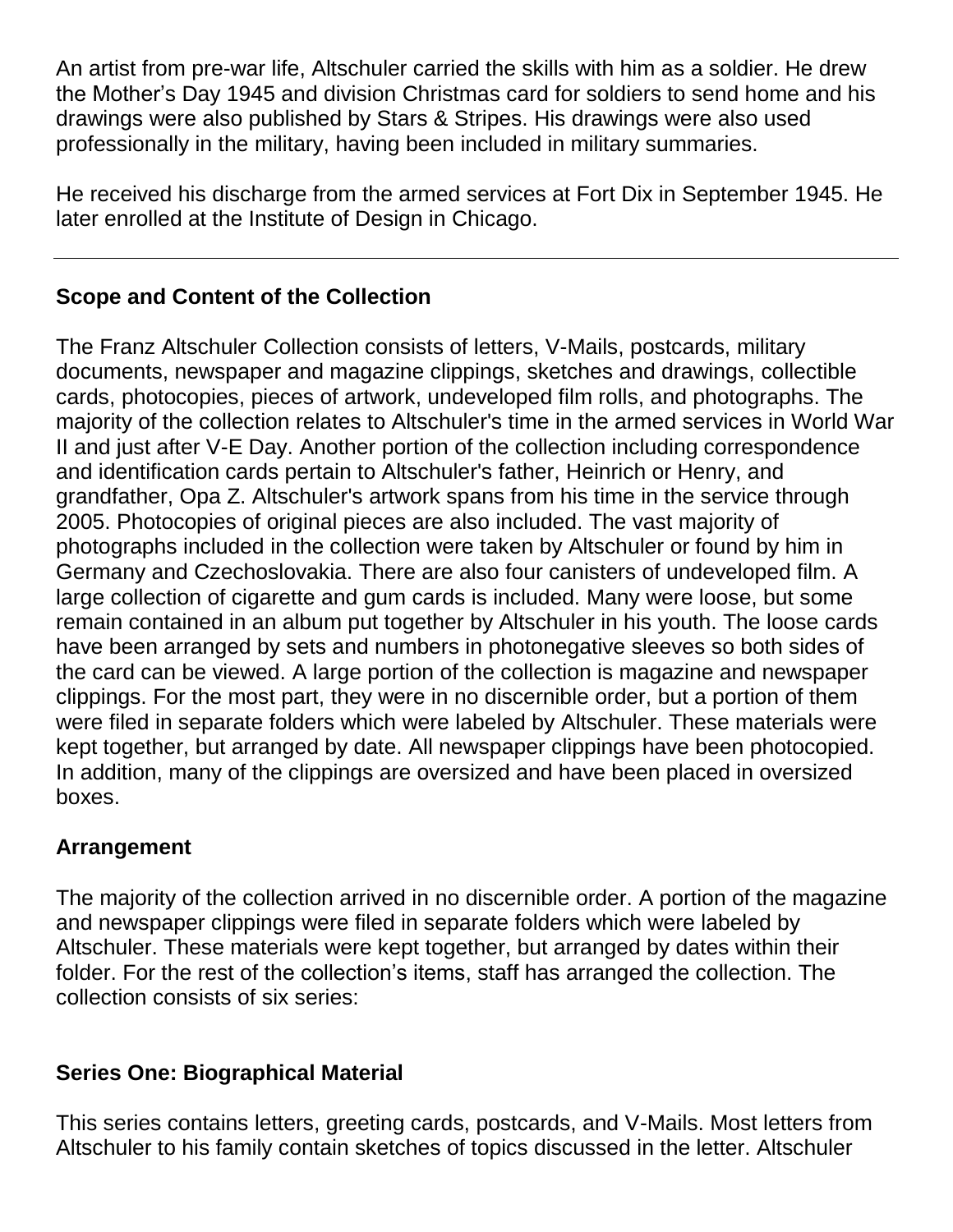often used V-Mails to draw more detailed pieces. Greeting cards Altschuler received have been arranged within the series. Also included are pieces of correspondence written in various languages. One folder contains postcards belonging to and sent by Altschuler's grandfather, Opa Ziegler. Some of these postcards are blank while the others have messages written in German. Military documents, paperwork, and forms of identification include items pertaining to Altschuler's enlistment and time spent in the service.

## **Series Two: Artwork**

A portion of the artwork in this series was done by Altschuler during his time overseas in the service. While some drawings are of local scenery, the vast majority of sketches are drawings are depictions of soldiers, battle scenes and other armed service-related events. His later work, from the 1950s onward, begins to focus on other military eras and soldiers including medieval knights, the Revolutionary War, and the Civil War. This series also includes photocopies of Altschuler's original works, some of which are duplicates of pieces already included in the collection. Two larger collage pieces have been separated and placed with the Flat Files.

## **Series Three: Ephemera**

Materials in the propaganda folder were collected by and labeled as German or U.S. psych warfare by Altschuler. This series also includes banknotes and various newspaper clippings. Altschuler photocopied various documents and pieces of artwork that are already included in the collection and wrote short notes on the papers to indicate what they are. A large collection of German-language cigarette cards, a handmade album containing cigarette cards, and a collection of English-language gum cards are included.

## **Series Four: Reference Materials**

This series contains clippings Altschuler collected from various magazines and newspapers, as well as postcards, envelopes, cards, and book pages. While some items were collected for general military interest, the majority of items contain images of uniforms and weapons which Altschuler used as reference material for his artwork. Items in the folders labeled Pre-World War I and World War II were in their own folders when the collection was received. For processing, they were kept together but arranged within the new folder. The Pre-World War I subseries also had oversized materials that have been separated and arranged in Series Six.

## **Series Five: Photographs**

Many photographs in this series were taken by Altschuler. One group of photographs, which have been arranged in their own folder, came from film in a camera found by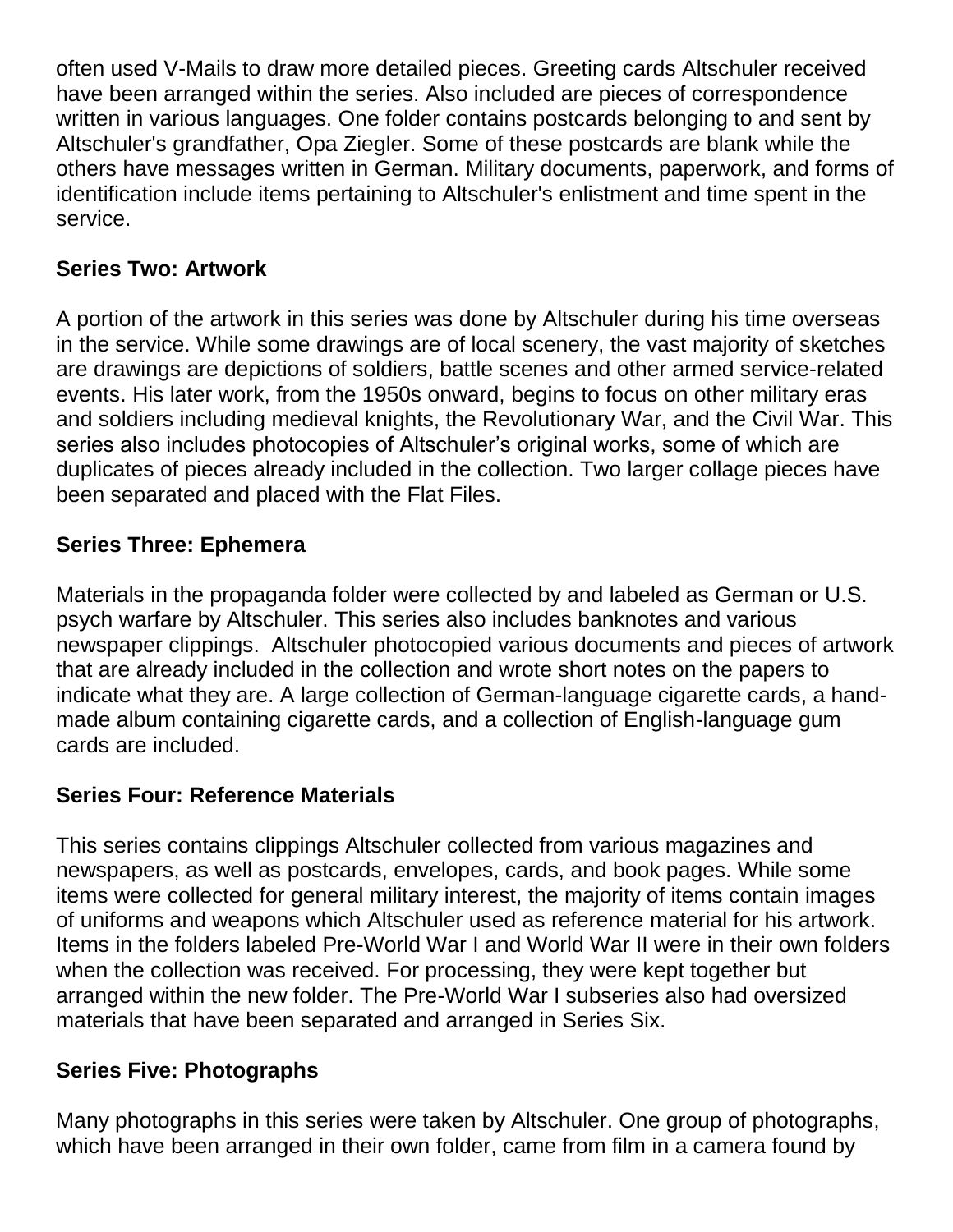Altschuler in Germany during World War II. There are also four canisters of undeveloped film from Altschuler's time in and closely following World War II. Some photographs also pertain to Altschuler's father.

#### **Series Six: Oversized Materials**

Because Altschuler collected a large number of clippings from oversized magazines and newspapers, most of this series contains items that would otherwise be arranged with Series Four. The Pre-World War I subseries was collected in a labeled folder so those items have been kept together in their own box. The rest of the items share a box, but have been arranged into folders.

## **Rights**

Copyrights held by Franz Altschuler were transferred to the Pritzker Military Musuem & Library. All other rights are held by the author or publisher. Users assume responsibility for following copyright laws as established by US Code Title 17.

#### **Separations**

| <b>Item ID</b> | Call<br><b>Number</b> | <b>Description</b>                                                                                                                                                                                                                                                                                                 | <b>Location</b>            |
|----------------|-----------------------|--------------------------------------------------------------------------------------------------------------------------------------------------------------------------------------------------------------------------------------------------------------------------------------------------------------------|----------------------------|
|                | <b>PER</b><br>1910    | <b>Military Goods</b>                                                                                                                                                                                                                                                                                              | Rare<br><b>Periodicals</b> |
|                |                       | <b>Altschuler's Original Artwork</b>                                                                                                                                                                                                                                                                               |                            |
| 8000001006     |                       | Painted collage showing two ships,<br>resembling Amagiri and PT109, and a<br>headshot of Lieutenant (junior grade) John<br>F. Kennedy in the top corner; hand-written<br>caption on the back reads "Scott Foresman.<br>Finished art for aricle on John F. Kennedy &<br>PT109. Both ships are authentic as to type" | <b>Flat Files</b>          |
| 8000001007     |                       | "Aero II" - painted collage of a bomber                                                                                                                                                                                                                                                                            | <b>Flat Files</b>          |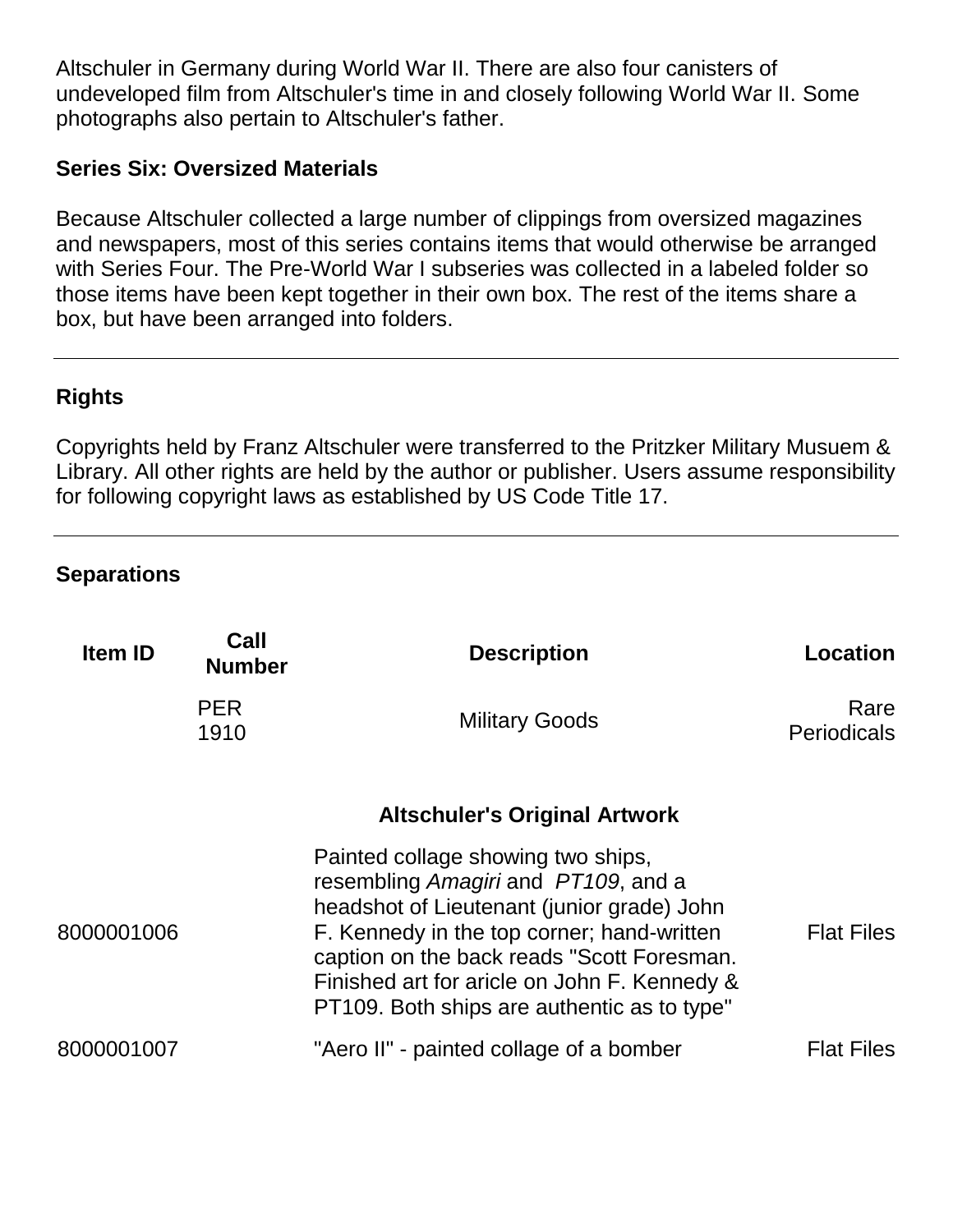## **Key Subjects**

This collection is indexed under the following headings in the Library's online catalog. Researchers interested in materials about related topics, persons, or places should search the catalog using these subject headings.

#### **Subjects**

Military Uniforms. Soldiers. – United States. – Correspondence. Soldiers in art. United States. -- Army. -- Infantry Division, 1st. World War, 1939-1945 -- Caricatures and cartoons.

#### **Container List**

| Box | <b>Folder</b> | Item ID#  | <b>Title</b>                                                                                                    | <b>Dates</b>                         |
|-----|---------------|-----------|-----------------------------------------------------------------------------------------------------------------|--------------------------------------|
|     |               |           | <b>Series One: Biographical Material</b>                                                                        | 1905-2008,<br>n.d. Bulk<br>1943-1945 |
| 1   | 1             |           | <b>Personal Correspondence</b>                                                                                  | 1941-1943                            |
|     |               | 800000001 | Yuletide card from J. Brown to Altschuler -<br>"Best Wishes" with poinsettias on the front                      | 12/23/1941                           |
|     |               | 800000002 | Holiday Greetings card from Bill to<br>Altschuler - gold foil eagle with the United<br>States flag on the front | 12/20/1942                           |
|     |               | 800000003 | Letter from Altschuler to his family - time in<br>the hospital and training at Camp Croft,<br>South Carolina    | 2/28/1943                            |
|     |               | 800000004 | Letter from Altschuler to his family -<br>training at Camp Croft, South Carolina                                | 3/12/1943                            |
|     |               | 800000005 | Letter from Altschuler to his family -<br>quarantined for measels; continued<br>training                        | 3/15/1943                            |
|     |               | 800000006 | Letter from Altschuler to his family - most                                                                     | 3/25/1943                            |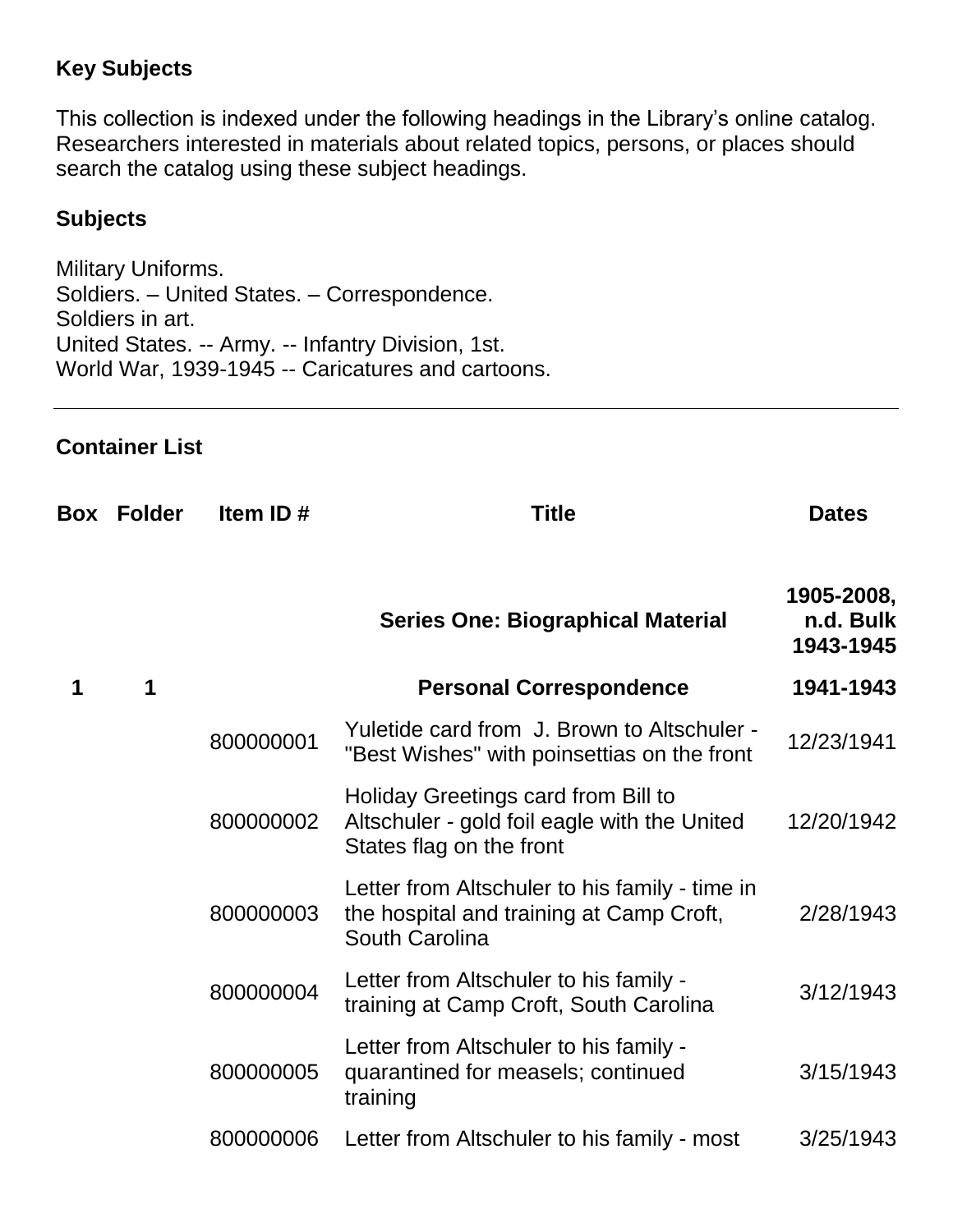|           | of the company is in quarantine; took a trip<br>to Asheville, North Carolina                                                                                                                                        |           |
|-----------|---------------------------------------------------------------------------------------------------------------------------------------------------------------------------------------------------------------------|-----------|
| 800000007 | Letter from Altschuler to his family - he is<br>doing drawings for people around camp                                                                                                                               | 3/30/1943 |
| 800000008 | Letter from Altschuler to his family - out of<br>quarantine; details on training                                                                                                                                    | 4/5/1943  |
| 800000009 | Letter from Altschuler to his family - week 7<br>of basic training is complete                                                                                                                                      | 4/9/1943  |
| 800000010 | Letter from Altschular to his family -<br>machine gun training                                                                                                                                                      | 4/16/1943 |
| 800000011 | Letter from Altschuler to his family -<br>training in North Carolina; drawing of a<br>soldier crawling under wire with bullets<br>flying overhead and an explosion in the<br>background, as described in the letter | 4/24/1943 |
| 800000012 | Letter from Altschuler to his family - details<br>on marksman results                                                                                                                                               | 5/2/1943  |
| 800000013 | Postcard from Altschuler to his father -<br>Skyland Hotel in Hendersonville, North<br>Carolina on the front, short note                                                                                             | 5/9/1943  |
| 800000014 | Letter from Altschuler to his family - details<br>on training; drawing on the envelope of a<br>soldier marching while the sun shines<br>down                                                                        | 5/17/1943 |
| 800000015 | Postcard from Altschuler to his family -<br>"Kings of the Broad Highway" on the front,<br>to let them know he is leaving Camp Croft                                                                                 | 5/28/1943 |
| 800000016 | Postcard from Altschuler to his family - the<br>Main Exchange at Camp Croft pictured on<br>the front, moved from Camp Croft to<br>Pennsylvania                                                                      | 5/28/1943 |
| 800000017 | V-Mail from Altschuler to his family, from<br>"Somewhere at Sea" - instructions for mail<br>now that he will be overseas                                                                                            | 6/1943    |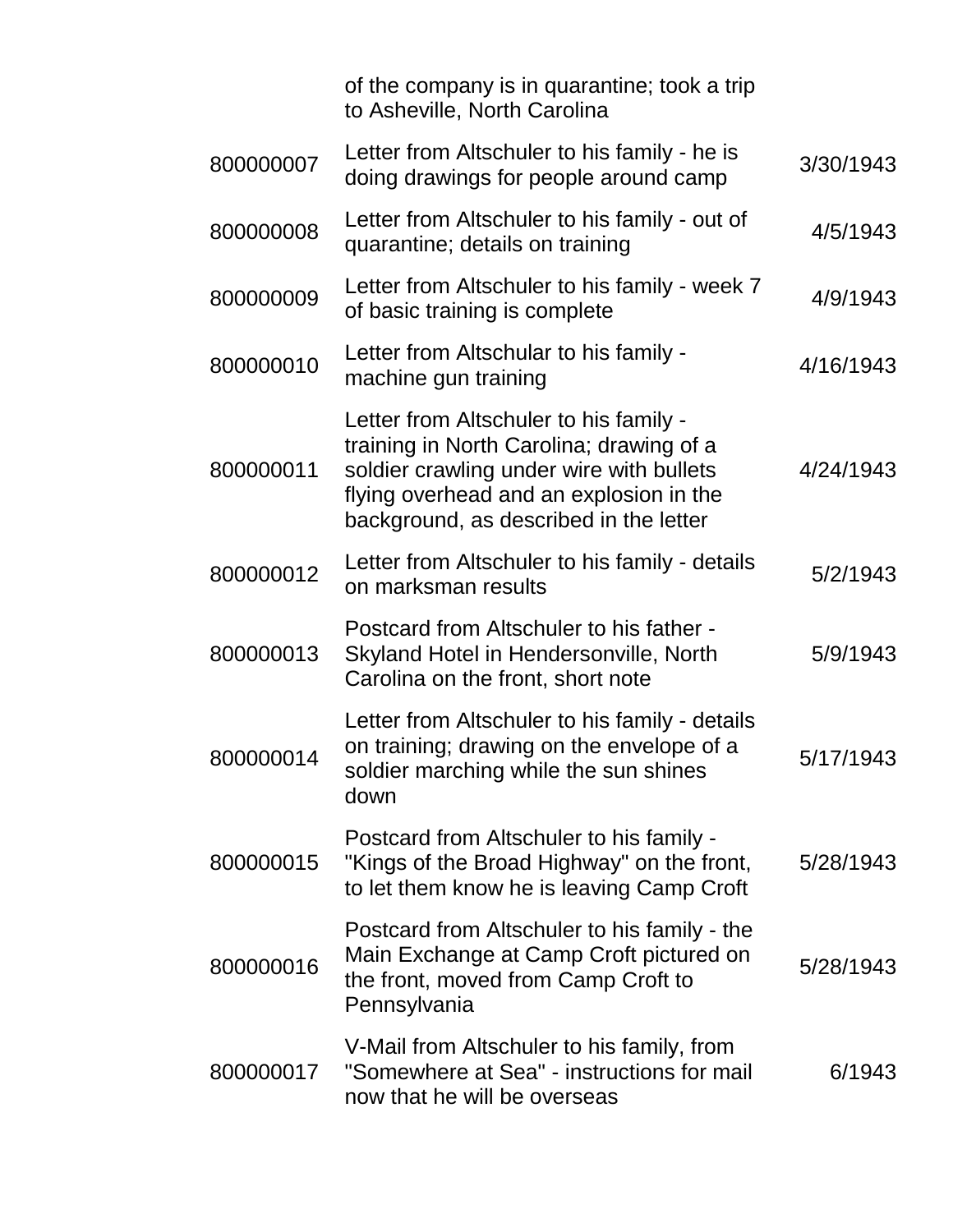|   |                | 800000018 | V-Mail from Altschuler to his family - details<br>on visit to Bone, question about new<br>songs, comments on the weather                                                                                                                                      | 7/25/1943 |
|---|----------------|-----------|---------------------------------------------------------------------------------------------------------------------------------------------------------------------------------------------------------------------------------------------------------------|-----------|
| 1 | $\overline{2}$ |           | <b>Personal Correspondence</b>                                                                                                                                                                                                                                | 1944-1945 |
|   |                | 800000019 | V-Mail from Altschuler to his family, from<br>France - commentary on the weather and<br>scenery                                                                                                                                                               | 6/13/1944 |
|   |                | 800000020 | Letter from Altschuler to his family, from<br>France - commentary on the letter he<br>received from them, details on pictures he<br>sent back; drawing in the top left corner of<br>the letter of a soldier lying in the grass<br>drinking a beer             | 7/15/1944 |
|   |                | 800000021 | Letter from Altschuler to his family, from<br>France - talk about how bad the mosquitos<br>are and a drawing of him being attacked by<br>two mosquitos while in bed; drawing of a<br>soldier peeking out of a hole with branches<br>on his helmet             | 7/21/1944 |
|   |                | 800000022 | Letter from Altschuler to his family, from<br>France - short note to let them know he is<br>all right                                                                                                                                                         | 8/29/1944 |
|   |                | 800000023 | Letter from Altschuler to his family, from<br>Belgium - details on packages he has<br>received, the weather and New Year's Eve;<br>he has been practicing sketching, but is<br>rusty                                                                          | 1/1/1945  |
|   |                | 800000024 | V-Mail from Altschuler to his mother -<br>wishing her a Happy Birthday, with a<br>drawing of a cold soldier in the snow<br>holding frozen flowers                                                                                                             | 1/8/1945  |
|   |                | 800000025 | Letter from Altschuler to his family, from<br>Belgium - details on the past few days,<br>items he sent to them and letters he<br>received; he will be sending his Purple<br>Heart to them; drawing of a soldier<br>standing in the snow while a Nazi spits at | 1/13/1945 |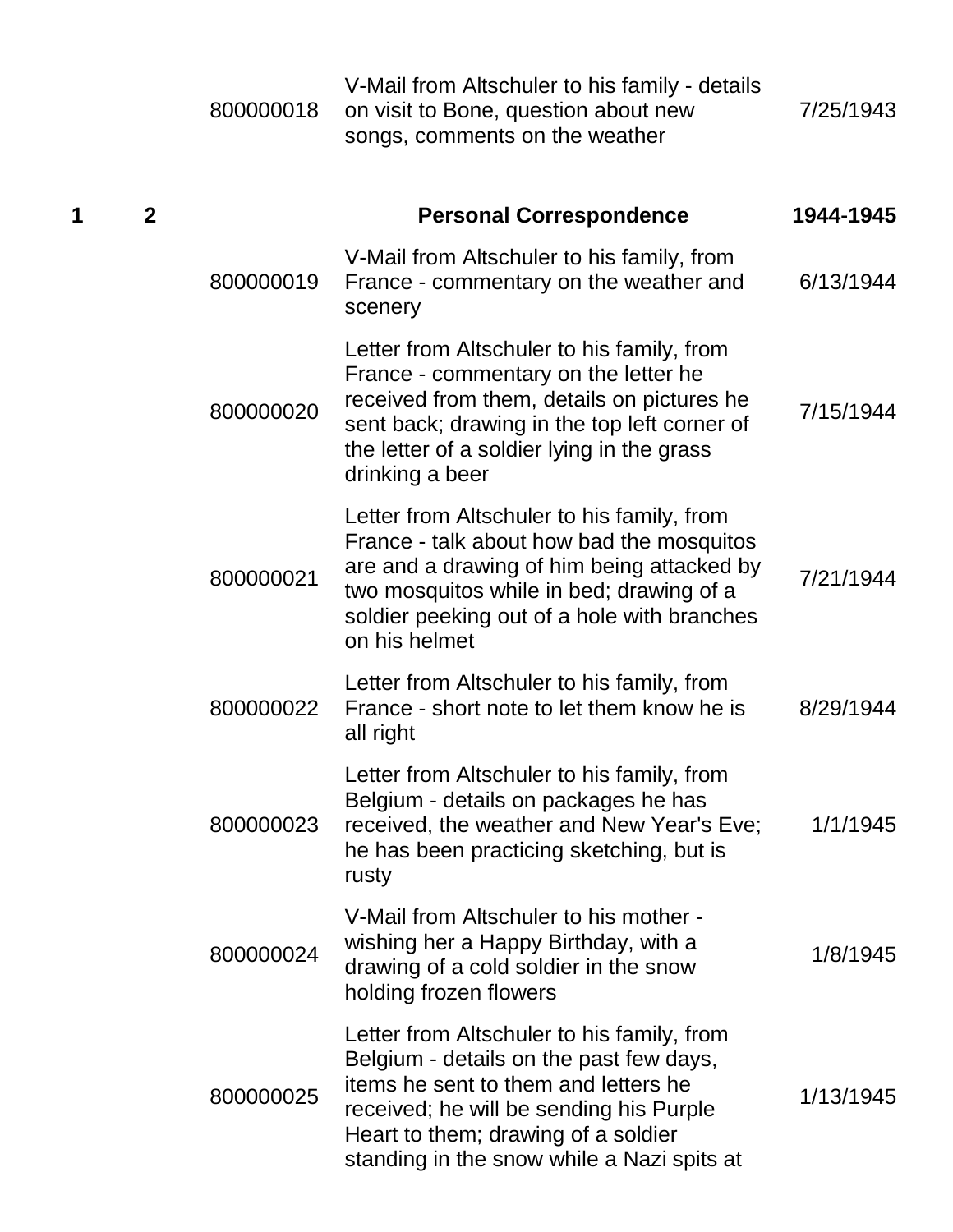him

| 800000026 | Postcard from Egon Gerard to Pvt. Franz<br>Altschuler, on a 9th U.S. Infantry Regiment<br>postcard - his parents visited Altschuler's<br>farm over Christmas                                                                                                                                                                                                                                       | 1/21/1945 |
|-----------|----------------------------------------------------------------------------------------------------------------------------------------------------------------------------------------------------------------------------------------------------------------------------------------------------------------------------------------------------------------------------------------------------|-----------|
| 800000027 | Letter from Altschuler to his family, from<br>Belgium - requests for food and<br>commentary on the weather; drawing on<br>the top of the letter of a soldier's head<br>peeking out of the snow                                                                                                                                                                                                     | 1/28/1945 |
| 800000028 | Letter from Altschuler to his family, from<br>the "Border (again)" - two year anniversary<br>in the service; details on the things the<br>thawing snow is uncovering; drawings at<br>the top of the first page showing Altschuler<br>holding up two fingers while looking at a<br>calendar, and a man in a suit talking to a<br>man sitting at a desk                                              | 2/4/1945  |
| 800000029 | Letter from Altschuler to his family, from<br>Germany - commentary on the mud and<br>weather, details on a package he received,<br>questions about his magazine subscription<br>ending; drawing at the top of the letter of a<br>soldier covered in mud while a car sinks in<br>the background; drawing in the middle of<br>the letter of a car near a railroad and<br>another car stuck in a hole | 2/13/1945 |
| 800000030 | Letter from Altschuler to Mrs. Felix - thank<br>you note for the package she sent; drawing<br>at the top of the letter of a soldier covered<br>in mud                                                                                                                                                                                                                                              | 2/13/1945 |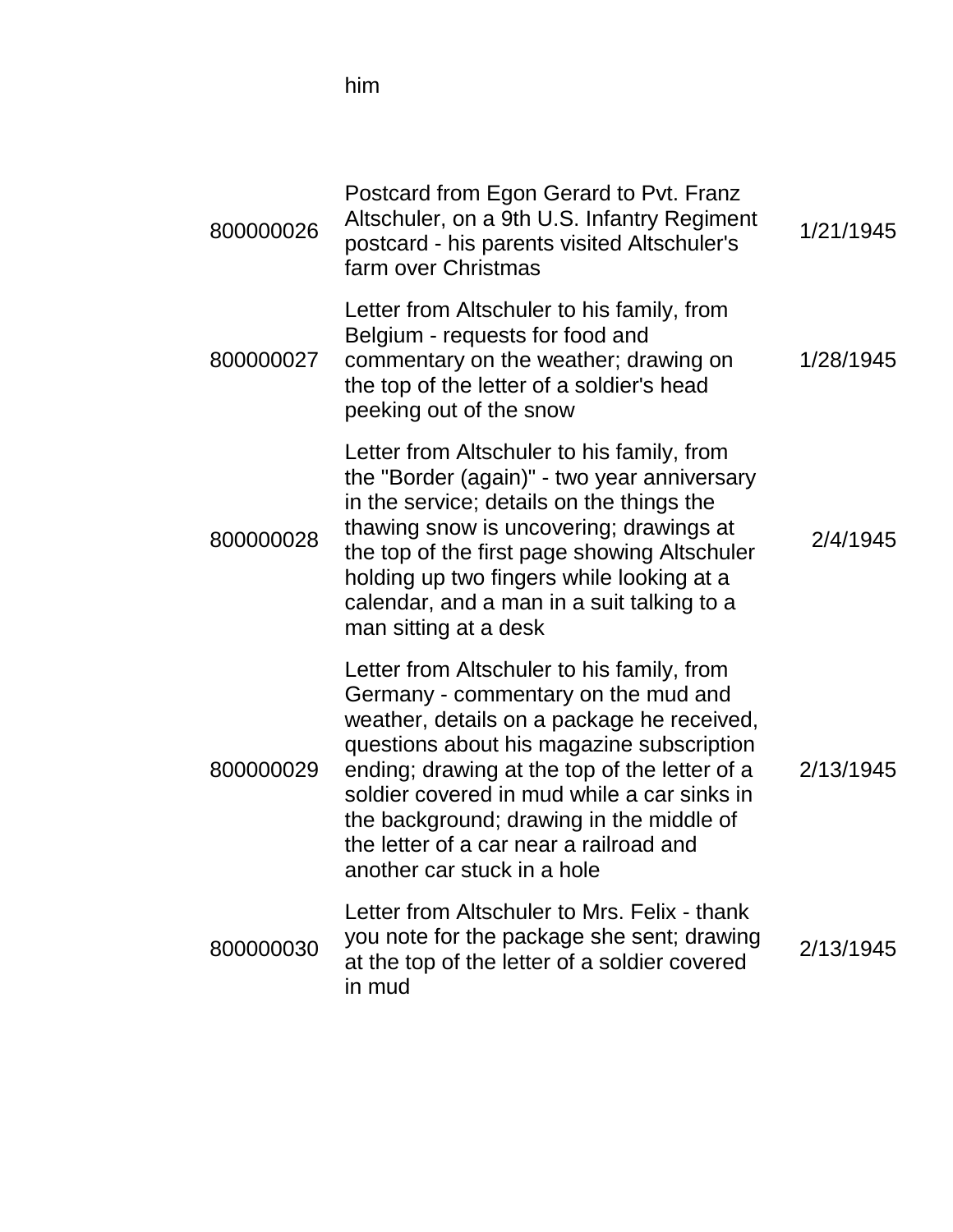|   |   | 800000031 | Letter from Altschuler to his family, from<br>Germany - thanking them for packages,<br>but requesting no more cigarettes along<br>with a drawing of him smoking all the<br>cigarettes he has; planes have been flying<br>near camp and a drawing of the Nazi plane<br>flying over the trees; request for<br>sunglasses | 2/23/1945               |
|---|---|-----------|------------------------------------------------------------------------------------------------------------------------------------------------------------------------------------------------------------------------------------------------------------------------------------------------------------------------|-------------------------|
| 1 | 3 |           | <b>Personal Correspondence</b>                                                                                                                                                                                                                                                                                         | 1945-2008,<br>n.d.      |
|   |   | 800000032 | Letter from Altschuler to his family, from<br>Germany - details on the past few days,<br>saw a couple movies, received a letter<br>from Esther                                                                                                                                                                         | 3/4/1945                |
|   |   | 800000033 | Letter from Altschuler to the Base Censor -<br>asking permission to send home some art<br>books he found                                                                                                                                                                                                               | 3/17/1945               |
|   |   | 800000034 | Letter from Altschuler to his family, from<br>the East Bank - details on a letter he<br>received, request for his camera,<br>commentary on his drawings that have<br>been in Stars & Stripes                                                                                                                           | 3/18/1945               |
|   |   | 800000035 | Photocopy of letter from Altschuler to his<br>family, from Germany - description of<br>moving from point to point, and the people<br>they see along the way; drawing at the top<br>of the letter of the sights he describes                                                                                            | 3/31/1945<br>(original) |
|   |   | 800000036 | Mother's Day card from Altschuler to his<br>mother, from Germany - designed and<br>drawn by Altschuler, printed for members<br>of the 1st Division to send to their mothers;<br>short note to his mother                                                                                                               | 4/26/1945               |
|   |   | 800000037 | Copy of a letter from Altschuler to his<br>family, from "it ain't Germany" -<br>commentary on V-E Day                                                                                                                                                                                                                  | 5/7/1945                |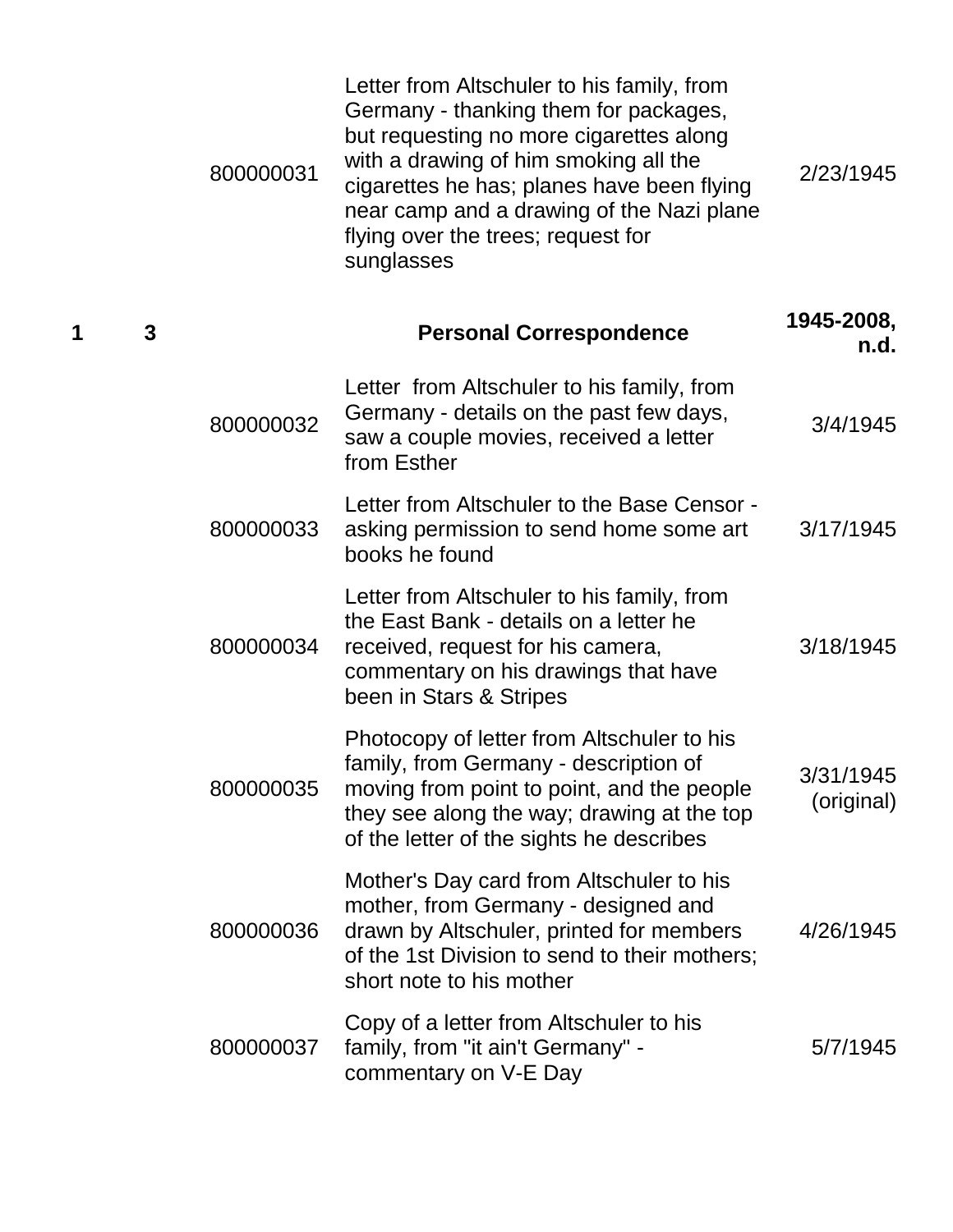| 800000038 | Letter from Altschuler to his family - details<br>on his job sorting civilians, soldiers and<br>political prisoners from Germany; label<br>from another package enclosed; drawing in<br>the top left corner of a soldier and an<br>officer                                                                                                                                                                                                                                                                     | 5/16/1945               |
|-----------|----------------------------------------------------------------------------------------------------------------------------------------------------------------------------------------------------------------------------------------------------------------------------------------------------------------------------------------------------------------------------------------------------------------------------------------------------------------------------------------------------------------|-------------------------|
| 800000039 | Letter from Altschuler to his sister, Evi<br>Altschuler, from Eger, Czechoslovakia - he<br>has been busy interrogating prisoners,<br>commentary on the weather; drawing in<br>the top left corner of an officer and a<br>soldier; newspaper clipping enclosed<br>"Rommel's Widow Tells How Death Came<br>to Desert Fox"                                                                                                                                                                                        | 5/18/1945               |
| 800000040 | Letter from Altschuler to his family, from<br>Eger, Czechoslovakia - thanking them for<br>packages, discussion of his points,<br>commentary on the weather, details of the<br>interrogations he is performing; drawing in<br>the top left of first page on a soldier<br>interrogating a shirtless man                                                                                                                                                                                                          | 5/30/1945               |
| 800000041 | Letter from Altschuler to his family, from<br>Ausbach, Bay. - received package with<br>spoiled cake, commentary on the hot<br>weather, details on interrogations, list of<br>the guns he has with a small drawing of a<br>Mauser; drawing in the top left corner of a<br>sweaty soldier leaning on a table; letter<br>enclosed from a German (Dr. Karl Bosl<br>and his wife, Ericka) whose apartment was<br>taken over for military purposes,<br>welcoming them and requesting his library<br>be taken care of | 6/19/1945-<br>6/25/1945 |
| 800000042 | Letter from Altschuler to his family, from<br>Dinkelsbühl - moved and is now doing<br>C.I.C. (counterintelligence corps) work,<br>update on points and rotating out, names<br>of people he interrogated; drawing at the<br>top of the letter of a man hanging out of the<br>window of a Mercedes Benz, pointing the<br>gun at a cow                                                                                                                                                                            | 7/6/1945                |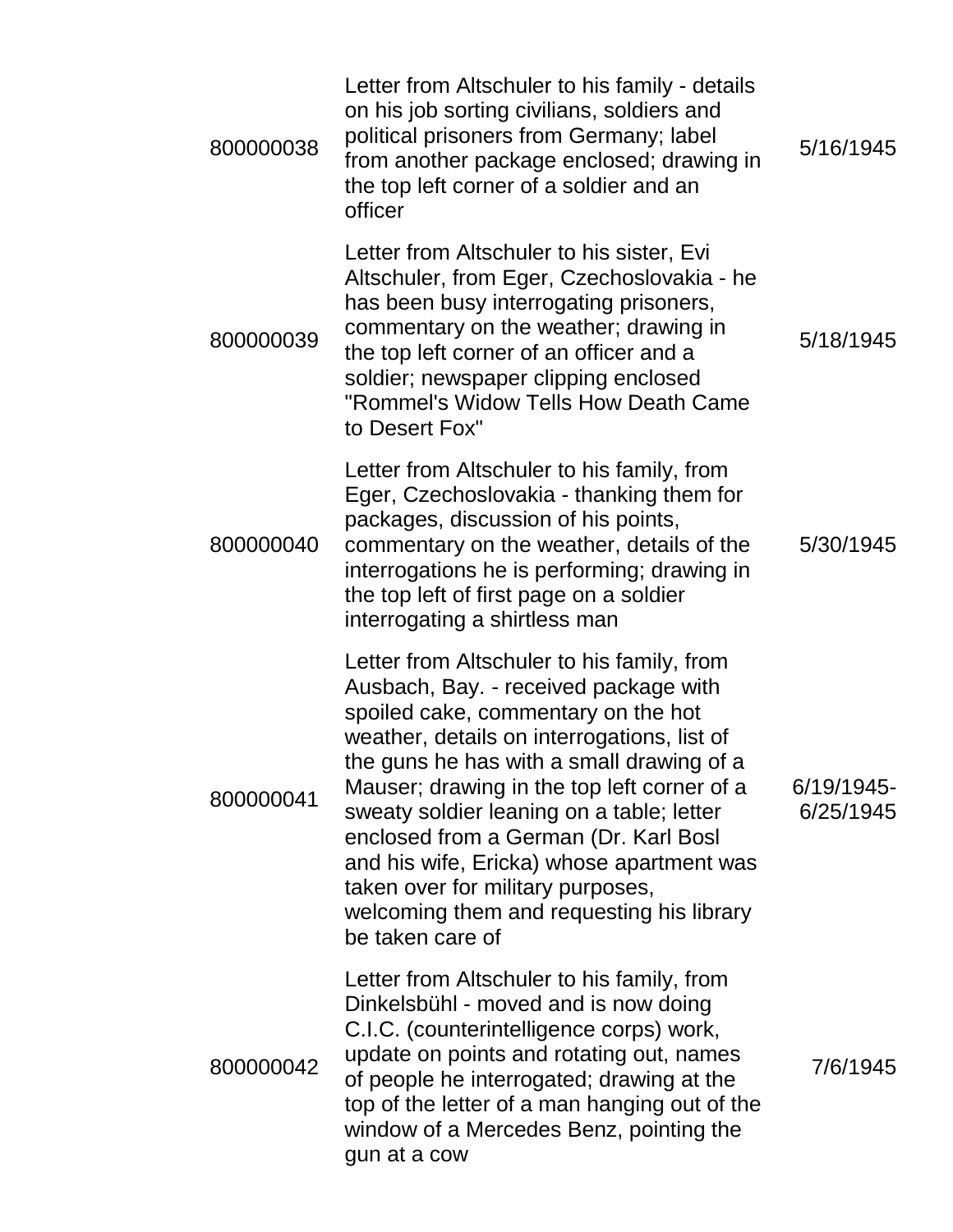| 800000043 | Letter from Altschuler to his family, from<br>Nancy - short note that he is coming home;<br>drawing at the bottom of him running<br>across water towards the Statue of Liberty<br>while pulling a boat                                                                                                                                                                                                                                                                                                                                                                                                                                                                                                  | 9/1/1945                |
|-----------|---------------------------------------------------------------------------------------------------------------------------------------------------------------------------------------------------------------------------------------------------------------------------------------------------------------------------------------------------------------------------------------------------------------------------------------------------------------------------------------------------------------------------------------------------------------------------------------------------------------------------------------------------------------------------------------------------------|-------------------------|
| 800000044 | Information regarding a flag Altschuler<br>came in possession of in October 1944 in<br>Aachen, Germany - copy of contact<br>information for Chicago, Illinois dated<br>8/15/1984; contact information for the<br><b>German National Tourist Office in New</b><br>York, New York; copy of letter from<br>Hermann Krueger to Altschuler directing<br>Altschuler to contact the Lord Mayor of the<br>City of Aachen (dated 8/28/1984); copy of<br>the envelope for Krueger's letter; letter to<br>Kurt Malangré, Mayor of Aachen, Germany<br>dated 5/23/1984; copy of letter to<br>Altschuler response from Mayor Malangré;<br>copy of contact information and the<br>envelope for Mayor Malangré's letter | 8/6/1984-<br>12/19/1984 |
| 800000045 | "A note from Franz Altschuler" to an<br>unknown recipient - description of items he<br>sent                                                                                                                                                                                                                                                                                                                                                                                                                                                                                                                                                                                                             | 2003                    |
| 800000046 | Photocopy of a letter from Altschuler to<br>Gardner Botsford - recounts his military<br>career                                                                                                                                                                                                                                                                                                                                                                                                                                                                                                                                                                                                          | 1/20/2008               |
| 800000047 | Photocopy of a letter from Janet Malcolm<br>to Altschuler - response to the letter to<br><b>Gardner Botsford</b>                                                                                                                                                                                                                                                                                                                                                                                                                                                                                                                                                                                        | 1/31/2008               |
| 800000048 | Good Luck card to Altschuler - signed by<br>various women                                                                                                                                                                                                                                                                                                                                                                                                                                                                                                                                                                                                                                               | n.d.                    |
| 800000049 | Christmas card to Altschuler - Santa<br>lassoing a reindeer on the front                                                                                                                                                                                                                                                                                                                                                                                                                                                                                                                                                                                                                                | n.d.                    |
| 800000050 | Welcome Home card from Granny [Hirsch],<br>Mama and Papa - gold eagle carrying the<br>United States flag on the front                                                                                                                                                                                                                                                                                                                                                                                                                                                                                                                                                                                   | n.d.                    |
| 800000051 | Valentine's Day card from Caroline to                                                                                                                                                                                                                                                                                                                                                                                                                                                                                                                                                                                                                                                                   | n.d.                    |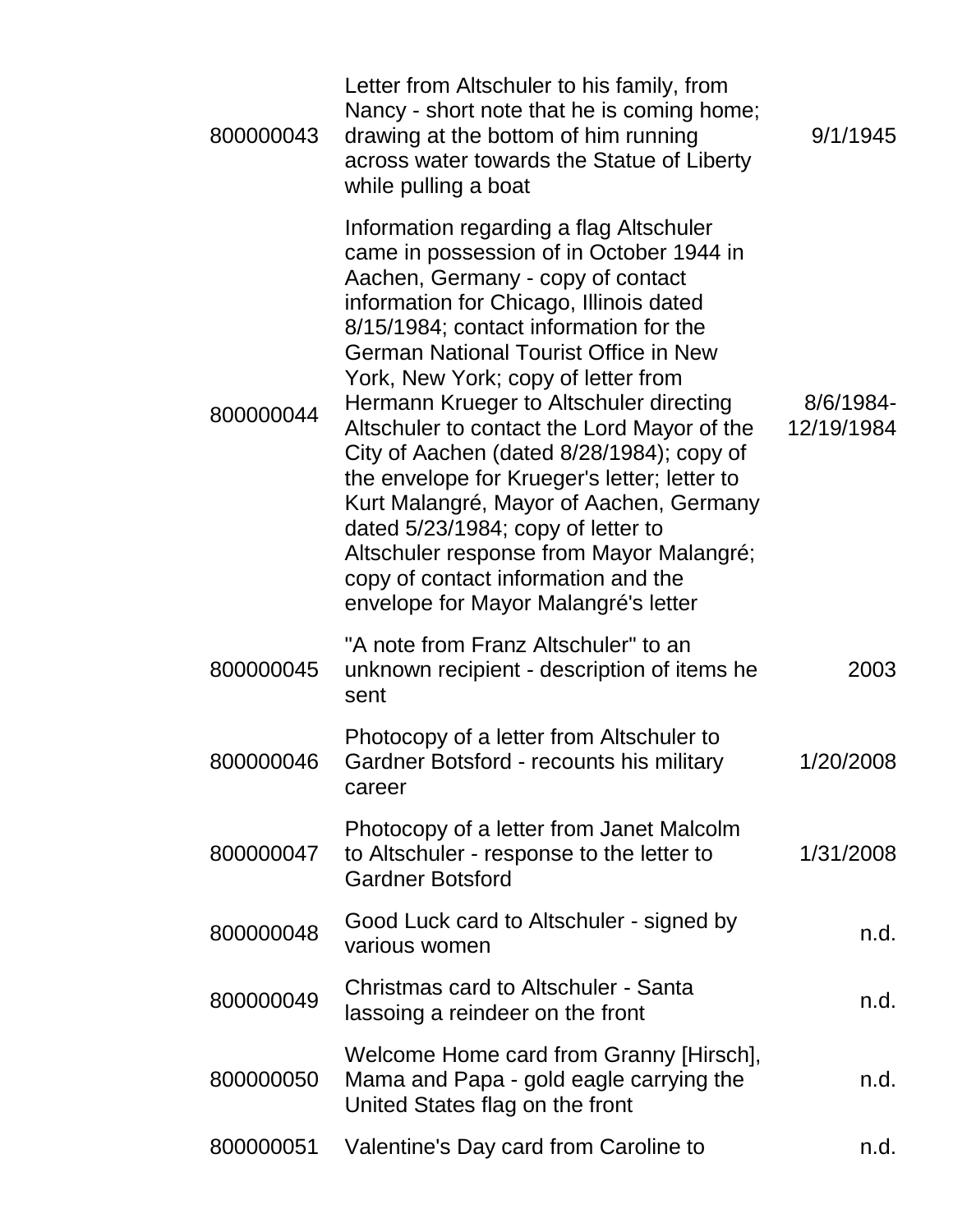Altschuler

| 1 | 4 |           | <b>Foreign-Language Correspondence</b>                                                                                                               | 1914, 1916,<br>1945              |
|---|---|-----------|------------------------------------------------------------------------------------------------------------------------------------------------------|----------------------------------|
|   |   | 800000052 | Postcard from Heinrich Altschuler (signed<br>Enrico Altschuler) - written in Italian                                                                 | 11/4/1914                        |
|   |   | 800000053 | <b>Postcard from Unteroffizier Heinrich</b><br>Altschuler to Ernest B [illegible] - written in<br>German                                             | 1/17/1916                        |
|   |   | 800000054 | Letter from Harry to R. Altschuler - written<br>in German                                                                                            | 10/12/1916                       |
|   |   | 800000055 | Spring greeting card from Alice LeRouxel<br>to Altschuler - written in French                                                                        | 1/11/1945                        |
| 1 | 5 |           | <b>Opa Ziegler's Postcards</b>                                                                                                                       | 1905-1912,<br>1929-1930,<br>n.d. |
|   |   | 800000056 | Blank postcard - left panel shows a man<br>sitting at a desk, middle panel shows a<br>large building, right panel shows the man<br>sitting outside   | 3/19/1905                        |
|   |   | 800000057 | Blank postcard - soldier holding a flag with<br>a city in the background, "Abiturientia<br>Warburgensis 1907" by Carl Roth                           | c. 1907                          |
|   |   | 800000058 | Blank postcard - drawing of two archways,<br>one with a statue underneath, one with a<br>building underneath; by Franz Scheiner                      | c. 1907                          |
|   |   | 800000059 | Blank postcard - drawing of a knight on<br>horseback looking across water to a<br>building on a hill, "Absolvia Eichstätt 1907"<br>by Franz Scheiner | c. 1907                          |
|   |   | 800000060 | Blank postcard - "Abiturienten Gruss 1907"<br>by Franz Scheiner                                                                                      | c. 1907                          |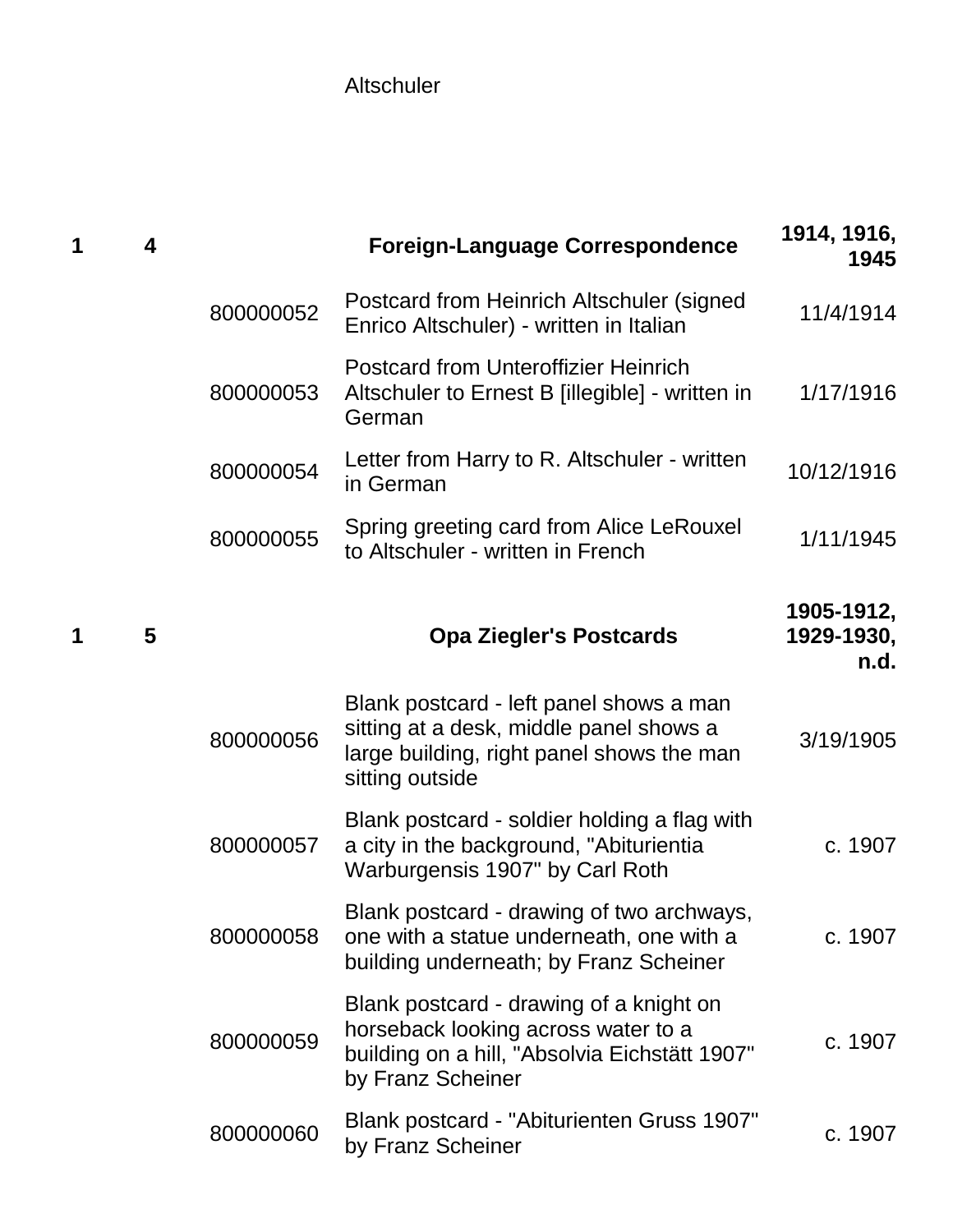| 800000061 | Blank postcard - green card with a knight's<br>helmet, coat of arms, and text in Latin and<br>German; by Carl Roth                                                         | c. 1907    |
|-----------|----------------------------------------------------------------------------------------------------------------------------------------------------------------------------|------------|
| 800000062 | Postcard to "Familie Z. Altschuler" -<br>drawing of a donkey and alligator in front of<br>Gymnasium Heidelberg; short message<br>written in German with various signatures | c. 1910    |
| 800000063 | Blank postcard - silhouette of a graduate of<br>the Class of 1911                                                                                                          | c. 1911    |
| 800000064 | Blank postcard - drawing of two men<br>drinking out of a barrel, captioned<br>"Absolvia Realia 1912" and<br>"Ludwigshafen"                                                 | c. 1912    |
| 800000065 | From Opa Z. for Franzl, from Wiesbaden -<br>a military procession being led by a soldier<br>walking with a goat; message on the back<br>is written in German               | 11/12/1929 |
| 800000066 | From Opa Z. for Franzl, from Wiesbaden -<br>soldiers on horseback, some holding horn<br>instruments; message on the back is<br>written in German                           | 11/13/1929 |
| 800000067 | From Opa Z. for Franzl, from Wiesbaden -<br>soldiers in kilts standing in formation;<br>message on the back is written in German                                           | 11/14/1929 |
| 800000068 | From Opa Z. for Franzl, from Wiesbaden -<br>a duplicate of the soldiers on horseback,<br>some holding instruments; message on the<br>back is written in German             | 3/30/1930  |
| 800000069 | From Opa Z. for Franzl, from Wiesbaden -<br>a military procession marching in the<br>street; message on the back is written in<br>German                                   | 4/1/1930   |
| 800000070 | From Opa Z. for Franzl, from Wiesbaden -<br>soldiers in formation, saluting, as one<br>soldier raises a flag; message on the back<br>is written in German                  | 4/4/1930   |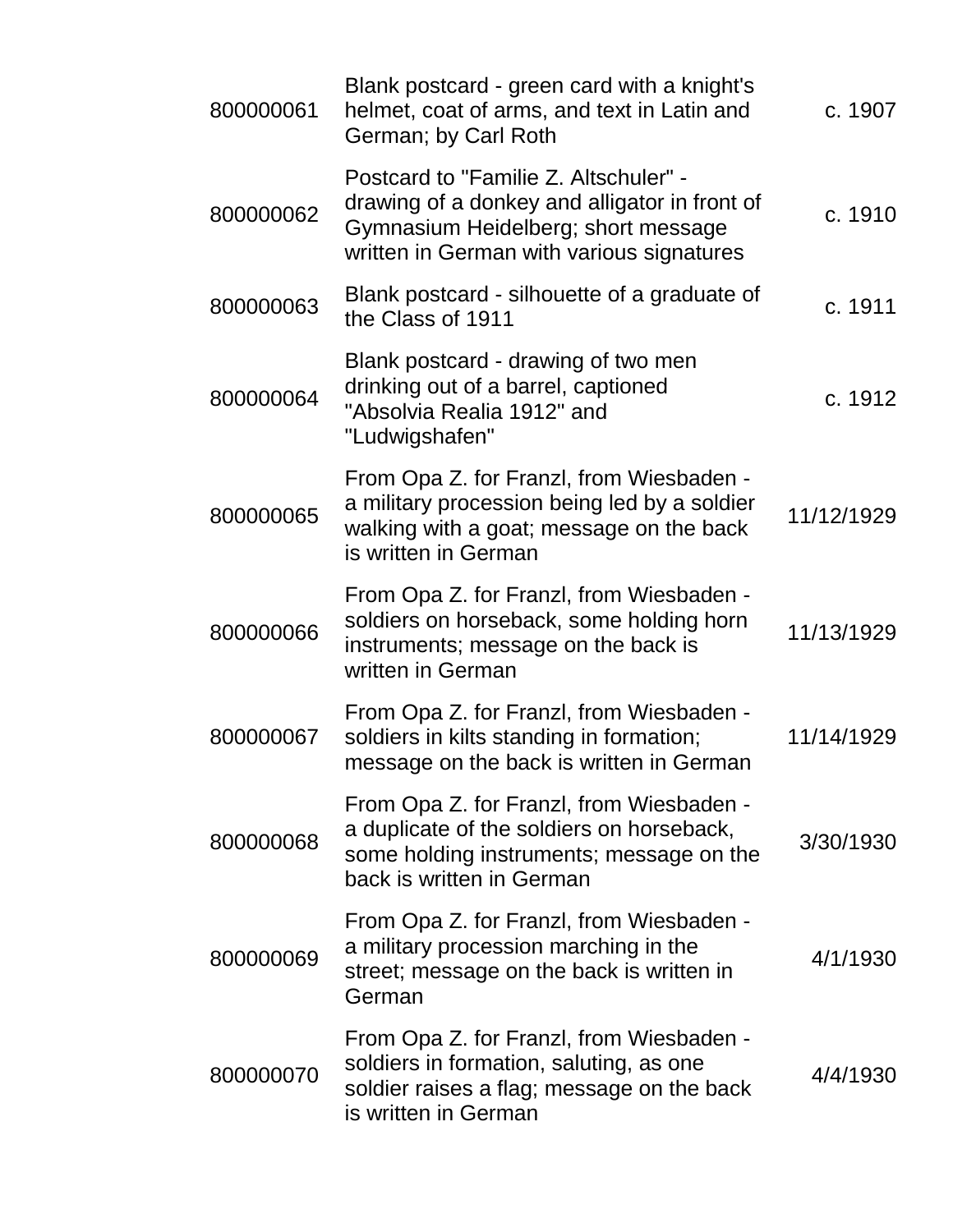|   |   | 800000071 | From Opa Z. for Franzl, from Wiesbaden -<br>military officers, some speaking to each<br>other while some look at the camera;<br>message on the back is written in German                 | 4/5/1930                |
|---|---|-----------|------------------------------------------------------------------------------------------------------------------------------------------------------------------------------------------|-------------------------|
|   |   | 800000072 | From Opa Z. for Franzl, from Wiesbaden -<br>English reservists hanging out of the<br>windows of a train leaving Germany in<br>December 1929; message on the back is<br>written in German | 4/14/1930               |
|   |   | 800000073 | From Opa Z. for Franzl, from Wiesbaden -<br>soldiers with drums standing in line;<br>message on the back is written in German                                                            | 4/25/1930               |
|   |   | 800000074 | Blank postcard - drawing of Thuringia,<br><b>Germany by Franz Scheiner</b>                                                                                                               | n.d.                    |
|   |   | 800000075 | Blank postcard - a soldier standing next to<br>a goat with a line of soldiers holding drums<br>in the background                                                                         | n.d.                    |
|   |   |           |                                                                                                                                                                                          |                         |
| 1 | 6 |           | <b>Biographical Materials - Personal</b>                                                                                                                                                 | 1924, 1945              |
|   |   | 800000076 | French driver's license for Heinrich<br>Altschuler                                                                                                                                       | 10/1/1923-<br>10/1/1924 |
|   |   | 800000077 | French driver's license for [Illegible] Ziegler                                                                                                                                          | 10/1/1923-<br>10/1/1924 |
|   |   | 800000078 | Immunization Register for Franz Altschuler                                                                                                                                               | 2/12/1943-<br>4/13/1945 |
|   | 7 |           | <b>Biographical Materials - Military</b>                                                                                                                                                 | 1942-1945,<br>n.d.      |
| 1 |   | 800000079 | <b>Registration Certificate for Franz Altschuler</b>                                                                                                                                     | 6/30/1942               |
|   |   | 800000080 | Notice of Alien's Acceptability for Franz<br>Altschuler                                                                                                                                  | 1/18/1943               |
|   |   | 800000081 | Notice to Report for Active Duty                                                                                                                                                         | 2/11/1943               |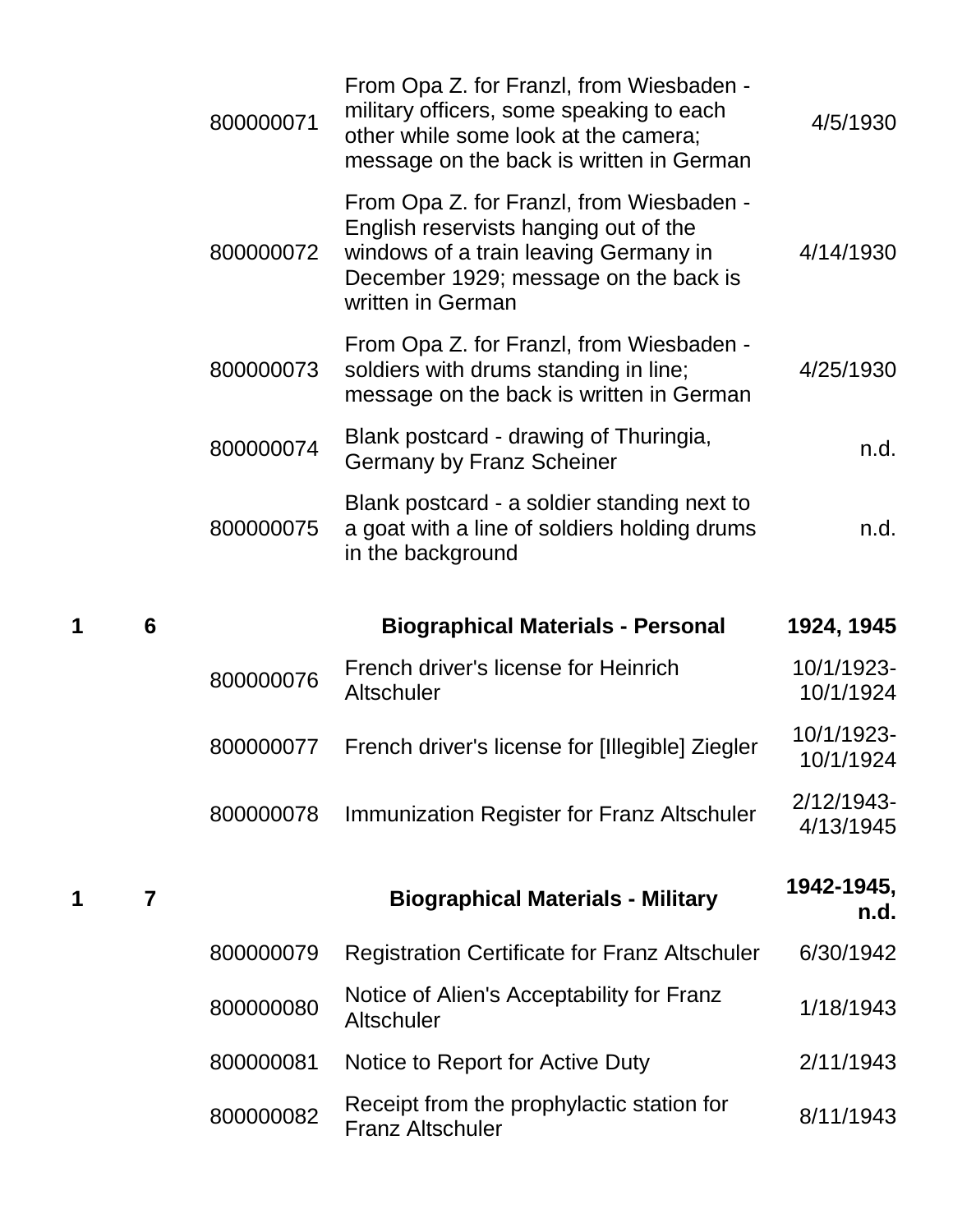|   |    | 800000083 | Enlisted Man's Identification Card for Franz<br>Altschuler                                                                                                                                 | 12/1/1943          |
|---|----|-----------|--------------------------------------------------------------------------------------------------------------------------------------------------------------------------------------------|--------------------|
|   |    | 800000084 | Motor Vehicle Operator's Permit for Franz<br>Altschuler in 1/4 - 3/4 ton cargo trucks                                                                                                      | 7/21/1945          |
|   |    | 800000085 | Certificate of examination of captured<br>enemy military equipment in the<br>possession of Pfc. Franz Altschuler                                                                           | 8/6/1945           |
|   |    | 800000086 | Driver's Trip Ticket and P.M. Service<br>Record (War Department Form 48) - blank                                                                                                           | n.d.               |
|   | 8  |           | <b>Military-Issued Documents</b>                                                                                                                                                           | 1944               |
|   |    | 800000087 | 1st US Infantry Division G-2 Report<br>Intelligence Activities in Normandy, France<br><b>June 1944</b>                                                                                     | 6/1944             |
|   | 9  |           | <b>Military-Issued Documents</b>                                                                                                                                                           | 1944               |
|   |    | 800000088 | Annex Number 2 to Periodic Report<br>Number 112 - Long-Range German<br>Kampfwagen Sonderstrassenbahn Mark IV<br>("V-3"), with accompanying Post-It from<br>Altschuler explaining the brief | 10/9/1944          |
|   |    |           | <b>Series Two: Artwork</b>                                                                                                                                                                 | 1941-2005,<br>n.d. |
| 1 | 10 |           | <b>Original Artwork</b>                                                                                                                                                                    | 1941-1945          |
|   |    | 800000089 | Drawing with two posters and a plane -<br>captioned "post L/o's High School 1941"                                                                                                          | 1941               |
|   |    | 800000090 | Pencil drawing of a soldier standing in front<br>of an unfinished background                                                                                                               | 1943               |
|   |    | 800000091 | Pencil drawing of a soldier standing at<br>attention - captioned "E" Company 18th<br>Infantry                                                                                              | 9/1943             |
|   |    | 800000092 | Pencil drawing of two soldiers in waist-<br>deep water                                                                                                                                     | 1943               |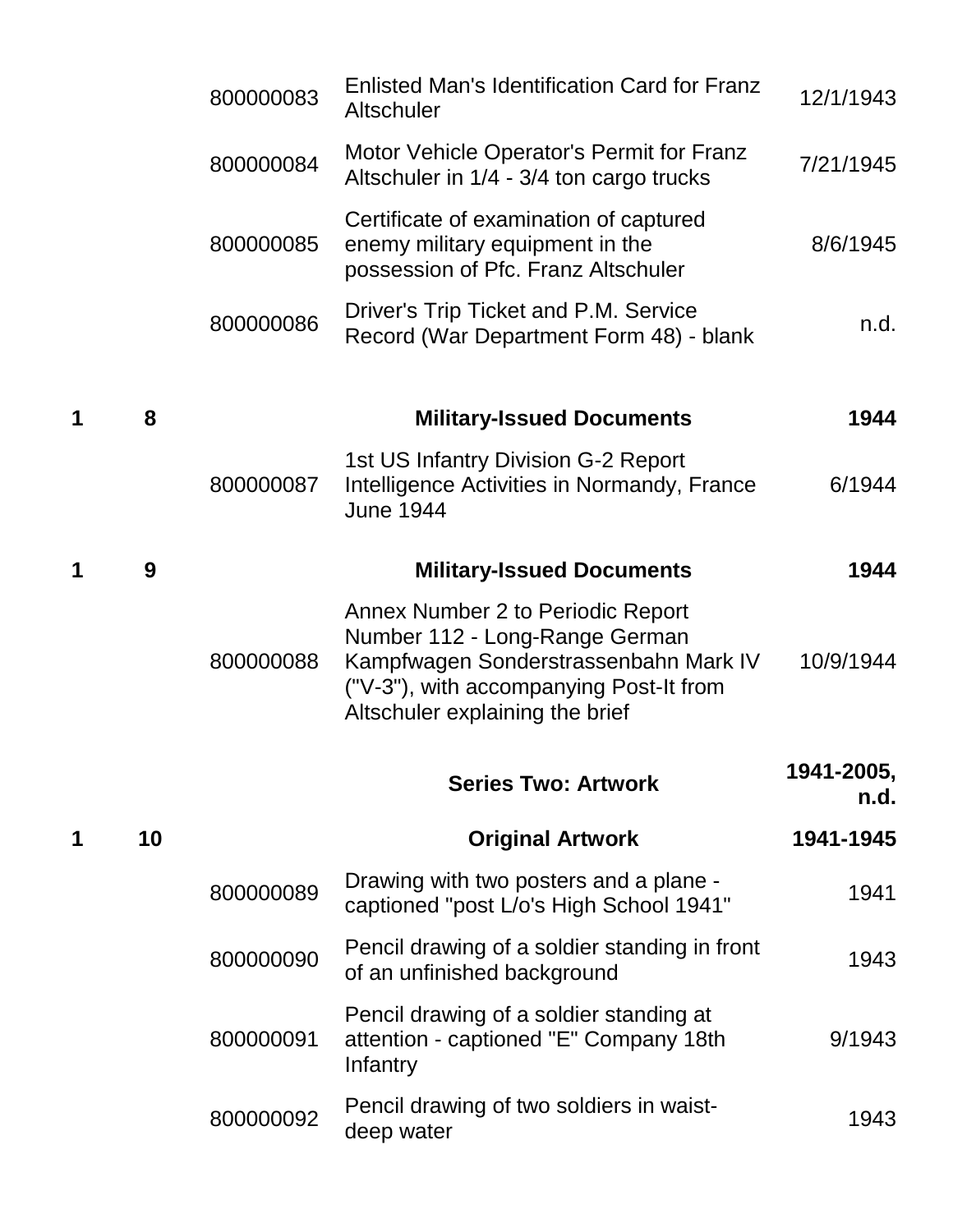| 800000093 | V-Mail sheet with pencil sketches of<br>planes, guns and cannons; pencil drawing<br>of three Marines, one shooting at a plane<br>flying overhead | 1943    |
|-----------|--------------------------------------------------------------------------------------------------------------------------------------------------|---------|
| 800000094 | V-Mail sheet with pencil sketch practice on<br>one side and a headshot of an Asian man<br>captioned "Wing" on the other                          | 1943    |
| 800000095 | Pencil drawing of a boat nearing shore,<br>captioned "Sicily"                                                                                    | 1943    |
| 800000096 | Pencil drawing of a crumbling wall, done in<br><b>Sicily</b>                                                                                     | 1943    |
| 800000097 | Pencil sketch of a tree, done in Sicily                                                                                                          | 1943    |
| 800000098 | Pencil drawing of a building and trees,<br>done in Sicily                                                                                        | 1943    |
| 800000099 | Pencil drawing of two soldiers in battle                                                                                                         | 1943    |
| 800000100 | Unfinished pencil drawing of an attack on<br>two army trucks                                                                                     | 1943    |
| 800000101 | Pencil drawing of a soldier carrying a gun                                                                                                       | 1943    |
| 800000102 | Pencil drawing of a man with his eyes<br>closed - done at the headquarters of the<br><b>1st Infantry Division</b>                                | 1943    |
| 800000103 | Drawing of a soldier shooting a gun                                                                                                              | 1943    |
| 800000104 | Unfinished drawing of two 1st Division<br>soldiers                                                                                               | c. 1944 |
| 800000105 | V-Mail sheet with pencil drawing of a<br>soldier viewed from the shoulder up, with<br>an unfinished man in the background                        | 1944    |
| 800000106 | Drawing of a man with a moustache<br>holding a basket labeled POINTS;<br>captioned on the back as being Lt. Dunlay,<br>G-2, 1st. Division        | 1944    |
| 800000107 | Pencil drawing of two soldiers talking while<br>a tank and a boat shoot at a plane in the<br>background                                          | 1944    |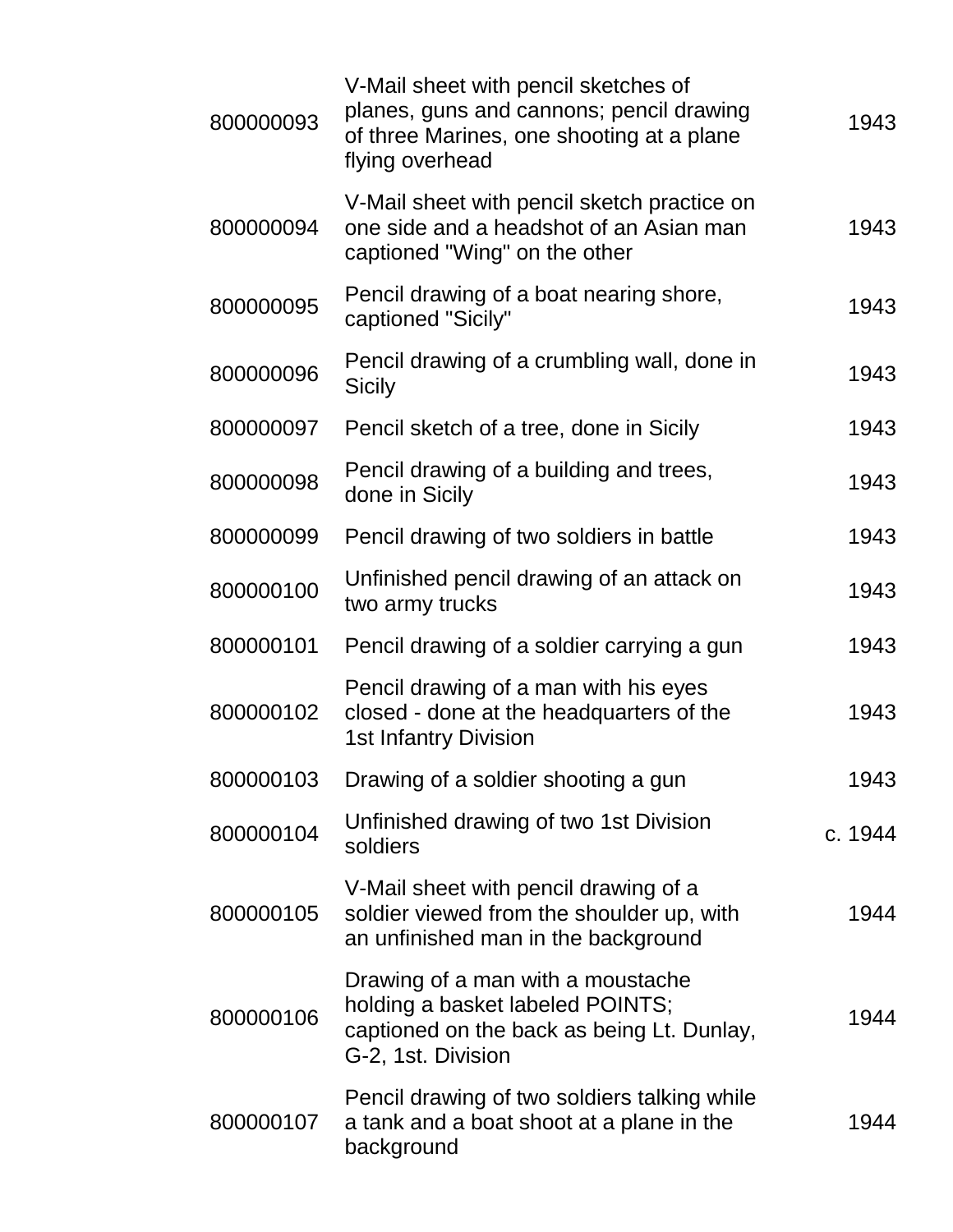|   |    | 800000108 | Drawing of a man standing on a cloud<br>signaling planes to stop flying                                                                    | 1945                   |
|---|----|-----------|--------------------------------------------------------------------------------------------------------------------------------------------|------------------------|
|   |    | 800000109 | Pencil drawing with Hitler, German text<br>and music notes - mailed to his father                                                          | 4/25/1945              |
|   |    | 800000110 | Mother's Day greeting card - Altschuler<br>drew the card for the 1st Division                                                              | c. 5/1945              |
| 1 | 11 |           | <b>Original Artwork</b>                                                                                                                    | 1950s-<br><b>1970s</b> |
|   |    | 800000111 | Pen drawing titled "Valley Forge" - two<br>Revolutionary soldiers talking to each<br>other; pencil sketch work on the back of<br>the sheet | 1950s                  |
|   |    | 800000112 | Pencil sketch of a Civil War soldier's head<br>and shoulders; on Franz Altschuler<br>stationary                                            | 1950s                  |
|   |    | 800000113 | Pen drawing of a man in armor holding a<br>jousting lance on horseback                                                                     | 1954                   |
|   |    | 800000114 | Pen drawing of a Revolutionary soldier                                                                                                     | 1954                   |
|   |    | 800000115 | Pen drawing of four soldiers standing near<br>a tank                                                                                       | 1955                   |
|   |    | 800000116 | Sketch of men on horseback, one holding<br>a bow                                                                                           | c. 1956                |
|   |    | 800000117 | Pencil sketch titled "Cuba" - side profile of<br>a man with a holstered gun; pen sketches<br>on the back, including a rifle                | 1960s                  |
|   |    | 800000118 | Pen sketches of numerous soldier's heads;<br>on Franz Altschuler stationary                                                                | 1960s                  |
|   |    | 800000119 | Pen sketches titled "WWI" - numerous<br>soldiers, including one on horseback, and<br>a man's face                                          | 1960s                  |
|   |    | 800000120 | Pen drawing of two soldiers with their guns<br>drawn                                                                                       | 1970s                  |
|   |    |           |                                                                                                                                            |                        |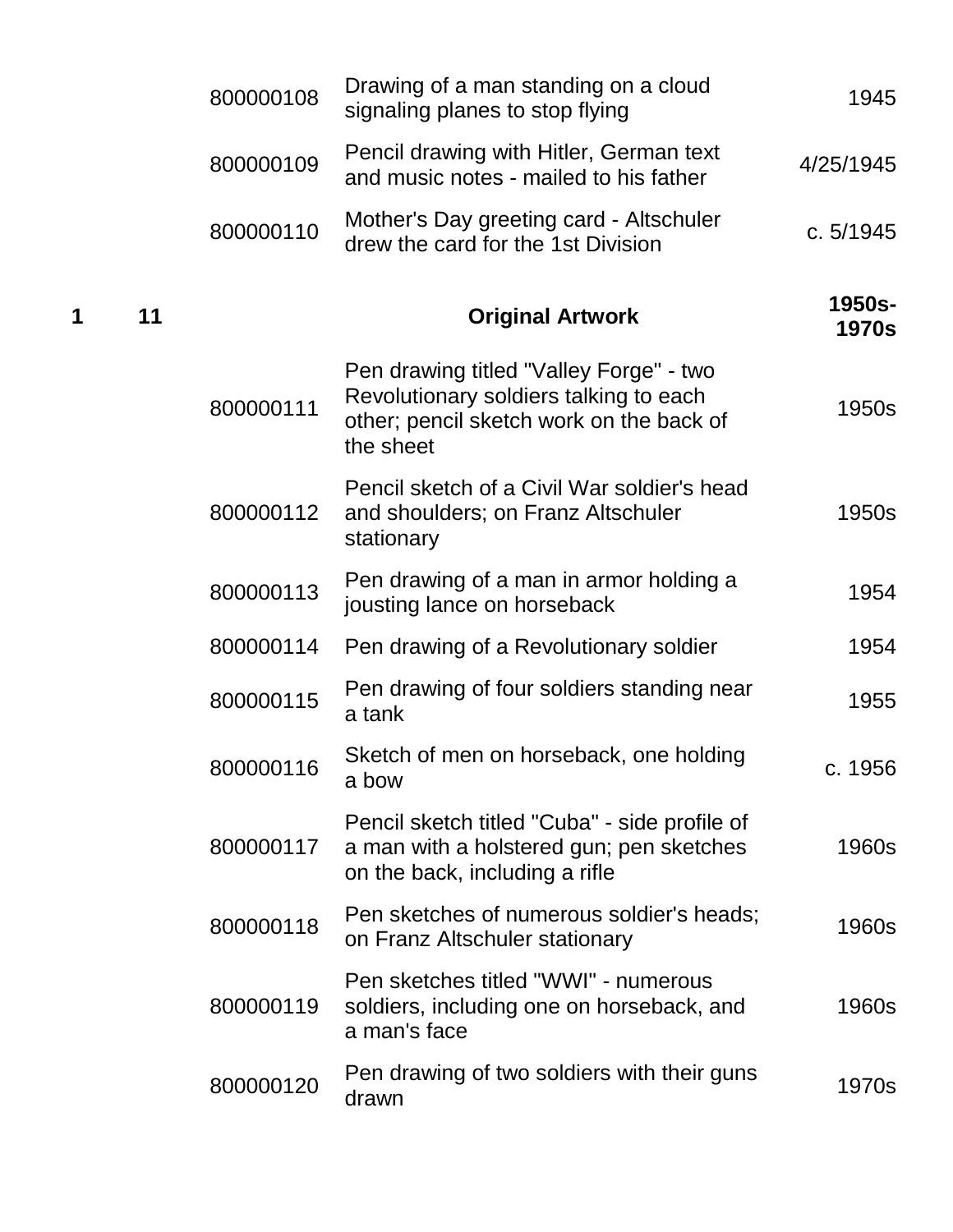| 1 | 12 |           | <b>Altschuler's Original Artwork</b>                                                                        | 2003-2005,<br>n.d. |
|---|----|-----------|-------------------------------------------------------------------------------------------------------------|--------------------|
|   |    | 800000121 | Pen sketch titled "Buffalo Soldier - 109 yrs<br>old"                                                        | 8/2003             |
|   |    | 800000122 | Pen drawing titled "Buffalo Soldier" - drawn<br>on an envelope; sketches on the backside                    | 2003               |
|   |    | 800000123 | Pen drawing titled "Buffalo Soldier"                                                                        | 2/10/2004          |
|   |    | 800000124 | Pen drawing of two veterans - one man<br>has "Henderson" on his cap                                         | c. 2004            |
|   |    | 800000125 | Pen sketch of a veteran - drawn on a<br>paper towel                                                         | 12/12/2004         |
|   |    | 800000126 | Pen sketch captioned "and the grunts bear<br>the burden" - five soldiers; also captioned<br>"Dien bien Phu" | 3/2005             |
|   |    | 800000127 | Pen sketch titled "Carl Rove" and a pen<br>sketch of three soldiers                                         | 10/2005            |
|   |    | 800000128 | Pen drawing of a Russian soldier                                                                            | n.d.               |
|   |    | 800000129 | Sketch of a soldier in profile - on Franz<br><b>Altschuler stationary</b>                                   | n.d.               |
|   |    | 800000130 | Pen drawing of a soldier standing behind a<br>table                                                         | n.d.               |
| 1 | 13 |           | <b>Published Artwork</b>                                                                                    | 1965               |
|   |    | 800000131 | Illustrations for an article titled "The Slaying"<br>of Yellow Hair" in The Kiwanis Magazine                | 6/1965             |
| 1 | 14 |           | <b>Photocopies of Altschuler's Artwork</b>                                                                  | n.d.               |
|   |    | 800000132 | Drawing titled "Master Race" - originally<br>drawn in 1943                                                  | n.d.               |
|   |    | 800000133 | Drawing of a soldier in uniform, originally<br>drawn in 1943                                                | n.d.               |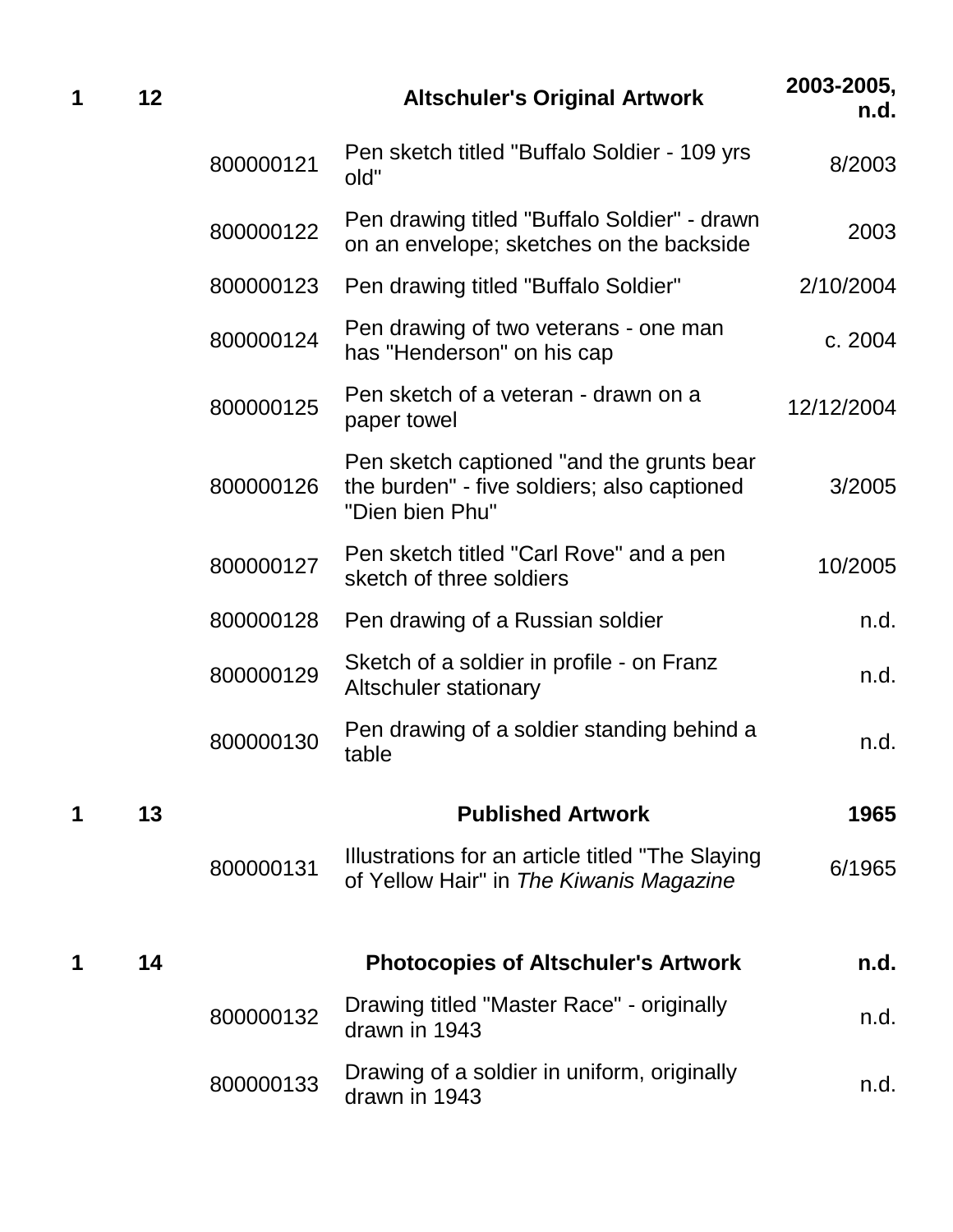| 800000134 | Drawing portraying the boat from Sicily to<br>England, originally drawn 10/23/1943;<br>drawing titled "Hook", originally drawn<br>10/24/1943 - a man playing the cello,<br>captioned "Jazz band 18th Infantry<br>(replacement sent into Bulge)" | n.d. |
|-----------|-------------------------------------------------------------------------------------------------------------------------------------------------------------------------------------------------------------------------------------------------|------|
| 800000135 | Drawing of Mt. Aetna, originally drawn<br>10/17/1943; drawing of a ship, originally<br>drawn 1943                                                                                                                                               | n.d. |
| 800000136 | Drawing titled "Sicily", originally drawn<br>1943; drawing of many boats, originally<br>drawn 10/23/1943 - captioned "Sicily to<br>England"                                                                                                     | n.d. |
| 800000137 | Drawing on a V-Mail slip, originally drawn<br>1943 - mechanics under attack by planes                                                                                                                                                           | n.d. |
| 800000138 | Drawing titled "Someone talked", originally<br>drawn in 1943 or 1944                                                                                                                                                                            | n.d. |
| 800000139 | Drawing of "Spiegel's farewell, hut 111 - 18<br>gallons, May 31, 1944" - captioned as<br>taking place in England                                                                                                                                | n.d. |
| 800000140 | Drawing of trench warfare, originally drawn<br>in 6/1944                                                                                                                                                                                        | n.d. |
| 800000141 | Drawing of a battle scene with a tank,<br>originally drawn in 6/1944                                                                                                                                                                            | n.d. |
| 800000142 | Drawing of Hitler with song lyrics written<br>above his head, originally drawn in 5/1945                                                                                                                                                        | n.d. |
| 800000143 | Drawing with the view from a foxhole, Nazi<br>and Communist symbols on a brick wall,<br>and Asian men and women attacking a<br>soldier - captioned "History & Civilization /<br>Scott Foresman 1954?"                                           | n.d. |
| 800000144 | Drawing of Revolutionary War soldiers,<br>originally drawn in 1958 - captioned<br>"American Reader / Rand McNally"                                                                                                                              | n.d. |
| 800000145 | Drawing titled "General Staff", originally<br>drawn c. 1970                                                                                                                                                                                     | n.d. |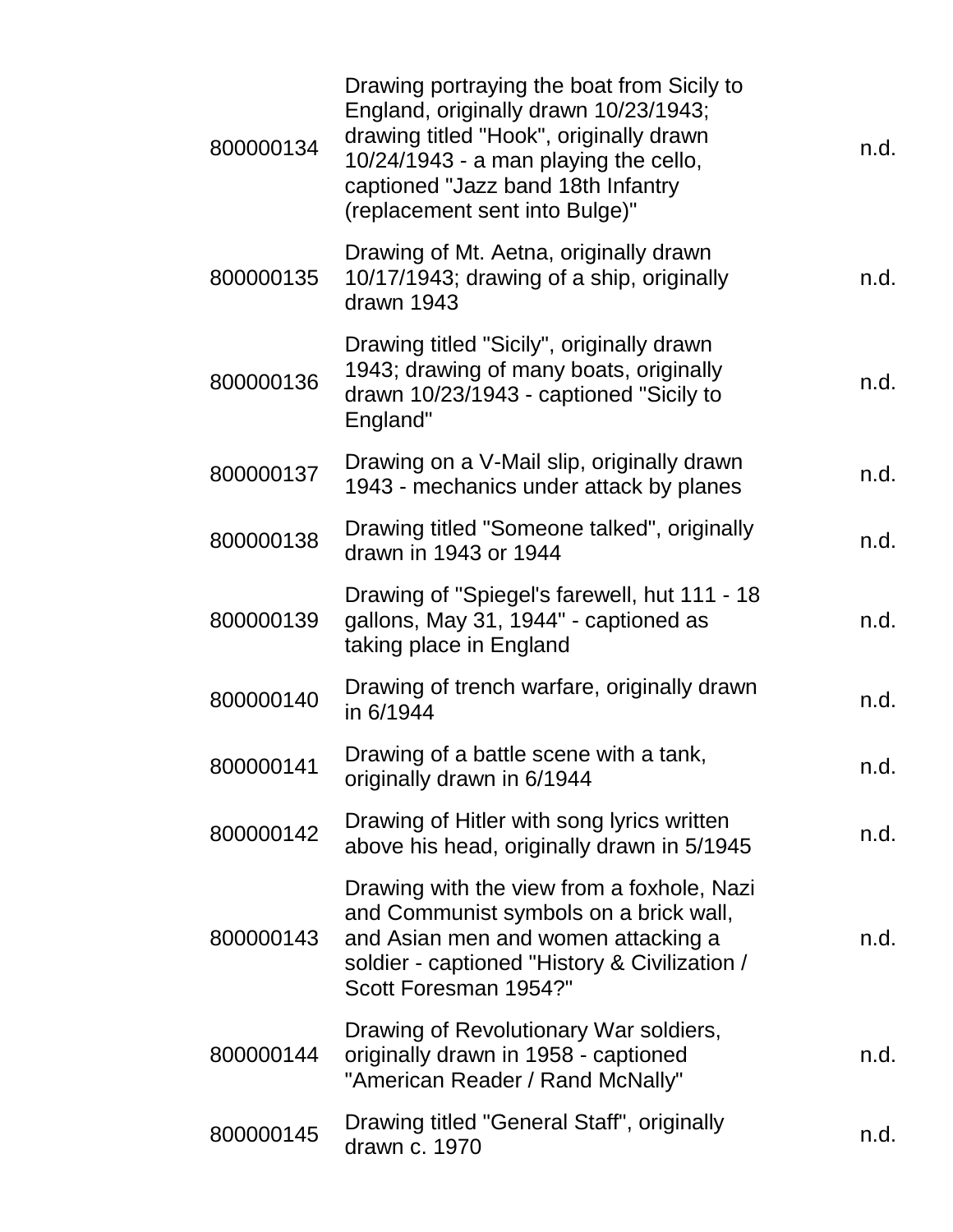|   |    | 800000146 | Drawing of a soldier in uniform with<br>incorrect pins and patches, originally<br>drawn c. 1960-1970 - captioned "Vietnam<br>1970"                                                | n.d.               |
|---|----|-----------|-----------------------------------------------------------------------------------------------------------------------------------------------------------------------------------|--------------------|
|   |    | 800000147 | Drawing of a soldier with a gun resting on<br>his shoulder, originally drawn in 10/1994 -<br>captioned "mercenary Rwanda"                                                         | n.d.               |
|   |    | 800000148 | Drawing of a woman and child, originally<br>drawn 11/1994 - captioned "Rwanda"                                                                                                    | n.d.               |
|   |    | 800000149 | Drawing titled "Memorial Day 2003"                                                                                                                                                | n.d.               |
|   |    | 800000150 | Drawing of four men's heads, three of them<br>covered; no original date - captioned<br>"Mercenaries"                                                                              | n.d.               |
|   |    |           | <b>Series Three: Ephemera</b>                                                                                                                                                     | 1933-2004,<br>n.d. |
| 1 | 16 |           | World War II Propaganda                                                                                                                                                           | n.d.               |
|   |    | 800000151 | Photocopies labeled "German psych<br>warfare" - a fake check dated 2/25/1945,<br>made out to "Your widow"                                                                         | n.d.               |
|   |    | 800000152 | Photocopies labeled "German psych<br>warfare" - flyer of a mother crying in a<br>cemetary; flyer stating "In the name of<br>democracy, you die for plutocracy and<br>Bolshevism." | n.d.               |
|   |    | 800000153 | Photocopies labeled "US psych warfare" -<br>two leaflets with instructions in German on<br>how to surrender to the Americans                                                      | n.d.               |
|   |    |           | Photocopy labeled "U.S. psych warfare" -<br>text in German, picture of Hitler, Himmler                                                                                            |                    |
|   |    | 800000154 | and Goebbels putting soldiers, planes and<br>tanks into a pot while the items fall through<br>a hole in the bottom of the pot                                                     | n.d.               |

**<sup>1</sup> <sup>17</sup> Ephemera 1933-1994,** 

**n.d.**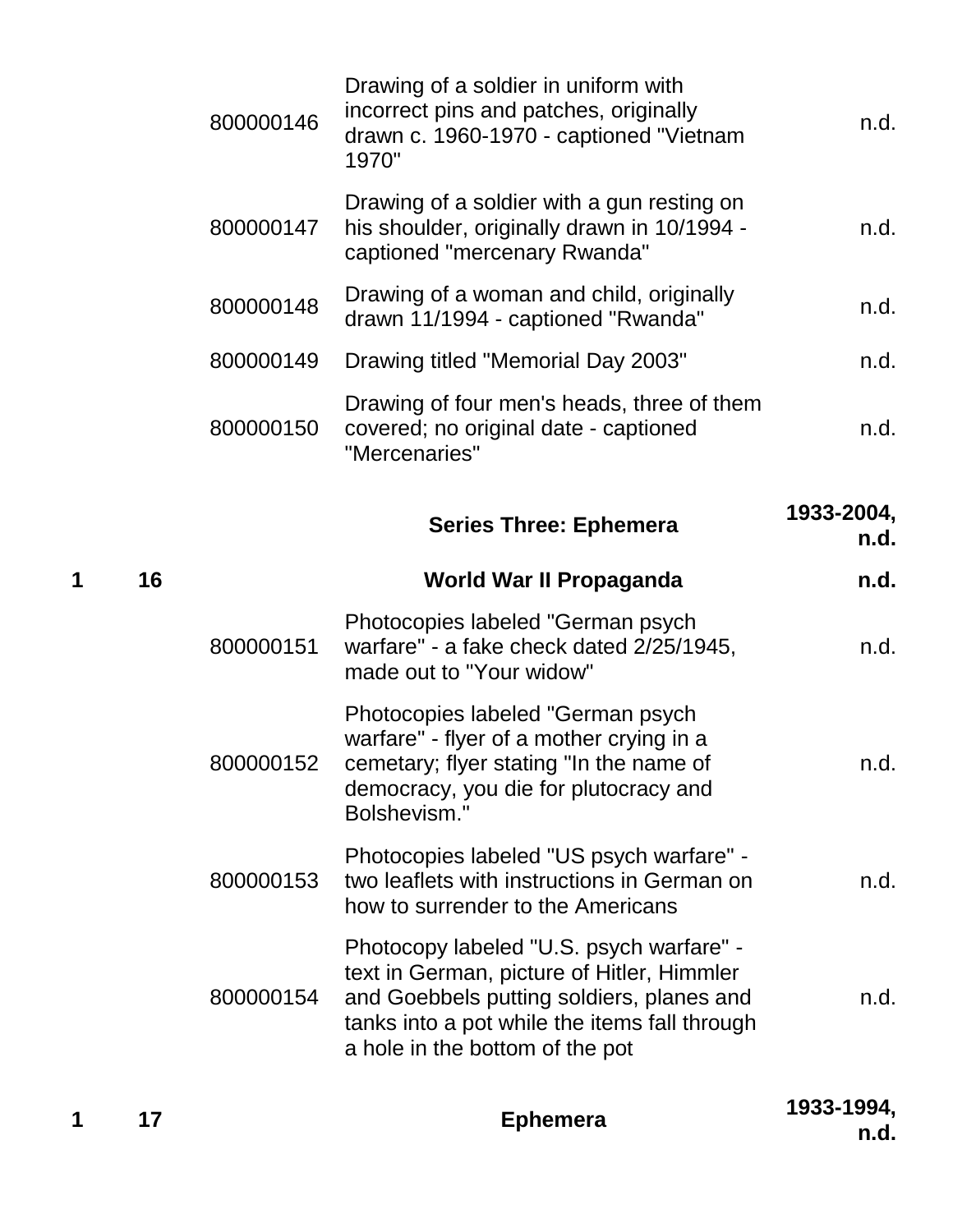| 800000155 | 50 mark Reichsbanknote                                                                                                          | 1933             |
|-----------|---------------------------------------------------------------------------------------------------------------------------------|------------------|
| 800000156 | 2 Rentenmark note                                                                                                               | 1937             |
| 800000157 | 2 Rentenmark note                                                                                                               | 1937             |
| 800000158 | 1 Rentenmark note                                                                                                               | 1937             |
| 800000159 | 1 Rentenmark note                                                                                                               | 1937             |
| 800000160 | 1 Rentenmark note                                                                                                               | 1937             |
| 800000161 | 5 Reichsmark Reichsbanknote                                                                                                     | 1939             |
| 800000162 | 20 Reichsmark Reichsbanknote                                                                                                    | 1939             |
| 800000163 | Photocopy of an award for being injured<br>presented to Obergefreiten Kurt Kempf on<br>7/28/1941                                | n.d.             |
| 800000164 | A Pocket Reference Guide to Army, Navy<br>and Marine Corps Insignia - Franz<br>Altschuler's copy                                | c. 1943          |
| 800000165 | Hagadah of Passover booklet from The<br>Eitur Rabomin, The Home for Incurables in<br>New York, New York                         | 1944             |
| 800000166 | Photocopy of an Iron Cross award<br>presented to Leutenant Max Zitt,<br>Stab/Gren.Rgt. 920 on 7/17/1944                         | n.d.             |
| 800000167 | Newspaper clipping - "U.S. Fighting First<br>Captor of Aachen"                                                                  | 10/23/1944       |
| 800000168 | Drawing of feet, with accompanying note<br>from Altschuler explaining he found it "in a<br>previously German-occupied location" | c. 1944-<br>1945 |
| 800000169 | Newspaper clipping of the Daily Mirror's<br>Ripley's Believe It or Not - history of the 1st<br>Division's insignia              | 11/29/1945       |
| 800000170 | Newspaper clipping from the Chicago<br>Tribune - picture of a boy leaning over a<br>tombstone at Woodmere Cemetery              | 5/29/1994        |
| 800000171 | "The First!" - book on the 1st Infantry<br><b>Division</b>                                                                      | n.d.             |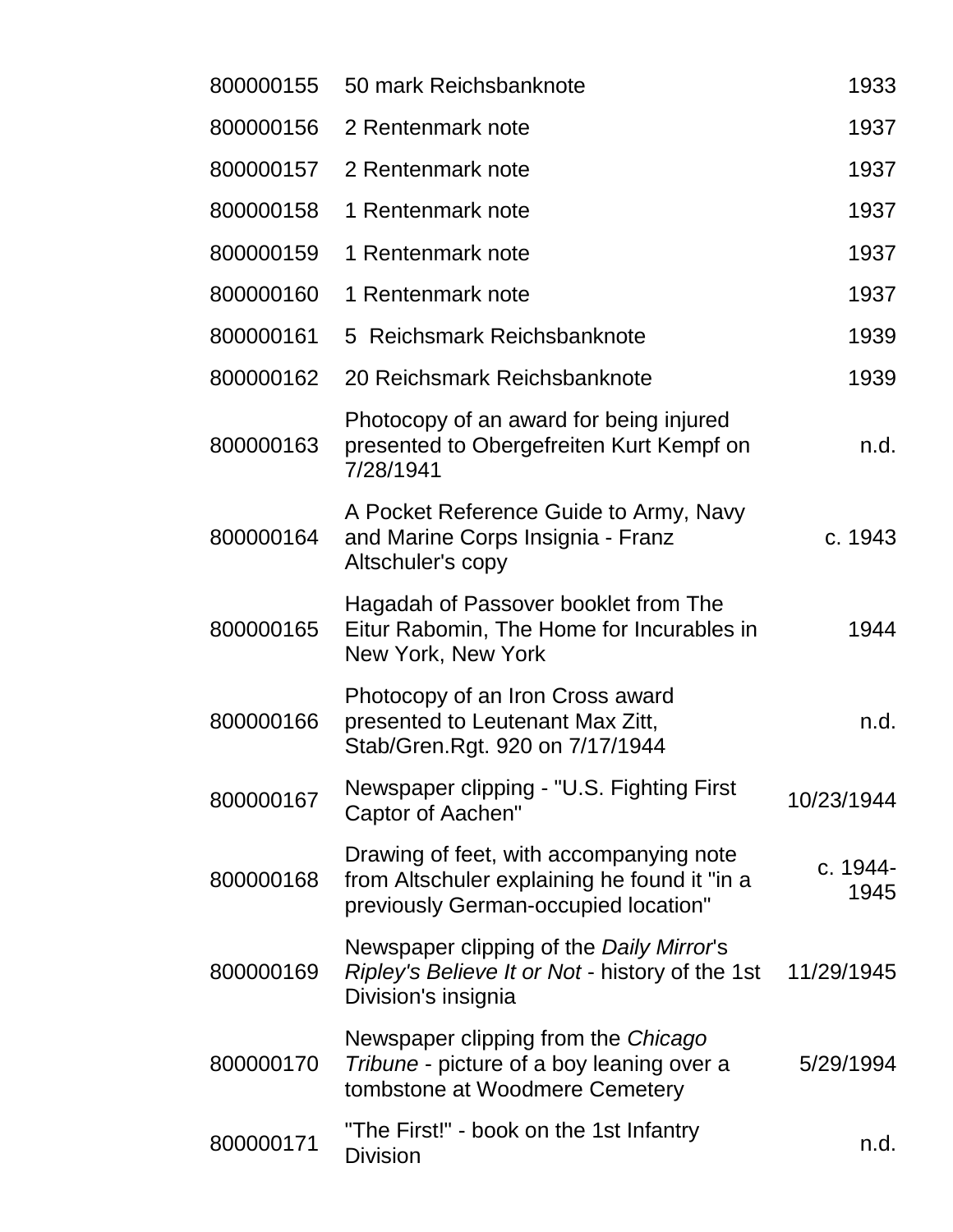|   |    | 800000172 | Newspaper clipping from Stars & Stripes<br>with Altschuler's drawing of a 1st Division<br>soldier twirling a gun on his finger | n.d.       |
|---|----|-----------|--------------------------------------------------------------------------------------------------------------------------------|------------|
|   |    | 800000173 | Photocopies of photographs - "found on<br>film in camera - donated, sent to Holocaust<br>Museum, Washington, D.C."             | n.d.       |
|   |    | 800000174 | Photocopies of photographs - "Hitler Youth"<br>outing - German film in camera"                                                 | n.d.       |
| 1 | 18 |           | <b>Cigarette Cards</b>                                                                                                         | 1933, n.d. |
|   |    | 800000175 | Cigarette card scrapbook - made by<br>Altschuler with pencil drawings on the front<br>and back covers                          | 1933       |
| 1 | 19 |           | <b>Cigarette and Gum Cards</b>                                                                                                 | 1933, n.d. |
|   |    | 800000176 | Das Reichsheer und seine Tradition - Bild<br>5 Alte Armee, Waldorf-Astoria                                                     | n.d.       |
|   |    | 800000177 | Das Reichsheer und seine Tradition - Bild<br>6 Alte Armee, Waldorf-Astoria                                                     | n.d.       |
|   |    | 800000178 | Das Reichsheer und seine Tradition - Bild<br>9 Alte Armee, Waldorf-Astoria                                                     | n.d.       |
|   |    | 800000179 | Das Reichsheer und seine Tradition - Bild<br>11 Alte Armee, Waldorf-Astoria                                                    | n.d.       |
|   |    | 800000180 | Das Reichsheer und seine Tradition - Bild<br>15 Alte Armee, Waldorf-Astoria                                                    | n.d.       |
|   |    | 800000181 | Das Reichsheer und seine Tradition - Bild<br>18 Alte Armee, Waldorf-Astoria                                                    | n.d.       |
|   |    | 800000182 | Das Reichsheer und seine Tradition - Bild<br>20 Alte Armee, Waldorf-Astoria                                                    | n.d.       |
|   |    | 800000183 | Das Reichsheer und seine Tradition - Bild<br>22 Alte Armee, Waldorf-Astoria                                                    | n.d.       |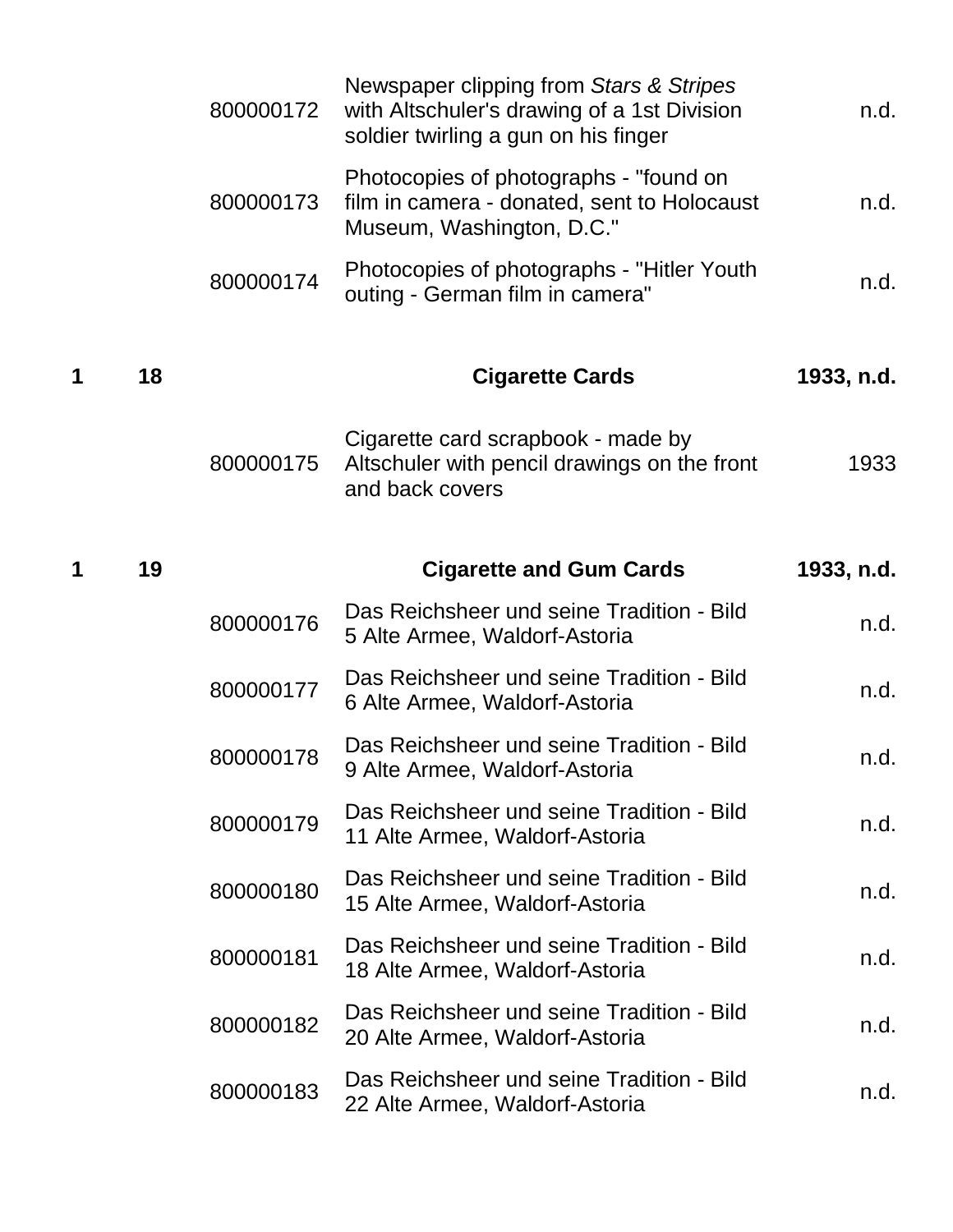| 800000184 | Das Reichsheer und seine Tradition - Bild<br>30 Alte Armee, Waldorf-Astoria | n.d. |
|-----------|-----------------------------------------------------------------------------|------|
| 800000185 | Das Reichsheer und seine Tradition - Bild<br>33 Alte Armee, Waldorf-Astoria | n.d. |
| 800000186 | Das Reichsheer und seine Tradition - Bild<br>34 Alte Armee, Waldorf-Astoria | n.d. |
| 800000187 | Das Reichsheer und seine Tradition - Bild<br>37 Alte Armee, Waldorf-Astoria | n.d. |
| 800000188 | Das Reichsheer und seine Tradition - Bild<br>39 Alte Armee, Waldorf-Astoria | n.d. |
| 800000189 | Das Reichsheer und seine Tradition - Bild<br>40 Alte Armee, Waldorf-Astoria | n.d. |
| 800000190 | Das Reichsheer und seine Tradition - Bild<br>42 Alte Armee, Waldorf-Astoria | n.d. |
| 800000191 | Das Reichsheer und seine Tradition - Bild<br>45 Alte Armee, Waldorf-Astoria | n.d. |
| 800000192 | Das Reichsheer und seine Tradition - Bild<br>47 Alte Armee, Waldorf-Astoria | n.d. |
| 800000193 | Das Reichsheer und seine Tradition - Bild<br>48 Alte Armee, Waldorf-Astoria | n.d. |
| 800000194 | Das Reichsheer und seine Tradition - Bild<br>62 Alte Armee, Waldorf-Astoria | n.d. |
| 800000195 | Das Reichsheer und seine Tradition - Bild<br>66 Alte Armee, Waldorf-Astoria | n.d. |
| 800000196 | Das Reichsheer und seine Tradition - Bild<br>71 Alte Armee, Waldorf-Astoria | n.d. |
| 800000197 | Das Reichsheer und seine Tradition - Bild<br>74 Alte Armee, Waldorf-Astoria | n.d. |
| 800000198 | Das Reichsheer und seine Tradition - Bild<br>82 Alte Armee, Waldorf-Astoria | n.d. |
| 800000199 | Das Reichsheer und seine Tradition - Bild<br>86 Alte Armee, Waldorf-Astoria | n.d. |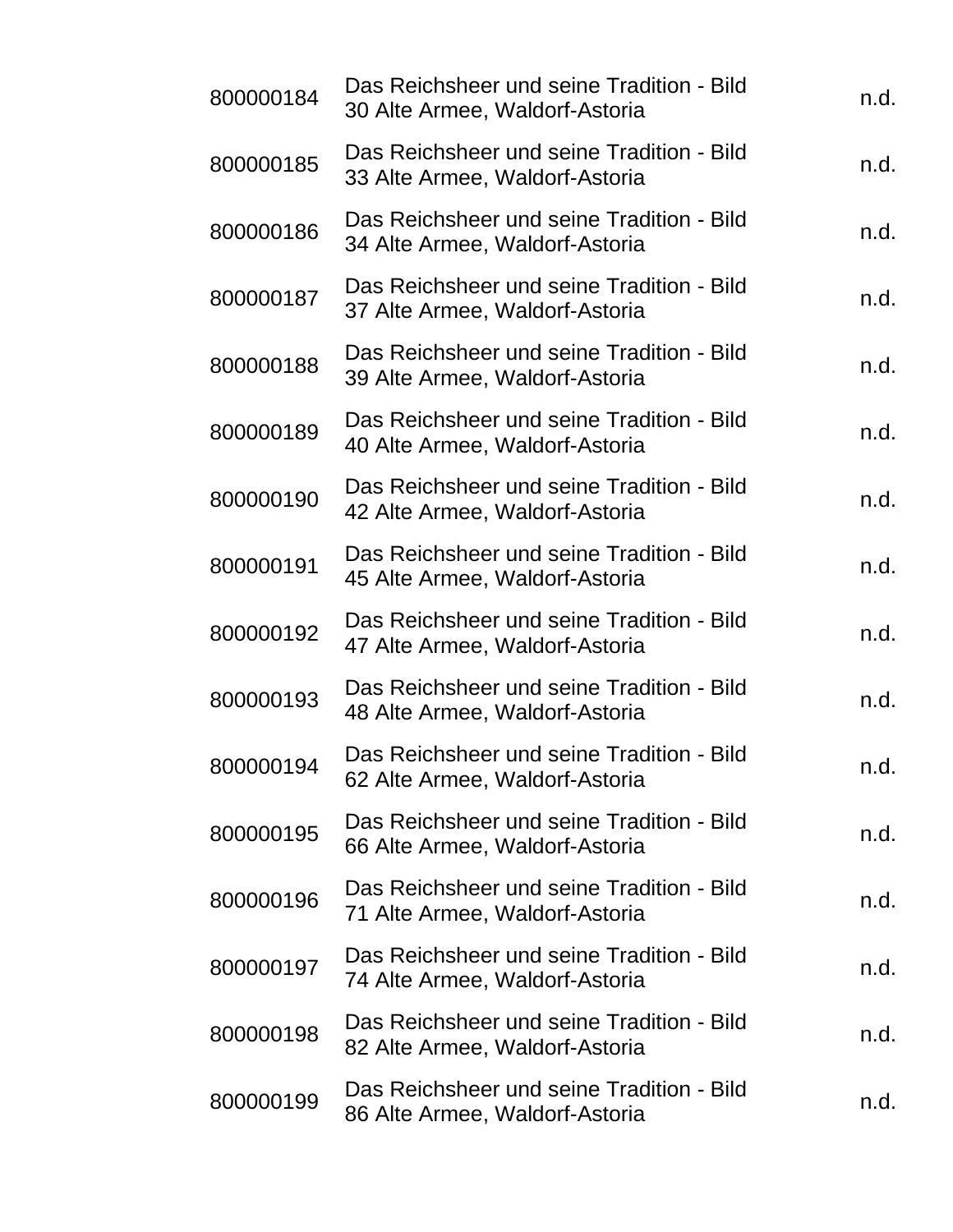| 800000200 | Das Reichsheer und seine Tradition - Bild<br>86 Alte Armee, Waldorf-Astoria  | n.d. |
|-----------|------------------------------------------------------------------------------|------|
| 800000201 | Das Reichsheer und seine Tradition - Bild<br>90 Alte Armee, Waldorf-Astoria  | n.d. |
| 800000202 | Das Reichsheer und seine Tradition - Bild<br>93 Alte Armee, Waldorf-Astoria  | n.d. |
| 800000203 | Das Reichsheer und seine Tradition - Bild<br>94 Alte Armee, Waldorf-Astoria  | n.d. |
| 800000204 | Das Reichsheer und seine Tradition - Bild<br>96 Alte Armee, Waldorf-Astoria  | n.d. |
| 800000205 | Das Reichsheer und seine Tradition - Bild<br>102 Alte Armee, Waldorf-Astoria | n.d. |
| 800000206 | Das Reichsheer und seine Tradition - Bild<br>106 Alte Armee, Waldorf-Astoria | n.d. |
| 800000207 | Das Reichsheer und seine Tradition - Bild<br>108 Alte Armee, Waldorf-Astoria | n.d. |
| 800000208 | Das Reichsheer und seine Tradition - Bild<br>111 Alte Armee, Waldorf-Astoria | n.d. |
| 800000209 | Das Reichsheer und seine Tradition - Bild<br>113 Alte Armee, Waldorf-Astoria | n.d. |
| 800000210 | Das Reichsheer und seine Tradition - Bild<br>115 Alte Armee, Waldorf-Astoria | n.d. |
| 800000211 | Das Reichsheer und seine Tradition - Bild<br>118 Alte Armee, Waldorf-Astoria | n.d. |
| 800000212 | Das Reichsheer und seine Tradition - Bild<br>121 Alte Armee, Waldorf-Astoria | n.d. |
| 800000213 | Das Reichsheer und seine Tradition - Bild<br>123 Alte Armee, Waldorf-Astoria | n.d. |
| 800000214 | Das Reichsheer und seine Tradition - Bild<br>124 Alte Armee, Waldorf-Astoria | n.d. |
| 800000215 | Das Reichsheer und seine Tradition - Bild<br>128 Alte Armee, Waldorf-Astoria | n.d. |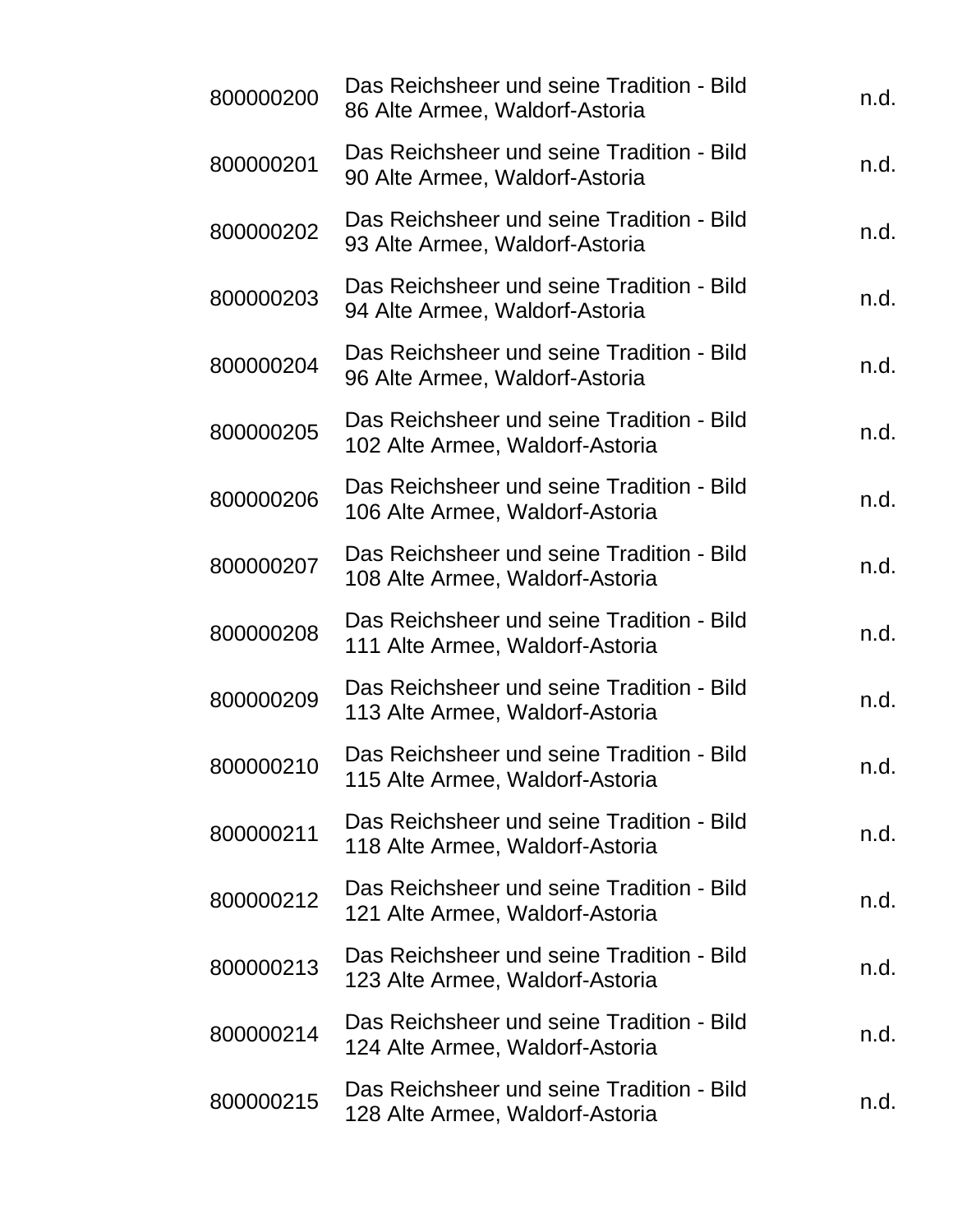| 800000216 | Das Reichsheer und seine Tradition - Bild<br>133 Alte Armee, Waldorf-Astoria | n.d. |
|-----------|------------------------------------------------------------------------------|------|
| 800000217 | Das Reichsheer und seine Tradition - Bild<br>134 Alte Armee, Waldorf-Astoria | n.d. |
| 800000218 | Das Reichsheer und seine Tradition - Bild<br>136 Alte Armee, Waldorf-Astoria | n.d. |
| 800000219 | Das Reichsheer und seine Tradition - Bild<br>139 Alte Armee, Waldorf-Astoria | n.d. |
| 800000220 | Das Reichsheer und seine Tradition - Bild<br>140 Alte Armee, Waldorf-Astoria | n.d. |
| 800000221 | Das Reichsheer und seine Tradition - Bild<br>141 Alte Armee, Waldorf-Astoria | n.d. |
| 800000222 | Das Reichsheer und seine Tradition - Bild<br>142 Alte Armee, Waldorf-Astoria | n.d. |
| 800000223 | Das Reichsheer und seine Tradition - Bild<br>144 Alte Armee, Waldorf-Astoria | n.d. |
| 800000224 | Das Reichsheer und seine Tradition - Bild<br>155 Alte Armee, Waldorf-Astoria | n.d. |
| 800000225 | Das Reichsheer und seine Tradition - Bild<br>156 Alte Armee, Waldorf-Astoria | n.d. |
| 800000226 | Das Reichsheer und seine Tradition - Bild<br>158 Alte Armee, Waldorf-Astoria | n.d. |
| 800000227 | Das Reichsheer und seine Tradition - Bild<br>159 Alte Armee, Waldorf-Astoria | n.d. |
| 800000228 | Das Reichsheer und seine Tradition - Bild<br>161 Alte Armee, Waldorf-Astoria | n.d. |
| 800000229 | Das Reichsheer und seine Tradition - Bild<br>162 Alte Armee, Waldorf-Astoria | n.d. |
| 800000230 | Das Reichsheer und seine Tradition - Bild<br>163 Alte Armee, Waldorf-Astoria | n.d. |
| 800000231 | Das Reichsheer und seine Tradition - Bild<br>172 Alte Armee, Waldorf-Astoria | n.d. |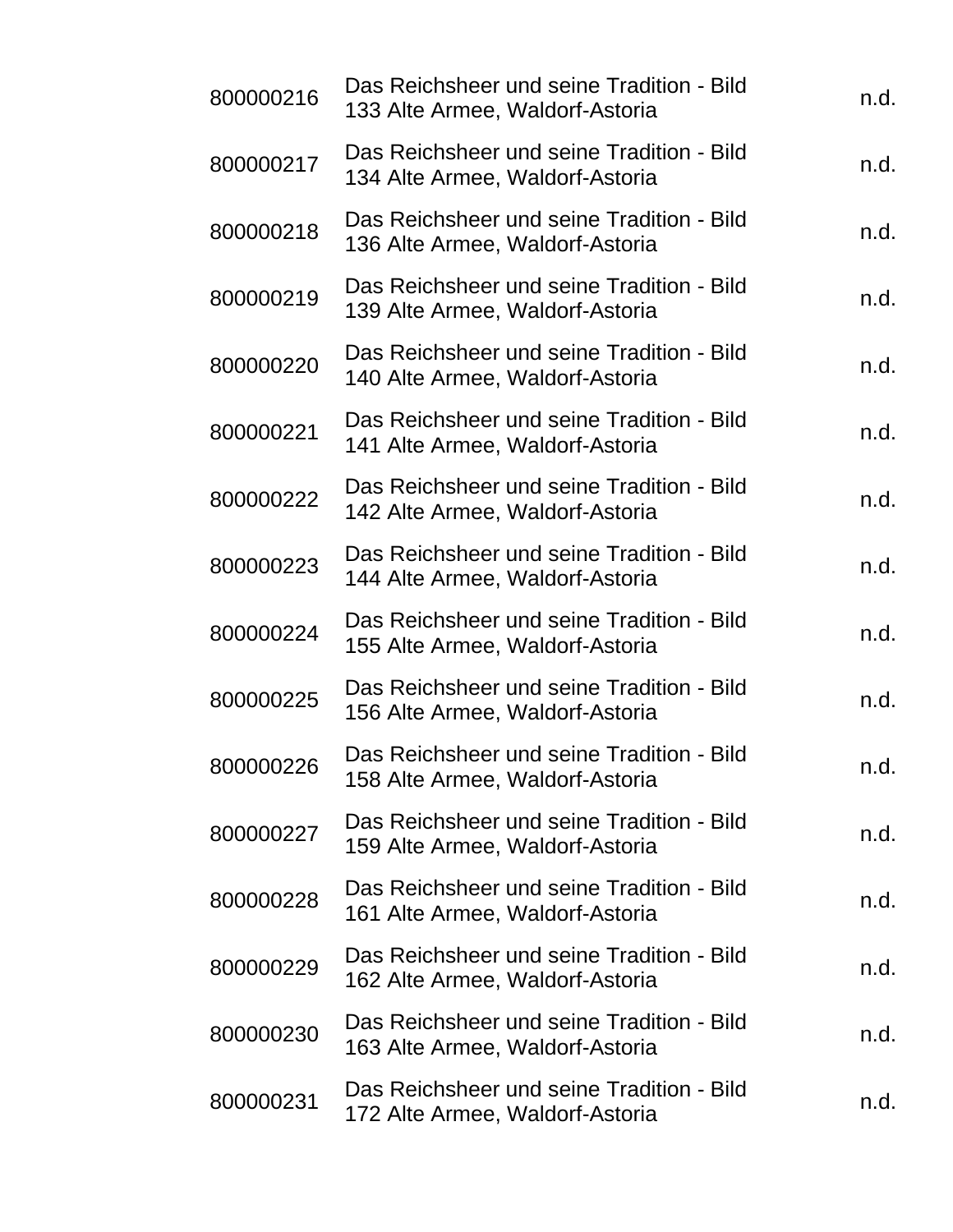| 800000232 | Das Reichsheer und seine Tradition - Bild<br>174 Alte Armee, Waldorf-Astoria | n.d. |
|-----------|------------------------------------------------------------------------------|------|
| 800000233 | Das Reichsheer und seine Tradition - Bild<br>176 Alte Armee, Waldorf-Astoria | n.d. |
| 800000234 | Das Reichsheer und seine Tradition - Bild<br>186 Alte Armee, Waldorf-Astoria | n.d. |
| 800000235 | Das Reichsheer und seine Tradition - Bild<br>187 Alte Armee, Waldorf-Astoria | n.d. |
| 800000236 | Das Reichsheer und seine Tradition - Bild<br>190 Alte Armee, Waldorf-Astoria | n.d. |
| 800000237 | Das Reichsheer und seine Tradition - Bild<br>192 Alte Armee, Waldorf-Astoria | n.d. |
| 800000238 | Das Reichsheer und seine Tradition - Bild<br>193 Alte Armee, Waldorf-Astoria | n.d. |
| 800000239 | Das Reichsheer und seine Tradition - Bild<br>195 Alte Armee, Waldorf-Astoria | n.d. |
| 800000240 | Das Reichsheer und seine Tradition - Bild<br>196 Alte Armee, Waldorf-Astoria | n.d. |
| 800000241 | Das Reichsheer und seine Tradition - Bild<br>197 Alte Armee, Waldorf-Astoria | n.d. |
| 800000242 | Das Reichsheer und seine Tradition - Bild<br>200 Alte Armee, Waldorf-Astoria | n.d. |
| 800000243 | Das Reichsheer und seine Tradition - Bild<br>203 Alte Armee, Waldorf-Astoria | n.d. |
| 800000244 | Das Reichsheer und seine Tradition - Bild<br>205 Alte Armee, Waldorf-Astoria | n.d. |
| 800000245 | Das Reichsheer und seine Tradition - Bild<br>205 Alte Armee, Waldorf-Astoria | n.d. |
| 800000246 | Das Reichsheer und seine Tradition - Bild<br>206 Alte Armee, Waldorf-Astoria | n.d. |
| 800000247 | Das Reichsheer und seine Tradition - Bild<br>208 Alte Armee, Waldorf-Astoria | n.d. |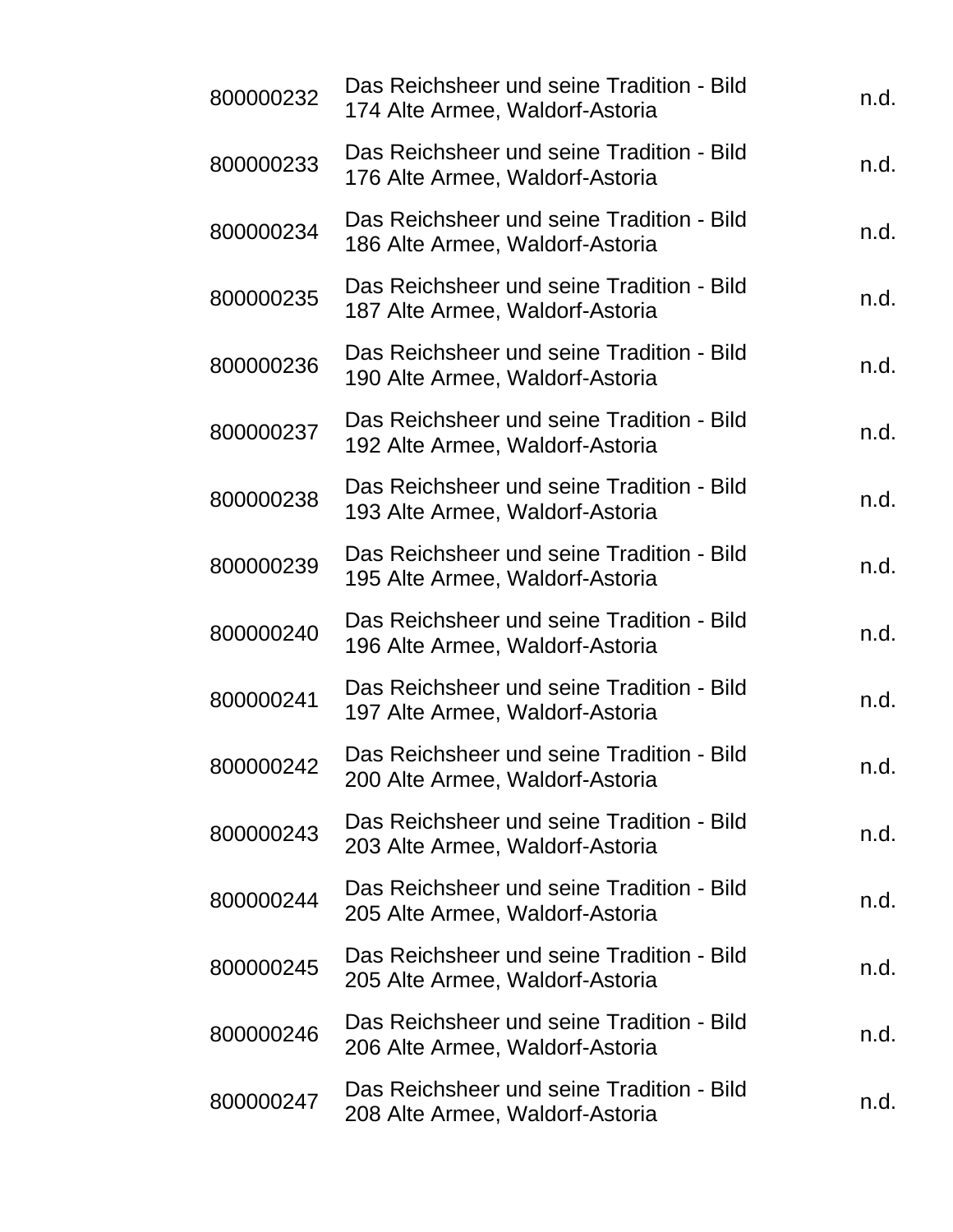| 800000248 | Das Reichsheer und seine Tradition - Bild<br>209 Alte Armee, Waldorf-Astoria | n.d. |
|-----------|------------------------------------------------------------------------------|------|
| 800000249 | Das Reichsheer und seine Tradition - Bild<br>210 Alte Armee, Waldorf-Astoria | n.d. |
| 800000250 | Das Reichsheer und seine Tradition - Bild<br>210 Alte Armee, Waldorf-Astoria | n.d. |
| 800000251 | Das Reichsheer und seine Tradition - Bild<br>213 Alte Armee, Waldorf-Astoria | n.d. |
| 800000252 | Das Reichsheer und seine Tradition - Bild<br>214 Alte Armee, Waldorf-Astoria | n.d. |
| 800000253 | Das Reichsheer und seine Tradition - Bild<br>216 Alte Armee, Waldorf-Astoria | n.d. |
| 800000254 | Das Reichsheer und seine Tradition - Bild<br>218 Alte Armee, Waldorf-Astoria | n.d. |
| 800000255 | Das Reichsheer und seine Tradition - Bild<br>220 Alte Armee, Waldorf-Astoria | n.d. |
| 800000256 | Das Reichsheer und seine Tradition - Bild<br>221 Alte Armee, Waldorf-Astoria | n.d. |
| 800000257 | Das Reichsheer und seine Tradition - Bild<br>222 Alte Armee, Waldorf-Astoria | n.d. |
| 800000258 | Das Reichsheer und seine Tradition - Bild<br>224 Alte Armee, Waldorf-Astoria | n.d. |
| 800000259 | Das Reichsheer und seine Tradition - Bild<br>227 Alte Armee, Waldorf-Astoria | n.d. |
| 800000260 | Das Reichsheer und seine Tradition - Bild<br>228 Alte Armee, Waldorf-Astoria | n.d. |
| 800000261 | Das Reichsheer und seine Tradition - Bild<br>232 Alte Armee, Waldorf-Astoria | n.d. |
| 800000262 | Das Reichsheer und seine Tradition - Bild<br>233 Alte Armee, Waldorf-Astoria | n.d. |
| 800000263 | Das Reichsheer und seine Tradition - Bild<br>235 Alte Armee, Waldorf-Astoria | n.d. |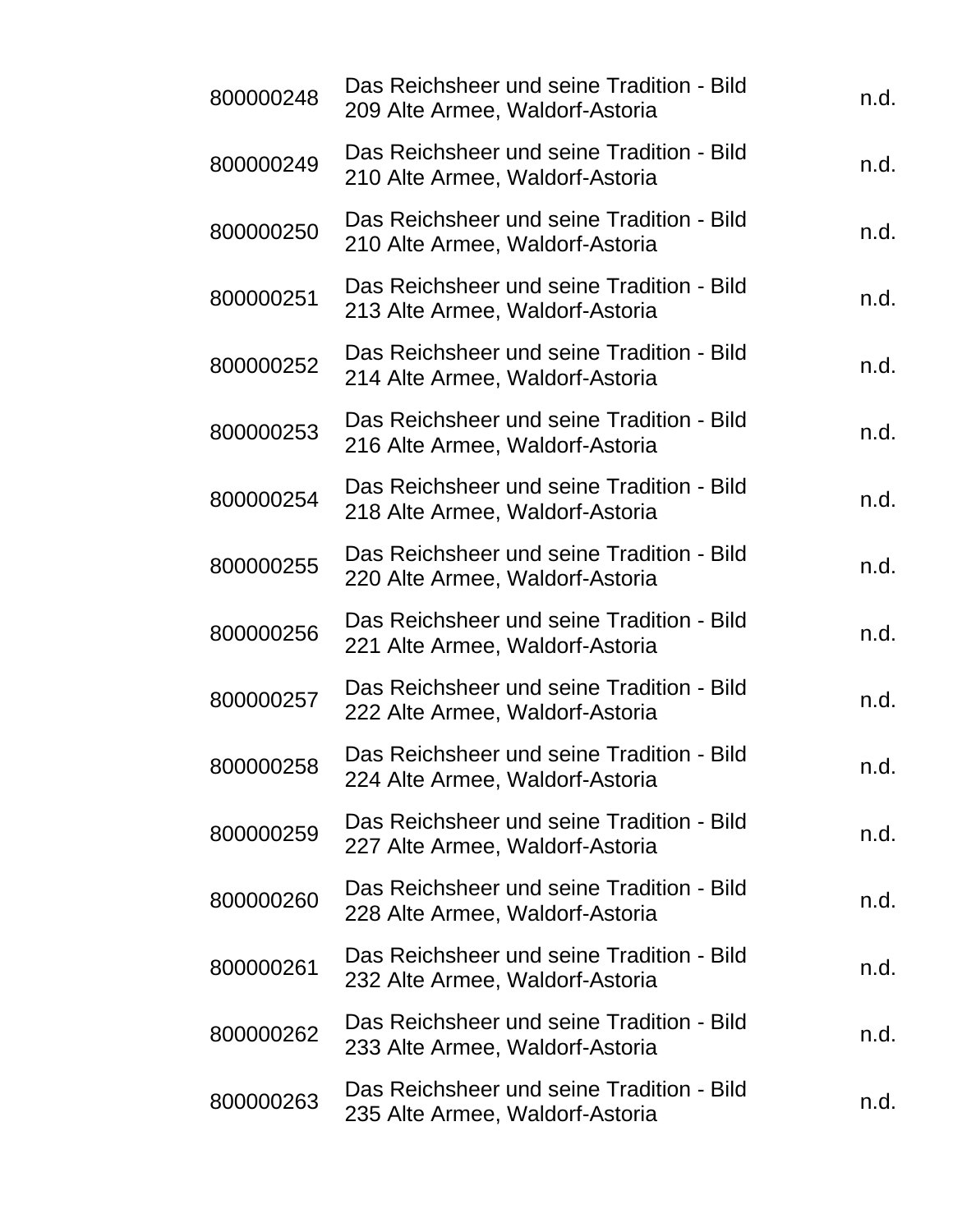| 800000264 | Das Reichsheer und seine Tradition - Bild<br>237 Alte Armee, Waldorf-Astoria | n.d. |
|-----------|------------------------------------------------------------------------------|------|
| 800000265 | Das Reichsheer und seine Tradition - Bild<br>238 Alte Armee, Waldorf-Astoria | n.d. |
| 800000266 | Das Reichsheer und seine Tradition - Bild<br>239 Alte Armee, Waldorf-Astoria | n.d. |
| 800000267 | Das Reichsheer und seine Tradition - Bild<br>242 Alte Armee, Waldorf-Astoria | n.d. |
| 800000268 | Das Reichsheer und seine Tradition - Bild<br>244 Alte Armee, Waldorf-Astoria | n.d. |
| 800000269 | Das Reichsheer und seine Tradition - Bild<br>246 Alte Armee, Waldorf-Astoria | n.d. |
| 800000270 | Das Reichsheer und seine Tradition - Bild<br>247 Alte Armee, Waldorf-Astoria | n.d. |
| 800000271 | Das Reichsheer und seine Tradition - Bild<br>248 Alte Armee, Waldorf-Astoria | n.d. |
| 800000272 | Das Reichsheer und seine Tradition - Bild<br>249 Alte Armee, Waldorf-Astoria | n.d. |
| 800000273 | Das Reichsheer und seine Tradition - Bild<br>249 Alte Armee, Waldorf-Astoria | n.d. |
| 800000274 | Das Reichsheer und seine Tradition - Bild<br>250 Alte Armee, Waldorf-Astoria | n.d. |
| 800000275 | Das Reichsheer und seine Tradition - Bild<br>253 Alte Armee, Waldorf-Astoria | n.d. |
| 800000276 | Das Reichsheer und seine Tradition - Bild<br>258 Alte Armee, Waldorf-Astoria | n.d. |
| 800000277 | Das Reichsheer und seine Tradition - Bild<br>262 Alte Armee, Waldorf-Astoria | n.d. |
| 800000278 | Das Reichsheer und seine Tradition - Bild<br>262 Alte Armee, Waldorf-Astoria | n.d. |
| 800000279 | Das Reichsheer und seine Tradition - Bild<br>264 Alte Armee, Waldorf-Astoria | n.d. |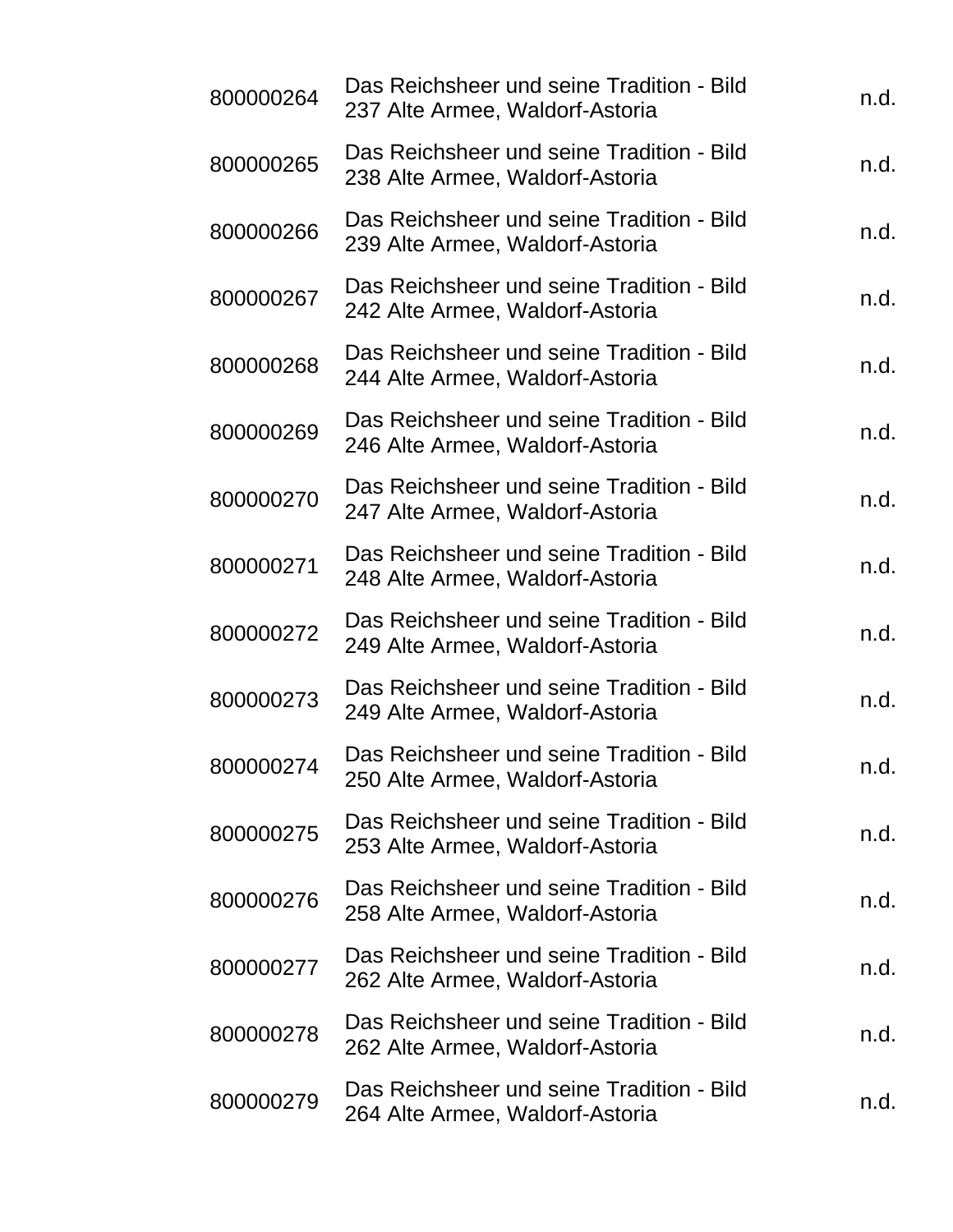| 800000280 | Das Reichsheer und seine Tradition - Bild<br>269 Alte Armee, Waldorf-Astoria | n.d. |
|-----------|------------------------------------------------------------------------------|------|
| 800000281 | Das Reichsheer und seine Tradition - Bild<br>270 Alte Armee, Waldorf-Astoria | n.d. |
| 800000282 | Das Reichsheer und seine Tradition - Bild<br>272 Alte Armee, Waldorf-Astoria | n.d. |
| 800000283 | Das Reichsheer und seine Tradition - Bild<br>274 Alte Armee, Waldorf-Astoria | n.d. |
| 800000284 | Das Reichsheer und seine Tradition - Bild<br>276 Alte Armee, Waldorf-Astoria | n.d. |
| 800000285 | Das Reichsheer und seine Tradition - Bild<br>277 Alte Armee, Waldorf-Astoria | n.d. |
| 800000286 | Das Reichsheer und seine Tradition - Bild<br>281 Alte Armee, Waldorf-Astoria | n.d. |
| 800000287 | Das Reichsheer und seine Tradition - Bild<br>284 Alte Armee, Waldorf-Astoria | n.d. |
| 800000288 | Das Reichsheer und seine Tradition - Bild<br>286 Alte Armee, Waldorf-Astoria | n.d. |
| 800000289 | Das Reichsheer und seine Tradition - Bild<br>292 Alte Armee, Waldorf-Astoria | n.d. |
| 800000290 | Das Reichsheer und seine Tradition - Bild<br>293 Alte Armee, Waldorf-Astoria | n.d. |
| 800000291 | Das Reichsheer und seine Tradition - Bild<br>294 Alte Armee, Waldorf-Astoria | n.d. |
| 800000292 | Das Reichsheer und seine Tradition - Bild<br>299 Alte Armee, Waldorf-Astoria | n.d. |
| 800000293 | Das Reichsheer und seine Tradition - Bild<br>300 Alte Armee, Waldorf-Astoria | n.d. |
| 800000294 | Das Reichsheer und seine Tradition - Bild<br>302 Alte Armee, Waldorf-Astoria | n.d. |
| 800000295 | Das Reichsheer und seine Tradition - Bild<br>307 Alte Armee, Waldorf-Astoria | n.d. |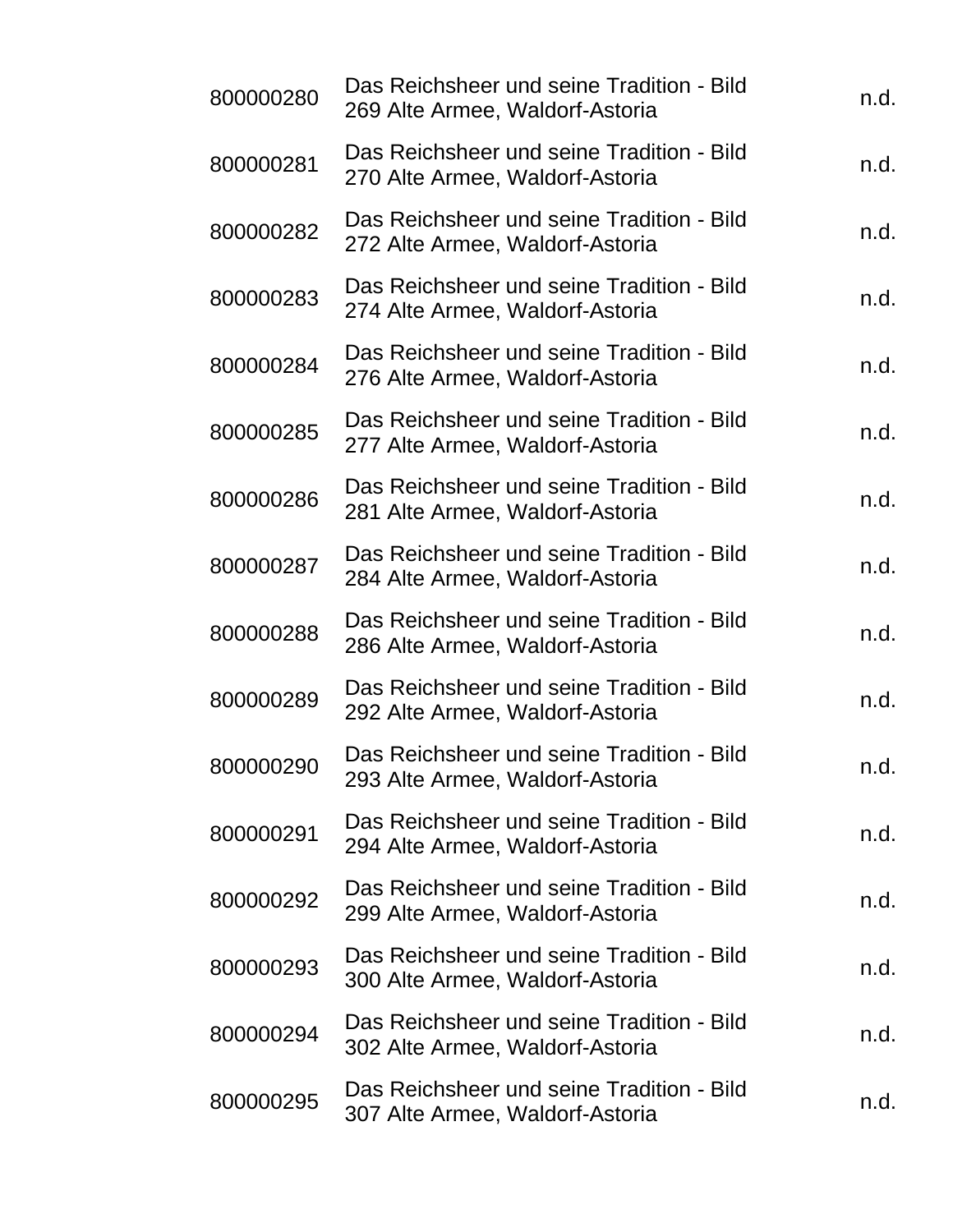| 800000296 | Das Reichsheer und seine Tradition - Bild<br>310 Alte Armee, Waldorf-Astoria | n.d. |
|-----------|------------------------------------------------------------------------------|------|
| 800000297 | Das Reichsheer und seine Tradition - Bild<br>311 Alte Armee, Waldorf-Astoria | n.d. |
| 800000298 | Das Reichsheer und seine Tradition - Bild<br>312 Alte Armee, Waldorf-Astoria | n.d. |
| 800000299 | Das Reichsheer und seine Tradition - Bild<br>314 Alte Armee, Waldorf-Astoria | n.d. |
| 800000300 | Das Reichsheer und seine Tradition - Bild<br>315 Alte Armee, Waldorf-Astoria | n.d. |
| 800000301 | Das Reichsheer und seine Tradition - Bild<br>325 Alte Armee, Waldorf-Astoria | n.d. |
| 800000302 | Das Reichsheer und seine Tradition - Bild<br>326 Alte Armee, Waldorf-Astoria | n.d. |
| 800000303 | Das Reichsheer und seine Tradition - Bild<br>13 Reichsheer, Waldorf-Astoria  | n.d. |
| 800000304 | Das Reichsheer und seine Tradition - Bild<br>25 Reichsheer, Waldorf-Astoria  | n.d. |
| 800000305 | Das Reichsheer und seine Tradition - Bild<br>35 Reichsheer, Waldorf-Astoria  | n.d. |
| 800000306 | Das Reichsheer und seine Tradition - Bild<br>49 Reichsheer, Waldorf-Astoria  | n.d. |
| 800000307 | Das Reichsheer und seine Tradition - Bild<br>59 Reichsheer, Waldorf-Astoria  | n.d. |
| 800000308 | Das Reichsheer und seine Tradition - Bild<br>67 Reichsheer, Waldorf-Astoria  | n.d. |
| 800000309 | Das Reichsheer und seine Tradition - Bild<br>79 Reichsheer, Waldorf-Astoria  | n.d. |
| 800000310 | Das Reichsheer und seine Tradition - Bild<br>87 Reichsheer, Waldorf-Astoria  | n.d. |
| 800000311 | Das Reichsheer und seine Tradition - Bild<br>91 Reichsheer, Waldorf-Astoria  | n.d. |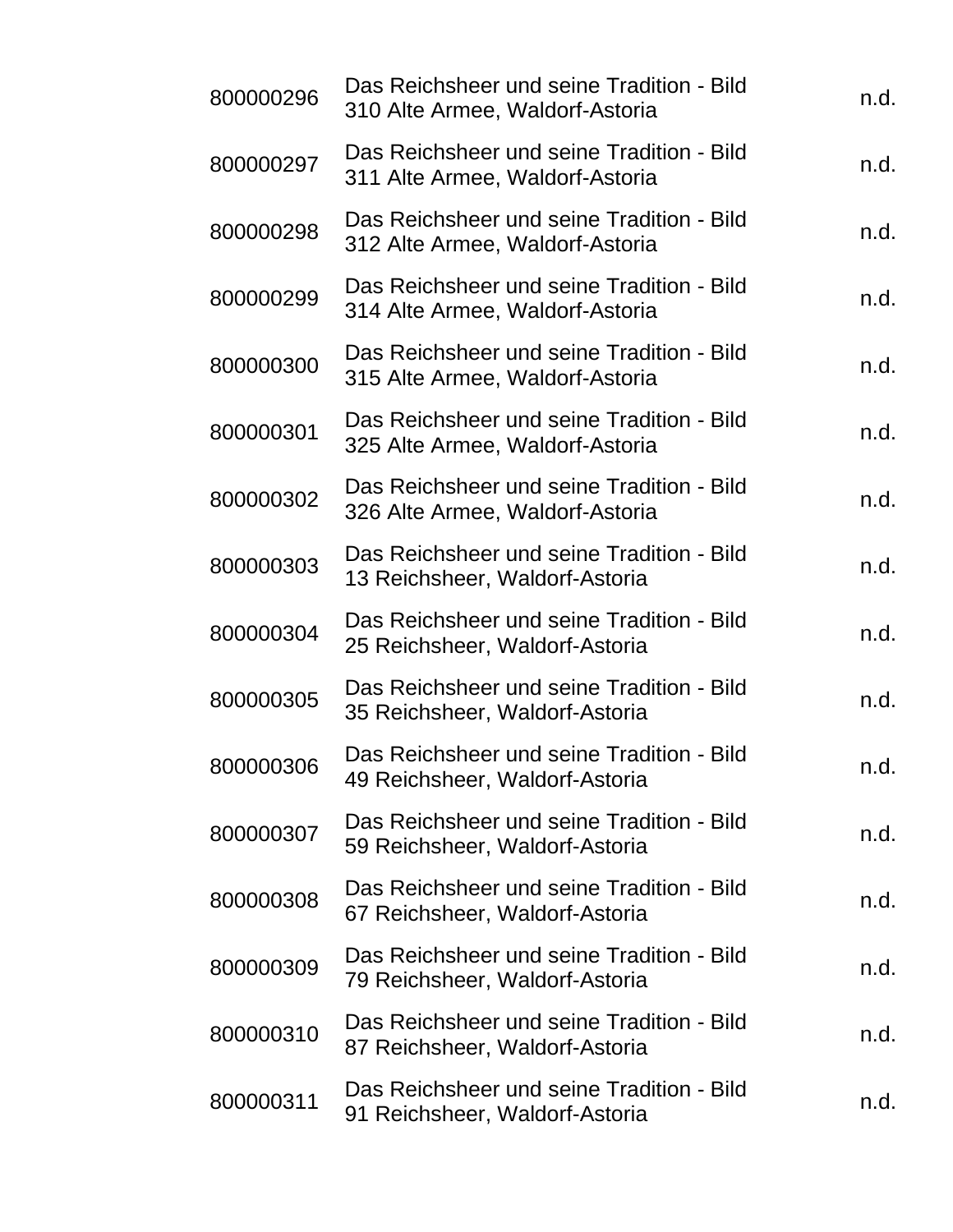| 800000312 | Das Reichsheer und seine Tradition - Bild<br>95 Reichsheer, Waldorf-Astoria  | n.d. |
|-----------|------------------------------------------------------------------------------|------|
| 800000313 | Das Reichsheer und seine Tradition - Bild<br>97 Reichsheer, Waldorf-Astoria  | n.d. |
| 800000314 | Das Reichsheer und seine Tradition - Bild<br>103 Reichsheer, Waldorf-Astoria | n.d. |
| 800000315 | Das Reichsheer und seine Tradition - Bild<br>109 Reichsheer, Waldorf-Astoria | n.d. |
| 800000316 | Das Reichsheer und seine Tradition - Bild<br>117 Reichsheer, Waldorf-Astoria | n.d. |
| 800000317 | Das Reichsheer und seine Tradition - Bild<br>143 Reichsheer, Waldorf-Astoria | n.d. |
| 800000318 | Das Reichsheer und seine Tradition - Bild<br>143 Reichsheer, Waldorf-Astoria | n.d. |
| 800000319 | Das Reichsheer und seine Tradition - Bild<br>171 Reichsheer, Waldorf-Astoria | n.d. |
| 800000320 | Das Reichsheer und seine Tradition - Bild<br>173 Reichsheer, Waldorf-Astoria | n.d. |
| 800000321 | Das Reichsheer und seine Tradition - Bild<br>177 Reichsheer, Waldorf-Astoria | n.d. |
| 800000322 | Das Reichsheer und seine Tradition - Bild<br>191 Reichsheer, Waldorf-Astoria | n.d. |
| 800000323 | Das Reichsheer und seine Tradition - Bild<br>199 Reichsheer, Waldorf-Astoria | n.d. |
| 800000324 | Das Reichsheer und seine Tradition - Bild<br>207 Reichsheer, Waldorf-Astoria | n.d. |
| 800000325 | Das Reichsheer und seine Tradition - Bild<br>215 Reichsheer, Waldorf-Astoria | n.d. |
| 800000326 | Das Reichsheer und seine Tradition - Bild<br>215 Reichsheer, Waldorf-Astoria | n.d. |
| 800000327 | Das Reichsheer und seine Tradition - Bild<br>223 Reichsheer, Waldorf-Astoria | n.d. |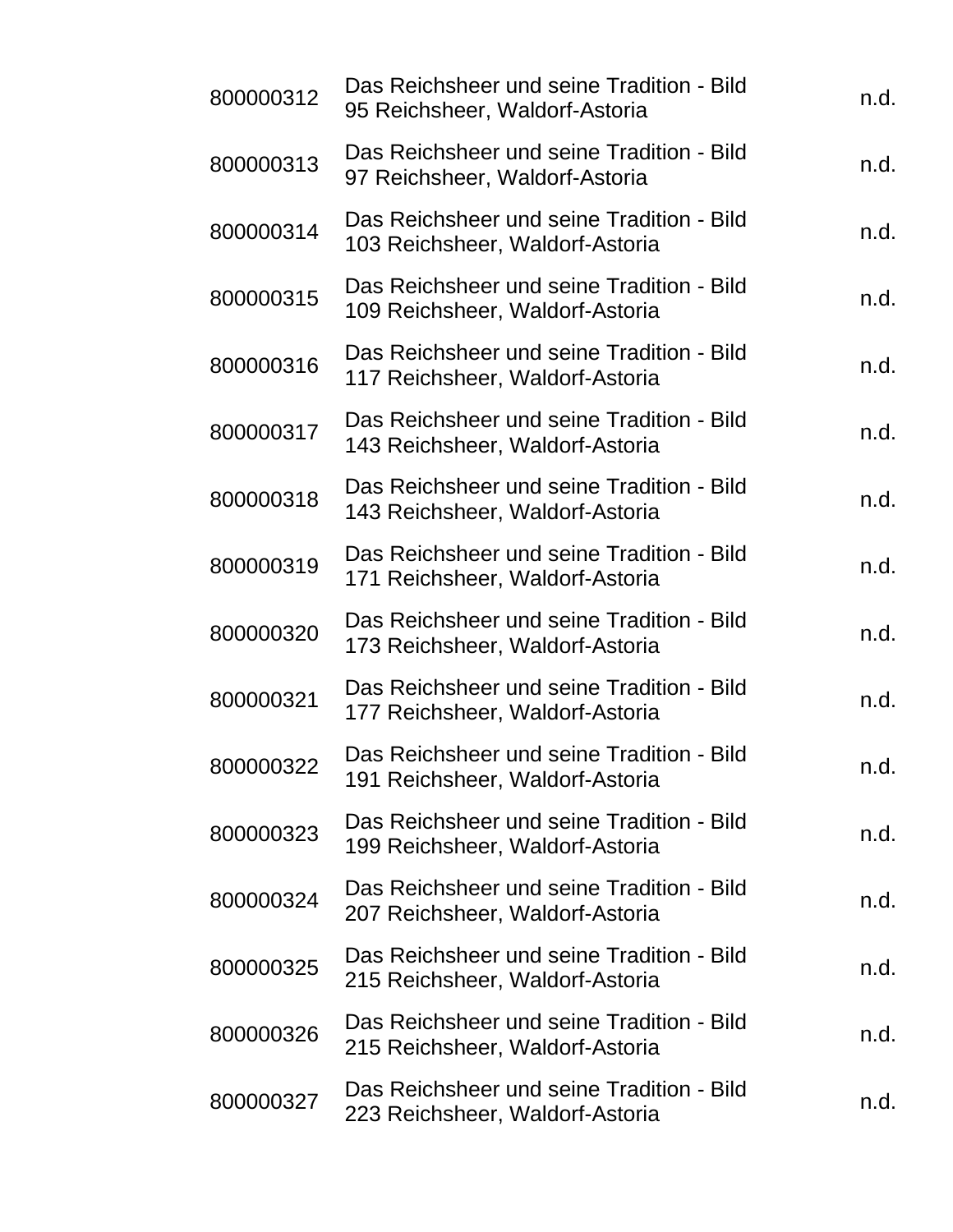| 800000328 | Das Reichsheer und seine Tradition - Bild<br>241 Reichsheer, Waldorf-Astoria | n.d. |
|-----------|------------------------------------------------------------------------------|------|
| 800000329 | Das Reichsheer und seine Tradition - Bild<br>245 Reichsheer, Waldorf-Astoria | n.d. |
| 800000330 | Das Reichsheer und seine Tradition - Bild<br>251 Reichsheer, Waldorf-Astoria | n.d. |
| 800000331 | Das Reichsheer und seine Tradition - Bild<br>251 Reichsheer, Waldorf-Astoria | n.d. |
| 800000332 | Das Reichsheer und seine Tradition - Bild<br>259 Reichsheer, Waldorf-Astoria | n.d. |
| 800000333 | Das Reichsheer und seine Tradition - Bild<br>259 Reichsheer, Waldorf-Astoria | n.d. |
| 800000334 | Das Reichsheer und seine Tradition - Bild<br>263 Reichsheer, Waldorf-Astoria | n.d. |
| 800000335 | Das Reichsheer und seine Tradition - Bild<br>267 Reichsheer, Waldorf-Astoria | n.d. |
| 800000336 | Das Reichsheer und seine Tradition - Bild<br>271 Reichsheer, Waldorf-Astoria | n.d. |
| 800000337 | Das Reichsheer und seine Tradition - Bild<br>275 Reichsheer, Waldorf-Astoria | n.d. |
| 800000338 | Das Reichsheer und seine Tradition - Bild<br>279 Reichsheer, Waldorf-Astoria | n.d. |
| 800000339 | Das Reichsheer und seine Tradition - Bild<br>291 Reichsheer, Waldorf-Astoria | n.d. |
| 800000340 | Das Reichsheer und seine Tradition - Bild<br>305 Reichsheer, Waldorf-Astoria | n.d. |
| 800000341 | Das Reichsheer und seine Tradition - Bild<br>309 Reichsheer, Waldorf-Astoria | n.d. |
| 800000342 | Das Reichsheer und seine Tradition - Bild<br>313 Reichsheer, Waldorf-Astoria | n.d. |
| 800000343 | Das Reichsheer und seine Tradition - Bild<br>313 Reichsheer, Waldorf-Astoria | n.d. |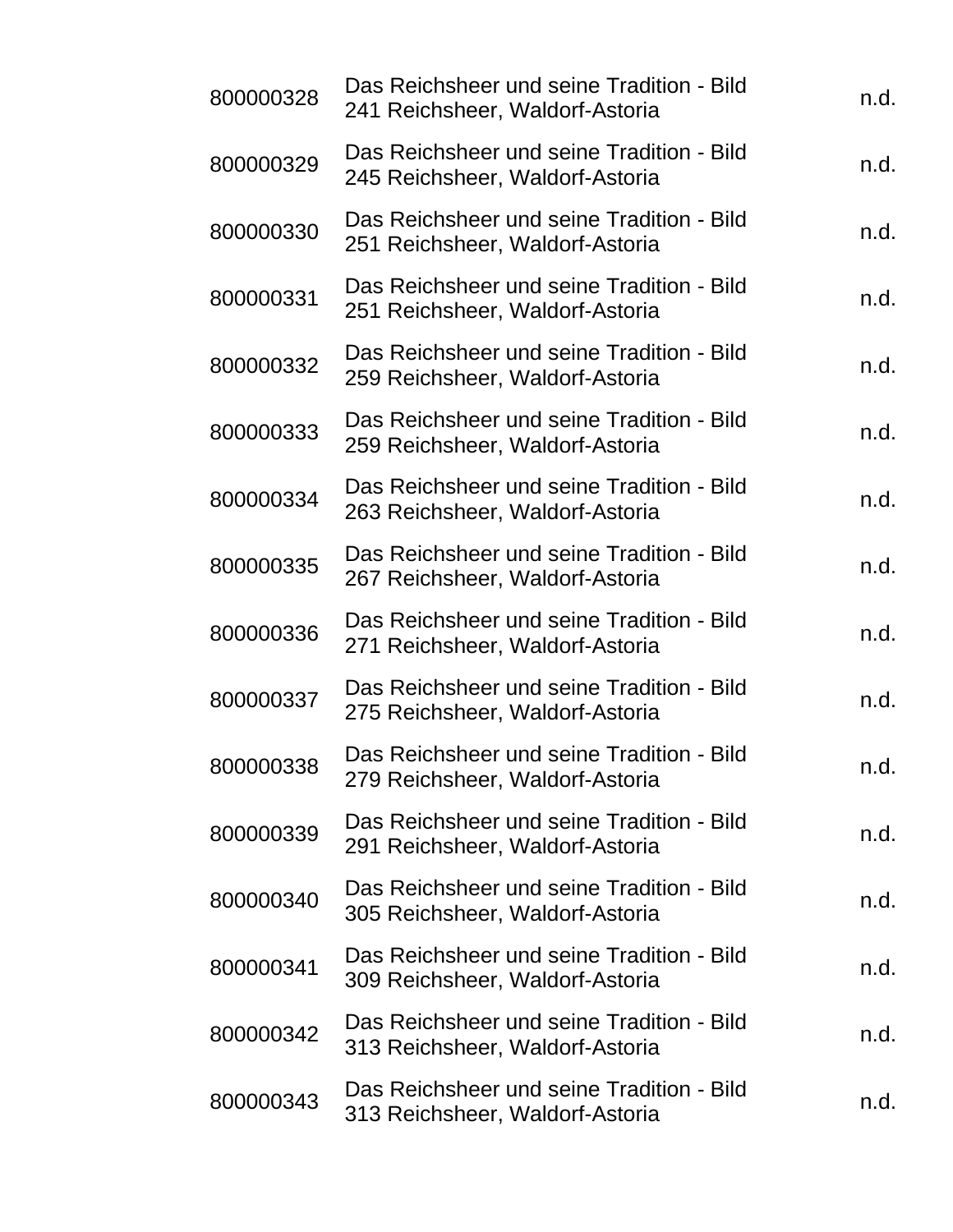| 800000344 | Das Reichsheer und seine Tradition - Bild<br>317 Reichsheer, Waldorf-Astoria | n.d. |
|-----------|------------------------------------------------------------------------------|------|
| 800000345 | Das Reichsheer und seine Tradition - Bild<br>21 Alte Armee, Haus Neuerburg   | n.d. |
| 800000346 | Das Reichsheer und seine Tradition - Bild<br>52 Alte Armee, Haus Neuerburg   | n.d. |
| 800000347 | Das Reichsheer und seine Tradition - Bild<br>104 Alte Armee, Haus Neuerburg  | n.d. |
| 800000348 | Das Reichsheer und seine Tradition - Bild<br>116 Alte Armee, Haus Neuerburg  | n.d. |
| 800000349 | Das Reichsheer und seine Tradition - Bild<br>168 Alte Armee, Haus Neuerburg  | n.d. |
| 800000350 | Das Reichsheer und seine Tradition - Bild<br>178 Alte Armee, Haus Neuerburg  | n.d. |
| 800000351 | Das Reichsheer und seine Tradition - Bild<br>189 Alte Armee, Haus Neuerburg  | n.d. |
| 800000352 | Das Reichsheer und seine Tradition - Bild<br>226 Alte Armee, Haus Neuerburg  | n.d. |
| 800000353 | Das Reichsheer und seine Tradition - Bild<br>280 Alte Armee, Haus Neuerburg  | n.d. |
| 800000354 | Das Reichsheer und seine Tradition - Bild<br>296 Alte Armee, Haus Neuerburg  | n.d. |
| 800000355 | Das Reichsheer und seine Tradition - Bild<br>319 Alte Armee, Haus Neuerburg  | n.d. |
| 800000356 | Das Reichsheer und seine Tradition - Bild<br>323 Alte Armee, Haus Neuerburg  | n.d. |
| 800000357 | Das Reichsheer und seine Tradition - Bild<br>41 Reichsheer, Haus Neuerburg   | n.d. |
| 800000358 | Das Reichsheer und seine Tradition - Bild<br>57 Reichsheer, Haus Neuerburg   | n.d. |
| 800000359 | Das Reichsheer und seine Tradition - Bild<br>283 Reichsheer, Haus Neuerburg  | n.d. |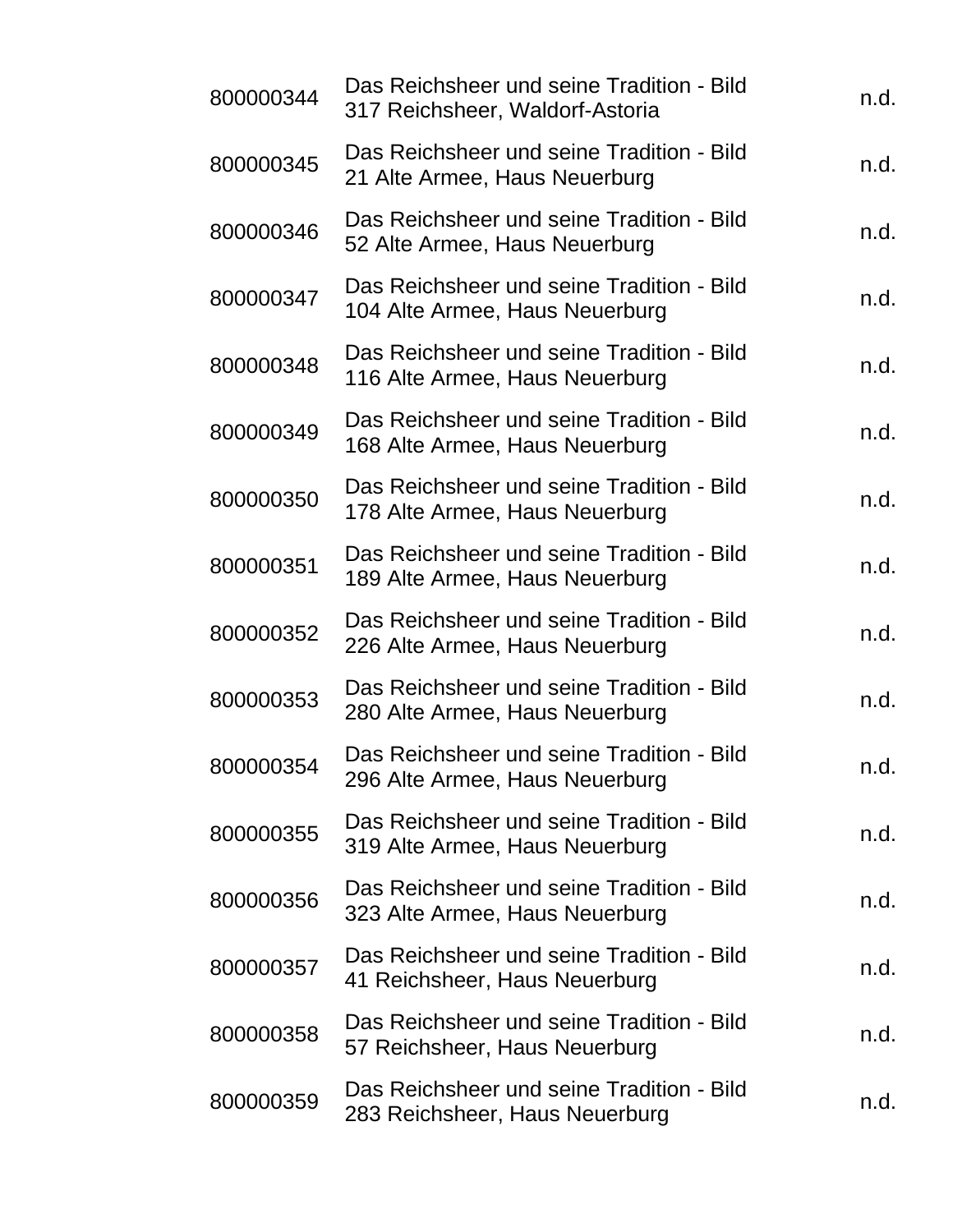| 800000360 | Das Reichsheer und seine Tradition - Bild<br>23 Alte Armee, Eckstein-Halpaus, Dresden            | n.d. |
|-----------|--------------------------------------------------------------------------------------------------|------|
| 800000361 | Das Reichsheer und seine Tradition - Bild<br>127 Alte Armee, Eckstein-Halpaus,<br><b>Dresden</b> | n.d. |
| 800000362 | Das Reichsheer und seine Tradition - Bild<br>128 Alte Armee, Eckstein-Halpaus,<br><b>Dresden</b> | n.d. |
| 800000363 | Das Reichsheer und seine Tradition - Bild<br>154 Alte Armee, Eckstein-Halpaus,<br><b>Dresden</b> | n.d. |
| 800000364 | Das Reichsheer und seine Tradition - Bild<br>204 Alte Armee, Eckstein-Halpaus,<br><b>Dresden</b> | n.d. |
| 800000365 | Das Reichsheer und seine Tradition - Bild<br>234 Alte Armee, Eckstein-Halpaus,<br><b>Dresden</b> | n.d. |
| 800000366 | Das Reichsheer und seine Tradition - Bild<br>217 Reichsheer, Eckstein-Halpaus,<br><b>Dresden</b> | n.d. |
| 800000367 | Das Reichsheer und seine Tradition - Bild<br>287 Reichsheer, Eckstein-Halpaus,<br><b>Dresden</b> | n.d. |
| 800000368 | Deutsche Helden - Bild 18, Fürst zu<br>Anhalt-Zerbst                                             | n.d. |
| 800000369 | Deutsche Helden - Bild 39, B. Fr.<br>Tauentzien                                                  | n.d. |
| 800000370 | Deutsche Helden - Bild 67, Fürst zu<br>Schwarzenberg                                             | n.d. |
| 800000371 | Deutsche Helden - Bild 74, Ernst Moritz<br>Arndt                                                 | n.d. |
| 800000372 | Deutsche Helden - Bild 128, v. Podbielski                                                        | n.d. |
| 800000373 | Deutsche Helden - Bild 208, v. Levetzow                                                          | n.d. |
| 800000374 | Deutsche Helden - Bild 208, v. Levetzow                                                          | n.d. |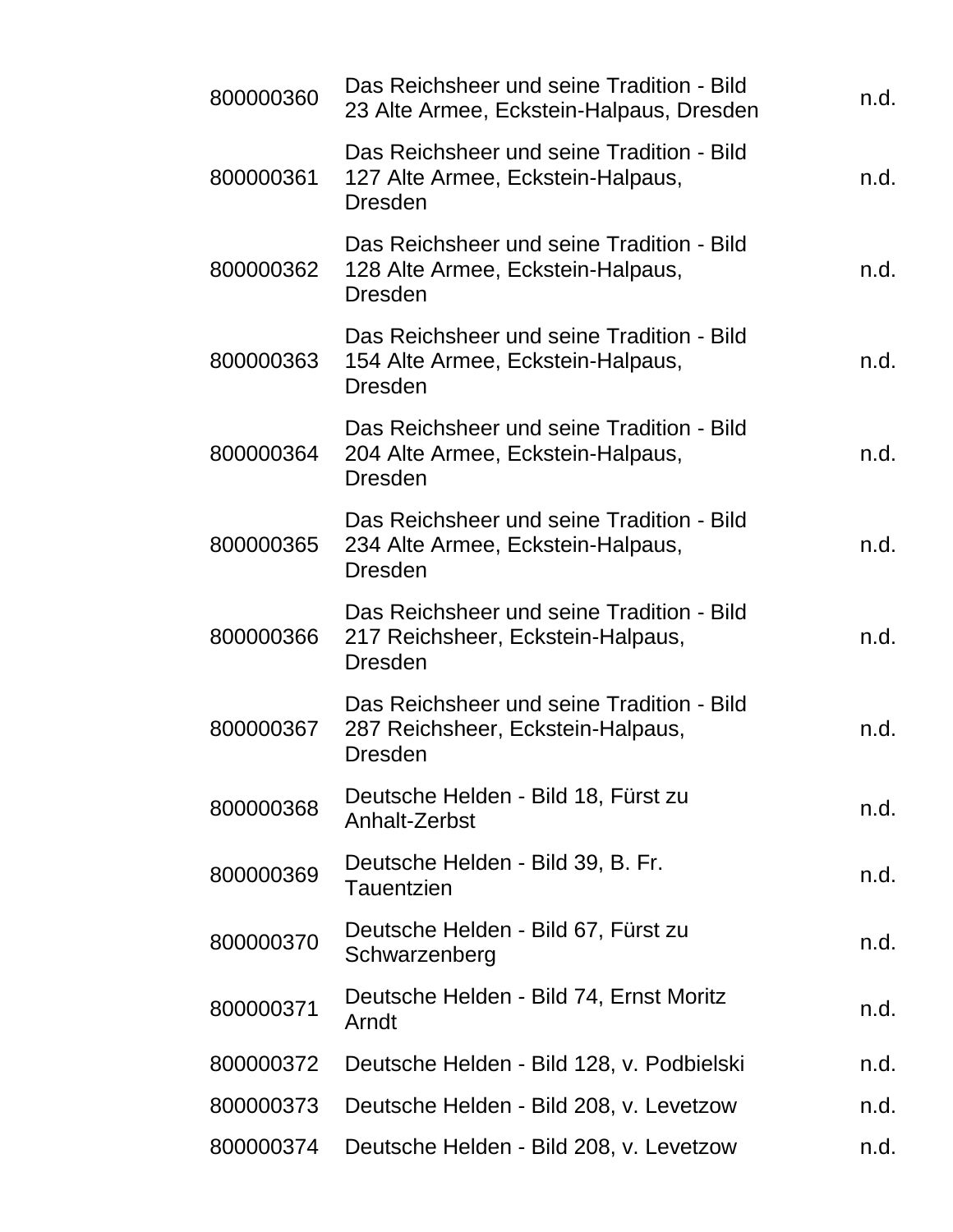| 800000375 | Deutsche Helden - Bild 210, Ehrhardt<br>Schmidt                      | n.d. |
|-----------|----------------------------------------------------------------------|------|
| 800000376 | Uniformen der Alten Armee - Serie 26 302<br>Bild: 2                  | n.d. |
| 800000377 | Abdulla & Co., G.m.b.H. - Bild 10                                    | n.d. |
| 800000378 | Deutschlands national Erhebung 1813 -<br>Frankreich Serie IX Bild 51 | n.d. |
| 800000379 | Der Bunte Rock - Nr. 43                                              | n.d. |
| 800000380 | Der Bunte Rock - Nr. 70                                              | n.d. |
| 800000381 | Der Bunte Rock - Nr. 165                                             | n.d. |
| 800000382 | Der Bunte Rock - unknown number                                      | n.d. |
| 800000383 | Der Bunte Rock - unknown number                                      | n.d. |
| 800000384 | Der Bunte Rock - unknown number                                      | n.d. |
| 800000385 | Die Reichswehr - 5                                                   | n.d. |
| 800000386 | Die Reichswehr - 9                                                   | n.d. |
| 800000387 | Die Reichswehr - 14                                                  | n.d. |
| 800000388 | Die Reichswehr - 15                                                  | n.d. |
| 800000389 | Die Reichswehr - 16                                                  | n.d. |
| 800000390 | Die Reichswehr - 19                                                  | n.d. |
| 800000391 | Die Reichswehr - 21                                                  | n.d. |
| 800000392 | Die Reichswehr - 22                                                  | n.d. |
| 800000393 | Die Reichswehr - 23                                                  | n.d. |
| 800000394 | Die Reichswehr - 25                                                  | n.d. |
| 800000395 | Die Reichswehr - 29                                                  | n.d. |
| 800000396 | Die Reichswehr - 32                                                  | n.d. |
| 800000397 | Die Reichswehr - 33                                                  | n.d. |
| 800000398 | Die Reichswehr - 34                                                  | n.d. |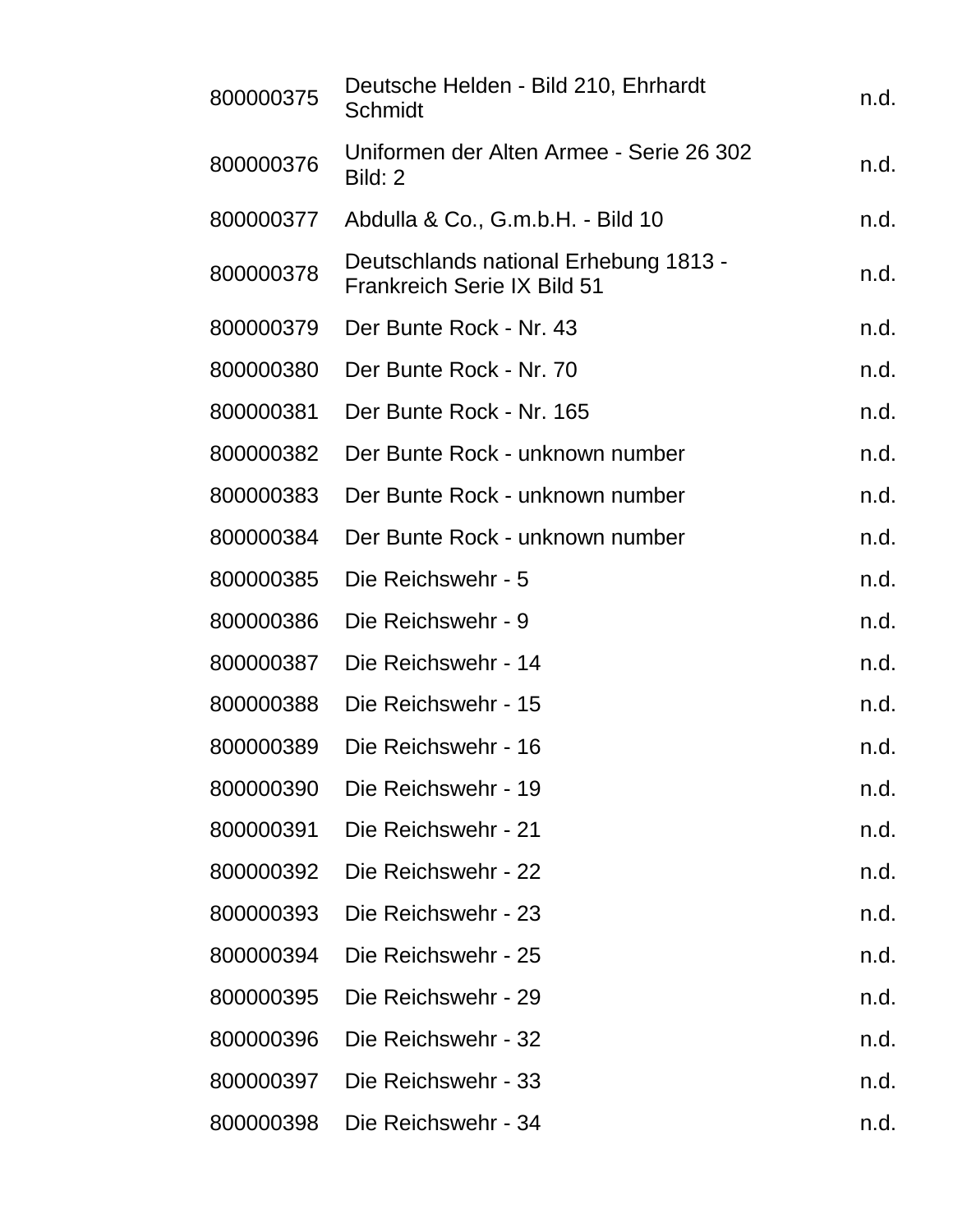| 800000399 | Die Reichswehr - 36 | n.d. |
|-----------|---------------------|------|
| 800000400 | Die Reichswehr - 37 | n.d. |
| 800000401 | Die Reichswehr - 38 | n.d. |
| 800000402 | Die Reichswehr - 41 | n.d. |
| 800000403 | Die Reichswehr - 41 | n.d. |
| 800000404 | Die Reichswehr - 44 | n.d. |
| 800000405 | Die Reichswehr - 45 | n.d. |
| 800000406 | Die Reichswehr - 47 | n.d. |
| 800000407 | Die Reichswehr - 50 | n.d. |
| 800000408 | Die Reichswehr - 53 | n.d. |
| 800000409 | Die Reichswehr - 58 | n.d. |
| 800000410 | Die Reichswehr - 59 | n.d. |
| 800000411 | Die Reichswehr - 59 | n.d. |
| 800000412 | Die Reichswehr - 65 | n.d. |
| 800000413 | Die Reichswehr - 66 | n.d. |
| 800000414 | Die Reichswehr - 66 | n.d. |
| 800000415 | Die Reichswehr - 69 | n.d. |
| 800000416 | Die Reichswehr - 69 | n.d. |
| 800000417 | Die Reichswehr - 70 | n.d. |
| 800000418 | Die Reichswehr - 73 | n.d. |
| 800000419 | Die Reichswehr - 75 | n.d. |
| 800000420 | Die Reichswehr - 75 | n.d. |
| 800000421 | Die Reichswehr - 76 | n.d. |
| 800000422 | Die Reichswehr - 78 | n.d. |
| 800000423 | Die Reichswehr - 81 | n.d. |
| 800000424 | Die Reichswehr - 82 | n.d. |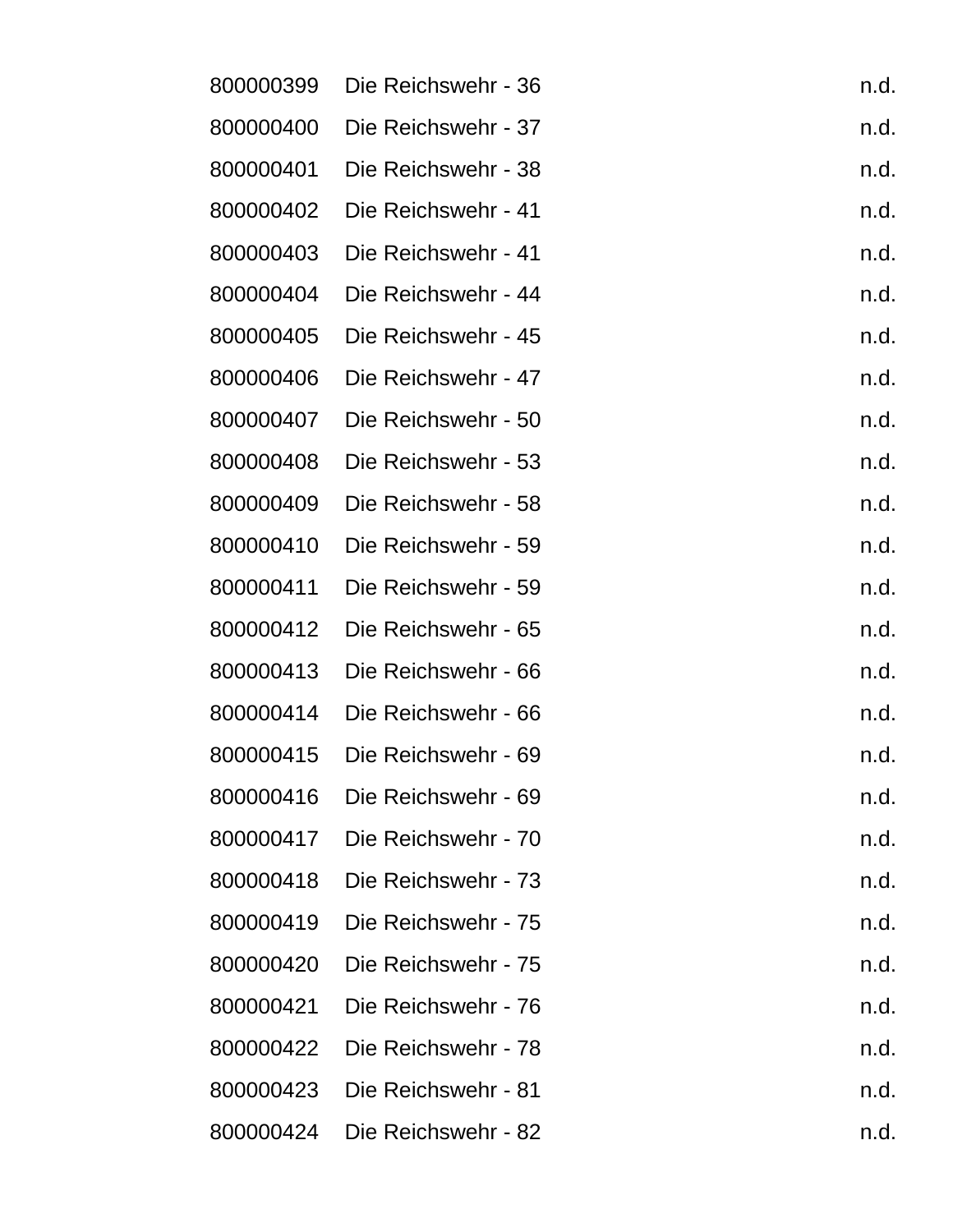| 800000425 | Die Reichswehr - 83  | n.d. |
|-----------|----------------------|------|
| 800000426 | Die Reichswehr - 83  | n.d. |
| 800000427 | Die Reichswehr - 84  | n.d. |
| 800000428 | Die Reichswehr - 84  | n.d. |
| 800000429 | Die Reichswehr - 85  | n.d. |
| 800000430 | Die Reichswehr - 86  | n.d. |
| 800000431 | Die Reichswehr - 87  | n.d. |
| 800000432 | Die Reichswehr - 89  | n.d. |
| 800000433 | Die Reichswehr - 90  | n.d. |
| 800000434 | Die Reichswehr - 91  | n.d. |
| 800000435 | Die Reichswehr - 92  | n.d. |
| 800000436 | Die Reichswehr - 94  | n.d. |
| 800000437 | Die Reichswehr - 96  | n.d. |
| 800000438 | Die Reichswehr - 99  | n.d. |
| 800000439 | Die Reichswehr - 100 | n.d. |
| 800000440 | Die Reichswehr - 101 | n.d. |
| 800000441 | Die Reichswehr - 104 | n.d. |
| 800000442 | Die Reichswehr - 104 | n.d. |
| 800000443 | Die Reichswehr - 105 | n.d. |
| 800000444 | Die Reichswehr - 107 | n.d. |
| 800000445 | Die Reichswehr - 108 | n.d. |
| 800000446 | Die Reichswehr - 110 | n.d. |
| 800000447 | Die Reichswehr - 112 | n.d. |
| 800000448 | Die Reichswehr - 114 | n.d. |
| 800000449 | Die Reichswehr - 115 | n.d. |
| 800000450 | Die Reichswehr - 117 | n.d. |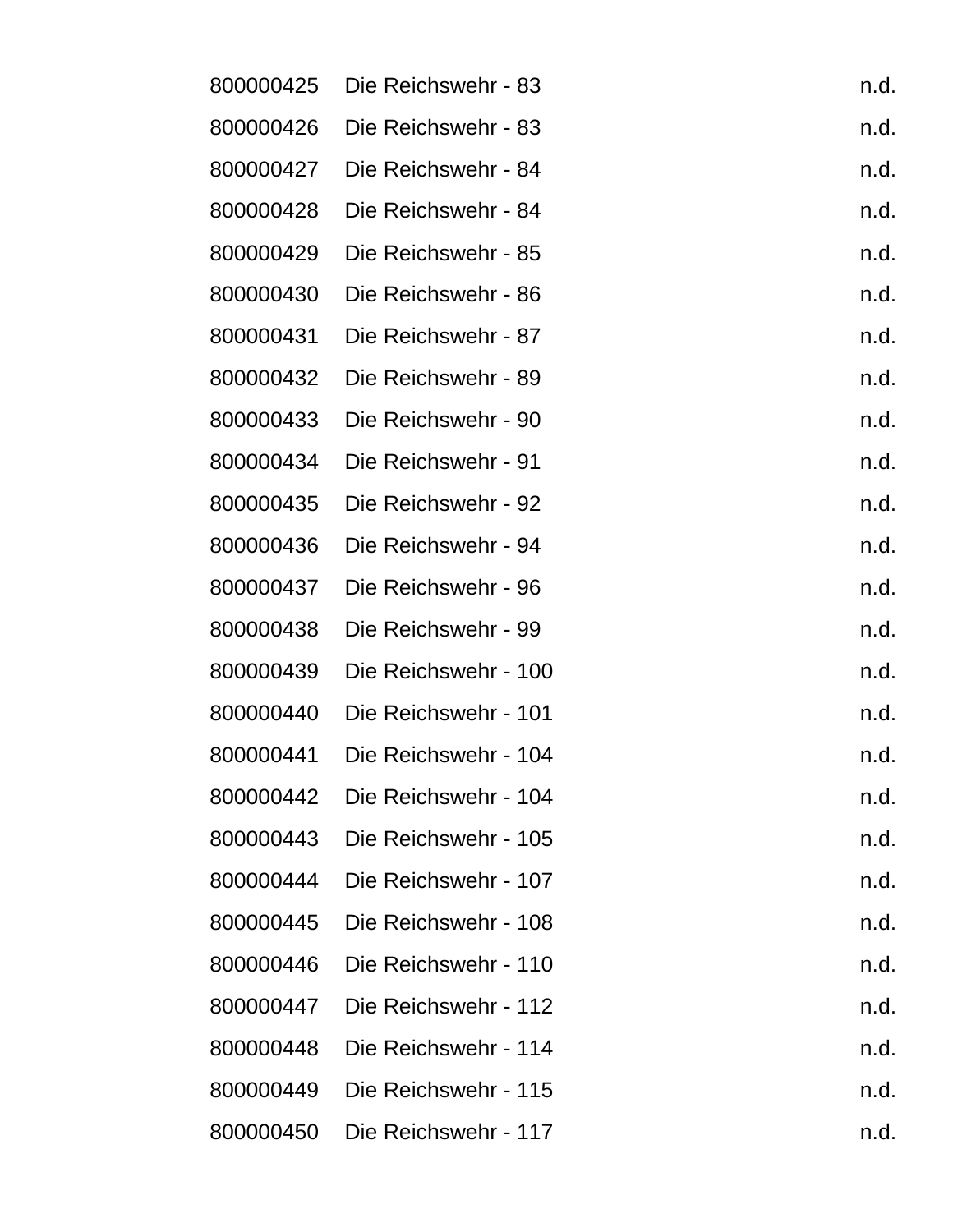| 800000451 | Die Reichswehr - 126 | n.d. |
|-----------|----------------------|------|
| 800000452 | Die Reichswehr - 127 | n.d. |
| 800000453 | Die Reichswehr - 132 | n.d. |
| 800000454 | Die Reichswehr - 133 | n.d. |
| 800000455 | Die Reichswehr - 135 | n.d. |
| 800000456 | Die Reichswehr - 138 | n.d. |
| 800000457 | Die Reichswehr - 146 | n.d. |
| 800000458 | Die Reichswehr - 147 | n.d. |
| 800000459 | Die Reichswehr - 150 | n.d. |
| 800000460 | Die Reichswehr - 153 | n.d. |
| 800000461 | Die Reichswehr - 154 | n.d. |
| 800000462 | Die Reichswehr - 158 | n.d. |
| 800000463 | Die Reichswehr - 160 | n.d. |
| 800000464 | Die Reichswehr - 161 | n.d. |
| 800000465 | Die Reichswehr - 163 | n.d. |
| 800000466 | Die Reichswehr - 168 | n.d. |
| 800000467 | Die Reichswehr - 171 | n.d. |
| 800000468 | Die Reichswehr - 174 | n.d. |
| 800000469 | Die Reichswehr - 177 | n.d. |
| 800000470 | Die Reichswehr - 178 | n.d. |
| 800000471 | Die Reichswehr - 181 | n.d. |
| 800000472 | Die Reichswehr - 183 | n.d. |
| 800000473 | Die Reichswehr - 184 | n.d. |
| 800000474 | Die Reichswehr - 186 | n.d. |
| 800000475 | Die Reichswehr - 187 | n.d. |
| 800000476 | Die Reichswehr - 189 | n.d. |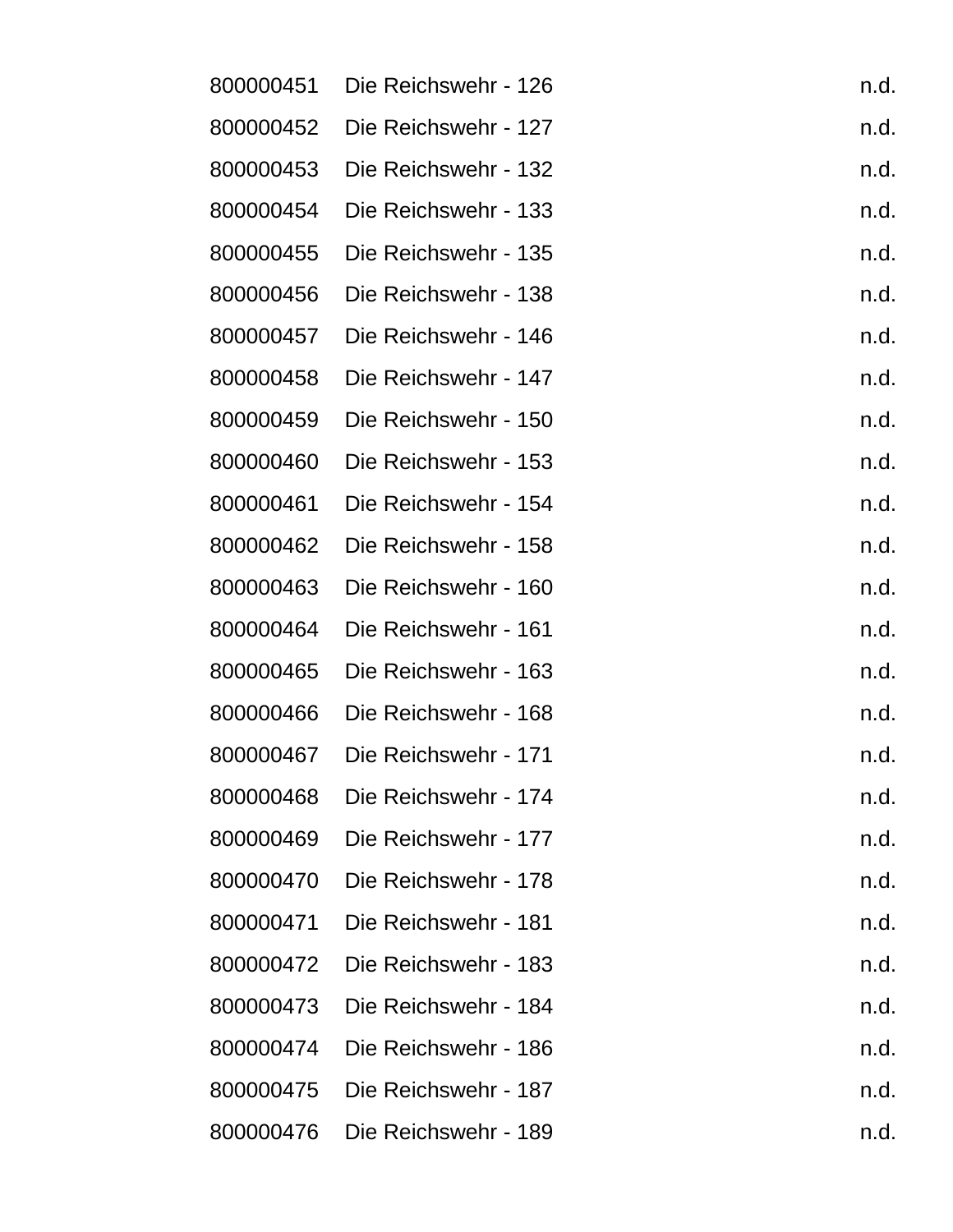| 800000477 | Die Reichswehr - 190 | n.d. |
|-----------|----------------------|------|
| 800000478 | Die Reichswehr - 192 | n.d. |
| 800000479 | Die Reichswehr - 201 | n.d. |
| 800000480 | Die Reichswehr - 205 | n.d. |
| 800000481 | Die Reichswehr - 206 | n.d. |
| 800000482 | Die Reichswehr - 206 | n.d. |
| 800000483 | Die Reichswehr - 208 | n.d. |
| 800000484 | Die Reichswehr - 209 | n.d. |
| 800000485 | Die Reichswehr - 210 | n.d. |
| 800000486 | Die Reichswehr - 212 | n.d. |
| 800000487 | Die Reichswehr - 216 | n.d. |
| 800000488 | Die Reichswehr - 217 | n.d. |
| 800000489 | Die Reichswehr - 218 | n.d. |
| 800000490 | Die Reichswehr - 220 | n.d. |
| 800000491 | Die Reichswehr - 220 | n.d. |
| 800000492 | Die Reichswehr - 222 | n.d. |
| 800000493 | Die Reichswehr - 222 | n.d. |
| 800000494 | Die Reichswehr - 225 | n.d. |
| 800000495 | Die Reichswehr - 226 | n.d. |
| 800000496 | Die Reichswehr - 227 | n.d. |
| 800000497 | Die Reichswehr - 229 | n.d. |
| 800000498 | Die Reichswehr - 230 | n.d. |
| 800000499 | Die Reichswehr - 233 | n.d. |
| 800000500 | Die Reichswehr - 234 | n.d. |
| 800000501 | Die Reichswehr - 235 | n.d. |
| 800000502 | Die Reichswehr - 236 | n.d. |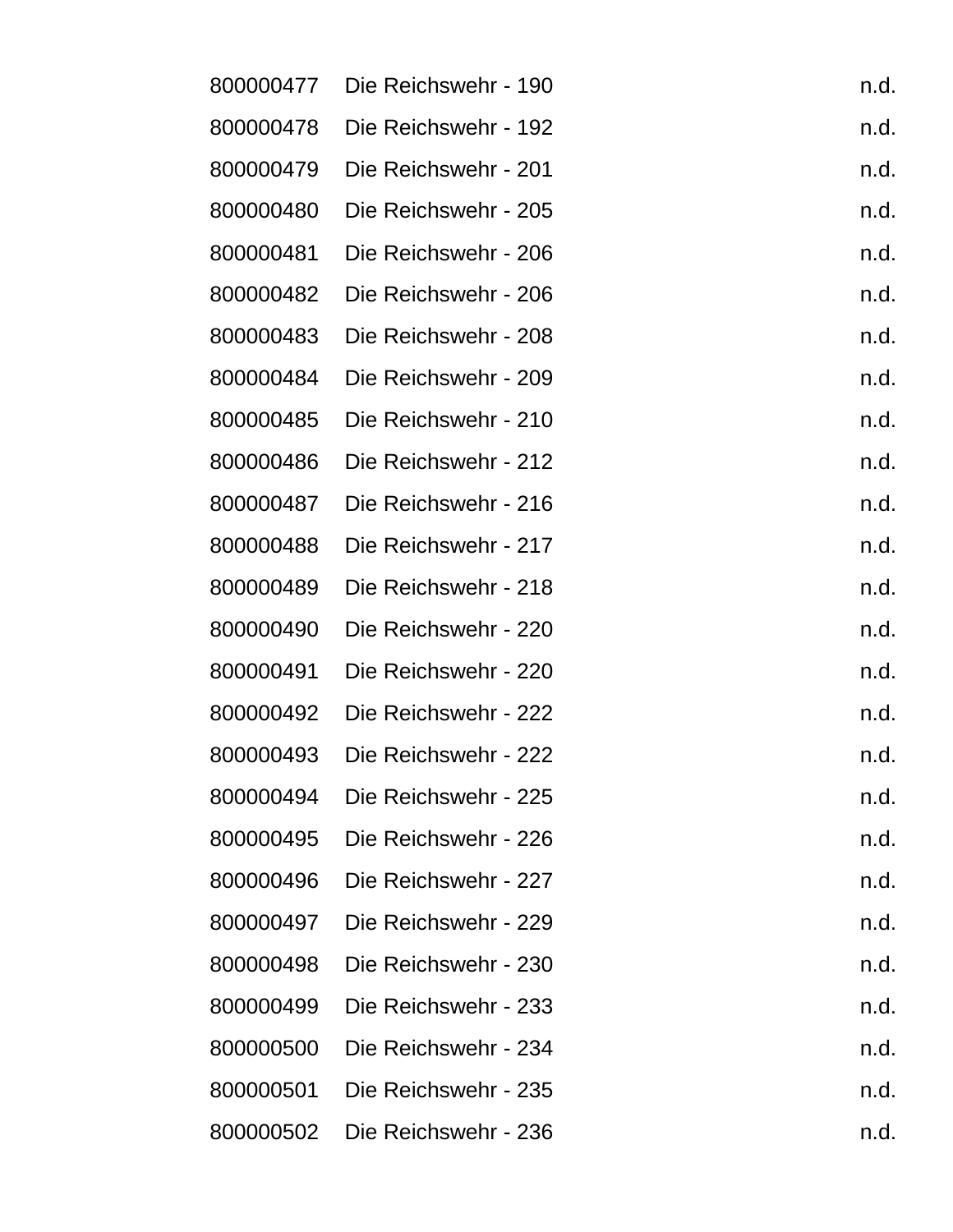| 800000503 | Die Reichswehr - 239 | n.d. |
|-----------|----------------------|------|
| 800000504 | Die Reichswehr - 240 | n.d. |
| 800000505 | Die Reichswehr - 241 | n.d. |
| 800000506 | Die Reichswehr - 243 | n.d. |
| 800000507 | Die Reichswehr - 244 | n.d. |
| 800000508 | Die Reichswehr - 244 | n.d. |
| 800000509 | Die Reichswehr - 247 | n.d. |
| 800000510 | Die Reichswehr - 248 | n.d. |
| 800000511 | Die Reichswehr - 249 | n.d. |
| 800000512 | Die Reichswehr - 251 | n.d. |
| 800000513 | Die Reichswehr - 253 | n.d. |
| 800000514 | Die Reichswehr - 257 | n.d. |
| 800000515 | Die Reichswehr - 258 | n.d. |
| 800000516 | Die Reichswehr - 258 | n.d. |
| 800000517 | Die Reichswehr - 260 | n.d. |
| 800000518 | Die Reichswehr - 261 | n.d. |
| 800000519 | Die Reichswehr - 262 | n.d. |
| 800000520 | Die Reichswehr - 263 | n.d. |
| 800000521 | Die Reichswehr - 263 | n.d. |
| 800000522 | Die Reichswehr - 265 | n.d. |
| 800000523 | Die Reichswehr - 266 | n.d. |
| 800000524 | Die Reichswehr - 269 | n.d. |
| 800000525 | Die Reichswehr - 274 | n.d. |
| 800000526 | Die Reichswehr - 275 | n.d. |
| 800000527 | Die Reichswehr - 275 | n.d. |
| 800000528 | Die Reichswehr - 276 | n.d. |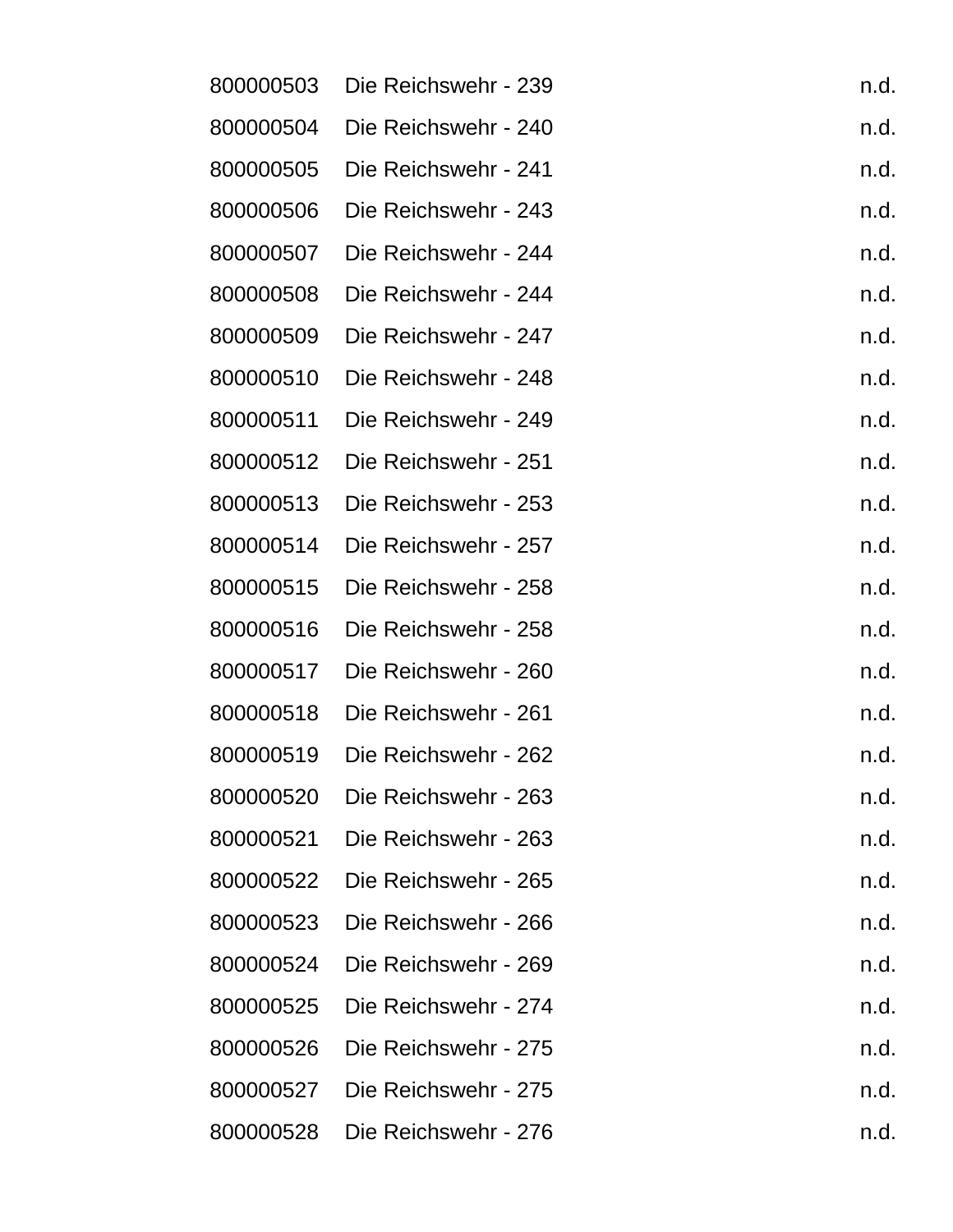| 800000529 | Die Reichswehr - 277                                                                                                                                                 | n.d. |
|-----------|----------------------------------------------------------------------------------------------------------------------------------------------------------------------|------|
| 800000530 | Die Reichswehr - 278                                                                                                                                                 | n.d. |
| 800000531 | Die Reichswehr - 280                                                                                                                                                 | n.d. |
| 800000532 | Deutsche Helden und Führer - Bild 326                                                                                                                                | n.d. |
| 800000533 | National Chicle Company Sky Birds - No.<br>45, E. Hamilton Lee                                                                                                       | n.d. |
| 800000534 | National Chicle Company Sky Birds - No.<br>60, Capt. Roald Amundsen                                                                                                  | n.d. |
| 800000535 | National Chicle Company Sky Birds - No.<br>71, Parnell Panther                                                                                                       | n.d. |
| 800000536 | National Chicle Company Sky Birds - No.<br>83, Albatross D. 1                                                                                                        | n.d. |
| 800000537 | National Chicle Company Sky Birds - No.<br>94, Voisin 12 BN 2                                                                                                        | n.d. |
| 800000538 | National Chicle Company Sky Birds - No.<br>96, A. E. G. Bomber                                                                                                       | n.d. |
| 800000539 | National Chicle Company Sky Birds - No.<br>102, Lt. Alan F. Winslow                                                                                                  | n.d. |
| 800000540 | National Chicle Company Sky Birds - No.<br>103, Spad Herbemont                                                                                                       | n.d. |
| 800000541 | National Chicle Company Sky Birds - No.<br>106, Morane Parasol                                                                                                       | n.d. |
|           | <b>Photocopies</b>                                                                                                                                                   | n.d. |
| 800000542 | Color photocopy of a postcard and two<br>identification cards                                                                                                        | n.d. |
| 800000543 | Color photocopy of a photograph of<br>Altschuler's uncle Karl, father Henry, and<br>uncle Rudy in their military uniforms, a<br>postcard, and an identification card | n.d. |
| 800000544 | Photocopy of a German award presented<br>to Leutnant Max Zitt                                                                                                        | n.d. |

**2 1 Photocopies n.d.**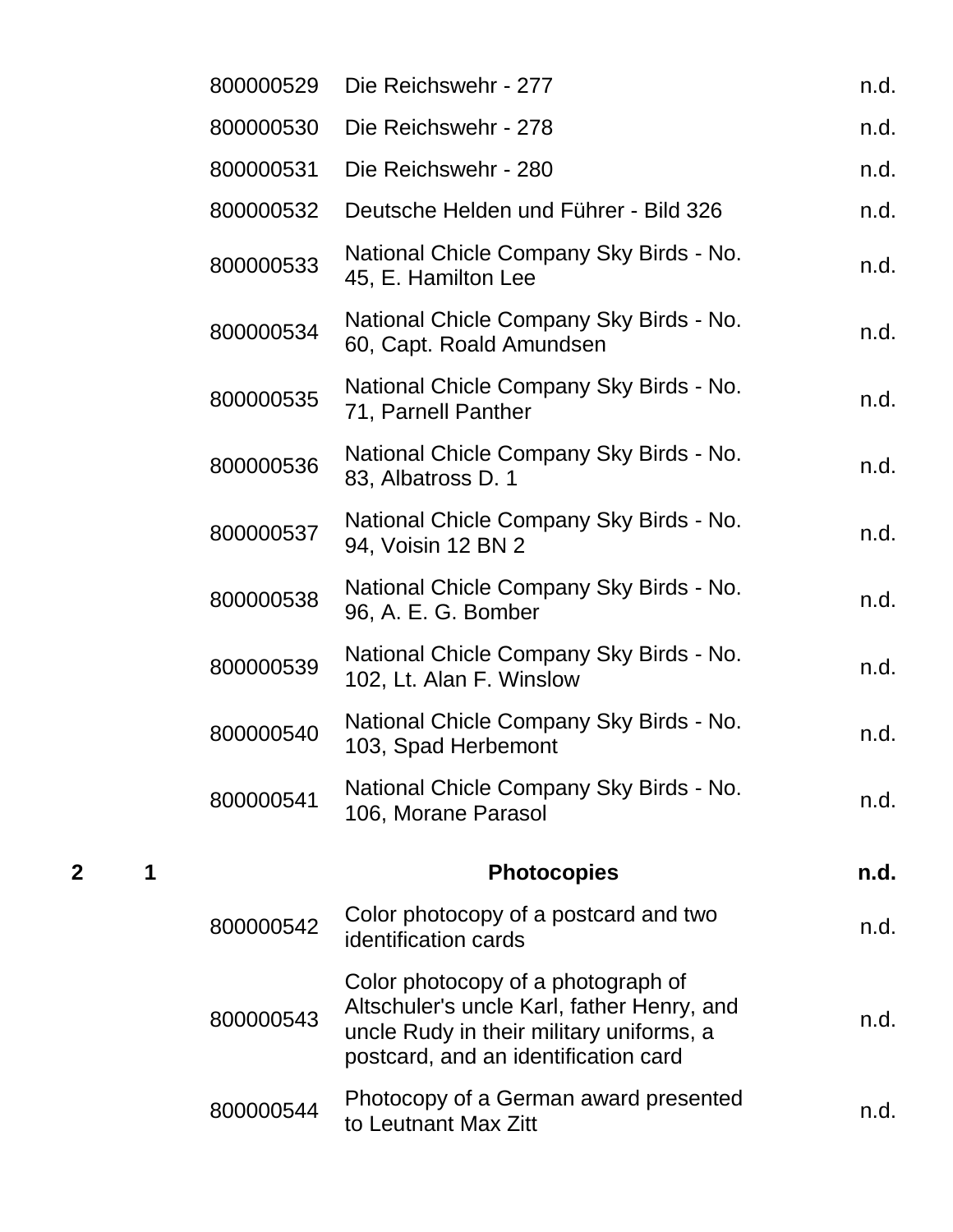|                |                | 800000545 | Photocopies of Annex No. 5 (a U.S. Army<br>translation of a propaganda pamphlet) and<br>German-language pamphlets with<br>instructions for surrender | n.d.                 |
|----------------|----------------|-----------|------------------------------------------------------------------------------------------------------------------------------------------------------|----------------------|
|                |                |           | <b>Series Four: Reference Materials</b>                                                                                                              | 1930s-<br>2007, n.d. |
| $\overline{2}$ | $\overline{2}$ |           | <b>Pre-World War I Clippings</b>                                                                                                                     | n.d.                 |
|                |                | 800000546 | Magazine clipping - sketch from "The St.<br>Nicholas Anthology"                                                                                      | n.d.                 |
|                |                | 800000547 | Newspaper clipping - photograph of a<br>railroad mortar used by Union forces in<br>1864                                                              | n.d.                 |
|                |                | 800000548 | Magazine clipping - photograph of military<br>school cadets visiting Valley Forge                                                                    | n.d.                 |
|                |                | 800000549 | Magazine clipping - battle scene of<br>Gettysburg                                                                                                    | n.d.                 |
|                |                | 800000550 | Newspaper clipping - sketch of a Civil War<br>soldier                                                                                                | n.d.                 |
|                |                | 800000551 | Newspaper clipping - illustration of<br>Abraham Lincoln and General McClellan at<br>Antietam                                                         | n.d.                 |
|                |                |           |                                                                                                                                                      |                      |
| 2              | 3              |           | <b>World War II Clippings</b>                                                                                                                        | 1943, n.d.           |
|                |                | 800000552 | Popular Science pages 65-72                                                                                                                          | 5/1943               |
|                |                | 800000553 | Clipping from The Sphere - H.M.S. Argus                                                                                                              | 9/28/1943            |
|                |                | 800000554 | Newspaper clipping - "First Photo of<br>Typhoon, New British Fighter"                                                                                | n.d.                 |
|                |                | 800000555 | Newspaper clipping - photograph of a<br>soldier on top of a German Mark III tank                                                                     | n.d.                 |
|                |                | 800000556 | Newspaper clipping - photograph of a<br>puppy sitting on a Vicker machinegun                                                                         | n.d.                 |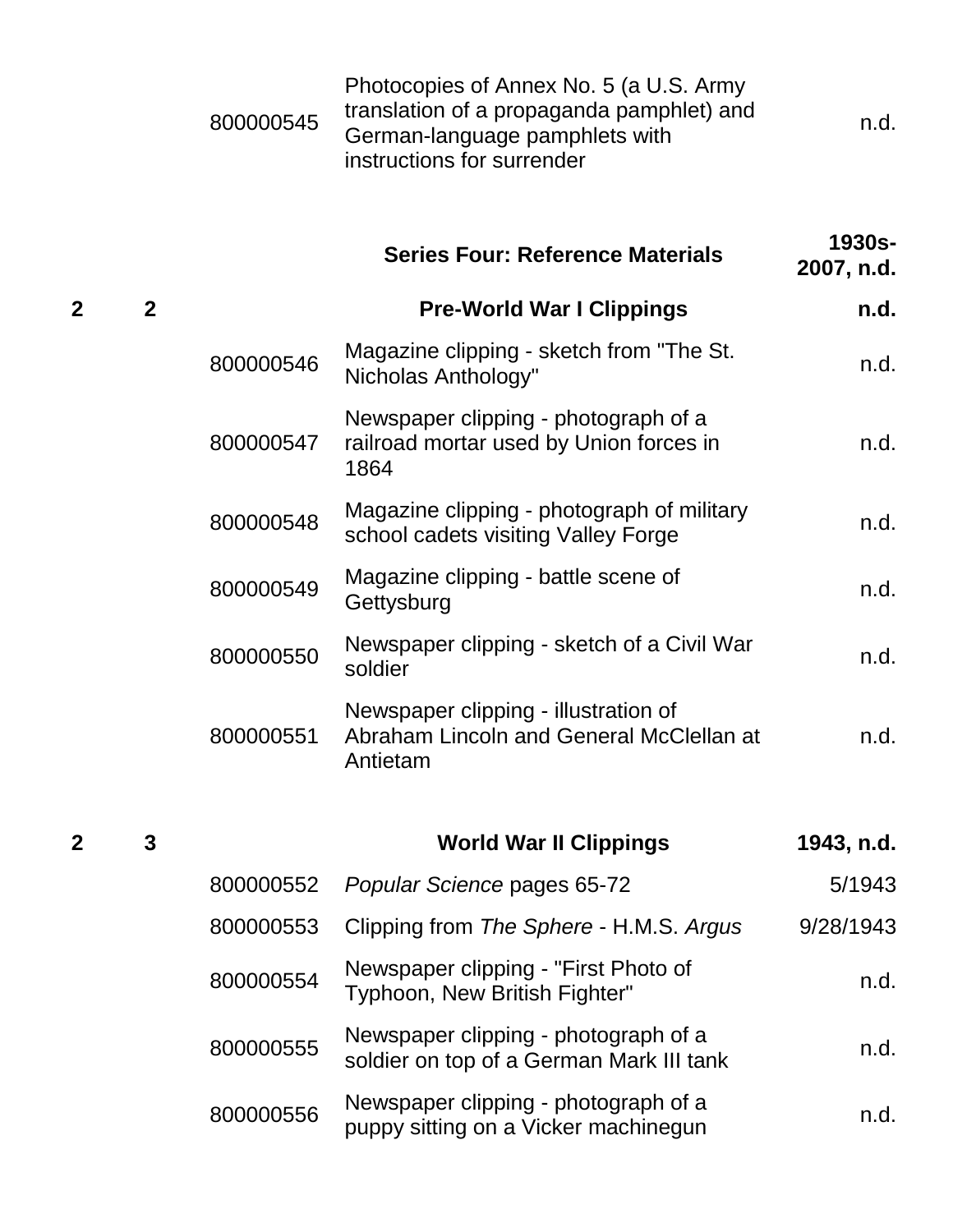| 800000557 | Newspaper clipping - photograph of<br>soldiers loading and firing a large weapon                                                             | n.d. |
|-----------|----------------------------------------------------------------------------------------------------------------------------------------------|------|
| 800000558 | Newspaper clipping - "Army Unveils<br><b>Biggest Tank-Killer"</b>                                                                            | n.d. |
| 800000559 | Newspaper clipping - photograph of<br>artillerymen on the French Atlantic coast;<br>photograph of soldiers on a German anti-<br>aircraft gun | n.d. |
| 800000560 | Newspaper clipping - photograph of a 40<br>mm flak gun                                                                                       | n.d. |
| 800000561 | Newspaper clipping - "Typhoon, New<br><b>British Fighter Plane"</b>                                                                          | n.d. |
| 800000562 | Newspaper clipping - photograph of<br>Russian infantrymen on a medium tank                                                                   | n.d. |
| 800000563 | Newspaper clipping - photograph of Social<br>Naval antiaircraft guns                                                                         | n.d. |
| 800000564 | Newspaper clipping - photographs of<br>German booby traps                                                                                    | n.d. |
| 800000565 | Newspaper clipping - photograph of two<br>tanks; handwritten note identifies them as<br><b>KV Heavy Russian tanks</b>                        | n.d. |
| 800000566 | Newspaper clipping - photograph of<br>Russian KV tank factory                                                                                | n.d. |
| 800000567 | Newspaper clipping - photograph of Italian<br>troops in Tunisia                                                                              | n.d. |
| 800000568 | Newspaper clipping - troops near a tank                                                                                                      | n.d. |
| 800000569 | Newspaper clipping - ships in a harbor                                                                                                       | n.d. |
| 800000570 | Newspaper clipping - soldiers crouching<br>near a tank                                                                                       | n.d. |
| 800000571 | Newspaper clipping - soldiers near two<br>large ground weapons                                                                               | n.d. |
| 800000572 | Newspaper clipping - "Whirlwinds Now<br><b>Carrying Bombs"</b>                                                                               | n.d. |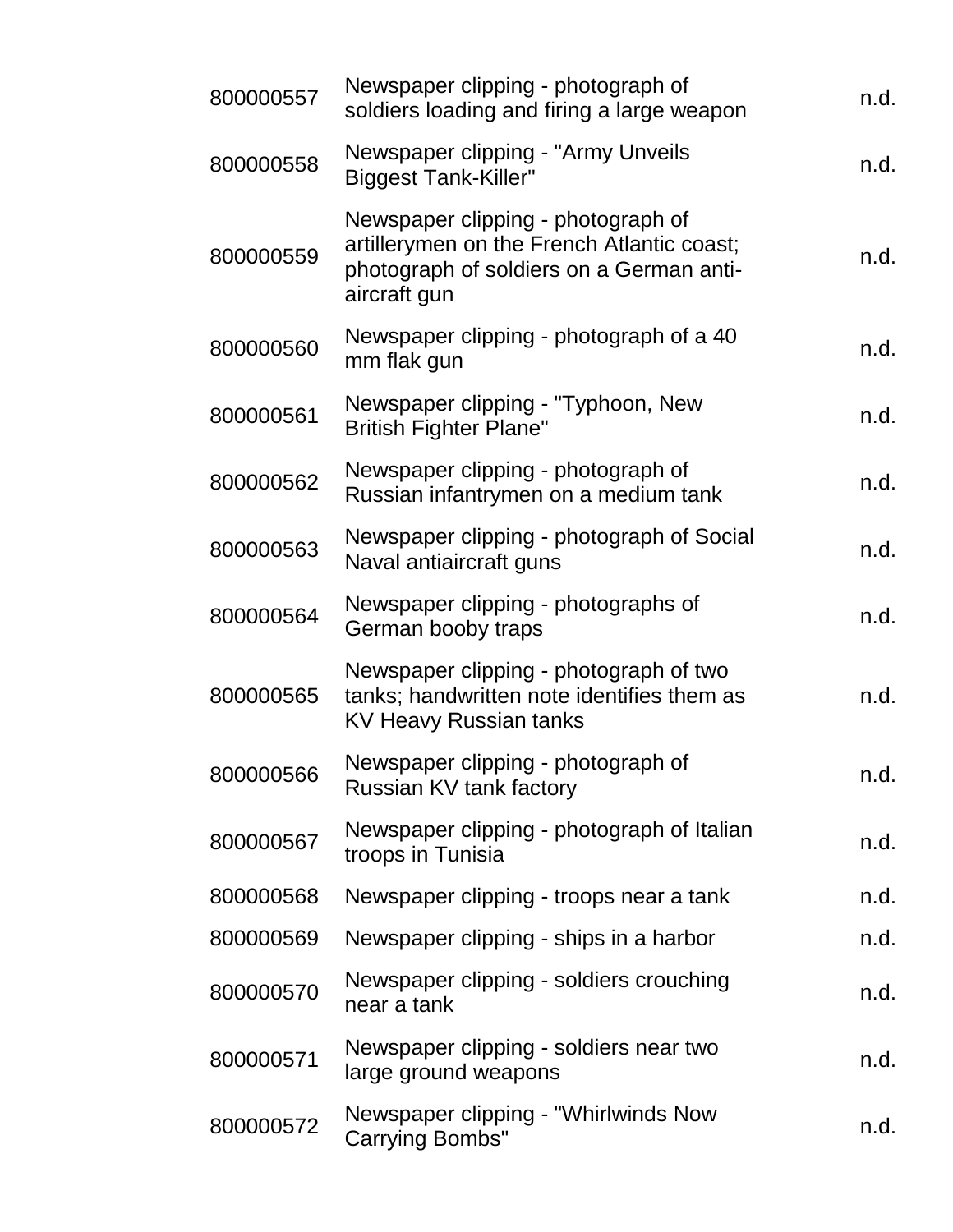|        | 800000573 | Newspaper clipping - "Our New 'Fort-<br>Crusher' - the Powerful M-1 Howitzer"                               | n.d.      |
|--------|-----------|-------------------------------------------------------------------------------------------------------------|-----------|
|        | 800000574 | Newspaper clipping - men with head<br>coverings sitting on and around a small<br>tank                       | n.d.      |
|        | 800000575 | Newspaper clipping - "Here Is Nazis' Tiger<br>Tank And Here's Latest Russian<br>Monster"                    | n.d.      |
|        | 800000576 | Newspaper clipping - "Nazi fire rocket"                                                                     | n.d.      |
|        | 800000577 | Newspaper clipping - "Meet Piat - It's<br>Death Against Tanks, Pillboxes"                                   | n.d.      |
|        | 800000578 | Newspaper clipping - photographs of the<br>Brewster Bermuda, Bisley Bomber and<br><b>Heinkel III Bomber</b> | n.d.      |
|        | 800000579 | Newspaper clipping - "Yank Legions"<br>Waiting in Britain Work Out With 105-mm.<br>Destroyer"               | n.d.      |
|        | 800000580 | Magazine clipping - drawings of German,<br>British, and Japanese light tanks                                | n.d.      |
|        | 800000581 | Magazine clipping - photograph of two<br>large ground weapons                                               | n.d.      |
|        | 800000582 | Magazine clipping - photograph of a tank<br>depot                                                           | n.d.      |
|        | 800000583 | Magazine clipping - photograph of men<br>building weapons inside a warehouse                                | n.d.      |
|        | 800000584 | Magazine clipping - photograph of men<br>working on a tank                                                  | n.d.      |
|        | 800000585 | Magazine clipping - photographs of various<br>large ground weapons                                          | n.d.      |
| 2<br>4 |           | <b>Dated Clippings</b>                                                                                      | 1948-1953 |
|        | 800000586 | Newsweek clipping - France's Foreign<br>Legion                                                              | 6/21/1948 |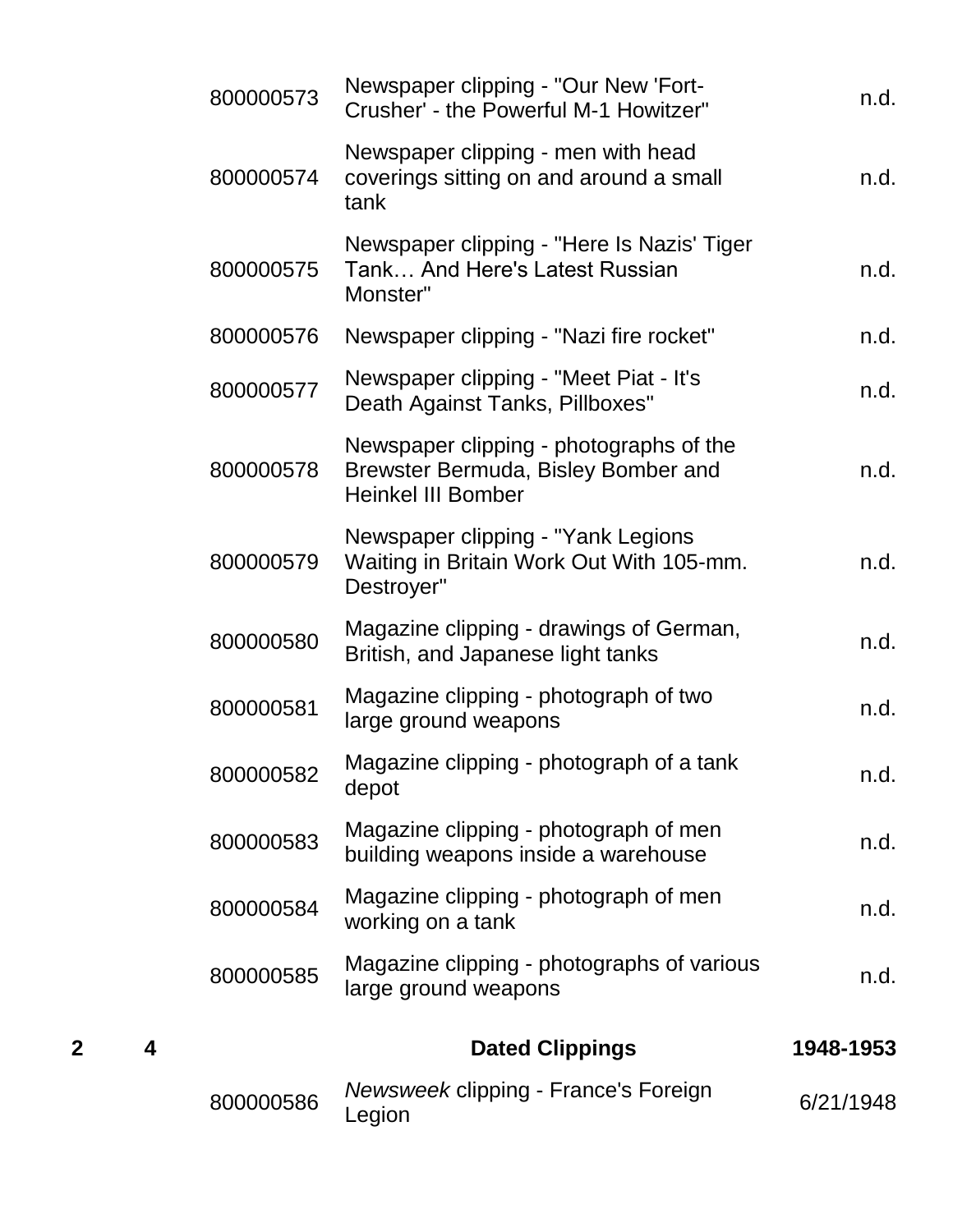| 800000587 | Newsweek clipping - Soviet Union's<br>Zhukoff, Timoshenko, Koneff, Vasilevsky<br>and Malinovsky                                                    | 12/13/1948 |
|-----------|----------------------------------------------------------------------------------------------------------------------------------------------------|------------|
| 800000588 | Newsweek clipping - Vassily Sokolovsky<br>and Vassily Chuikoff                                                                                     | 4/11/1949  |
| 800000589 | Newsweek clipping - "Tang says he'll fight<br>to the end"                                                                                          | 5/9/1949   |
| 800000590 | Newsweek clipping - picture of Franco                                                                                                              | 5/30/1949  |
| 800000591 | Clipping - photograph of "Mac & Ike"                                                                                                               | 2/12/1951  |
| 800000592 | <i>Time</i> article "Men at War" with portrait of<br>General John Hunt Morgan                                                                      | 2/12/1951  |
| 800000593 | Clipping from U.S. Camera, Volume 14,<br>Number 3 - "Face of Battle"                                                                               | 3/1951     |
| 800000594 | Time, page 51 - photographs of "Fenton's<br>Crimea"                                                                                                | 3/5/1951   |
| 800000595 | Time, page 16 - Rand McNally<br>advertisement showing Napoleon at<br>Waterloo                                                                      | 4/9/1951   |
| 800000596 | The Saturday Evening Post -<br>advertisement for the movie "Captain<br>Horatio Hornblower"                                                         | 8/11/1951  |
| 800000597 | Chicago Sunday Tribune clipping -<br>Thailand's prime minister, Field Marshal<br>Pibul Songgram, playing golf under the<br>watch of his bodyguards | 9/23/1951  |
| 800000598 | Chicago Sunday Tribune clipping -<br>"Ceremonial in Germany"                                                                                       | 10/14/1951 |
| 800000599 | Time clipping - Life Guards saluting Susan<br>Hornby                                                                                               | 10/29/1951 |
| 800000600 | Newspaper clipping - Air Force women<br>marching at Lackland Air Force Base, San<br>Antonio, Texas                                                 | 11/11/1951 |
| 800000601 | Time, page 117 - "Minute Man" in Malaya                                                                                                            | 12/3/1951  |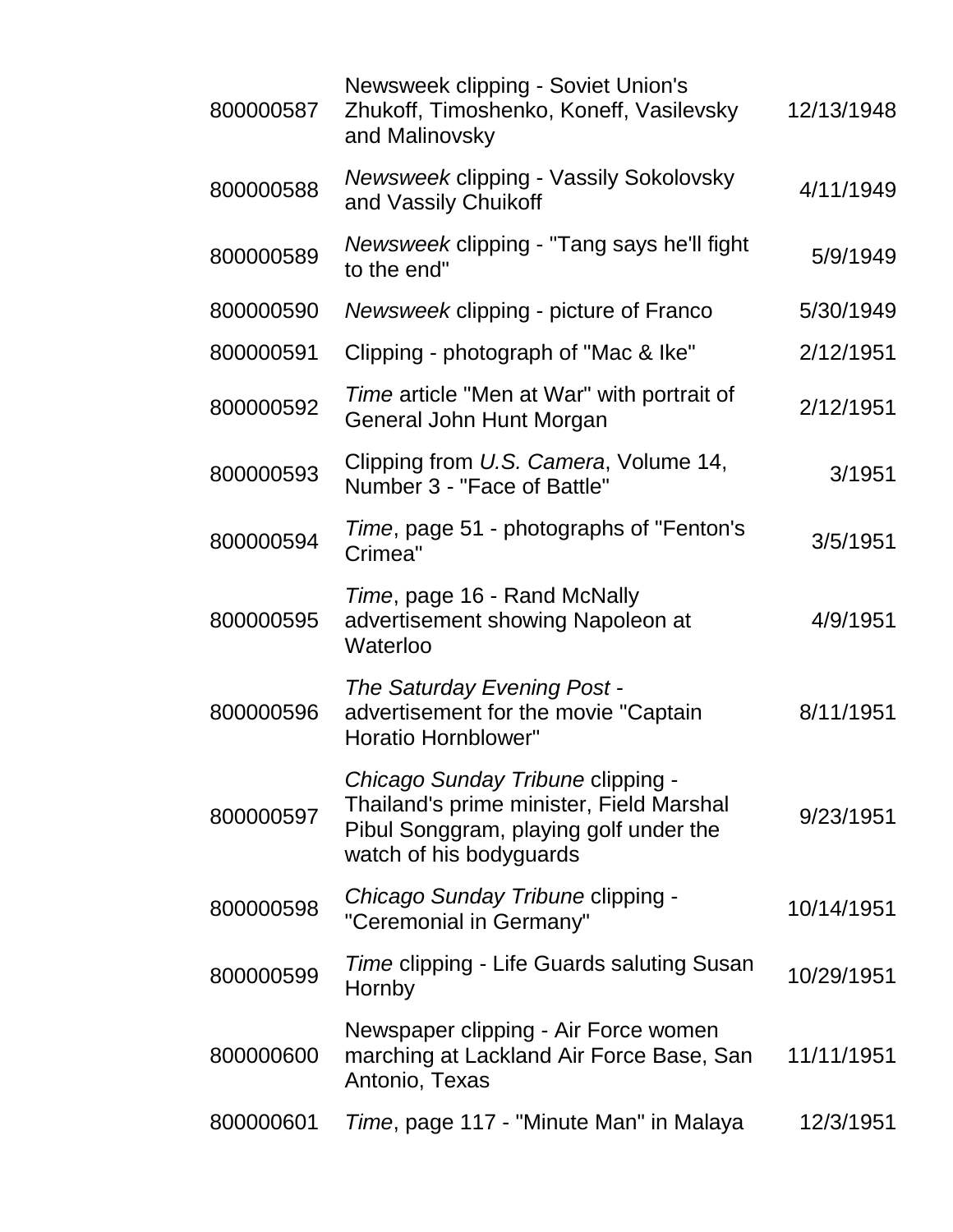|   |   | 800000602 | Chicago Sunday Tribune - "Hot Spots"                                                                              | 12/16/1951 |
|---|---|-----------|-------------------------------------------------------------------------------------------------------------------|------------|
|   |   | 800000603 | Magazine clipping - Captain Lewis L.<br>Millett in the field                                                      | 1/1952     |
|   |   | 800000604 | Time clipping - General Erskine                                                                                   | 2/4/1952   |
|   |   | 800000605 | Time page 104 - "Wellington (left) & British<br>troops at Badajoz"                                                | 3/3/1952   |
|   |   | 800000606 | Time clipping - President Lincoln with<br>Generals Sherman, Thomas, Meade,<br>Grant, Hooker, Sheridan and Hancock | 3/10/1952  |
|   |   | 800000607 | Magazine cover clipping from Time,<br>Volume LIX, Number 25 - Commodore<br>Manning                                | 6/23/1952  |
|   |   | 800000608 | The Reporter clipping - Nigerian Drum<br>Major                                                                    | 7/22/1952  |
|   |   | 800000609 | Time clipping - Chase Brass & Copper<br>advertisement showing a British Admiral                                   | 8/4/1952   |
|   |   | 800000610 | Time clipping - side profile of a soldier in<br>the field                                                         | 9/8/1952   |
|   |   | 800000611 | Chicago Sunday Tribune clipping -<br>Moroccan Royal Guard                                                         | 10/19/1952 |
|   |   | 800000612 | Newspaper clipping - sketches from a story<br>titled "The Man without a County"                                   | 10/26/1952 |
|   |   | 800000613 | Time clipping - Ethyl Corporation<br>advertisement showing early 20th century<br>members of the navy              | 11/24/1952 |
|   |   | 800000614 | Chicago Sunday Tribune clipping - "New<br><b>Cold Weather Outfits"</b>                                            | 2/15/1953  |
| 2 | 5 |           | <b>Dated Clippings</b>                                                                                            | 1953-1960  |
|   |   | 800000615 | Chicago Sunday Tribune clipping - WRACs<br>marching in London                                                     | 3/22/1953  |
|   |   | 800000616 | Chicago Sunday Tribune clipping - "A Girl<br>Soldier of Israel"                                                   | 4/19/1953  |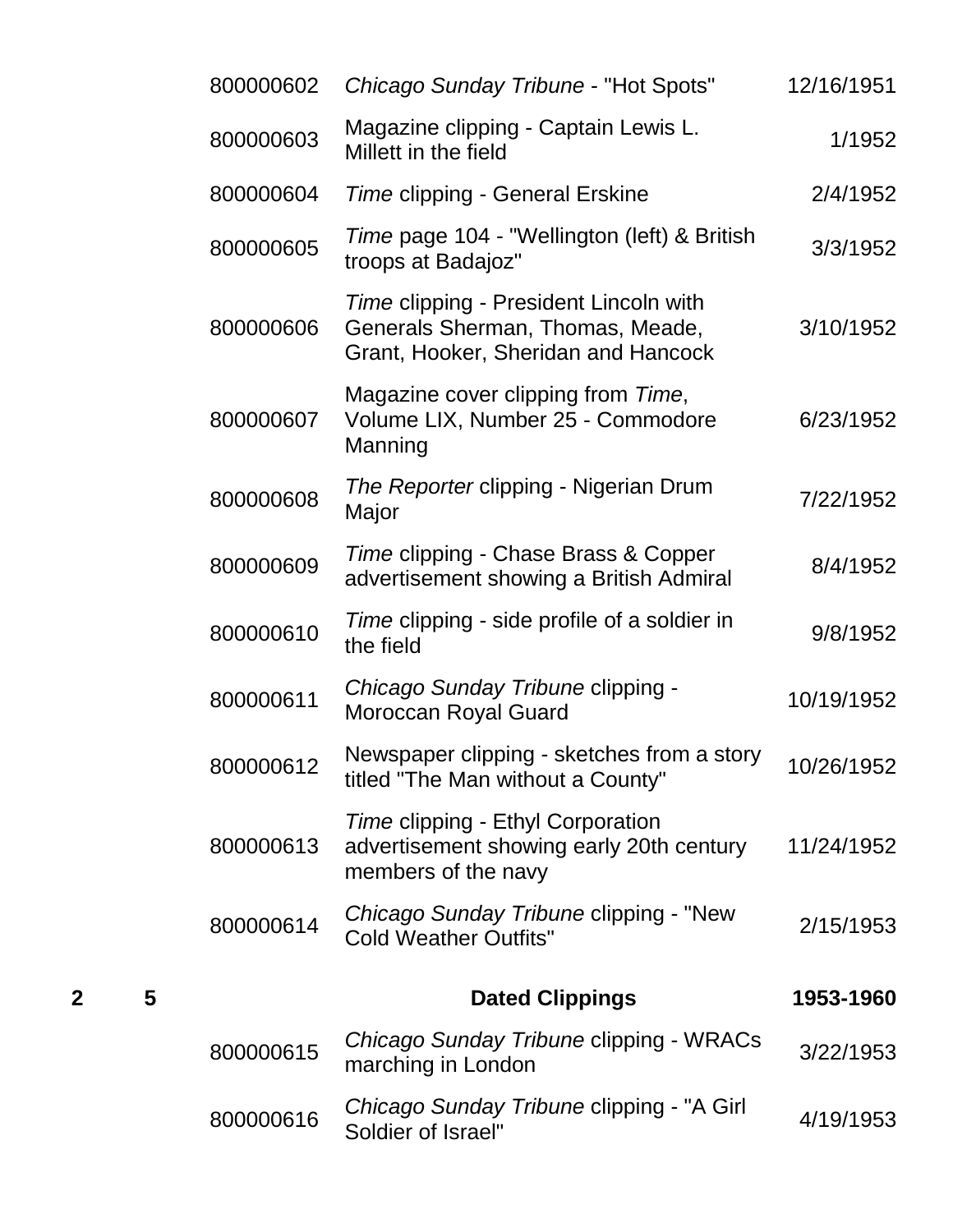| $\mathbf{2}$ | 7               |           | <b>Not Dated Clippings</b>                                                                                              | n.d.                       |
|--------------|-----------------|-----------|-------------------------------------------------------------------------------------------------------------------------|----------------------------|
|              |                 | 800000629 | Magazine clipping - armored Tibetan<br>cavalryman on horseback                                                          | 12/2007                    |
|              |                 | 800000628 | <i>Parade</i> clipping - "Why Criminals Are Still<br><b>Getting Guns"</b>                                               | 11/5/2007                  |
|              |                 | 800000627 | U.S. News & World Report article<br>"Revolution! The Hungarian uprising 50<br>years later; how it changed the Cold War" | 10/16/2006                 |
|              |                 | 800000626 | Museum guide page 7 - "Princely"<br>Splendor: The Dresden Court, 1580-1620"                                             | $C_{\cdot}$<br>1/30/2005   |
|              |                 | 800000625 | Smithsonian page 57 - "Find a Way to Stay<br>Alive"                                                                     | 6/2004                     |
|              |                 | 800000624 | U.S. News & World Report article<br>"Napoleon and the Trident II"                                                       | 1/16/1989                  |
|              |                 | 800000623 | Newspaper clipping - SHARPS Black<br><b>Powder Model Rifles</b>                                                         | 1/25/1987                  |
| $\mathbf{2}$ | $6\phantom{1}6$ |           | <b>Dated Clippings</b>                                                                                                  | 1987-2007                  |
|              |                 | 800000622 | Better Homes & Gardens clippings - "Civil<br>War tour"                                                                  | 10/1960                    |
|              |                 | 800000621 | Time clipping - "Red China Militia Girl" and<br>accompanying article                                                    | 3/21/1960                  |
|              |                 | 800000620 | Chicago Daily Tribune TV Week cover and<br>page 5 - stills from the television series<br><b>The Rebel</b>               | 10/31/1959<br>$-11/6/1959$ |
|              |                 | 800000619 | Newspaper clipping - photographs of<br>American and British female military<br>members                                  | 5/9/1954                   |
|              |                 | 800000618 | Chicago Tribune Magazine clipping -<br>"Army's New Look"                                                                | 5/2/1954                   |
|              |                 | 800000617 | Chicago Sunday Tribune clipping - a<br>soldier holding a new flame thrower<br>nicknamed "the Ack-Pack"                  | 6/7/1953                   |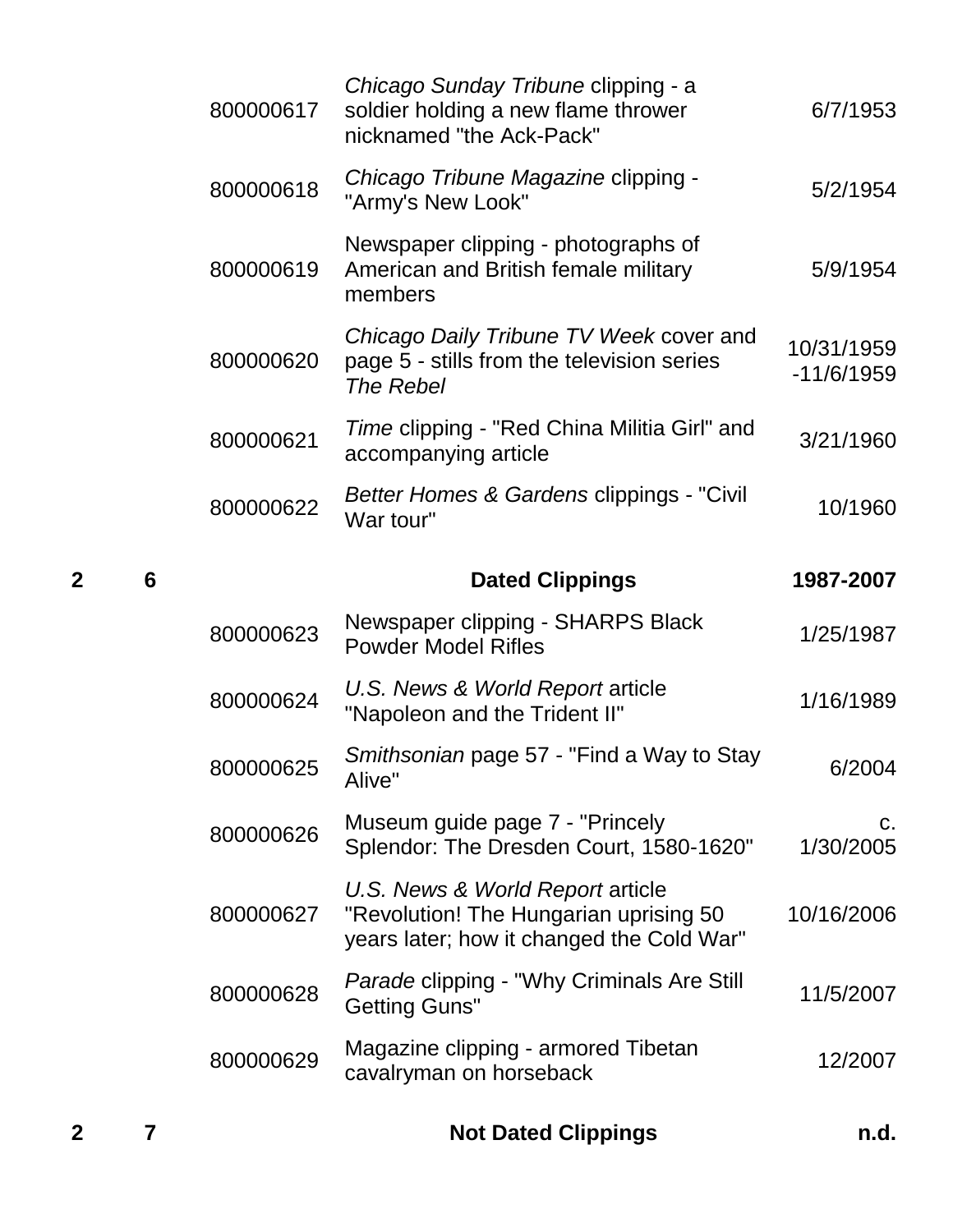| 800000630 | Magazine clipping - headshot of Marshal<br>Timoshenko                                                    | n.d. |
|-----------|----------------------------------------------------------------------------------------------------------|------|
| 800000631 | Magazine clipping - Dewar's White Label<br>whiskey advertisement with a "Dewar<br>Highlander"            | n.d. |
| 800000632 | Magazine clipping - "Christopher"<br>Columbus. Five stars for a lieutenant."                             | n.d. |
| 800000633 | Magazine clipping - G.I. corporal in the<br>Korean War                                                   | n.d. |
| 800000634 | Magazine clipping - still from the movie A<br>Foreign Affair                                             | n.d. |
| 800000635 | Magazine clipping - frogmen of the U.S.<br><b>Navy</b>                                                   | n.d. |
| 800000636 | Magazine clipping - female soldiers from<br>South Korea                                                  | n.d. |
| 800000637 | Magazine clipping - French soldiers with<br>dead Communist guerrillas                                    | n.d. |
| 800000638 | Magazine clipping - Korean soldiers                                                                      | n.d. |
| 800000639 | Newspaper clipping - Red troops                                                                          | n.d. |
| 800000640 | Magazine clipping - Haile Selassie<br><b>Reviewing Korea-Bound Troops</b>                                | n.d. |
| 800000641 | Clipping - a little boy in uniform and little<br>girl in a white dress, captioned<br>"Coldstream Guards" | n.d. |
| 800000642 | Magazine clipping - soldiers in the forest                                                               | n.d. |
| 800000643 | Envelope with soldiers riding horses                                                                     | n.d. |
| 800000644 | Clipping - headshot of a man in uniform                                                                  | n.d. |
| 800000645 | Magazine clipping - Major General James<br>W. Spry in Madrid                                             | n.d. |
| 800000646 | Magazine clipping - Swedish King Gustav<br>Adolf                                                         | n.d. |
| 800000647 | Magazine clipping - Li Tsung-jen and Mao                                                                 | n.d. |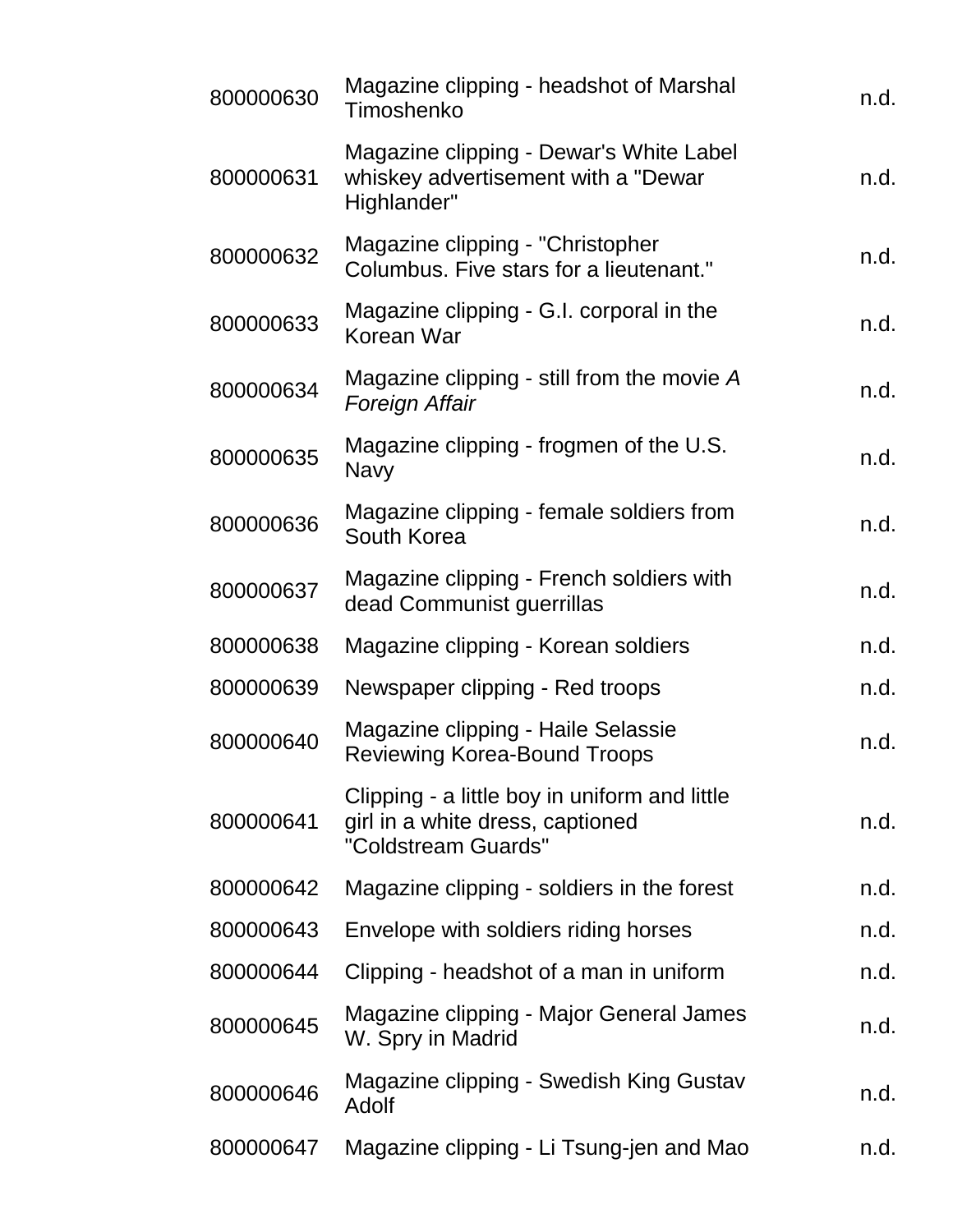| <b>Tse-tung</b> |
|-----------------|
|-----------------|

| 800000648 | Magazine clipping - a man standing with a<br>cannon                                            | n.d. |
|-----------|------------------------------------------------------------------------------------------------|------|
| 800000649 | Magazine clipping - cold weather suit for<br>the navy's surface sailors                        | n.d. |
| 800000650 | Magazine clipping - David Lamb of the<br><b>British army</b>                                   | n.d. |
| 800000651 | Magazine clipping - painting of Rear<br>Admiral Louis Kempff in China                          | n.d. |
| 800000652 | Magazine clipping - painting of a Trooper<br>of Second Dragoons                                | n.d. |
| 800000653 | Magazine clipping - a member of WAC<br>during gas mask training                                | n.d. |
| 800000654 | Clipping - Lieutenant Hausserman, 1898                                                         | n.d. |
| 800000655 | Magazine clipping - soldiers with Nehru of<br>India                                            | n.d. |
| 800000656 | Magazine clipping - Haile Selassie                                                             | n.d. |
| 800000657 | Magazine clipping - new shoulder patch for<br>the Supreme Headquarters Allied Powers<br>Europe | n.d. |
| 800000658 | Magazine clipping - a Naval officer in a<br>white uniform                                      | n.d. |
| 800000659 | Magazine clipping - headshot of Defense<br><b>Minister Alexander</b>                           | n.d. |
| 800000660 | Magazine clipping - Col. Nicolai Zabotin                                                       | n.d. |
| 800000661 | Magazine clipping - photograph of funeral<br>caisson of Marshal de Lattre                      | n.d. |
| 800000662 | Magazine clipping - Queen Elizabeth II on<br>horseback                                         | n.d. |
| 800000663 | Magazine clipping - Admiral Pugh with a<br>bird on his shoulder                                | n.d. |
| 800000664 | Magazine clipping - headshot of Lieutenant                                                     | n.d. |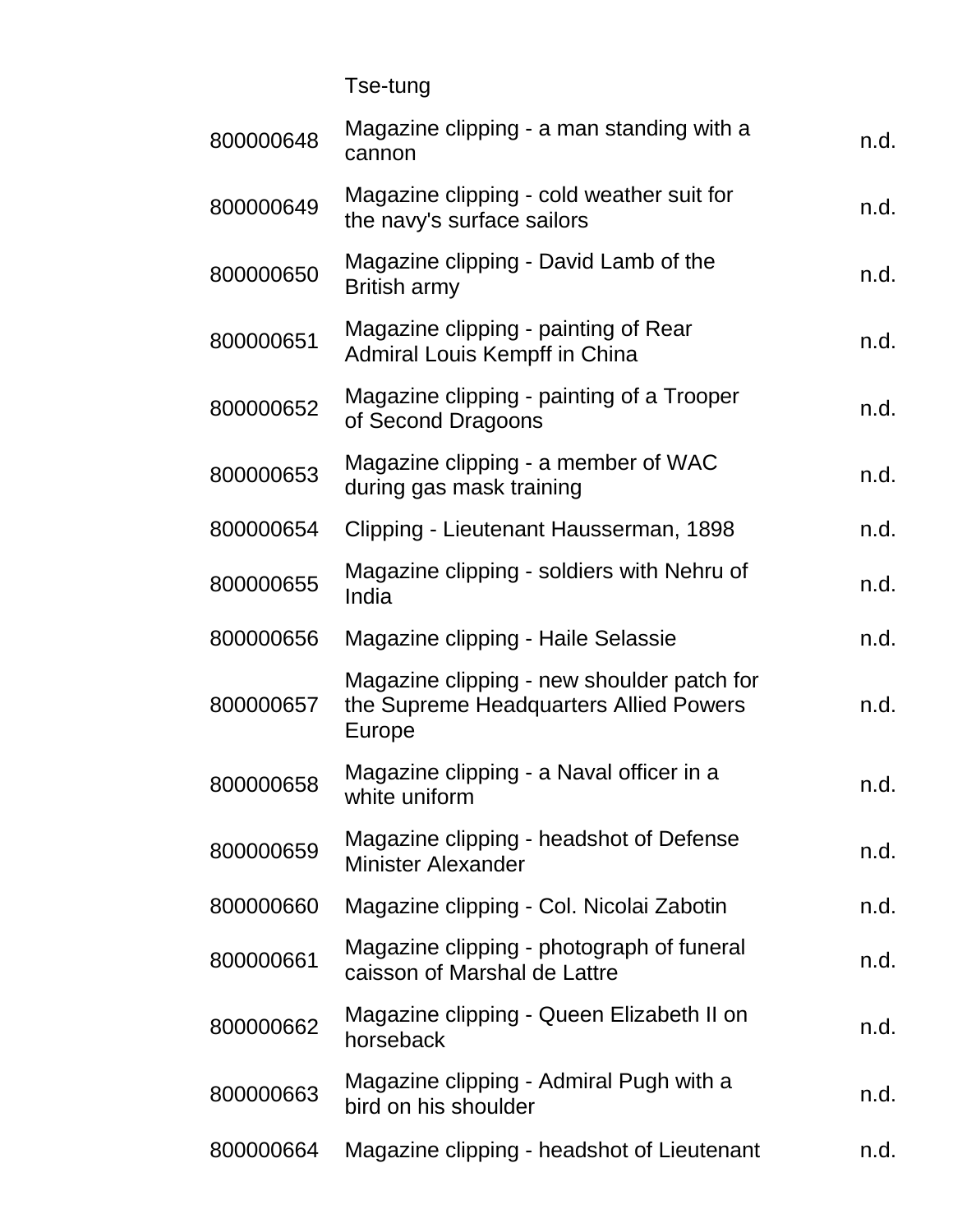|   |   |           | General Guy G. Simonds                                                                                                                                                    |      |
|---|---|-----------|---------------------------------------------------------------------------------------------------------------------------------------------------------------------------|------|
|   |   | 800000665 | Magazine clipping - "Britain's Royal Family<br>Watching a Birthday Air Display"                                                                                           | n.d. |
| 2 | 8 |           | <b>Not Dated Clippings</b>                                                                                                                                                | n.d. |
|   |   | 800000666 | Magazine clipping - Dewar's White Label<br>whiskey advertisement in "Honours of The<br>Royal Scots (Captain)"                                                             | n.d. |
|   |   | 800000667 | Magazine clipping - "Celebration in Rome<br>on the 100th anniversary of the<br>establishment of the Roman republic of<br>1849 by Garibaldi and other Italian<br>patriots" | n.d. |
|   |   | 800000668 | Magazine clipping - Trans-World Airlines<br>advertisement with a British guard on<br>horseback                                                                            | n.d. |
|   |   | 800000669 | Magazine clipping - Albert Kesselring with<br>another soldier                                                                                                             | n.d. |
|   |   | 800000670 | Magazine clipping - Franklin D. Roosevelt<br>greeting foreign soldiers                                                                                                    | n.d. |
|   |   | 800000671 | Magazine clipping - Adolf Hitler giving a<br>speech                                                                                                                       | n.d. |
|   |   | 800000672 | Magazine clipping - Gerd von Rundstedt<br>with other soldiers                                                                                                             | n.d. |
|   |   | 800000673 | Magazine clipping - Brazilian Gen.<br>Mascarenhas Moraes, United States Maj.<br>Gen. William S. Key, and Russian Gen. V.<br>P. Sviridov                                   | n.d. |
|   |   | 800000674 | Magazine clipping - "'Hot Dog' Shea, Blue<br>Devil Hero No. 1"                                                                                                            | n.d. |
|   |   | 800000675 | Magazine clipping - Harwood Canadian<br>Whisky advertisement with a painting<br>showing Canadian mounties                                                                 | n.d. |
|   |   | 800000676 | Magazine clipping - Marshal Tito and<br><b>General Yovanovich</b>                                                                                                         | n.d. |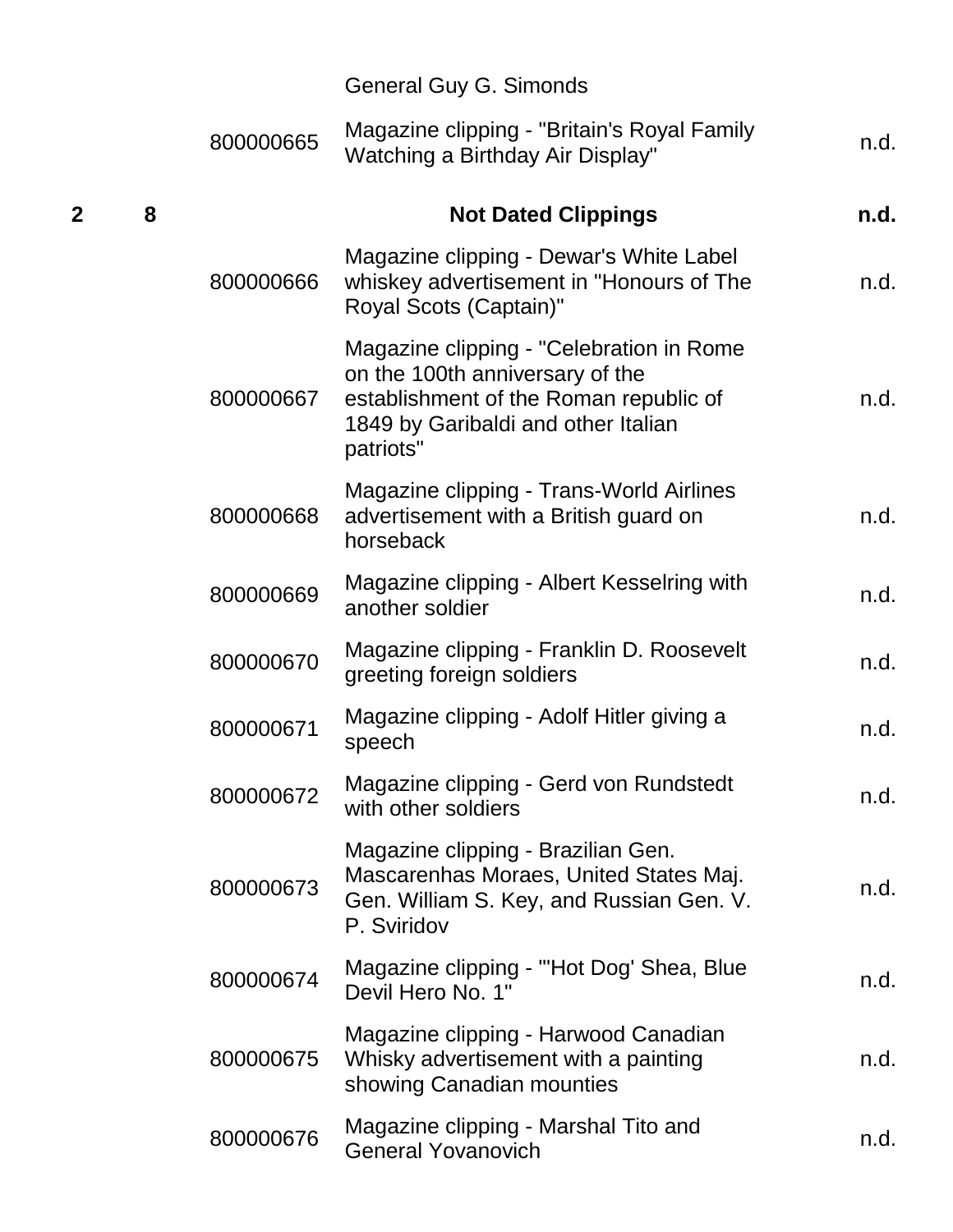| 800000677 | Clipping - sketch of two Communist<br>soldiers eating                                                                                             | n.d. |
|-----------|---------------------------------------------------------------------------------------------------------------------------------------------------|------|
| 800000678 | Magazine cover clipping - two U.S. soldiers<br>on a tank with the Brandenburg Gate in the<br>background                                           | n.d. |
| 800000679 | Magazine clipping - Eisenhower receiving<br>the Legion of Merit medal from Roosevelt                                                              | n.d. |
| 800000680 | Magazine clipping - a soldier running<br>through brush                                                                                            | n.d. |
| 800000681 | Magazine clipping - still of Joan Evans,<br>Vivian Blaine, and Esther Williams in Skirts<br>Ahoy! (1952)                                          | n.d. |
| 800000682 | Magazine clipping - soldier in profile                                                                                                            | n.d. |
| 800000683 | Magazine clipping - painting of a soldier<br>standing in front of a fallen camel,<br>handwritten caption reads "Legion &<br>berbers in N. Africa" | n.d. |
| 800000684 | Magazine clipping - "An army of experts"                                                                                                          | n.d. |
| 800000685 | Magazine clipping - Russian generals A.F.<br>Vassiliev and A.R. Sharapov                                                                          | n.d. |
| 800000686 | Magazine clipping - photographs of Naval<br>Attaché P.W.W. Wootten and Royal Navy<br>air attaché Commander Charles Evans                          | n.d. |
| 800000687 | Magazine clipping - headshot of Simón<br><b>Bolívar</b>                                                                                           | n.d. |
| 800000688 | Magazine clipping - Prime Minister Nehru<br>on horseback                                                                                          | n.d. |
| 800000689 | Magazine clipping - Alan Villiers                                                                                                                 | n.d. |
| 800000690 | Magazine clipping - still from French film<br>La Ronde                                                                                            | n.d. |
| 800000691 | Magazine clipping - headshot of a soldier<br>wearing a camouflaged helmet                                                                         | n.d. |
| 800000692 | Magazine clipping - headshot of                                                                                                                   | n.d. |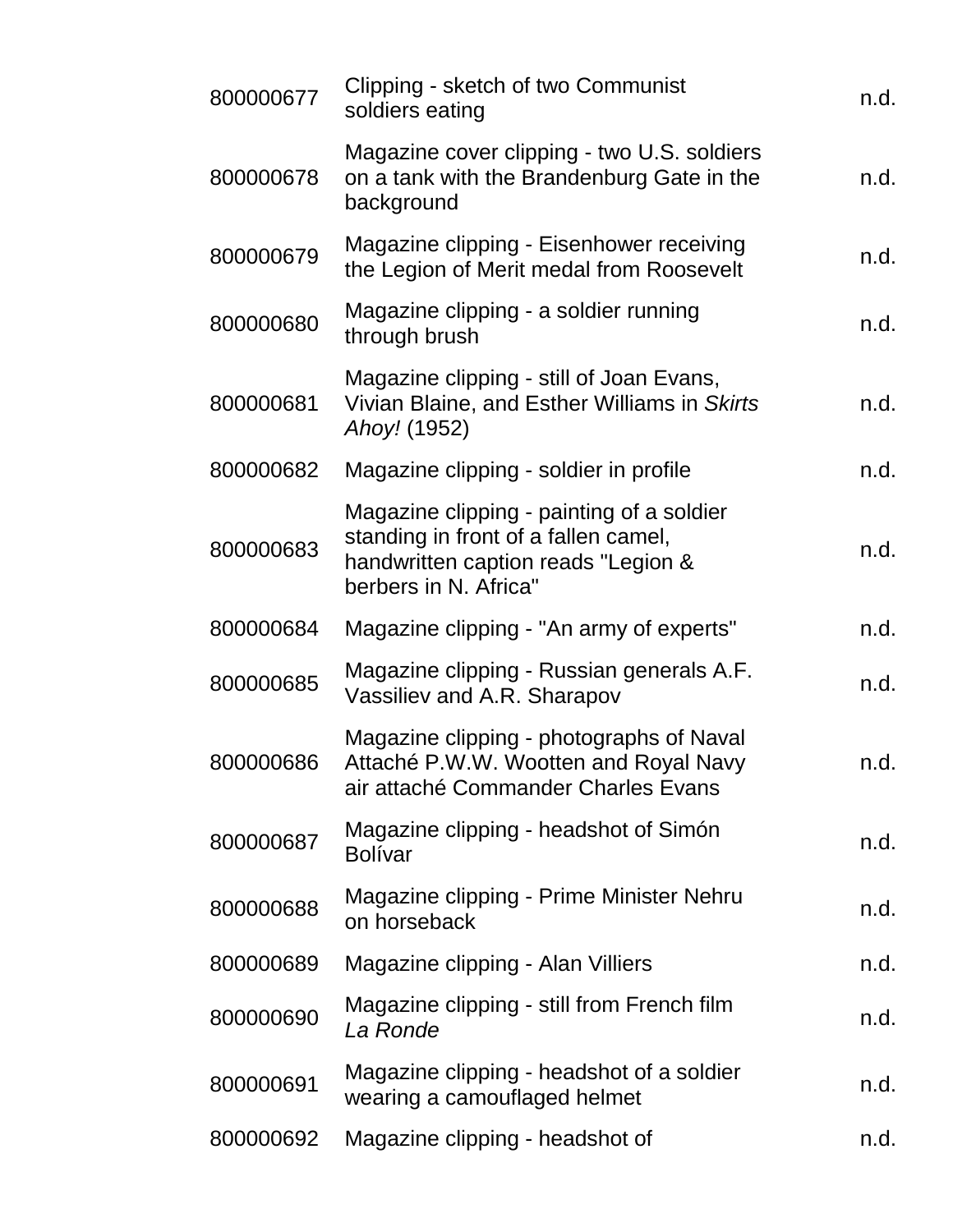## Commodore Manning

| 800000693 | Magazine clipping - "Konev & Clark in<br>Moscow (1947)"                                                | n.d. |
|-----------|--------------------------------------------------------------------------------------------------------|------|
| 800000694 | Magazine clipping - "Government sentries<br>guard posts in north-central Greece []"                    | n.d. |
| 800000695 | Magazine clipping - headshot of King<br><b>Baudouin of Belgium</b>                                     | n.d. |
| 800000696 | Magazine clipping - "Wet Struggle in Indo-<br>China"                                                   | n.d. |
| 800000697 | Magazine clipping - Admiral Callaghan,<br>Lieutenant Commander Robert Carl, and<br>assistant Adam Reid | n.d. |
| 800000698 | Magazine clipping - headshot of United<br><b>States Marine Corps General Thomas</b>                    | n.d. |
| 800000699 | Magazine clipping - "Calvin Coolidge &<br>Militiamen (1919)"                                           | n.d. |
| 800000700 | Magazine clipping - "Novelist Monsarrat"                                                               | n.d. |
| 800000701 | Magazine clipping - General Nam                                                                        | n.d. |
| 800000702 | Magazine clipping - "A North Korean<br>version of the WACs"                                            | n.d. |
| 800000703 | Magazine cover clipping from Time -<br>headshot of Stalin's son                                        | n.d. |
| 800000704 | Magazine cover clipping from Time -<br>headshot of General Ridgway                                     | n.d. |
| 800000705 | Magazine clipping - headshot of Marshal<br>Tito                                                        | n.d. |
| 800000706 | Magazine clipping - "James Mason as<br>[Field Marshall Erwin] Rommel"                                  | n.d. |
| 800000707 | Magazine clipping - Nairobian soldier<br>drinking a glass bottled soft drink                           | n.d. |
| 800000708 | Magazine clipping - Major William Taylor,<br>Jr. and Captain Vincent Rose                              | n.d. |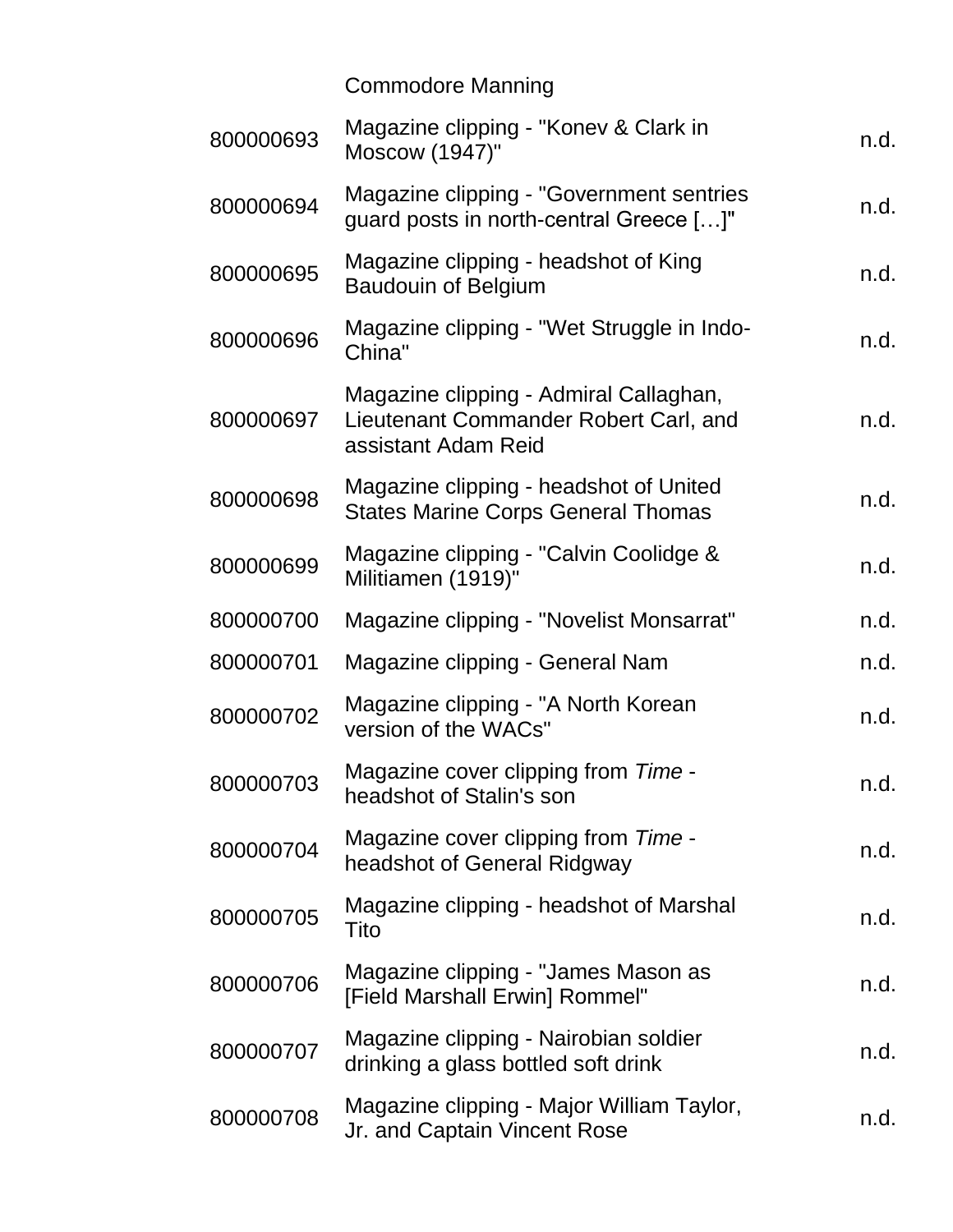|   |   | 800000709 | Magazine clipping - headshot of a soldier<br>wearing a helmet; pencil sketching on his<br>face               | n.d. |
|---|---|-----------|--------------------------------------------------------------------------------------------------------------|------|
|   |   | 800000710 | Magazine clipping - "Russian & U.S.<br><b>Troops at Spandau"</b>                                             | n.d. |
|   |   | 800000711 | Magazine cover clipping - headshot of<br>"Templer of Malaya"                                                 | n.d. |
| 2 | 9 |           | <b>Not Dated Clippings</b>                                                                                   | n.d. |
|   |   | 800000712 | Newspaper clipping - "Soldier of<br>Tomorrow"                                                                | n.d. |
|   |   | 800000713 | Newspaper clipping - advertisement for a<br>book titled "Strange Courage"                                    | n.d. |
|   |   | 800000714 | Newspaper clipping - "Freebooter Chang<br>Tso-lin"                                                           | n.d. |
|   |   | 800000715 | Newspaper clipping - British soldiers<br>returning from service with Chinese wives                           | n.d. |
|   |   | 800000716 | Newspaper clipping - handwritten note<br>reads "Sgt. York:                                                   | n.d. |
|   |   | 800000717 | Newspaper clipping - King George II and<br>King Paul                                                         | n.d. |
|   |   | 800000718 | Newspaper clipping - Pan American<br>advertisement with a drawing of the<br>Changing of the Guards           | n.d. |
|   |   | 800000719 | Newspaper clipping - "The Great<br>SanhedrinThe Reaction: 1895"                                              | n.d. |
|   |   | 800000720 | Newspaper clipping - "Gen. John Bagot<br>Glubb chats with his men in a legion air<br>force hangar in Jordan" | n.d. |
|   |   | 800000721 | Newspaper clipping - "Operation Subzero"                                                                     | n.d. |
|   |   | 800000722 | Newspaper clipping - Caodaist soldiers                                                                       | n.d. |
|   |   | 800000723 | Newspaper clipping - four soldiers kneeling<br>in front of a chaplain                                        | n.d. |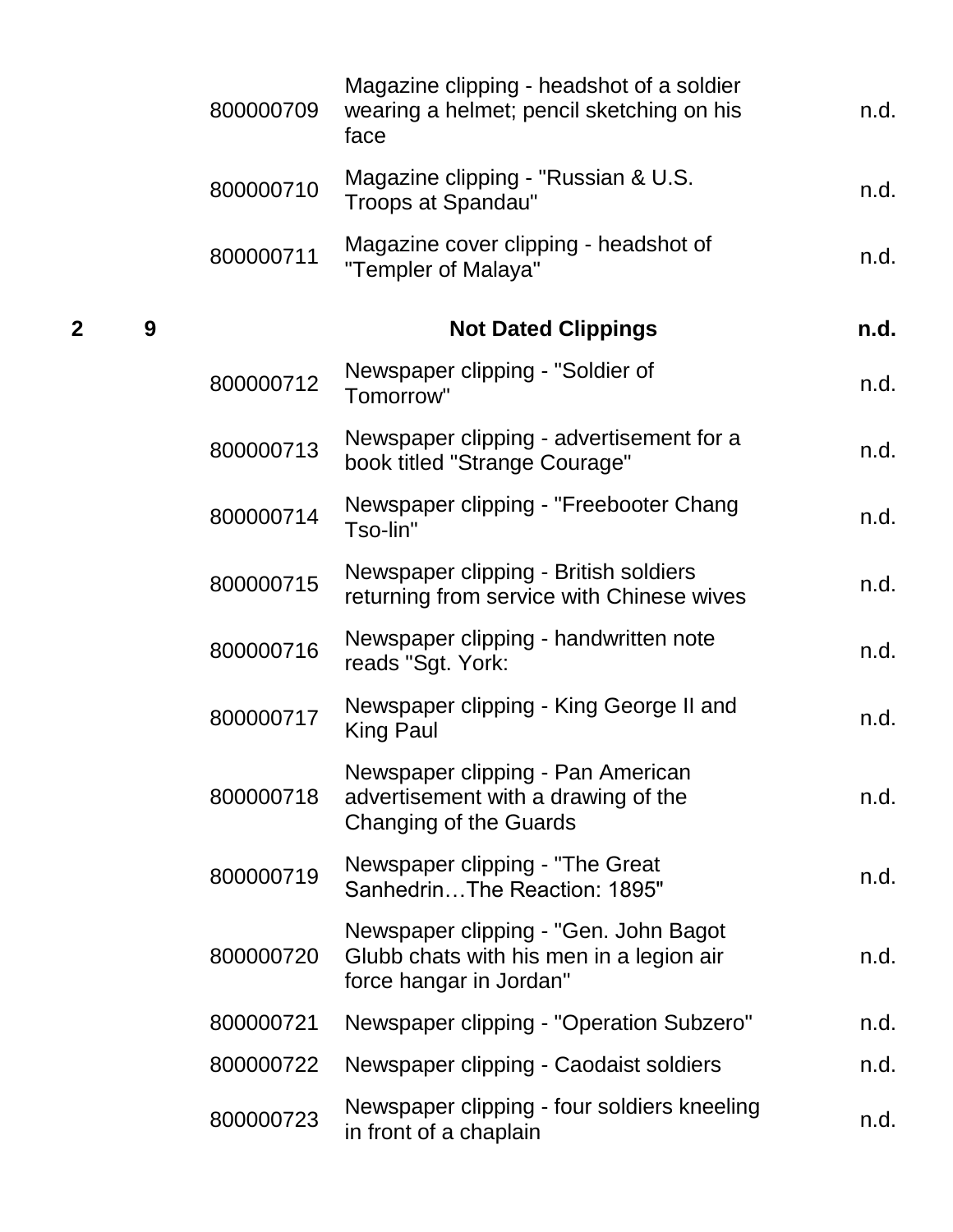| 800000724 | Newspaper clipping - still from The Cruel<br>Sea                                                                                                  | n.d. |
|-----------|---------------------------------------------------------------------------------------------------------------------------------------------------|------|
| 800000725 | Magazine clipping - "Allied Victory"<br>Celebration"                                                                                              | n.d. |
| 800000726 | Magazine clipping - drawing of an Asian<br>soldier                                                                                                | n.d. |
| 800000727 | Magazine clipping - headshot of a Red G.I.                                                                                                        | n.d. |
| 800000728 | Magazine clipping - photographs of<br>General Ridgway in Turkey, and General<br><b>Barzani</b>                                                    | n.d. |
| 800000729 | Magazine clipping - still from Retreat, Hell!                                                                                                     | n.d. |
| 800000730 | Magazine clipping - American soldiers<br>dancing with women in a Korean dance<br>hall                                                             | n.d. |
| 800000731 | Magazine clipping - photograph of a solider<br>wearing an automatic parachute                                                                     | n.d. |
| 800000732 | Magazine clipping - photograph of King<br>Mihai and Soviet Field Marshal Tolbukin;<br>photograph of Romanian Foreign Minister<br>George Tatarescu | n.d. |
| 800000733 | Magazine clipping - Prince Bernhard of the<br><b>Netherlands</b>                                                                                  | n.d. |
| 800000734 | Magazine clipping - headshot of<br><b>Communist General Giap</b>                                                                                  | n.d. |
| 800000735 | Magazine clipping - headshot of Colonel<br><b>Shishekly</b>                                                                                       | n.d. |
| 800000736 | Magazine clipping - General Eisenhower &<br><b>King Paul</b>                                                                                      | n.d. |
| 800000737 | Magazine clipping - headshot of John<br>Wayne in Sands of Iwo Jima                                                                                | n.d. |
| 800000738 | Magazine clipping - "U.S.'s Admiral Martin<br>Welcoming Japan's Admiral Nomura<br>Aboard Wisconsin"                                               | n.d. |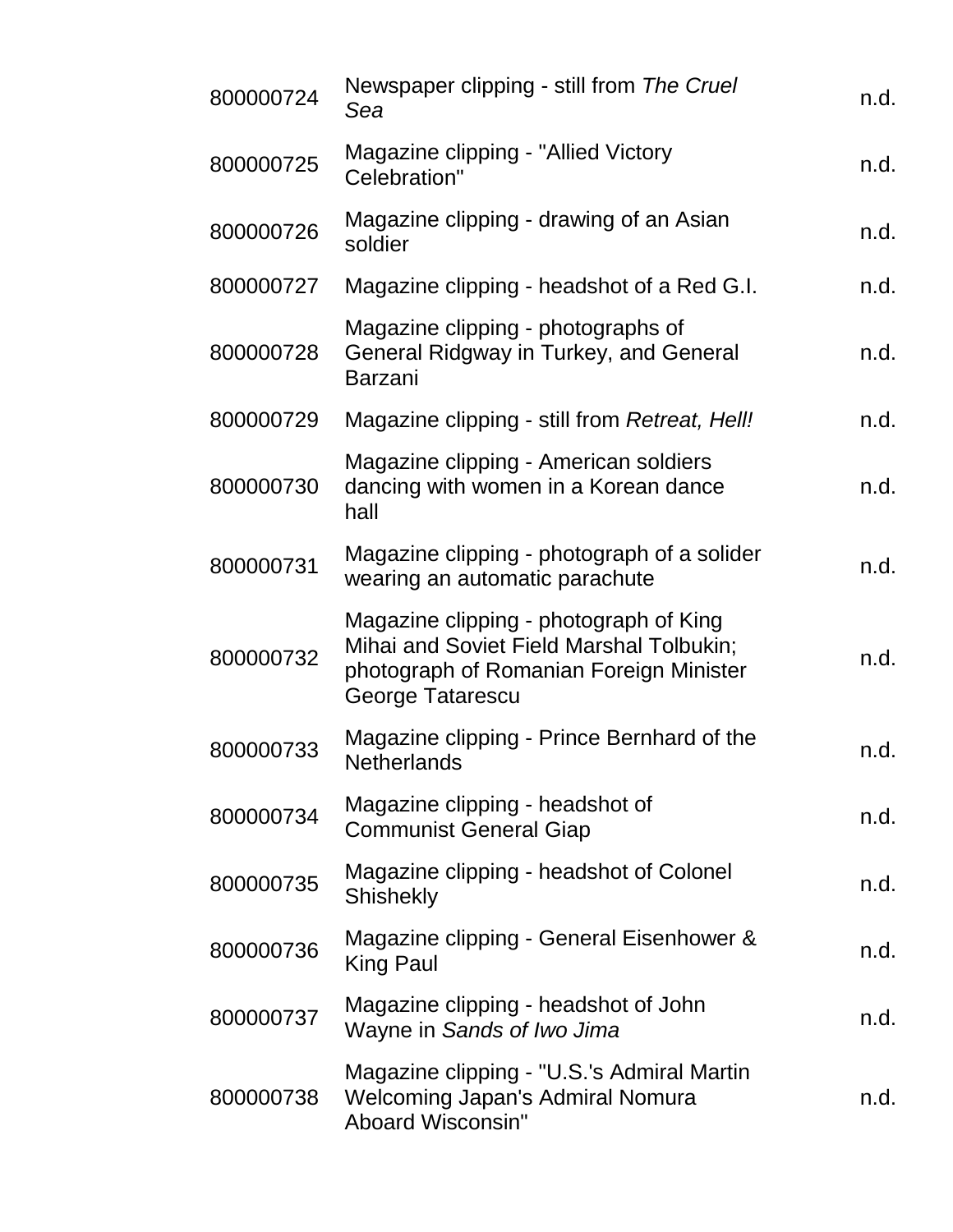|   |    | 800000739 | Magazine clipping - Marshal Tito on<br>horseback                                                                                                   | n.d. |
|---|----|-----------|----------------------------------------------------------------------------------------------------------------------------------------------------|------|
|   |    | 800000740 | Magazine clipping - General Brink                                                                                                                  | n.d. |
|   |    | 800000741 | Magazine clipping - General Augustin<br>Guillaume                                                                                                  | n.d. |
|   |    | 800000742 | Magazine clipping - Dictator Naguib                                                                                                                | n.d. |
|   |    | 800000743 | Magazine clipping - "At the Nuremburg trial<br>$[]$ "                                                                                              | n.d. |
|   |    | 800000744 | Magazine clipping - movie still of Steve<br>Cochrane in The Tanks Are Coming                                                                       | n.d. |
| 2 | 10 |           | <b>Not Dated Clippings</b>                                                                                                                         | n.d. |
|   |    | 800000745 | Magazine clipping - soldier testing a plastic<br>uniform in the water                                                                              | n.d. |
|   |    | 800000746 | Magazine clipping - General Eisenhower<br>and General Zhukov                                                                                       | n.d. |
|   |    | 800000747 | Magazine clipping - still from The Secret<br>Life of Walter Mitty                                                                                  | n.d. |
|   |    | 800000748 | Magazine clipping - Army Air Corpsmen<br><b>Tommy Milling and Billy Mitchell</b>                                                                   | n.d. |
|   |    | 800000749 | Magazine clipping - American soldiers in<br>the Pacific transporting Signal Corps<br>equipment with the help of a local boy and<br>a water buffalo | n.d. |
|   |    | 800000750 | Magazine clipping - photographs of<br><b>General Montgomery</b>                                                                                    | n.d. |
|   |    | 800000751 | Magazine clipping - Col. Alef-Bolkowiak<br>and his wife                                                                                            | n.d. |
|   |    | 800000752 | Magazine clipping - Lieutenant Blandford<br>inspecting a detachment of Life Guards                                                                 | n.d. |
|   |    | 800000753 | Magazine clipping - George Archer-Shee<br>in uniform                                                                                               | n.d. |
|   |    | 800000754 | Magazine clipping - a guard posted in                                                                                                              | n.d. |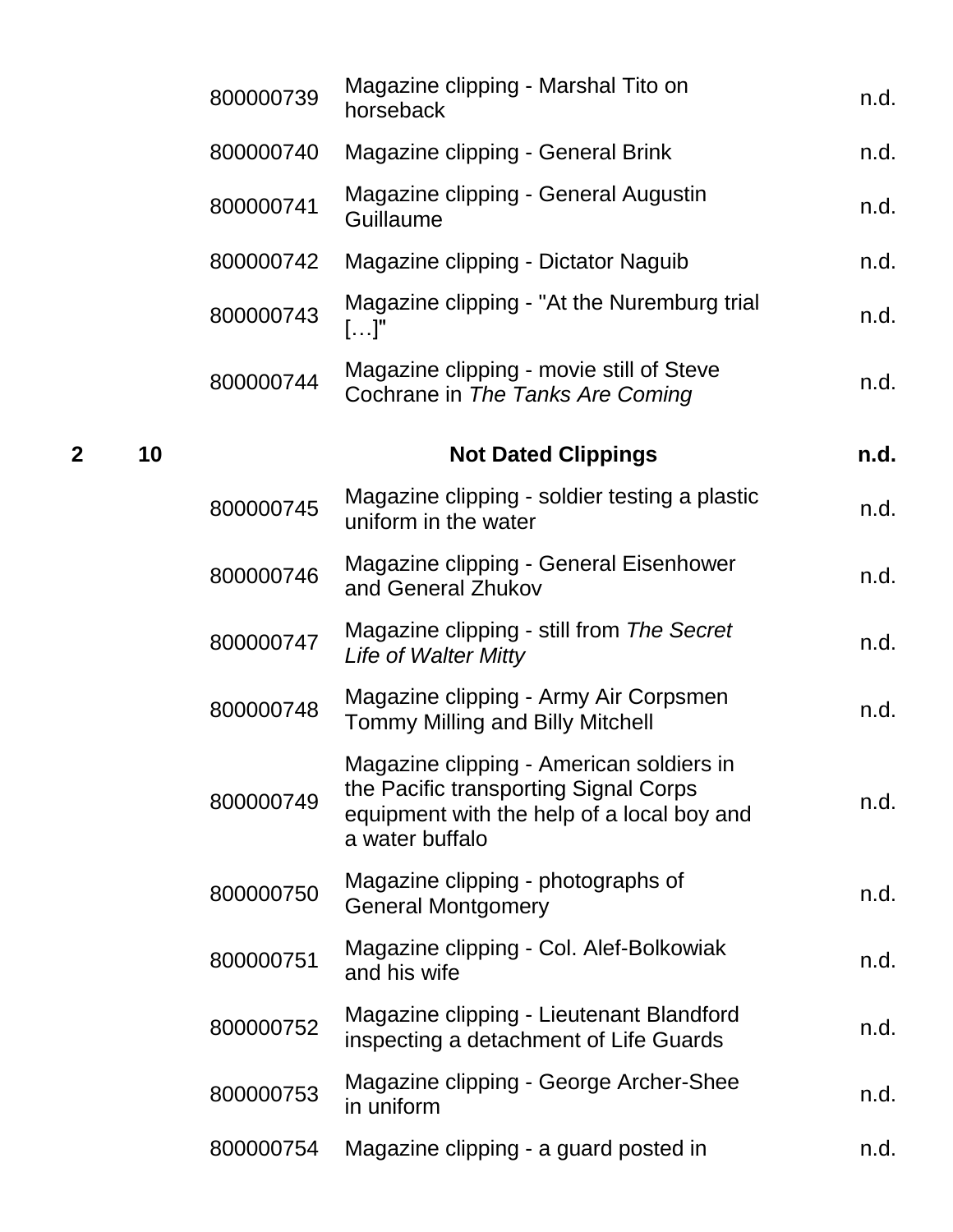China

| 800000755 | The Man's Magazine pages 59-62, 71-72                                                                                                                                               | n.d. |
|-----------|-------------------------------------------------------------------------------------------------------------------------------------------------------------------------------------|------|
| 800000756 | Magazine clipping - trials of Nuremburg                                                                                                                                             | n.d. |
| 800000757 | Magazine clipping - Marquess of Blandford<br>and Life Guards                                                                                                                        | n.d. |
| 800000758 | Magazine clipping - headshot of Marshal<br>Papagos                                                                                                                                  | n.d. |
| 800000759 | Magazine clipping - The Ancient and<br><b>Honorable Artillery Company</b>                                                                                                           | n.d. |
| 800000760 | Magazine clipping - Dewar's whiskey<br>advertisement showing the "Full or Levee<br>Dress of Drum Major of The Gordon<br><b>Highlanders in the Traditional Regimental</b><br>Tartan" | n.d. |
| 800000761 | Magazine clipping - Col. Alef-Bolkowiak,<br>another man in uniform, and Mr. Jan<br>Galewicz                                                                                         | n.d. |
| 800000762 | Magazine clipping - photograph of a<br>Japanese seaman in October 1939                                                                                                              | n.d. |
| 800000763 | Magazine clipping - soldiers sitting in a<br>bunker                                                                                                                                 | n.d. |
| 800000764 | Magazine clipping - King George VI in the<br>uniform of Colonel-in-Chief of the Queen's<br><b>Own Cameron Highlanders</b>                                                           | n.d. |
| 800000765 | Magazine clipping - headshot of General<br>Papagos                                                                                                                                  | n.d. |
| 800000766 | Magazine clipping - "Bataan Death March"                                                                                                                                            | n.d. |
| 800000767 | Magazine clipping - Augustus "Gus" Wade<br>wearing medals to commemorate his<br>service in Great Britain's Sudan campaign<br>in the 1880s and the Star of Khedive of<br>Egypt       | n.d. |
| 800000768 | Magazine clipping - an Asian soldier                                                                                                                                                | n.d. |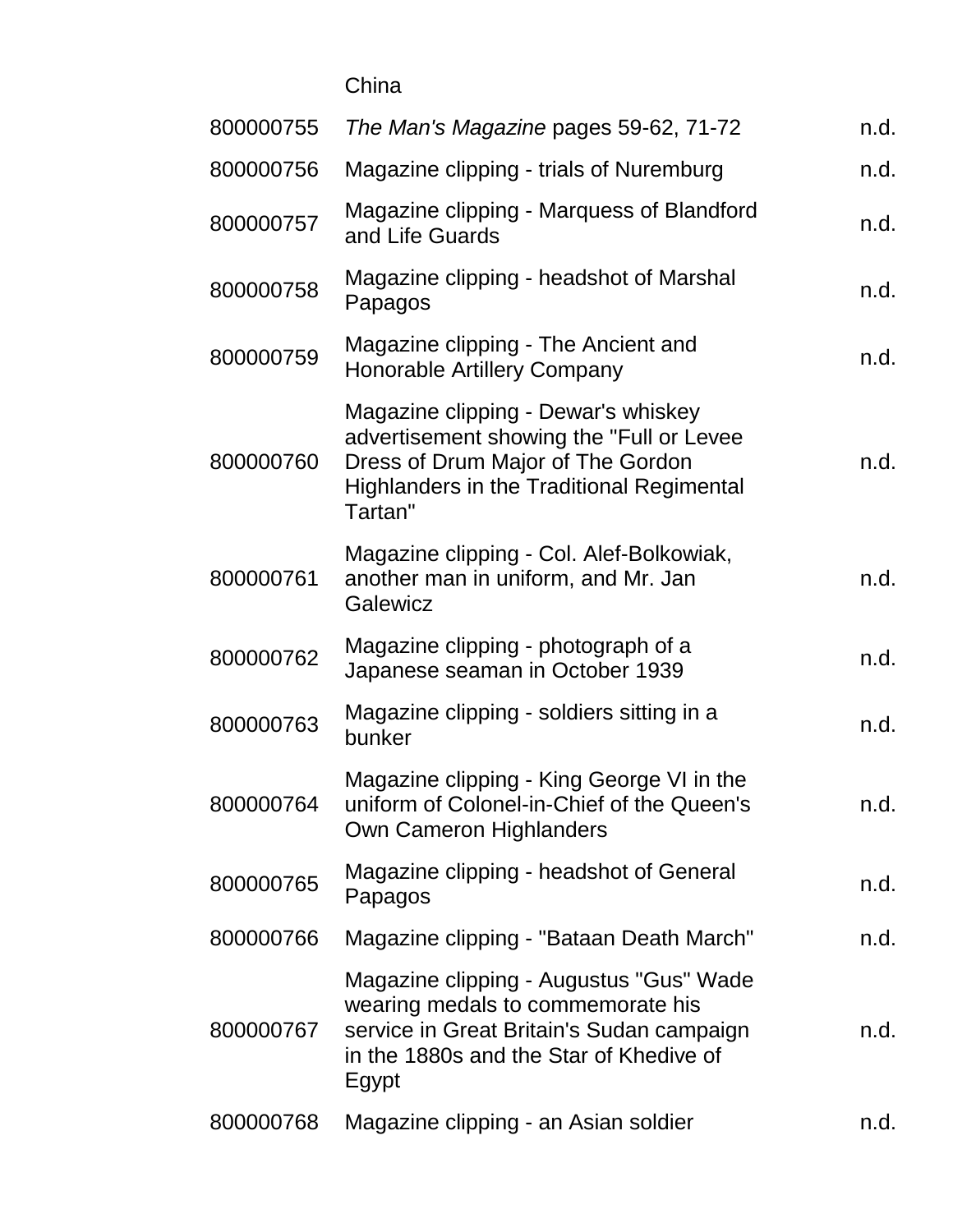|   |    | 800000769 | Magazine clipping - headshot of Yen Hsi-<br>shan                                                                                                                                                                    | n.d. |
|---|----|-----------|---------------------------------------------------------------------------------------------------------------------------------------------------------------------------------------------------------------------|------|
|   |    | 800000770 | Magazine clipping - two men in cold<br>weather outfits                                                                                                                                                              | n.d. |
|   |    | 800000771 | Magazine clipping - portrait of Nazi soldiers                                                                                                                                                                       | n.d. |
|   |    | 800000772 | Magazine clipping - a French colonial<br>soldier on camelback                                                                                                                                                       | n.d. |
|   |    | 800000773 | Magazine clipping - photograph of Nazi<br>Field Marshal Erwin von Witzleben's trial<br>and a headshot of General Henning von<br><b>Tresckow</b>                                                                     | n.d. |
|   |    | 800000774 | Magazine clipping - Fatima cigarettes<br>advertisement                                                                                                                                                              | n.d. |
|   |    | 800000775 | Magazine clipping - a soldier and a woman<br>sitting on a fallen tree                                                                                                                                               | n.d. |
|   |    | 800000776 | Magazine clipping - Adolf Hitler speaking<br>with two other men in uniform                                                                                                                                          | n.d. |
|   |    | 800000777 | Magazine clipping - Admiral Robert Carney<br>of the Allied Forces, Southern Europe and<br>King Paul of Greece                                                                                                       | n.d. |
| 2 | 11 |           | <b>Not Dated Clippings</b>                                                                                                                                                                                          | n.d. |
|   |    | 800000778 | Magazine clipping - "The Chinese sentry at<br>Silwell's Maymyo headquarters"                                                                                                                                        | n.d. |
|   |    | 800000779 | Magazine clipping - headshot of Marshal<br>Novikov                                                                                                                                                                  | n.d. |
|   |    | 800000780 | Magazine clipping - handwritten caption<br>reads "Egypt Capt of Guard"                                                                                                                                              | n.d. |
|   |    | 800000781 | Magazine clipping - a soldier marching                                                                                                                                                                              | n.d. |
|   |    | 800000782 | Magazine clipping - Carney's staff<br>including Lt. Col. Attikkan of Turkey, Capt.<br>Vourekas of Greece, Col. Calvert of<br>Britain, Col. Centofanti of Italy, Lt. Col.<br>Nicol of France, and Maj. Gen. Gavin of | n.d. |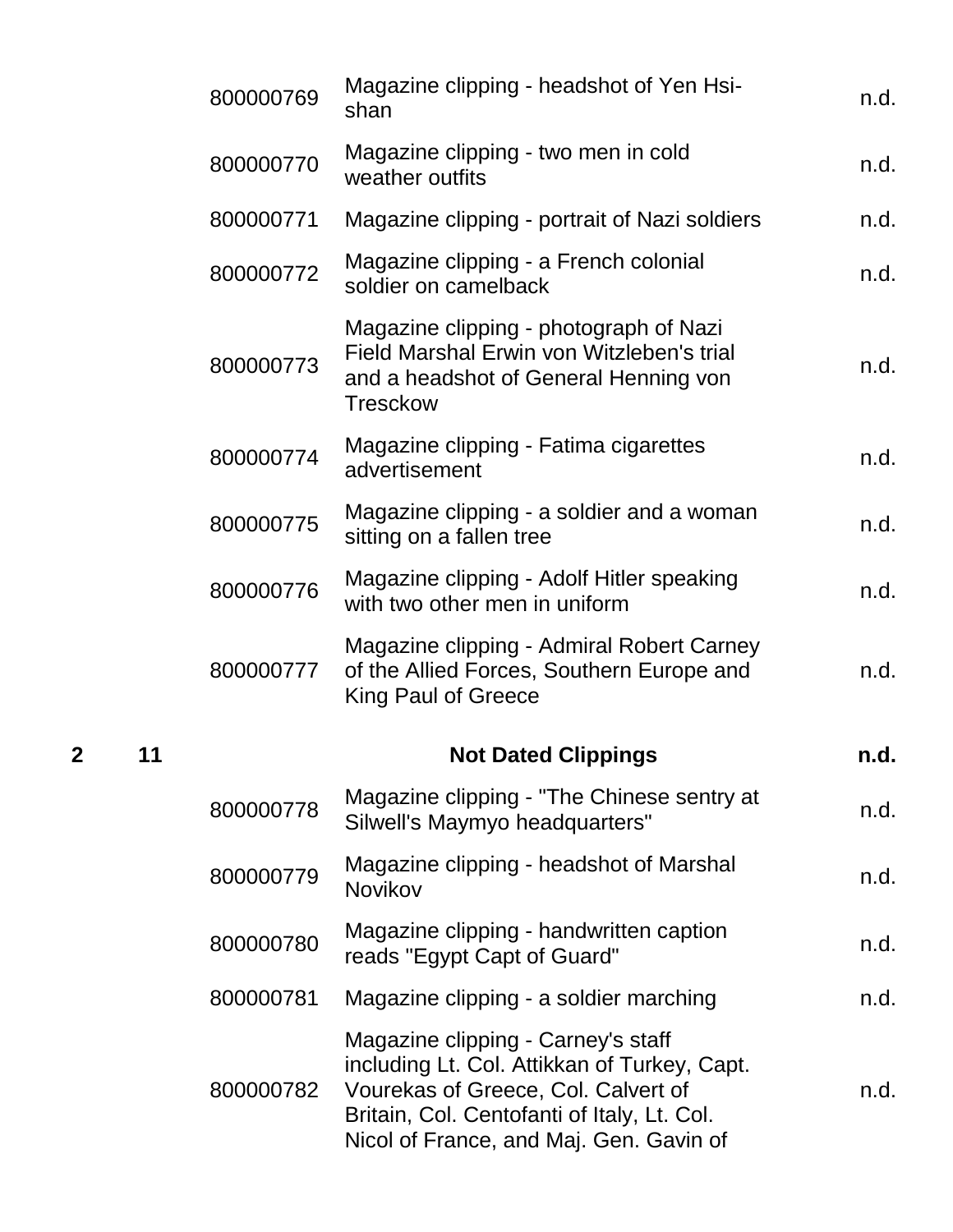## the United States

| 800000783 | Magazine clipping - handwritten caption<br>reads "Russian guards"                                             | n.d. |
|-----------|---------------------------------------------------------------------------------------------------------------|------|
| 800000784 | Magazine clipping - two soldiers laying on<br>steps shooting through holes in a brick wall                    | n.d. |
| 800000785 | Magazine clipping - Asian soldiers<br>standing and sitting outside near a tree-<br>covered hill               | n.d. |
| 800000786 | Magazine clipping - cut out of a soldier                                                                      | n.d. |
| 800000787 | Magazine clipping - Sir Frederick<br>Ponsonby                                                                 | n.d. |
| 800000788 | Magazine clipping - movie still showing<br>Oskar Werner and Hildegarde Neff in<br><b>Decision Before Dawn</b> | n.d. |
| 800000789 | Magazine clipping - an officer in uniform<br>walking down the street                                          | n.d. |
| 800000790 | Clipping - black and white drawing<br>captioned "15 Mai 1848. - Massacre à<br>Naples."                        | n.d. |
| 800000791 | Magazine cover clipping - headshot of<br>Douglas MacArthur                                                    | n.d. |
| 800000792 | Magazine cover clipping - a soldier with an<br>adorned helmet                                                 | n.d. |
| 800000793 | Magazine clipping - reprint of Private<br>Charles Teed on the cover of Life<br>magazine's 3/16/1942 issue     | n.d. |
| 800000794 | Magazine clipping - Jack Burke standing in<br>front of a plane                                                | n.d. |
| 800000795 | Magazine clipping - painting of a man<br>sitting in the desert                                                | n.d. |
| 800000796 | Magazine clipping - Coca-Cola<br>advertisement picturing the head of a WAC                                    | n.d. |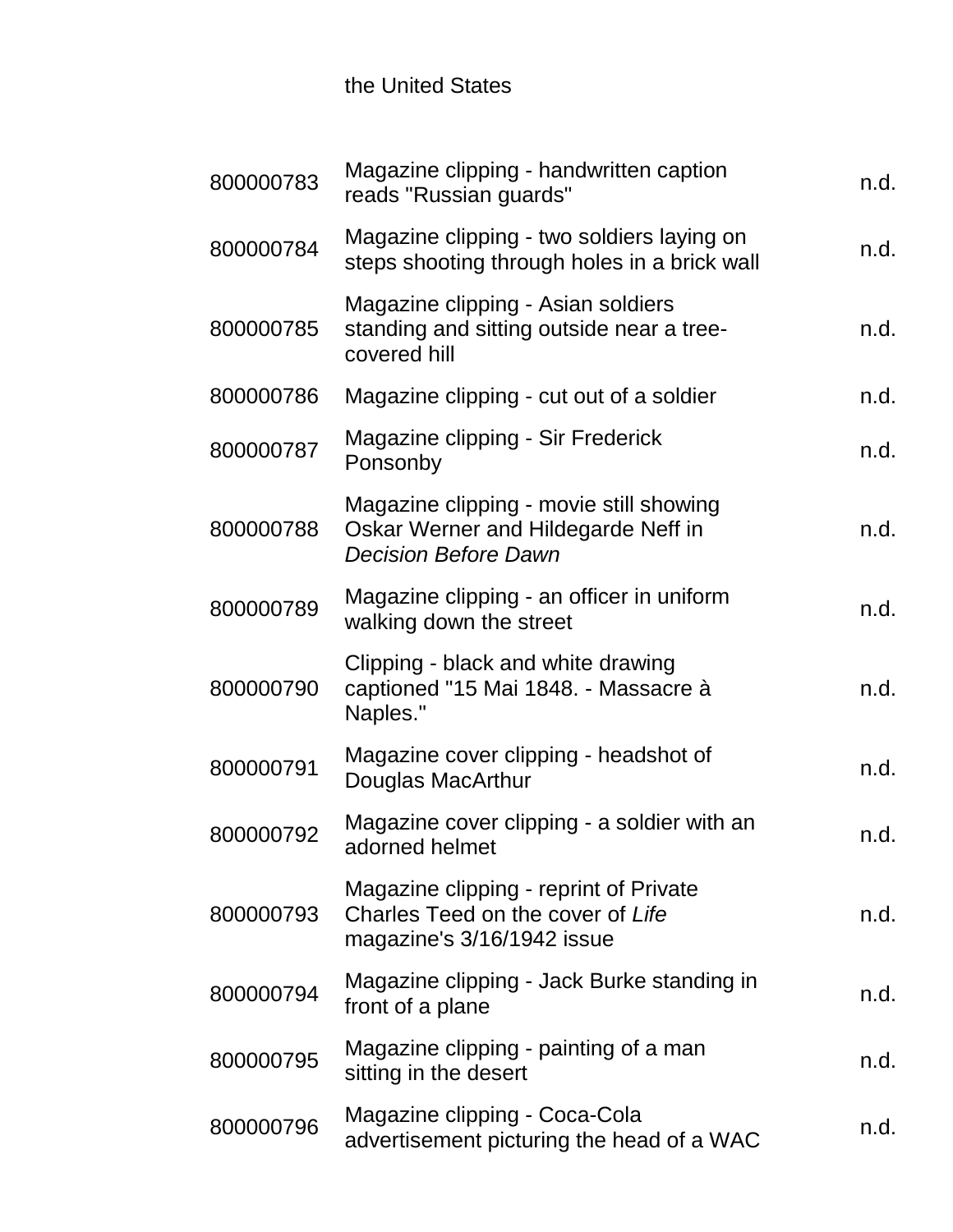| 800000797 | Magazine clipping - a soldier walking with<br>a military jeep in the background                                       | n.d. |
|-----------|-----------------------------------------------------------------------------------------------------------------------|------|
| 800000798 | Magazine clipping - a man wearing a hat,<br>overcoat and gloves                                                       | n.d. |
| 800000799 | Magazine clipping - British Corporal John<br>Harp                                                                     | n.d. |
| 800000800 | Magazine clipping - headshot of El<br>Campesino (Valentín González)                                                   | n.d. |
| 800000801 | Magazine clipping - painting of soldiers,<br>locals with cows, and planes flying in the<br>background                 | n.d. |
| 800000802 | Magazine clipping - drawing of an officer<br>holding a gun                                                            | n.d. |
| 800000803 | Magazine clipping - a soldier wearing cold-<br>weather gear and holding a handgun                                     | n.d. |
| 800000804 | Magazine clipping - two soldiers<br>overlooking the military installations at<br>Thule, Greenland                     | n.d. |
| 800000805 | Newspaper clipping - Miss Universe<br>contestant Mary Kemp Griffin trying on a<br>police force hat                    | n.d. |
| 800000806 | Newspaper clipping - Egypt's Camel Corps<br>in a Cairo parade                                                         | n.d. |
| 800000807 | Newspaper clipping - Omar N. Bradley and<br><b>Russia's Marshal Koneff</b>                                            | n.d. |
| 800000808 | Newspaper clipping - a Scots guard                                                                                    | n.d. |
| 800000809 | Newspaper clipping - Gloucestershire<br>regiment in a parade                                                          | n.d. |
| 800000810 | Newspaper clipping - a British Air Force<br>pilot testing an inflatable survival suit in<br><b>Malta</b>              | n.d. |
| 800000811 | Newspaper clipping - Yugoslavia's Marshal<br>Tito presenting colors to a member of a<br>military unit during a parade | n.d. |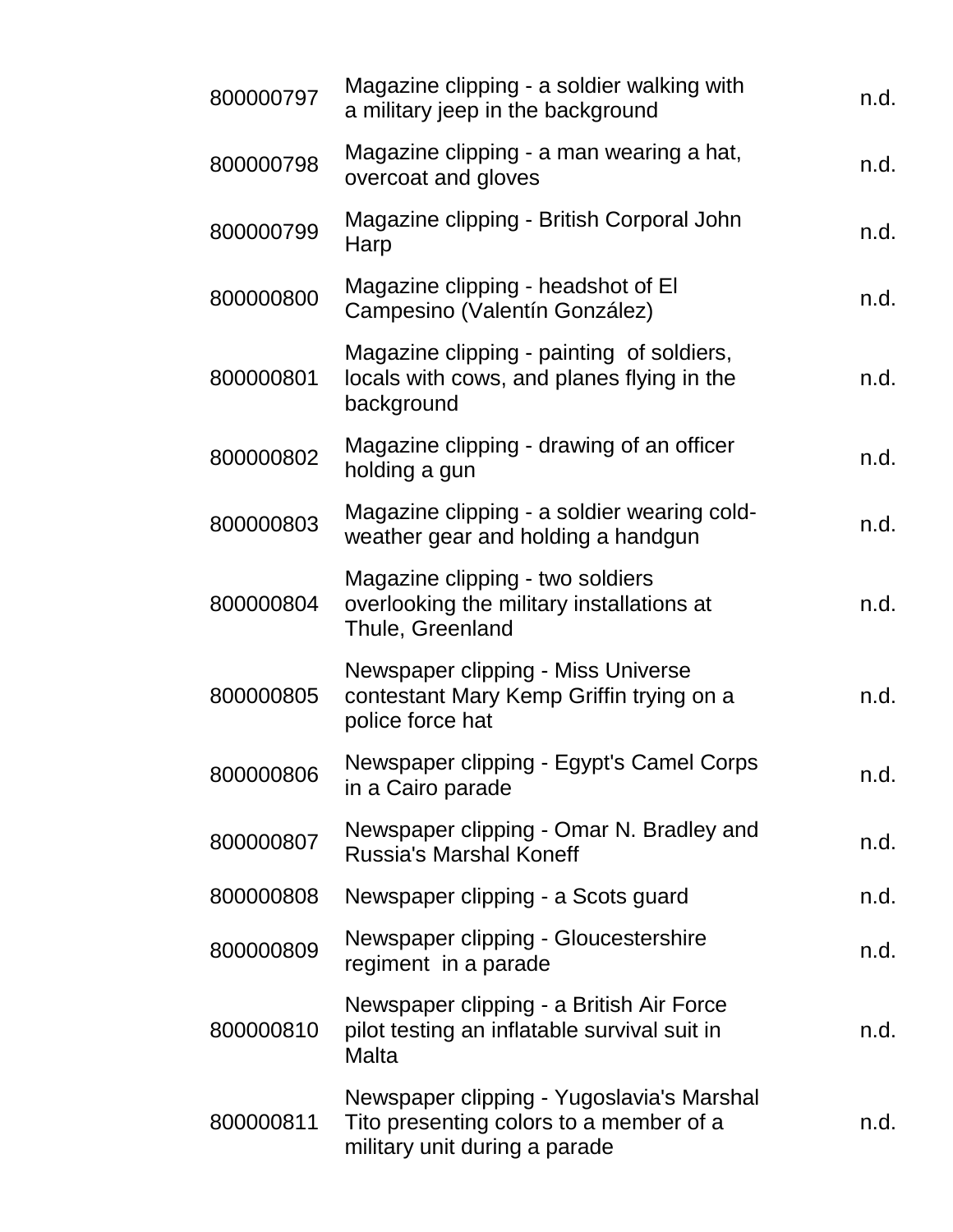|                |    | 800000812 | Newspaper clipping - King Farouk and<br>Queen Narriman of Egypt with their<br>bodyguards in France                                       | n.d. |
|----------------|----|-----------|------------------------------------------------------------------------------------------------------------------------------------------|------|
|                |    | 800000813 | Newspaper clipping - "Aussie girl observes<br>at gun tests"                                                                              | n.d. |
|                |    | 800000814 | Newspaper clipping - General Morgan<br>holding a briefcase                                                                               | n.d. |
| $\overline{2}$ | 12 |           | <b>Not Dated Clippings</b>                                                                                                               | n.d. |
|                |    | 800000815 | Newspaper clipping - U.S. Defense Bonds<br>advertisement showing a soldier with his<br>weapons                                           | n.d. |
|                |    | 800000816 | Newspaper clipping - General Clark and<br>Sergeant Geraldine Horne, a WAC<br>stenographer                                                | n.d. |
|                |    | 800000817 | Newspaper clipping - Martin Archer-Shee<br>and his son George                                                                            | n.d. |
|                |    | 800000818 | Newspaper clipping - Leopold III in uniform<br>standing in front of a gate                                                               | n.d. |
|                |    | 800000819 | Newspaper clipping - Generalissimo and<br>Madan Chiang Kai-shek                                                                          | n.d. |
|                |    | 800000820 | Newspaper clipping - "What it takes to fight<br>at 40 below" by Sir Hubert Wilkins as told<br>to Karl Kohrs                              | n.d. |
|                |    | 800000821 | Magazine clipping - caricature of Hirohito,<br>Mussolini and Hitler drawn by Arthur Szyk<br>in 1942                                      | n.d. |
|                |    | 800000822 | Magazine clipping - Dewar's White Label<br>whiskey advertisement in "Honours of The<br>10th Royal Hussars (Prince of Wales's<br>Own)"    | n.d. |
|                |    | 800000823 | Magazine clipping - Dewar's White Label<br>whiskey advertisement in "Honours of The<br>Queen's Own Cameron Highlanders (Drill<br>Order)" | n.d. |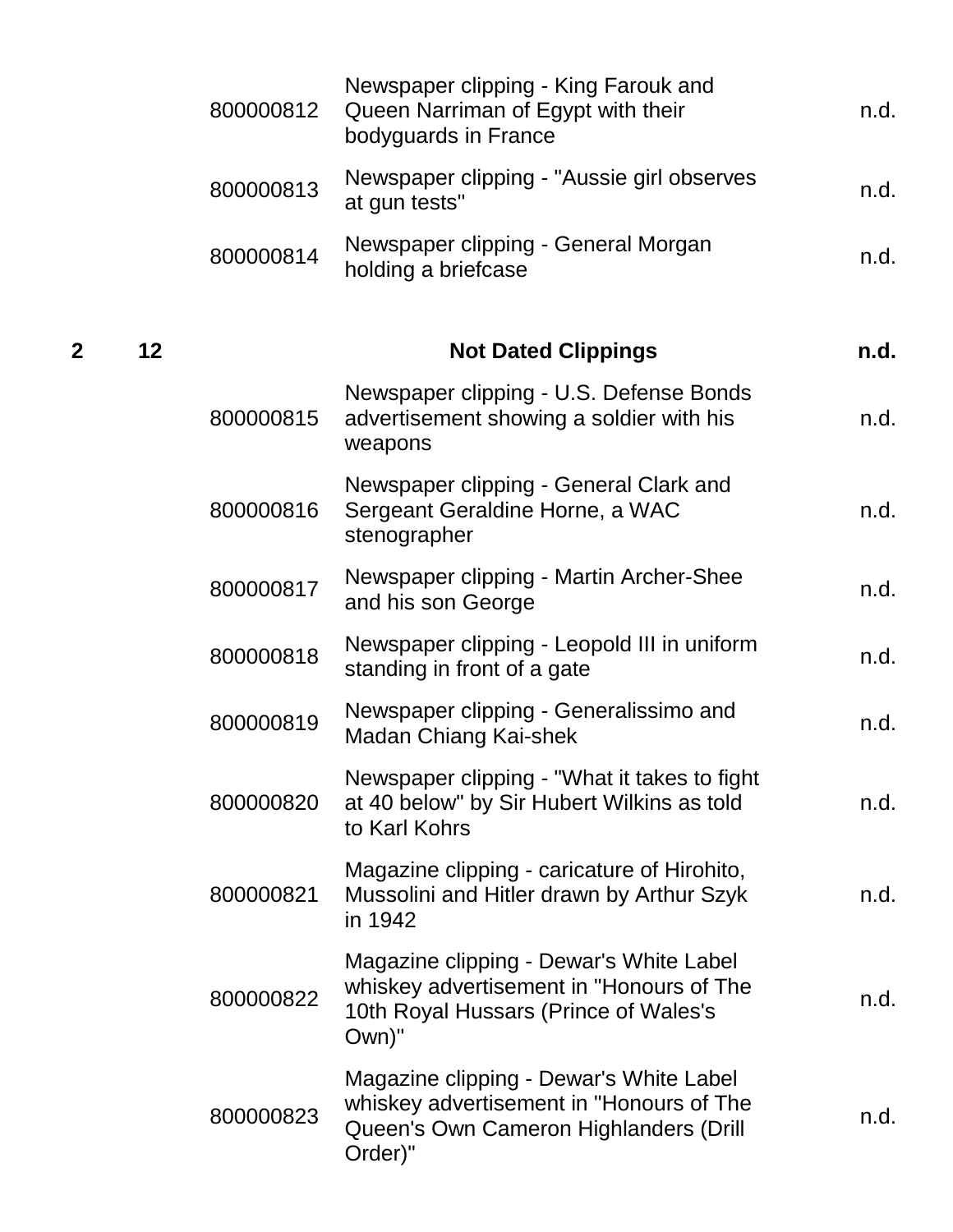|   |    | 800000824 | Magazine clipping - Dewar's White Label<br>whiskey advertisement in "Honours of The<br>Scots Guards (Lt. Colonel Full Dress)" | n.d. |
|---|----|-----------|-------------------------------------------------------------------------------------------------------------------------------|------|
|   |    | 800000825 | Magazine clipping - Dewar's White Label<br>whiskey advertisement in "Honours of The<br>Gordon Highlanders (Captain)"          | n.d. |
|   |    | 800000826 | Magazine clipping - Dewar's White Label<br>whiskey advertisement in "Honours of The<br>Royal Scots (Captain)"                 | n.d. |
|   |    | 800000827 | Magazine clipping - Admiral William M.<br>Fechteler                                                                           | n.d. |
|   |    | 800000828 | Magazine clipping - "Guilty cadet, standing<br>by war relics on West Point grounds []'                                        | n.d. |
|   |    | 800000829 | Magazine clipping - Greek guerrilla<br>commander Generalissimo Markos<br>Vafiades                                             | n.d. |
|   |    | 800000830 | Magazine clipping - John H. Michaelis<br>sitting in front of a map                                                            | n.d. |
|   |    | 800000831 | Clipping - black and white drawing "The<br><b>Battles of America"</b>                                                         | n.d. |
|   |    | 800000832 | Clipping - black and white drawing of<br>soldiers sitting, standing, and on<br>horseback                                      | n.d. |
|   |    | 800000833 | German language book pages 11-12, 21-<br>22                                                                                   | n.d. |
| 2 | 13 |           | <b>Not Dated Clippings</b>                                                                                                    | n.d. |
|   |    | 800000834 | Magazine clipping - Eurasian armor                                                                                            | n.d. |
|   |    | 800000835 | Clipping - photograph of a Colonial<br><b>Williamsburg Fife Corpsman</b>                                                      | n.d. |
|   |    | 800000836 | Clippings - pages depicting collector coins<br>from Canadian                                                                  | n.d. |
|   |    | 800000837 | Magazine clipping - portrayal of Tokugawa<br>leyasu as Shogun in 1603                                                         | n.d. |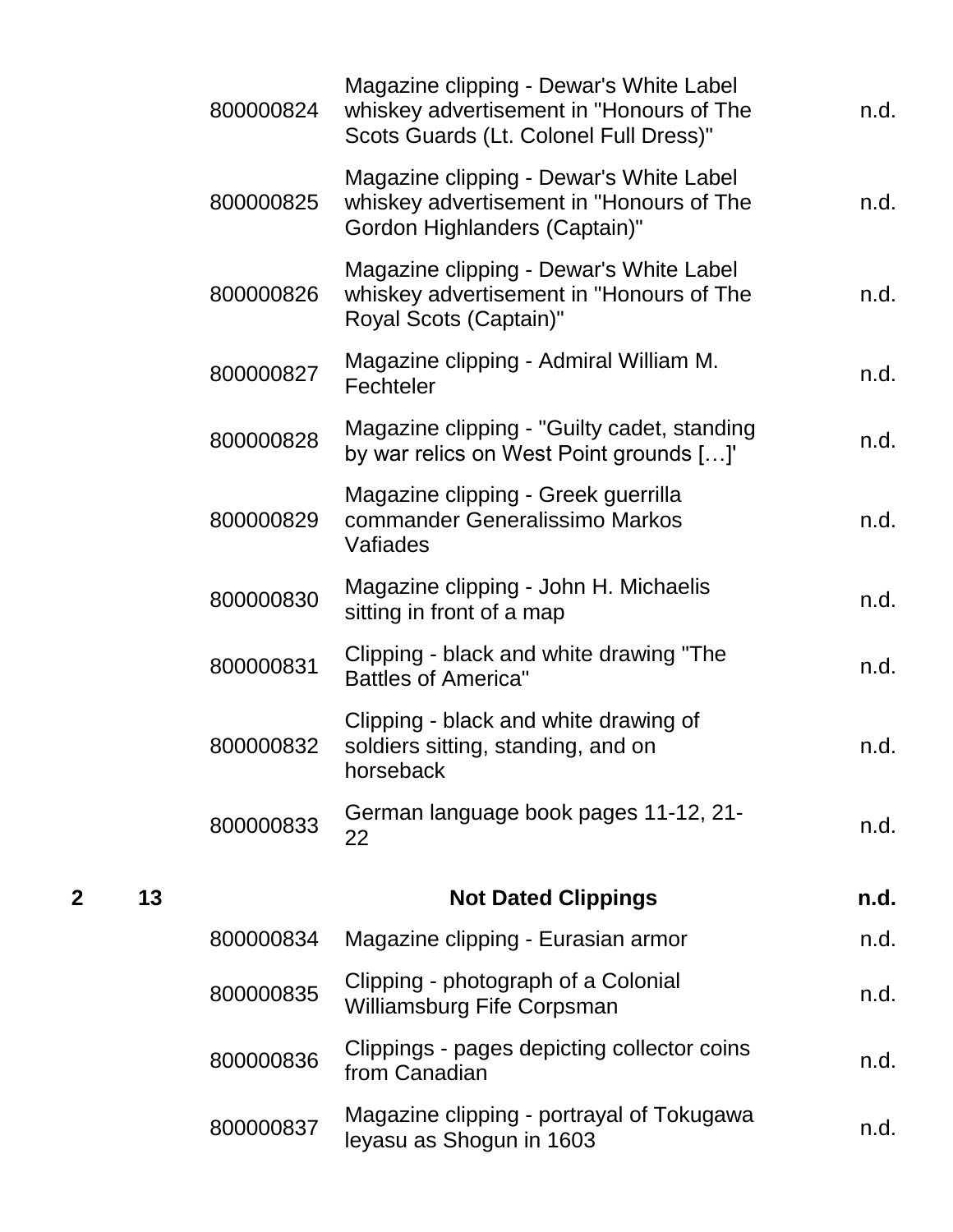| 800000838 | Magazine clipping - sketches of ancient<br>weapons                                                                | n.d. |
|-----------|-------------------------------------------------------------------------------------------------------------------|------|
| 800000839 | Magazine clipping - sketch of a ground<br>weapon that fired multiple arrows at once                               | n.d. |
| 800000840 | Clipping - drawing of the French 1st<br>Infantry Regiment flag                                                    | n.d. |
| 800000841 | Clipping - portraits of Civil War soldiers                                                                        | n.d. |
| 800000842 | Magazine clipping - Old Crow bourbon<br>advertisement showing Gen. Forrest, Gen.<br>Morgan and Basil Duke         | n.d. |
| 800000843 | Magazine clipping - Dewar's White Label<br>whiskey advertisement showing "The<br>King's Royal Rifle Corps" member | n.d. |
| 800000844 | Magazine clipping - Indonesians with<br>Japanese guns                                                             | n.d. |
| 800000845 | Magazine clipping - portrayal of the Boxer<br>uprising and a photograph of a cruiser<br>being attacked            | n.d. |
| 800000846 | Magazine clipping - men outside the<br>temporary vault holding Grant's tomb                                       | n.d. |
| 800000847 | <b>Magazine clipping - British Overseas</b><br>Airway Corporation advertisement showing<br>the Royal Guards       | n.d. |
| 800000848 | Magazine clipping - photograph of<br>"Marines Entering Mexico City (1847)"                                        | n.d. |
| 800000849 | Magazine clipping - soldiers firing cannons                                                                       | n.d. |
| 800000850 | Magazine clipping - "Burgoyne"<br><b>Surrendering to Gates"</b>                                                   | n.d. |
| 800000851 | Magazine clipping - Revolutionary War-era<br>soldiers                                                             | n.d. |
| 800000852 | Magazine clipping - portrait of Wellington                                                                        | n.d. |
| 800000853 | Magazine clipping - reprint of the cover of<br>Collier's 7/1/1950 issue                                           | n.d. |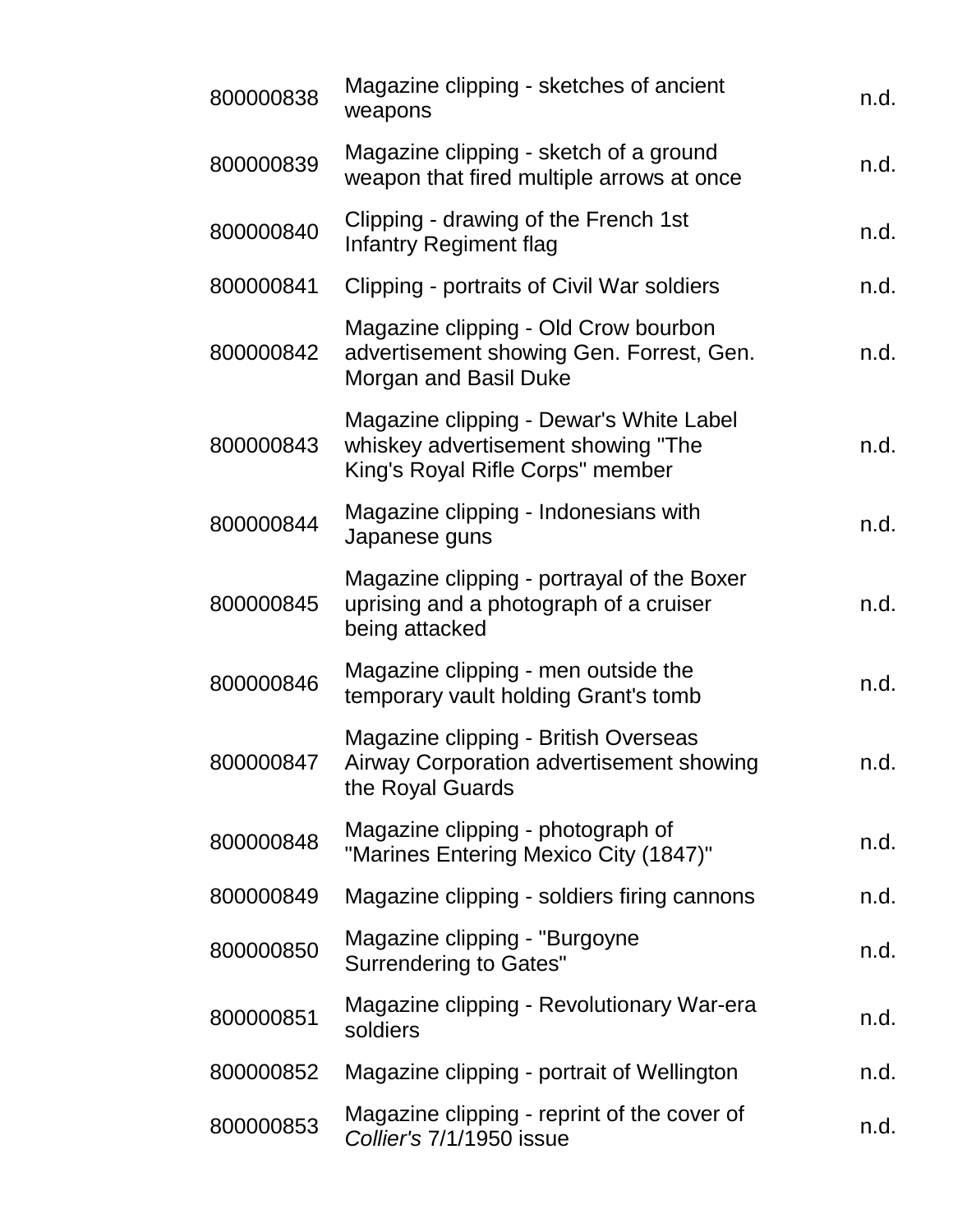| 800000854 | Magazine clipping - "Alfred Bonaparte"                                                                                      | n.d. |
|-----------|-----------------------------------------------------------------------------------------------------------------------------|------|
| 800000855 | Magazine clipping - "Gregory Peck as<br>Captain Hornblower"                                                                 | n.d. |
| 800000856 | Magazine clipping - a Roman soldier being<br>pulled in a chariot by three horses                                            | n.d. |
| 800000857 | Magazine clipping - W.C. Sharp's "Railroad<br>Jubilee on Boston Common"                                                     | n.d. |
| 800000858 | Magazine clipping - "Trafalgar Secured the<br>Seas"                                                                         | n.d. |
| 800000859 | The National Geographic Magazine page<br>392 - the lookout man of a tuna clipper                                            | n.d. |
| 800000860 | Time magazine clipping - "Presidential<br><b>Candidate Scott"</b>                                                           | n.d. |
| 800000861 | Magazine clipping - the Battle of<br>Gettysburg                                                                             | n.d. |
| 800000862 | Magazine clipping - scene from Gone with<br>the Wind showing the burning of Atlanta                                         | n.d. |
| 800000863 | Magazine clippings - photographs of ex-<br><b>Corporal Julius Franklin Howell</b>                                           | n.d. |
| 800000864 | Magazine clipping - portrait of General<br><b>Grant taken by Matthew Brady</b>                                              | n.d. |
| 800000865 | Magazine clipping - soldiers on top of a<br>water cylinder                                                                  | n.d. |
| 800000866 | Magazine clipping - drawing of General W.<br>T. Sherman                                                                     | n.d. |
| 800000867 | Magazine clippings - movie stills from<br><b>Great Expectations</b>                                                         | n.d. |
| 800000868 | Magazine clipping - soldier in profile;<br>handwritten caption reads "Ger. Huss"                                            | n.d. |
| 800000869 | Newspaper clipping - sketch by C. E. F.<br>Hillen of "Negro troops of the Federal army<br>at the Battle of Milliken's Bend" | n.d. |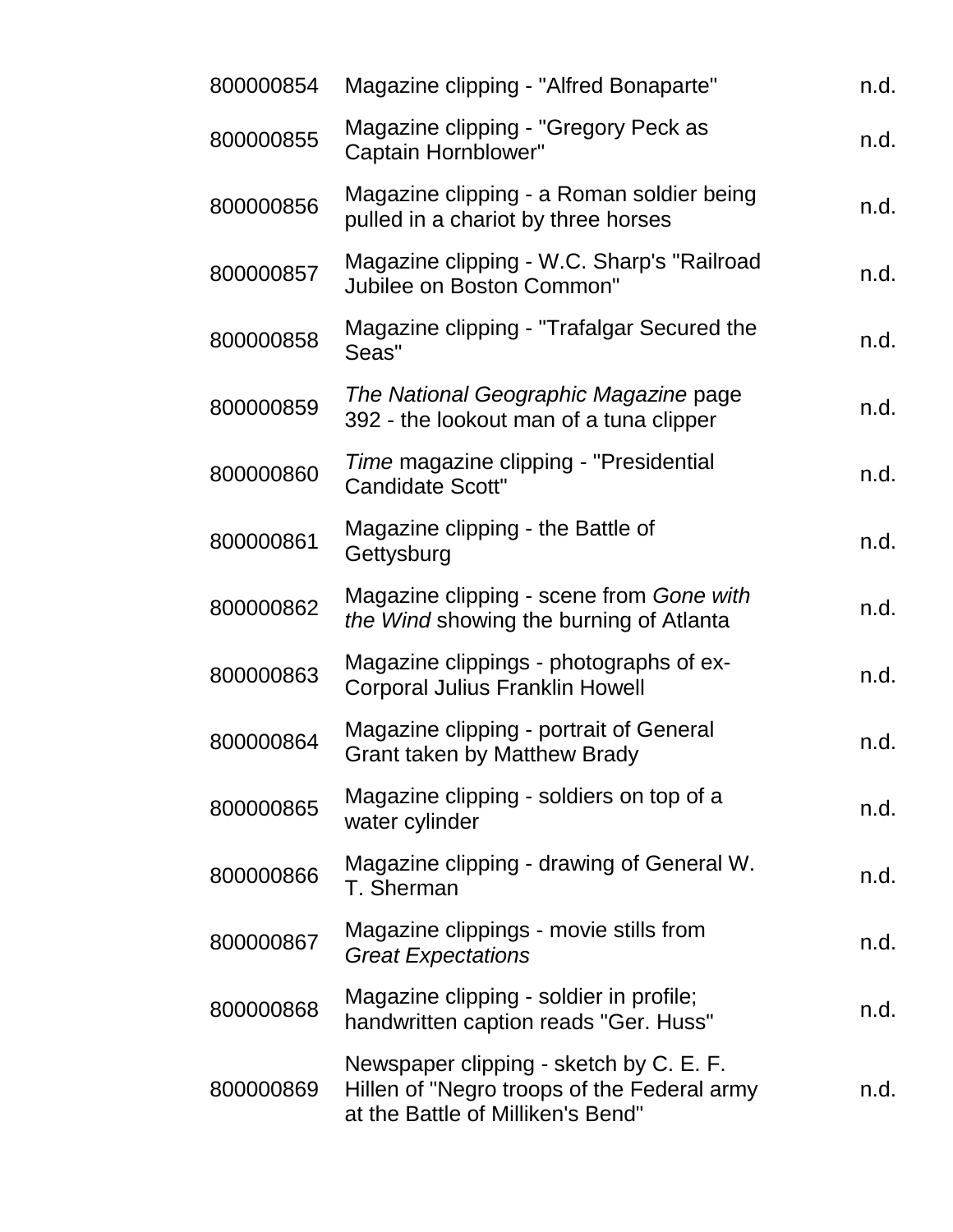|                |    | 800000870 | Newspaper clipping - sketch of the<br>changing of the guard at Buckingham<br>Palace                                                                  | n.d. |
|----------------|----|-----------|------------------------------------------------------------------------------------------------------------------------------------------------------|------|
| $\overline{2}$ | 14 |           | <b>Not Dated Clippings</b>                                                                                                                           | n.d. |
|                |    | 800000871 | Magazine clipping - headshots of General<br>Ma Pufang, Chang Chun, and General Pai<br>Chung-his                                                      | n.d. |
|                |    | 800000872 | Magazine clipping - Dewar's White Label<br>whiskey advertisement in "Honours of 11th<br>King Edward's Own Lancers (Probyn's<br>Horse) (Indian Army)" | n.d. |
|                |    | 800000873 | Magazine clipping - a painting titled<br>"Officers 6th Dragoon Guards<br>(Carabiniers)" from the Kings Men<br>collection by Donald Teague            | n.d. |
|                |    | 800000874 | Magazine clipping - a paratrooper                                                                                                                    | n.d. |
|                |    | 800000875 | Newspaper clipping, p. 163 - photograph of<br>the arrest of John Hays Hammond in 1896                                                                | n.d. |
|                |    | 800000876 | The Saturday Evening Post clipping -<br>painting of an officer on horseback                                                                          | n.d. |
|                |    | 800000877 | Magazine page - paintings Charge of the<br>Light Brigade and Charge of the Heavy<br><b>Cavalry Brigade</b>                                           | n.d. |
|                |    | 800000878 | Magazine clipping - painting showing<br>Dewey, de Grasse, Farragut, and Drake on<br>a ship                                                           | n.d. |
|                |    | 800000879 | Magazine clipping - painting showing John<br>Paul Jones, Eric the Red, and Lord Nelson<br>on a ship                                                  | n.d. |
|                |    | 800000880 | Book page 655 - photograph of a Third<br>Division Sergeant and a French sailor in<br>Morocco                                                         | n.d. |
|                |    | 800000881 | Book page 699 - photograph of "a Navy<br>cook, second class"                                                                                         | n.d. |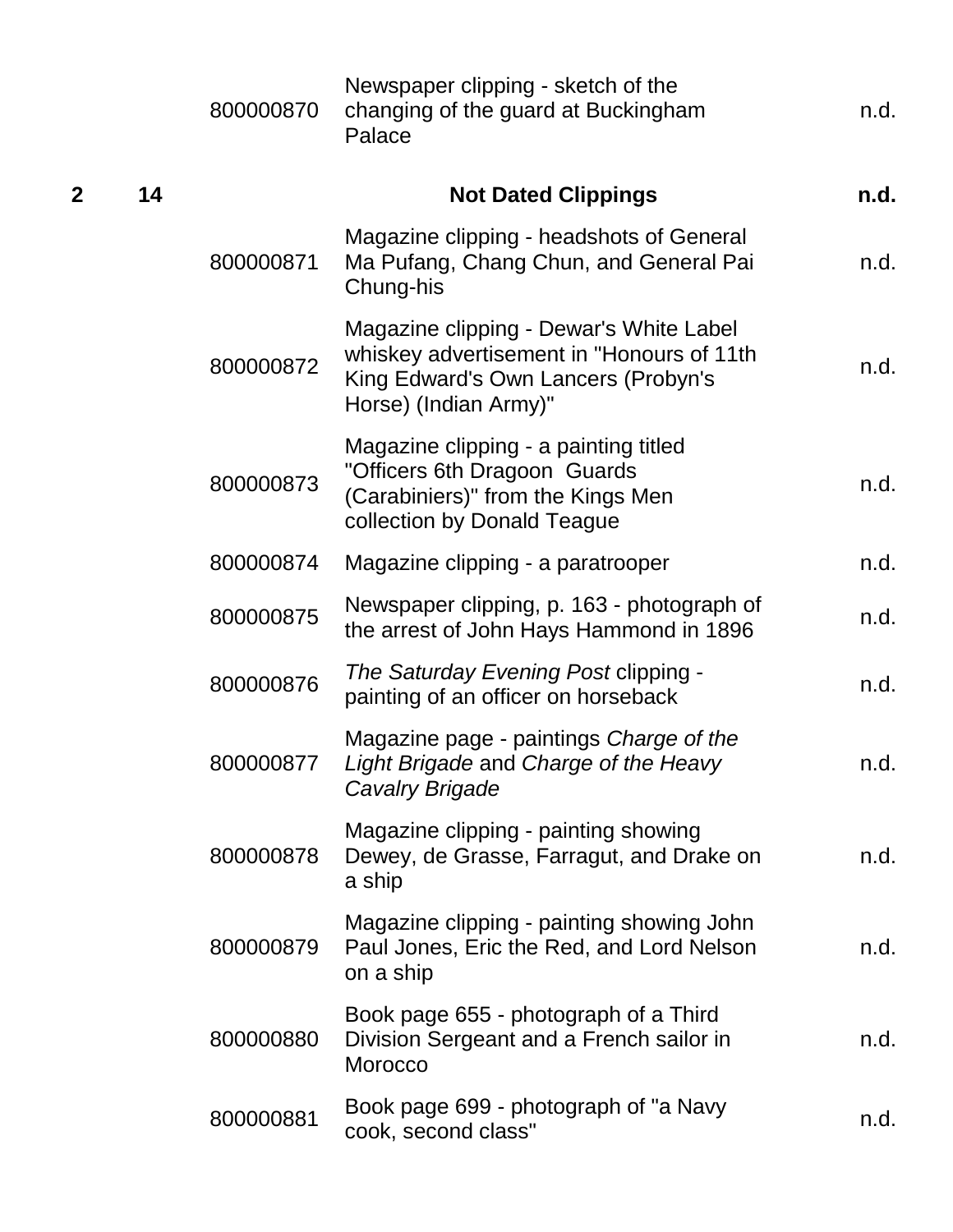|   |                | 800000882 | Clipping - Pfc. Howard Jameson posing<br>with a 51-caliber anti-tank gun                                 | n.d. |
|---|----------------|-----------|----------------------------------------------------------------------------------------------------------|------|
| 3 | 1              |           | <b>Art Reference Materials</b>                                                                           | n.d. |
|   |                | 800000883 | Metropolitan Museum of Art's Knights in<br>Armor School Picture Set Number 10                            | n.d. |
|   |                | 800000884 | "Great Battles of the Civil War" book by the<br><b>Editors of Life</b>                                   | 1961 |
| 3 | $\overline{2}$ |           | <b>Art Reference Materials</b>                                                                           | n.d. |
|   |                | 800000885 | Negative copy of a depiction of the Battle<br>of Zurich and a copy with a circular portion<br>cut out    | n.d. |
|   |                | 800000886 | Copy of the Illustrated History of the World<br>page 774 - depiction of the Battle of<br><b>Busacco</b>  | n.d. |
|   |                | 800000887 | Life envelope - "Great Battles of the Civil<br>War"                                                      | n.d. |
|   |                | 800000888 | Blank card - Colonial Williamsburg's Fife<br>and Drum Corps are pictured on the front                    | n.d. |
|   |                | 800000889 | Clipping from the order form for The<br>American Heritage Picture History of the<br>Civil War            | n.d. |
|   |                | 800000890 | Membership Certificate with drawings of<br>Civil War soldiers and weapons                                | n.d. |
|   |                | 800000891 | Magazine clipping - photographs of a<br>Cased Colt gun and Blunderbuss Pistol<br>with Gold Inlaid Barrel | n.d. |
|   |                | 800000892 | The George F. Harding Museum brochure                                                                    | n.d. |
|   |                | 800000893 | American Heritage Publishing Company<br>brochure for items on the American<br><b>Revolution</b>          | n.d. |
|   |                | 800000894 | "The Story of the First Infantry Division"<br>brochure                                                   | n.d. |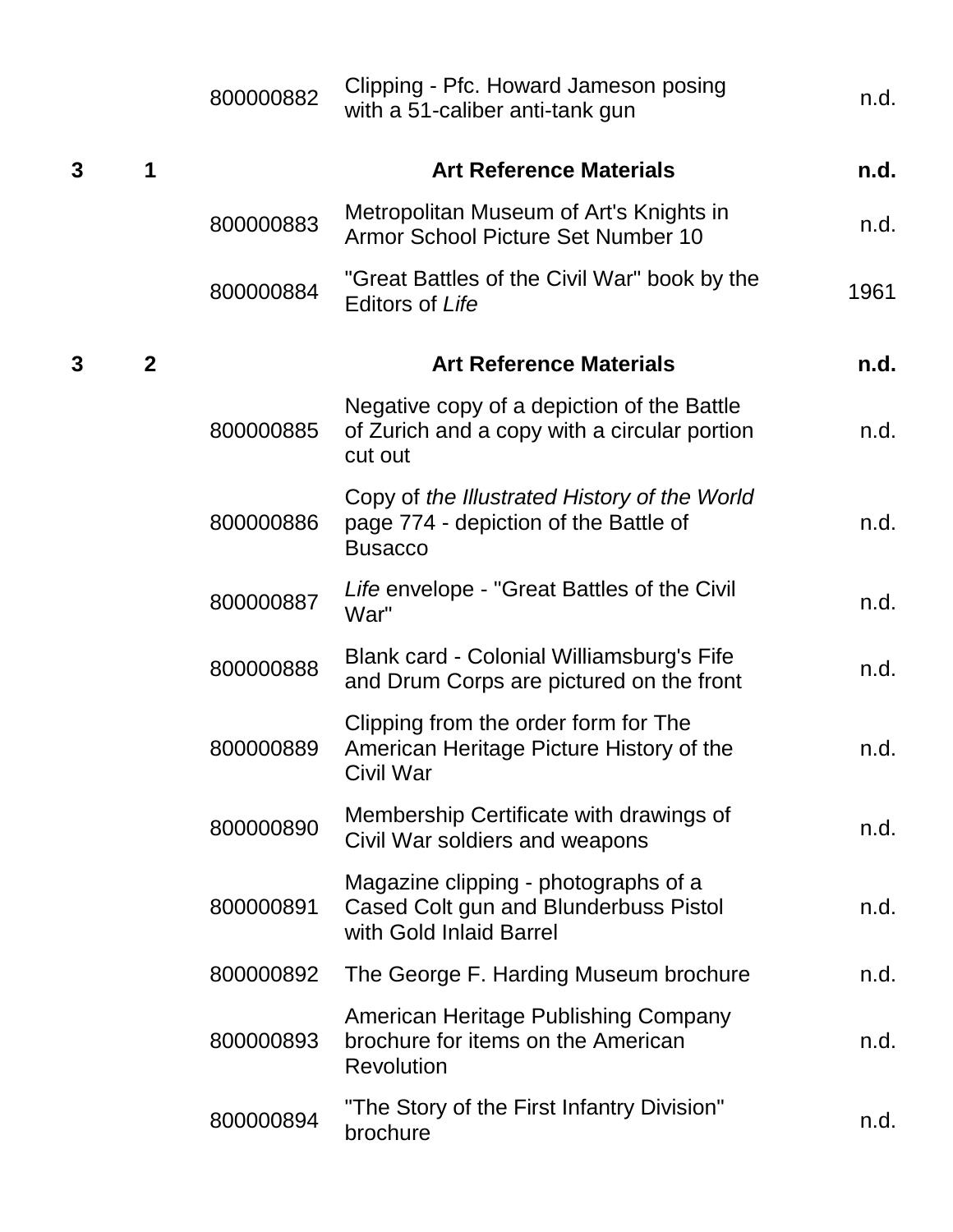|   |   | 800000895 | Intelligence Bulletin - "A General Review of<br>Japanese Weapons" (pages 41-66)                                                                                                               | n.d.                                 |
|---|---|-----------|-----------------------------------------------------------------------------------------------------------------------------------------------------------------------------------------------|--------------------------------------|
| 3 | 3 |           | <b>Blank Postcards</b>                                                                                                                                                                        | c. 1930s                             |
|   |   | 800000896 | Set of 12 postcards with envelope -<br>"American Troops at Fort Ticonderoga<br>1775-1776-1777" by Col. Harry C. Larter,<br>Jr.; given to Altschuler by Lila Jacks                             | c. 1930s                             |
|   |   | 800000897 | Set of 12 postcards with envelope -<br>"French Regiments Stationed at Fort<br>Carillon (Fort Ticonderoga) July 8, 1758"<br>by Col. Harry C. Larter, Jr.; given to<br>Altschuler by Lila Jacks | c. 1930s                             |
| 3 | 4 |           | <b>Blank Postcards</b>                                                                                                                                                                        | c. 1930s                             |
|   |   | 800000898 | Set of 20 postcards with envelope - "British"<br>Regiments Ticonderoga, 1758-1777" by<br>Alex. R. Cattley; given to Altschuler by Lila<br><b>Jacks</b>                                        | c. 1930s                             |
|   |   |           | <b>Series Five: Photographs</b>                                                                                                                                                               | 1915-1984,<br>n.d. Bulk<br>1944-1945 |
|   | 5 |           | <b>Henry Altschuler's Photographs</b>                                                                                                                                                         | 1915-1918,<br>n.d.                   |
|   |   | 800000899 | Black and white photograph postcard - to<br>R. Altschuler; eight German World War I<br>soldiers; message on the back is written in<br>German                                                  | 12/30/1915                           |
|   |   | 800000900 | Black and white photograph postcard - six<br>German World War I soldier sitting at a<br>table, Heinrich Altschuler is on the far right;<br>message on the back is written in German           | 8/24/1916                            |
|   |   | 800000901 | Black and white photograph postcard -<br>German soldiers walking along a path;<br>message on the back is written in German                                                                    | 8/25/1916                            |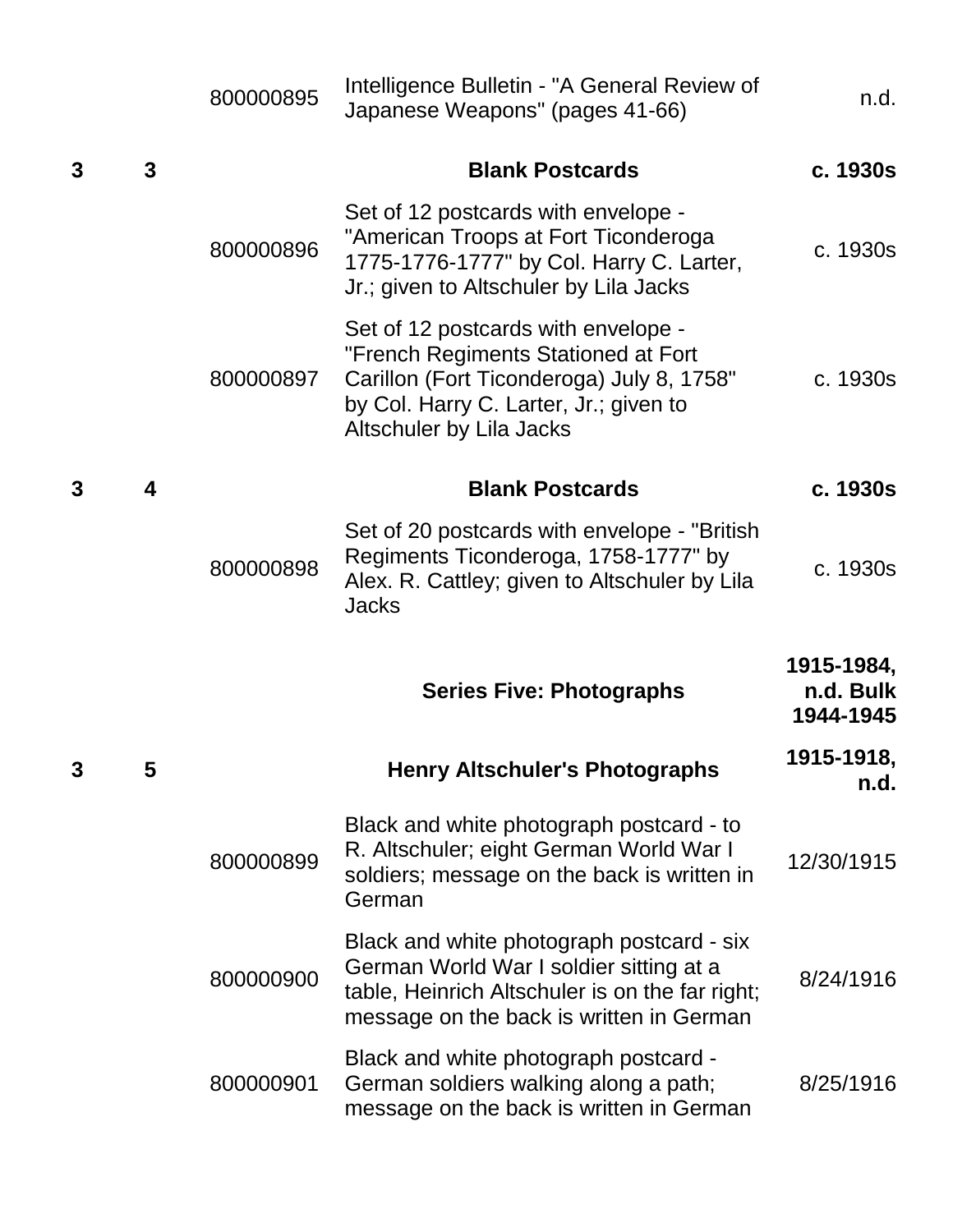| 3 | 7 |           | <b>Photographs</b>                                                                                                                                                         | 1920-1984,<br>n.d.        |
|---|---|-----------|----------------------------------------------------------------------------------------------------------------------------------------------------------------------------|---------------------------|
|   |   | 800000912 | Black and white photograph - three<br>soldiers sitting under trees in the woods                                                                                            | c. 1945                   |
|   |   | 800000911 | Black and white photograph - three<br>soldiers standing in front of a fence                                                                                                | c. 1945                   |
|   |   | 800000910 | Black and white photograph - three<br>soldiers in the woods                                                                                                                | c. 1945                   |
|   |   | 800000909 | Black and white photograph - two soldiers<br>leaning against a tree                                                                                                        | c. 1945                   |
|   |   | 800000908 | Black and white photograph - three<br>soldiers sitting in a field                                                                                                          | c. 1945                   |
| 3 | 6 |           | <b>Found World War II Photographs</b>                                                                                                                                      | c. 1945                   |
|   |   | 800000907 | Black and white photograph postcard -<br>large group of German soldiers, Heinrich<br>Altschuler is standing third from the left;<br>the men signed their names on the back | n.d.                      |
|   |   | 800000906 | Black and white photograph postcard -<br>headshot of Heinrich Altschuler                                                                                                   | n.d.                      |
|   |   | 800000905 | Black and white photograph - large group<br>of German soldiers; message on the back<br>is written in German                                                                | n.d.                      |
|   |   | 800000904 | Black and white photograph - three<br>German soldiers sitting, Heinrich Altschuler<br>is in the middle; message on the back is<br>written in German                        | n.d.                      |
|   |   | 800000903 | Black and white photograph - group of<br>German officers standing in a field;<br>message on the back is written in German,<br>including names of the men                   | $3/1/1918$ -<br>3/22/1918 |
|   |   | 800000902 | Black and white photograph postcard -<br>end of the line shown in the previous<br>photograph; message on the back is<br>written in German                                  | 8/25/1916                 |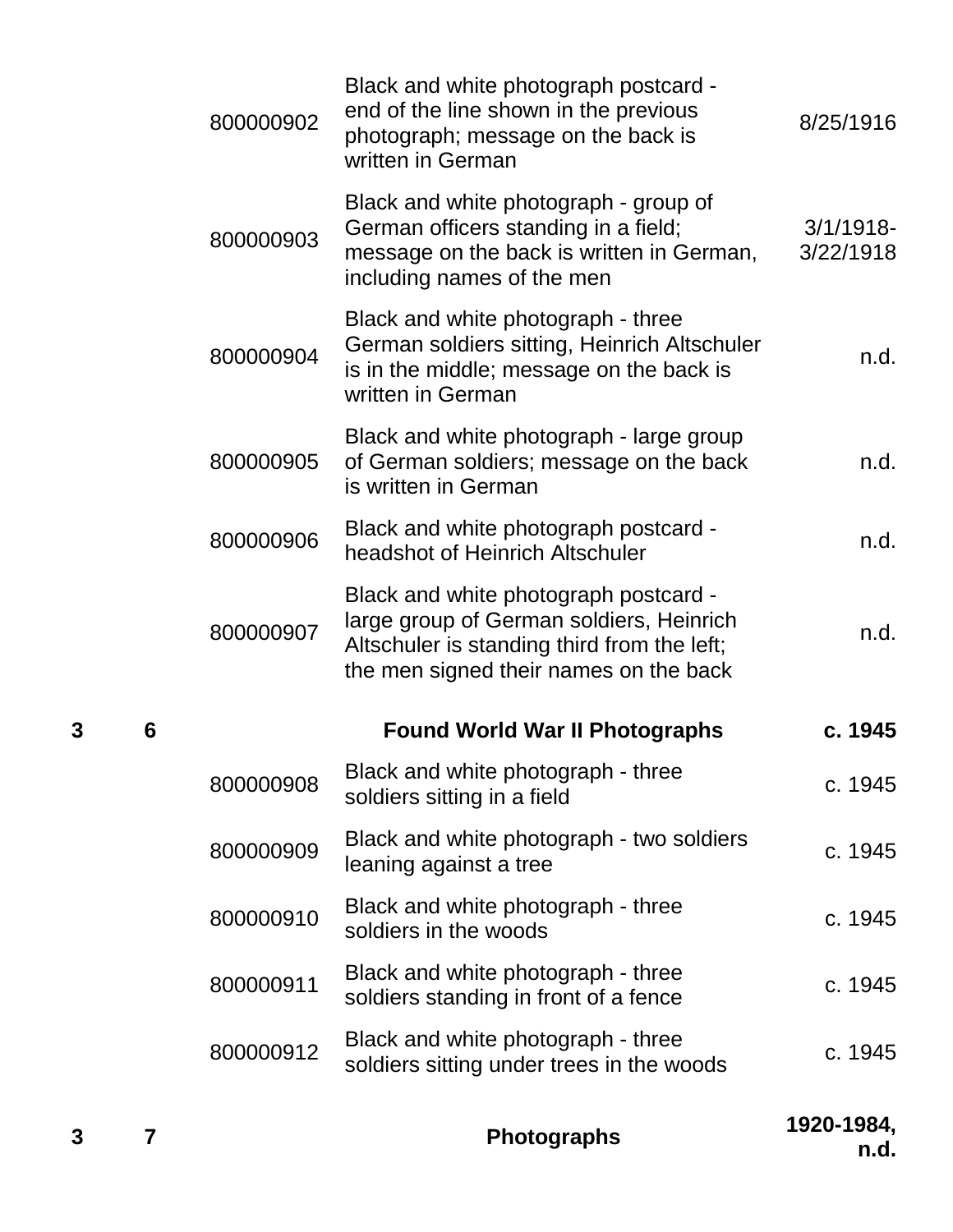| 800000913 | Black and white photograph - soldiers with<br>instruments marching; handwritten caption<br>on the back indicates it shows a "veterans'<br>commemoration 1920s"                                                          | c. 1920s  |
|-----------|-------------------------------------------------------------------------------------------------------------------------------------------------------------------------------------------------------------------------|-----------|
| 800000914 | Black and white photograph - Altschuler<br>standing in front of a wall; captions on the<br>back read "France 27-8, 44. Still all here,<br>thank God" and "return from hospital in<br>Cherbourg after wounded on 8/1/44" | 8/27/1944 |
| 800000915 | Black and white photograph - soldier lying<br>on a bed; taken by Altschuler, captions on<br>the back read "Vervier 1944" and "R&R<br>Spa (Belgium)"                                                                     | 1944      |
| 800000916 | Black and white photograph - houses and<br>a street; taken by Altschuler, caption on<br>the back reads "Bulge 12/44. Sauerbrodt -<br>Belg./German border"                                                               | 12/1944   |
| 800000917 | Black and white photograph - soldier<br>wearing a camouflaged helmet; caption on<br>the back reads "from the artist Joseph<br>Aren's studio, Remagen 1945"                                                              | 1945      |
| 800000918 | Photograph of a drawing - two soldiers<br>walking with a horse; caption on the back<br>reads "Joseph Arens Artist's studio in<br>Remagen, '45"                                                                          | 1945      |
| 800000919 | Black and white photograph - soldiers near<br>a jeep; caption on the back reads "Lt.<br>Velten, Maj. Unger Ritter Kr., Lt. Rauh"                                                                                        | 5/1945    |
| 800000920 | Black and white photograph - soldiers<br>standing outside a tent; caption on the<br>back reads "Capt. Shapiro, Gerry Major,<br>August. At discharge area"                                                               | 5/1945    |
| 800000921 | Black and white photograph - caption on<br>the back reads "Me on a jerry "Krad" which<br>our Feldwebel always used while<br>processing prisoners. Eger airport<br>concentration area"                                   | 5/1945    |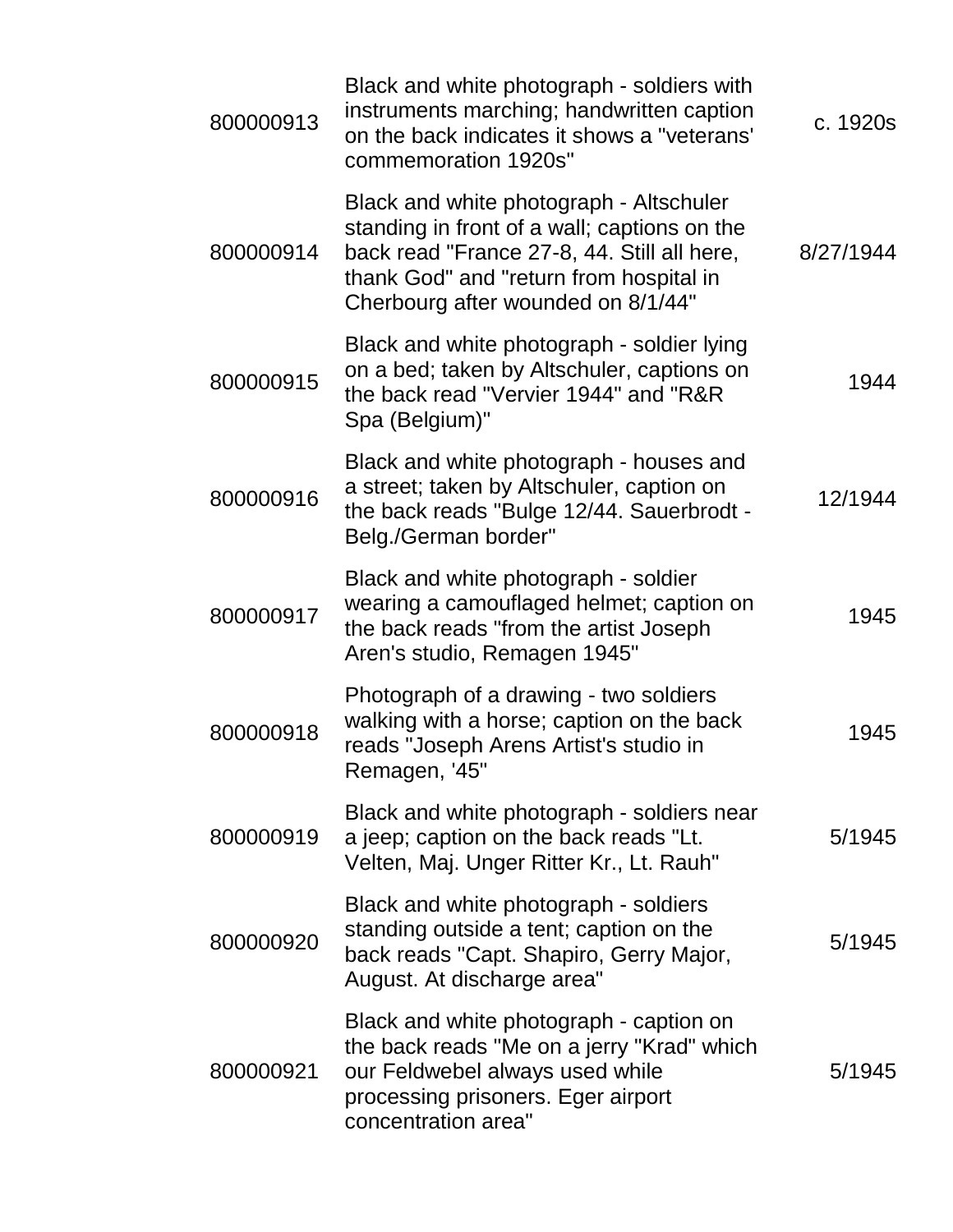| 800000922 | Black and white photograph - caption on<br>the back reads "C.P. and Square with<br>American flag. Eger 45"                                                                                                                                            | 1945     |
|-----------|-------------------------------------------------------------------------------------------------------------------------------------------------------------------------------------------------------------------------------------------------------|----------|
| 800000923 | Black and white photograph - different shot<br>of the previous buildings; caption on the<br>back reads "The C.P. at which the end of<br>the war caught up with us. SS and<br>Gestapo HQ. Eger Mary 45. Our room 3rd<br>floor corner (partially open)" | 5/1945   |
| 800000924 | Black and white photograph - caption on<br>the back reads "Trainitz inside the K.Z.<br>Area May 45. We lost some men there just<br>before armistice"                                                                                                  | 5/1945   |
| 800000925 | Black and white photograph - caption on<br>the back reads "The Div. band during the<br>flag raising ceremony in front of the C.P.<br>May 8, 45 Eger"                                                                                                  | 5/8/1945 |
| 800000926 | Black and white photograph - caption on<br>the back reads "general staff facing the<br>unite in the square in front of C.P. 8 May<br>45"                                                                                                              | 5/8/1945 |
| 800000927 | Black and white photograph - caption on<br>the back reads "The American Flag goes<br>up in Eger opposite the C.P. - War office<br>alley over"                                                                                                         | 5/8/1945 |
| 800000928 | Black and white photograph - caption<br>reads "Our little 'Hauptmann' a 16 year old<br>Croatian who smoked cigar like a chimney"                                                                                                                      | 5/1945   |
| 800000929 | Black and white photograph - four soldiers<br>standing in the street; caption on the back<br>reads "Grub, Stern, Kirchheimer, Goodwin.<br>Main Str. Eger"                                                                                             | 5/1945   |
| 800000930 | Black and white photograph - caption on<br>the back reads "Dave Friedman in front of<br>C.P. ready for wolfing. Eger 45"                                                                                                                              | 1945     |
| 800000931 | Black and white photograph - two men<br>standing outside a tent; caption on the<br>back reads "Christian Wolf, Werner                                                                                                                                 | 5/1945   |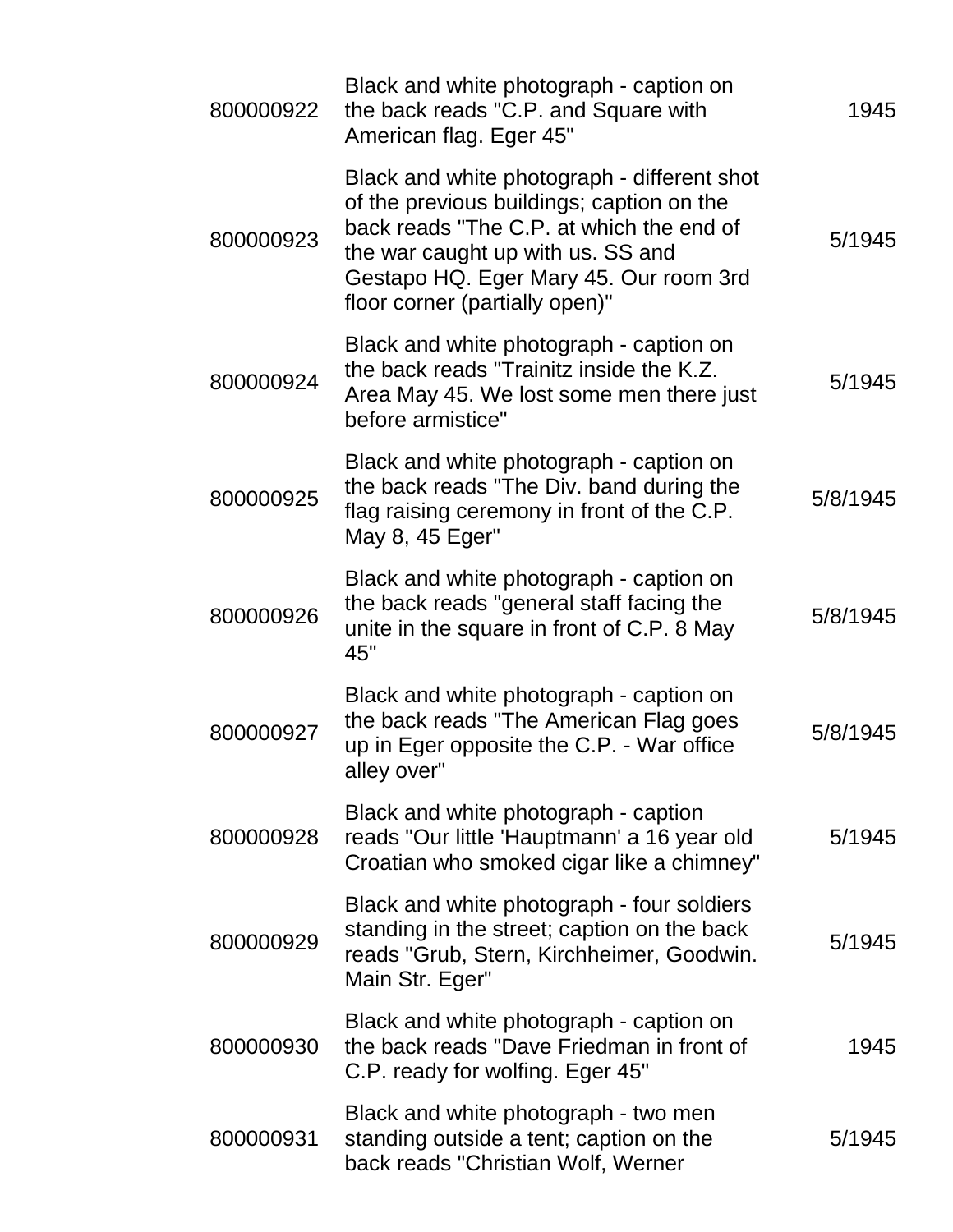|           | Warnholz, two of our interpreters. Eger<br>May 45"                                                                                                                                        |        |
|-----------|-------------------------------------------------------------------------------------------------------------------------------------------------------------------------------------------|--------|
| 800000932 | Black and white photograph - caption on<br>the back reads "Our Tent- discharge area<br>May 45. Louis, August (French liaison),<br><b>Bob Weimer"</b>                                      | 5/1945 |
| 800000933 | Black and white photograph - caption on<br>the back reads "Me saluting the little<br>'Hauptmann' May 45. In back I.P.W. Trailer<br>for special interrogation"                             | 5/1945 |
| 800000934 | Black and white photograph - caption on<br>the back reads "Capt. Shapiro, Loui,<br>August (French liaison team) 7 our little<br>'Hauptmann'. Eger May 45. Our<br>'Vernehmungs' tent"      | 5/1945 |
| 800000935 | Black and white photograph - caption on<br>the back reads "prisoner processing, Eger<br>airport"                                                                                          | n.d.   |
| 800000936 | Black and white photograph - caption on<br>the back reads "Processing area, Eger<br>airport"                                                                                              | n.d.   |
| 800000937 | Black and white photograph - small group<br>of men talking, while large groups of men<br>are seen at a distance; caption on the back<br>reads "German med. gen. Discharge area<br>May 45" | 5/1945 |
| 800000938 | Black and white photograph - caption on<br>the back reads "That's our med. Capt.<br>Shapiro, saluting me in his own fashion.<br>Eger airport May '45. (background German<br>general)"     | 5/1945 |
| 800000939 | Black and white photograph - caption on<br>the back reads "View towards the jet-<br>hangars at Eger airport from the RR<br>bridge"                                                        | 5/1945 |
| 800000940 | Black and white photograph - groups of<br>men walking in and out of tents; caption on                                                                                                     | 5/1945 |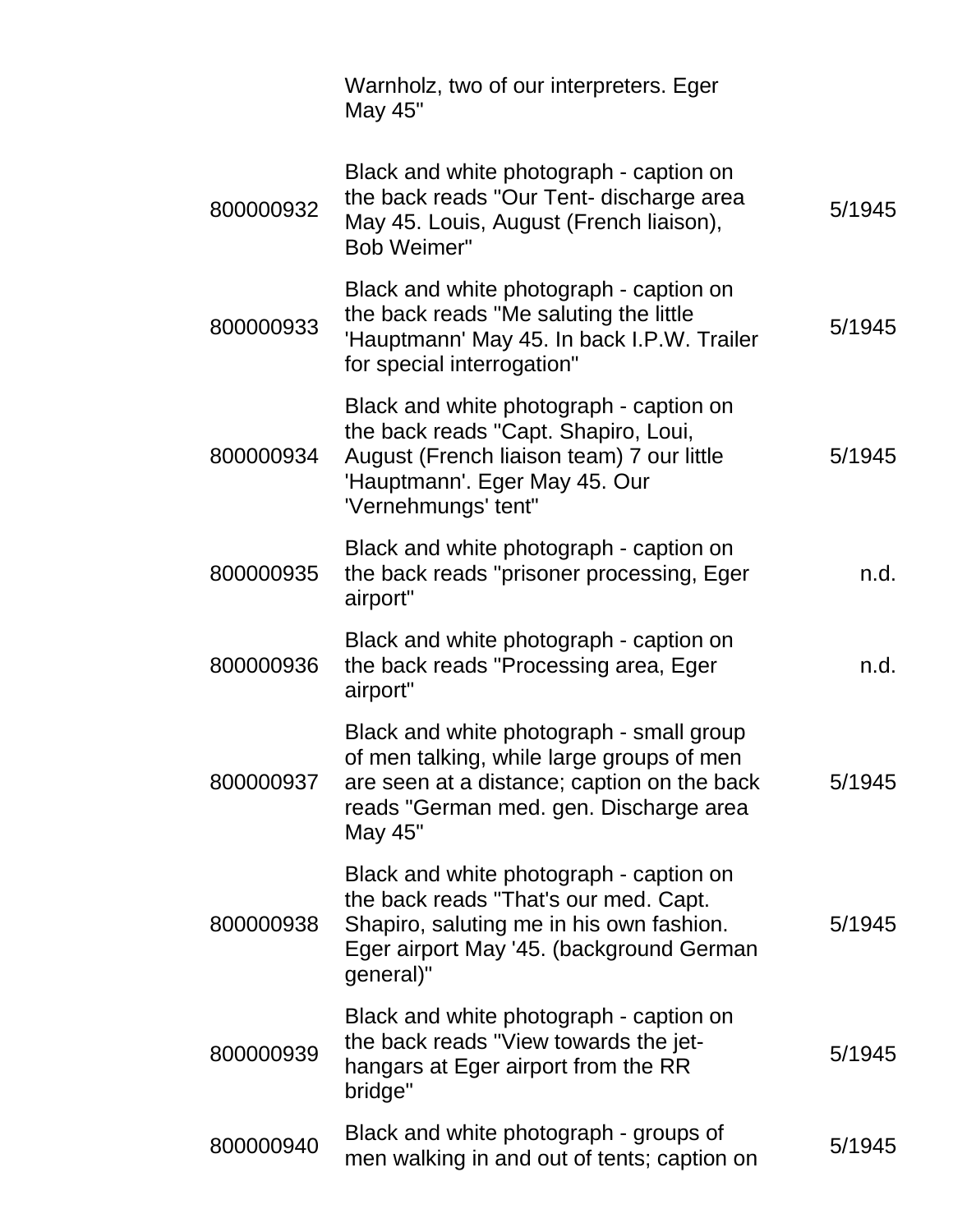|           | the back reads "delousing tents, discharge<br>area"                                                                                                                                                                                                        |        |
|-----------|------------------------------------------------------------------------------------------------------------------------------------------------------------------------------------------------------------------------------------------------------------|--------|
| 800000941 | Black and white photograph - caption on<br>the back reads "The Major, Volkswagen &<br>prisoners. Eger 45"                                                                                                                                                  | 1945   |
| 800000942 | Black and white photograph - two men<br>standing by a car, large group of men in<br>the distance; caption on the back reads<br>"August Ehlinger, Lt. Loui LeGuen, French<br>Liaison and Intelligence with the Div.,<br>respectively with Loui's Mercedes." | 5/1945 |
| 800000943 | Black and white photograph - a soldier<br>standing near a car in front of a building;<br>caption on the back reads "August<br>(French) C.I.C. HQ, Eger May 45"                                                                                             | 5/1945 |
| 800000944 | Black and white photograph - a truck with<br>men hanging out seen over a soldier's<br>shoulder; captions on the back read "On<br>the jeep toward Trainitz inside K2 area<br>May 45" and "German prisoners on their<br>truck"                               | 5/1945 |
| 800000945 | Black and white photograph - a soldier<br>leaning on a bridge railing; caption on the<br>back reads "Frank [illegible, possibly<br>Kantowitz] CIC, Eger Castle, May 45"                                                                                    | 5/1945 |
| 800000946 | Black and white photograph - Altschuler<br>leaning on a railing; caption on the back<br>reads "Me on the bridge in front of Burg<br>Eger"                                                                                                                  | 5/1945 |
| 800000947 | Black and white photograph - four soldiers;<br>caption on the back reads "HQ car of 1st<br>Ren. Tp. T. Drucker, Simes. Eger May 45"                                                                                                                        | 5/1945 |
| 800000948 | Black and white photograph - same as<br>previous photograph; caption on the back<br>reads "Prisoner processing eger airfield<br>1945"                                                                                                                      | 1945   |
| 800000949 | Black and white photograph - a solider<br>standing in front of a tent; caption on the                                                                                                                                                                      | n.d.   |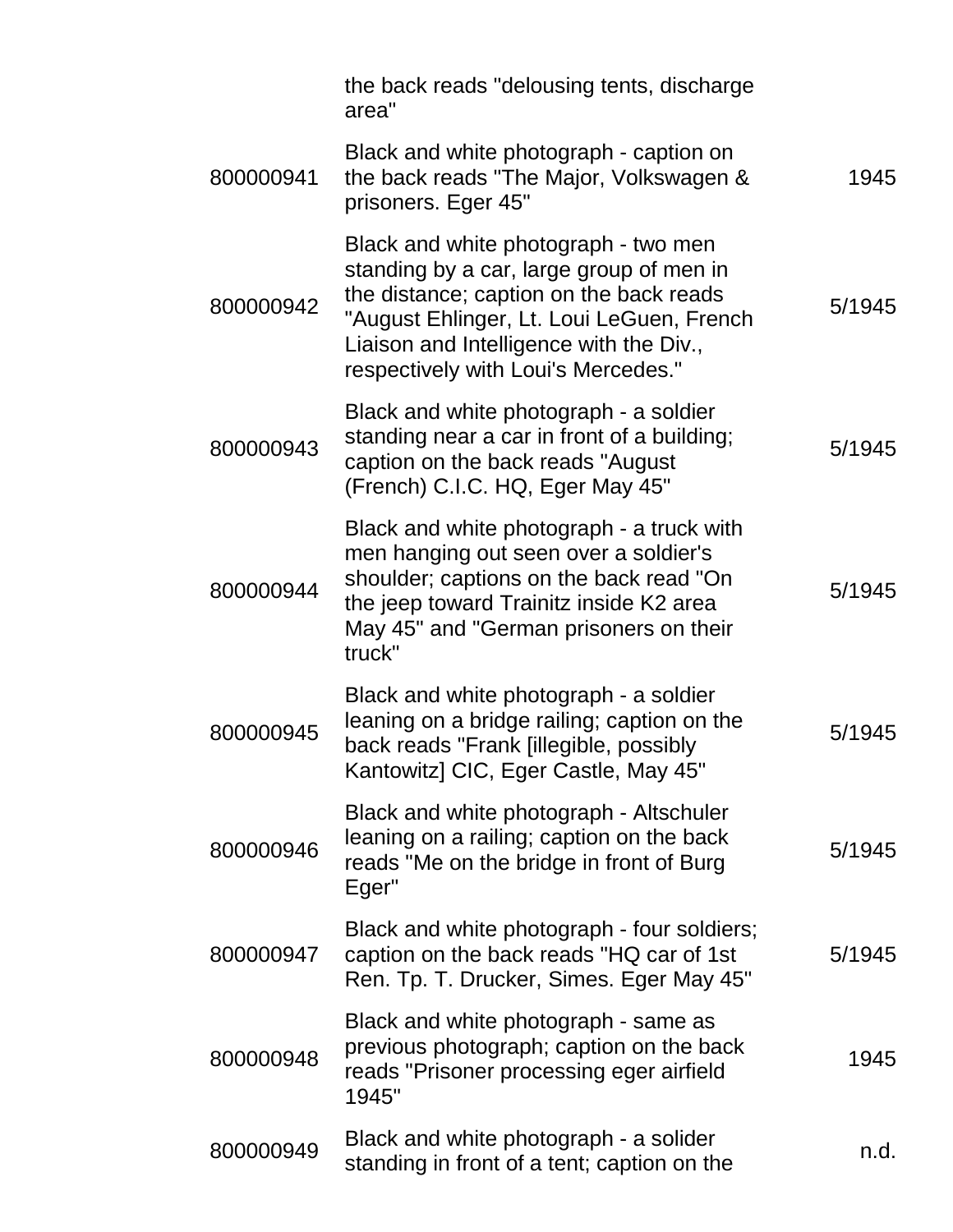back reads "Loui & our tent."

| 800000950 | Black and white photograph - shirtless<br>soldiers standing outside a tent; caption on<br>the back reads "Processing in Eger K.Z.<br>I.P.W. checks for SS tattoos"                                                                                                                                                                                           | 5/1945    |
|-----------|--------------------------------------------------------------------------------------------------------------------------------------------------------------------------------------------------------------------------------------------------------------------------------------------------------------------------------------------------------------|-----------|
| 800000951 | Black and white photograph - a row of<br>tents opposite parked jeeps; caption on the<br>back reads "Cheb 5/45"                                                                                                                                                                                                                                               | 5/1945    |
| 800000952 | Black and white photograph - large group<br>of soldiers seated in front of a stage;<br>caption on the back reads "Marseilles 9/45"                                                                                                                                                                                                                           | 9/1945    |
| 800000953 | Black and white photograph - caption on<br>the back reads "Marseilles, Sept. 45. On<br>our way home"                                                                                                                                                                                                                                                         | 9/1945    |
| 800000954 | Black and white photograph - two men<br>sitting on the ground, one with a camera<br>around his neck, one wearing sunglasses;<br>caption on the back reads "Why our TO<br>was filled. I could not be promoted. The<br>only unit of its kind in US Army. Field<br>Security Detachment, 1st Infantry Div."                                                      | n.d.      |
| 800000955 | Negatives on photopaper - three<br>photographs showing soldiers lounging in<br>grass; caption on back place the pictures<br>at "Eger Castle 5/45" and identify Jose Paz<br>and Rogoff                                                                                                                                                                        | 5/1945    |
| 800000956 | Negatives on photopaper - four<br>photographs; caption on the back of the<br>left photograph reads "Werner Warnholz,<br>our German Feldwebel from Hamburg -<br>His Father has been socialist mayor in the<br>city"; second photograph shows "our<br>motorpool"; third photograph shows "our<br>French liaison", fourth photograph shows a<br>flag in a field | c. 5/1945 |
| 800000957 | Negatives on photopaper - photograph<br>showing the grounds of Eger Castle and                                                                                                                                                                                                                                                                               | c. 5/1945 |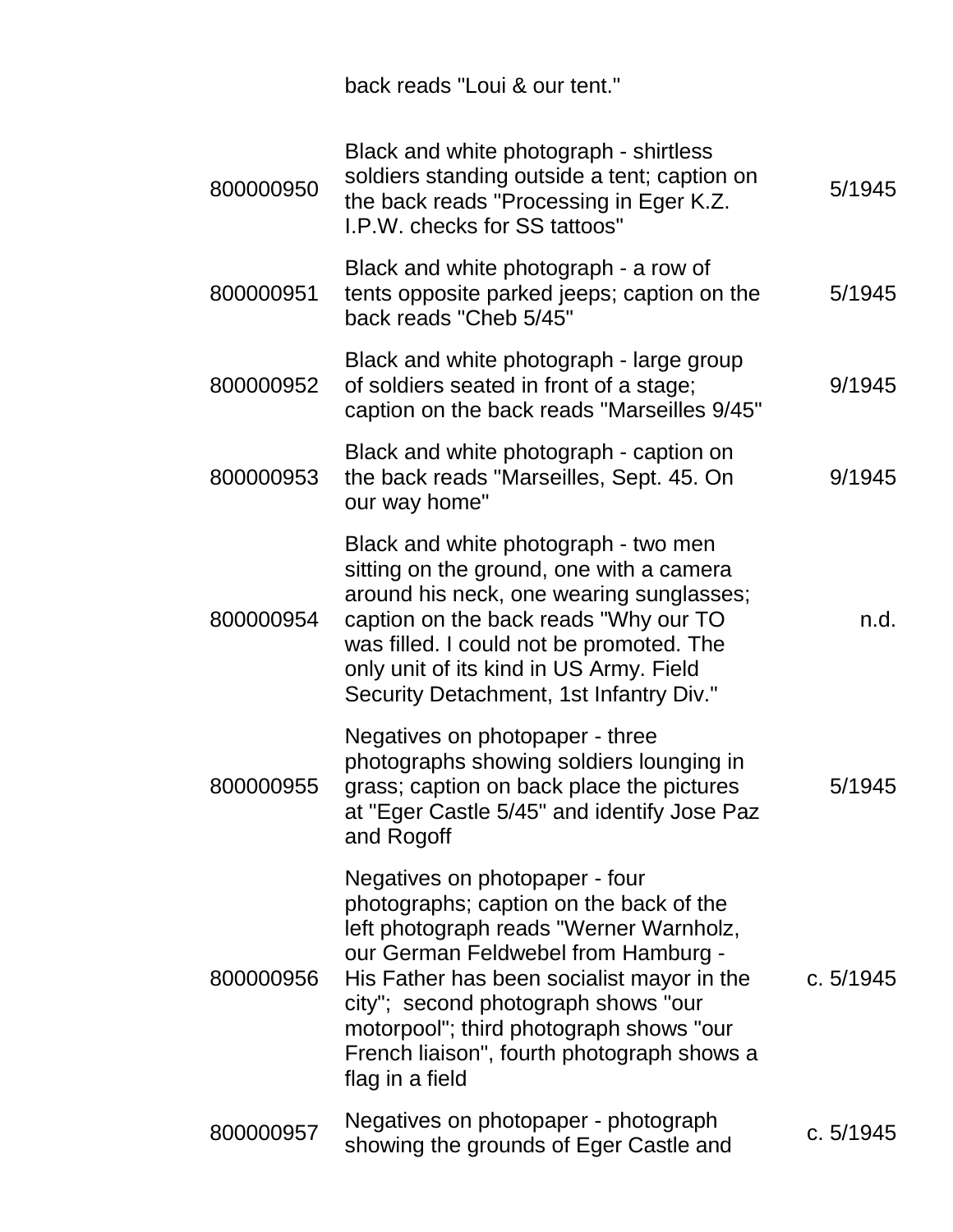soldiers

| 800000958 | Negatives on photopaper - three<br>photographs showing soldiers posing near<br>a cannon; captions on the back identify<br>Franz, Rogoff and Jose Paz in Eger in<br>1945                                      | c. 5/1945 |
|-----------|--------------------------------------------------------------------------------------------------------------------------------------------------------------------------------------------------------------|-----------|
| 800000959 | Negatives on photopaper - three<br>photographs of a city; caption on the back<br>reads "Nürnberg '45"                                                                                                        | 1945      |
| 800000960 | Negatives of photopaper - a photo of two<br>soldiers, two photographs of a city; caption<br>on the back reads "Nürnberg? 1945"                                                                               | 1945      |
| 800000961 | Negatives on photopaper - three<br>photographs (left to right) a town square,<br>two men in a dark room, and two soldiers<br>sitting on a bench; caption on the back<br>reads "prisoner cage? 5/45"          | 5/1945    |
| 800000962 | Black and white photograph showing map<br>of Czechoslovakia - caption on the back<br>reads "This is our situation map May 8, 45<br>in G-2. With the appropriate legend on the<br>map. Eger, Czecho. May '45" | 5/8/1945  |
| 800000963 | Polaroid photograph of a flag - caption<br>reads Aachen City Hall 10/44, Wool 75 x<br>86"; was included in 1984 letters regarding<br>the return of the flag                                                  | 1984      |
| 800000964 | Black and white photograph - a solider<br>standing in front of a wall; caption on the<br>back reads "Jack L. Kitzmiller, 695 E.<br>Exchange St. Apt. #3, Akron, Ohio. Co. I,<br>16th Inf. A.S.N. 35011838"   | n.d.      |
| 800000965 | Black and white photograph - soldiers<br>sitting in and standing around a jeep; taken<br>by Altschuler in World War II, caption on<br>the back reads "France G2 Section 1st Inf."                            | n.d.      |
| 800000966 | Black and white photograph - three<br>soldiers standing on a road; captions on                                                                                                                               | n.d.      |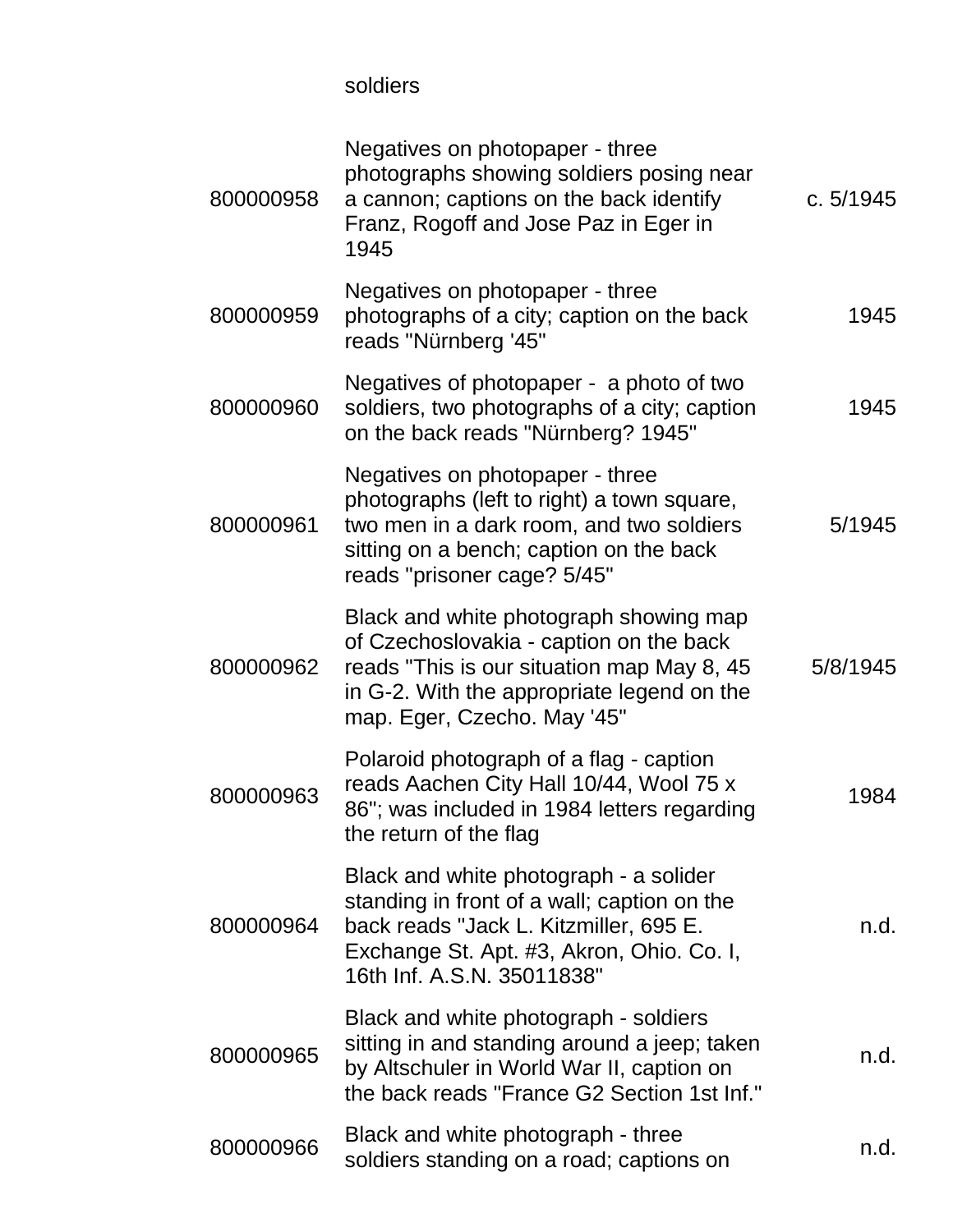|                  |                            |           | the back read "Belgium?" and "Franz,<br>Metzgar, Paul Stein"                                   |                    |
|------------------|----------------------------|-----------|------------------------------------------------------------------------------------------------|--------------------|
|                  |                            | 800000967 | Black and white still from "Tripoli" - four<br>soldiers looking at plans on a desk             | n.d.               |
|                  |                            | 800000968 | Black and white still from "Tripoli" - a<br>soldier, a woman, and a man                        | n.d.               |
| $\boldsymbol{4}$ | <b>No</b><br><b>Folder</b> |           | <b>Negatives</b>                                                                               | 4/28/1905          |
|                  |                            | 800000969 | Green canister labeled "268, War 1945, 1st<br>Div., Cheb"                                      | 1945               |
|                  |                            | 800000970 | Green canister labeled "268, War 1945, 1st<br>Inf., Cheb"                                      | 1945               |
| 5                | <b>No</b><br><b>Folder</b> |           | <b>Negatives</b>                                                                               | 1945, n.d.         |
|                  |                            | 800000971 | Silver canister labeled "German Negs" and<br>"Cheb 1st V-E Day/Prison."                        | c. 1945            |
|                  |                            | 800000972 | Silver canister labeled "Germans 1st<br>Recon"                                                 | n.d.               |
|                  |                            |           | <b>Series Six: Oversized Materials</b>                                                         | 1861-1994,<br>n.d. |
| 6                | <b>No</b><br><b>Folder</b> |           | <b>Pre-World War I Clippings</b>                                                               | n.d.               |
|                  |                            | 800000973 | Magazine pages 55-58, 63-64 - "A<br>Capsule History of the War"                                | n.d.               |
|                  |                            | 800000974 | Magazine pages 46-50 - "The Civil War" by<br>James Street; photographs by David E.<br>Scherman | n.d.               |
|                  |                            | 800000975 | Magazine clipping - three sketches of the<br><b>Battle of Fort Sumter</b>                      | n.d.               |
|                  |                            | 800000976 | Life magazine - "Freedom to Jim Crow"<br>(pages 96-108)                                        | n.d.               |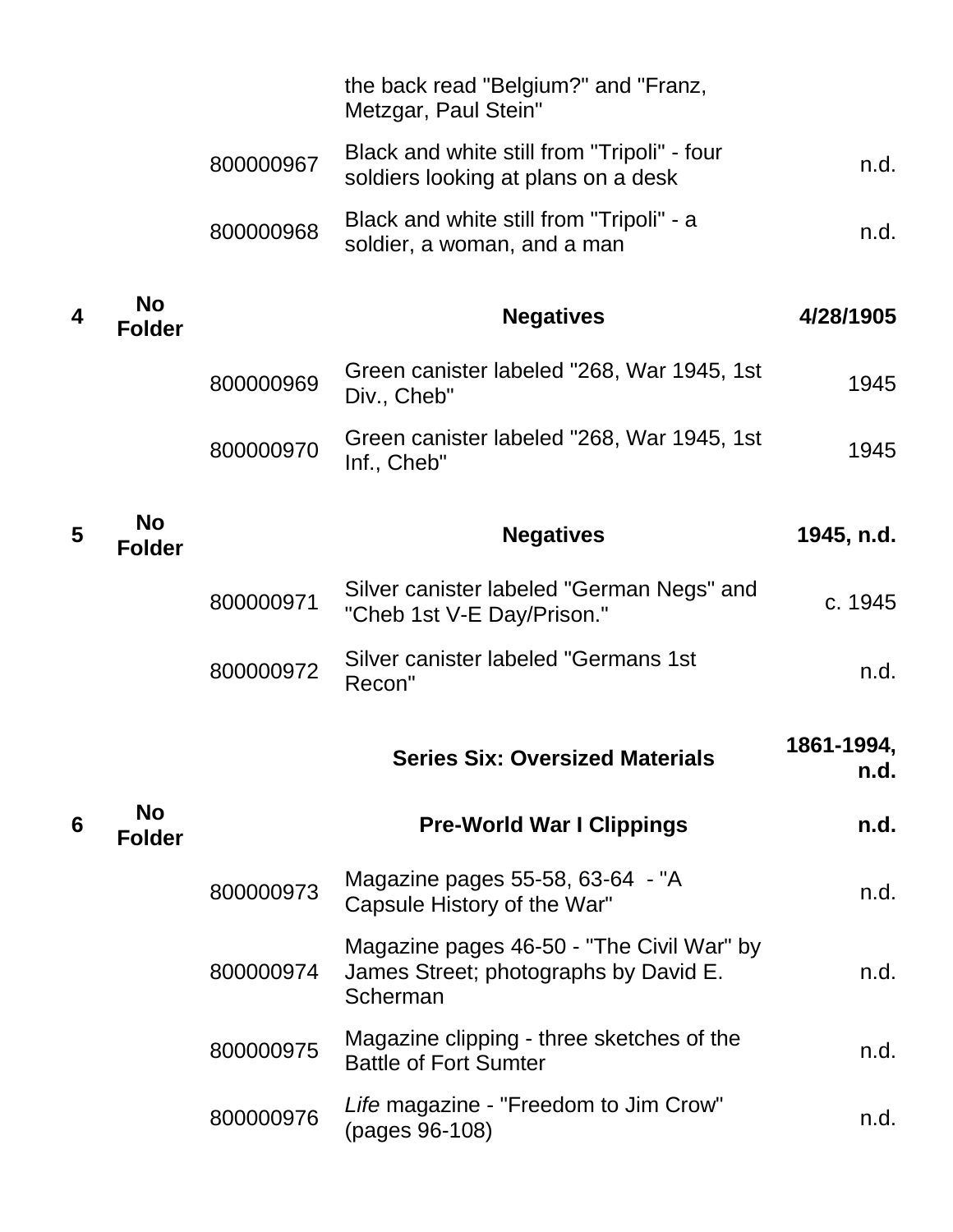| 800000977 | Life magazine articles "Gaiety, Dread on<br>the Home Front" (pages 68-72, 77-80, 83-<br>86, 89) and "Money, Music, Funny Cards<br>$(73-76)$ | n.d.      |
|-----------|---------------------------------------------------------------------------------------------------------------------------------------------|-----------|
| 800000978 | Life magazine article "Great Advances"<br>That Changed War" (pages 65-76, 79-82)                                                            | n.d.      |
| 800000979 | German-language newspaper page<br>showing Matthew Brady's photographs of<br>the Civil War                                                   | n.d.      |
| 800000980 | <b>Standard Oil Division American Oil</b><br>Company advertisement showing a<br>depiction of The Battle of New Orleans                      | n.d.      |
| 800000981 | Magazine pages 51-58 - article and<br>photographs on the Civil War                                                                          | n.d.      |
| 800000982 | Magazine page 68 - photograph showing a<br>scene from a movie                                                                               | n.d.      |
| 800000983 | Brochure for Battles of the Civil War, 1861-<br>1865                                                                                        | n.d.      |
| 800000984 | Harper's Weekly front page - Volume 5,<br>Number 226                                                                                        | 4/27/1861 |
| 800000985 | Life magazine pages - "Warriors'<br>Wardrobes"                                                                                              | n.d.      |
| 800000986 | Life magazine pages - includes article<br>"Tom Jones' Wins in a Romp"                                                                       | n.d.      |
| 800000987 | The Continental Insurance Companies<br>advertisement showing "The Continental<br>Soldier 1781"                                              | n.d.      |
| 800000988 | <b>Standard Oil Division American Oil</b><br>Company advertisement showing a<br>depiction of The Alamo                                      | n.d.      |
| 800000989 | Life magazine - "The Soldier's Life"<br>showing a photograph of a New<br>Hampshire volunteer Union soldier                                  | n.d.      |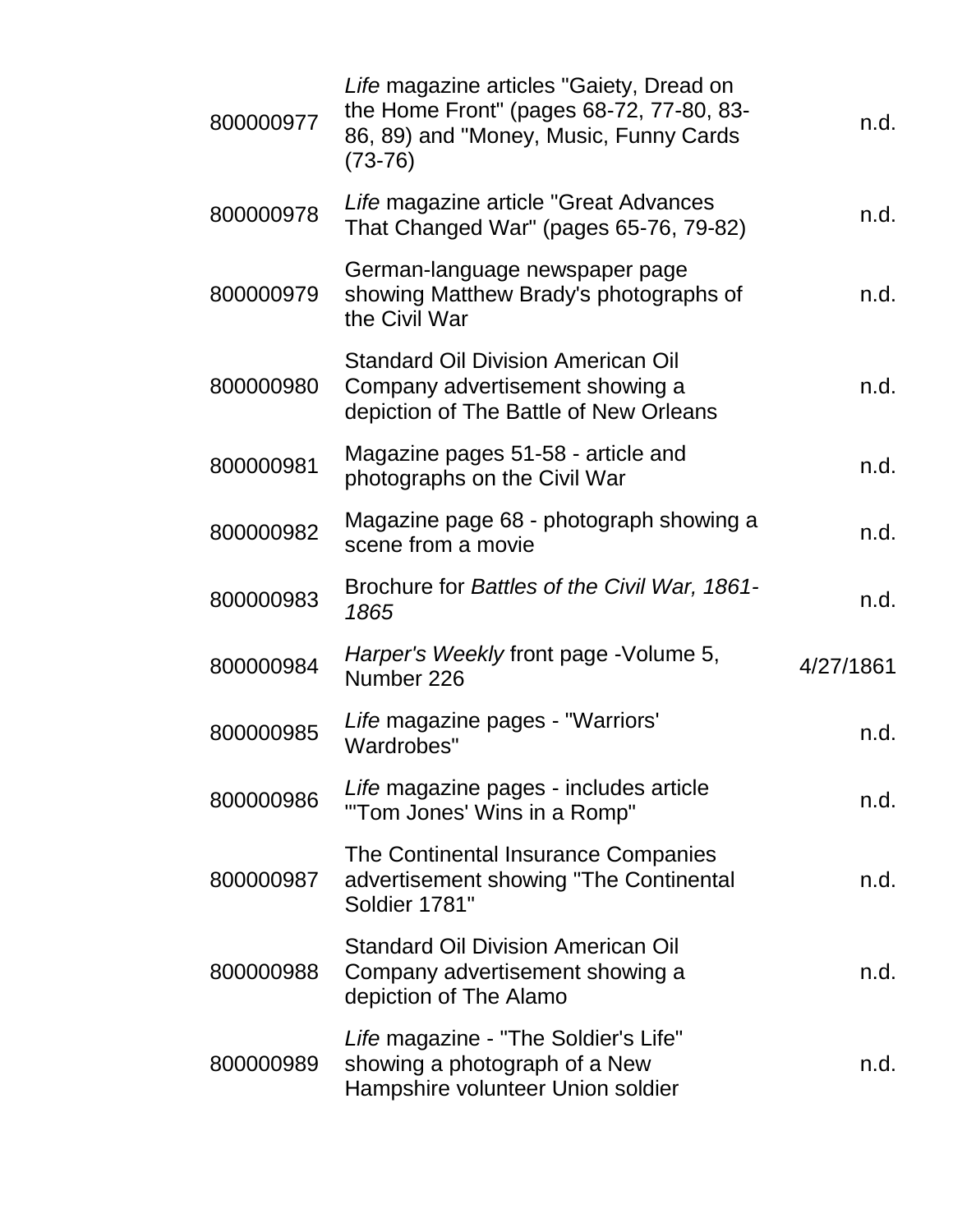|   |              | 800000990  | Life magazine article "A Boy and a Battle"<br>(pages 101-104, 107-108); originally<br>paperclipped to a headshot of Audie<br>Murphy from Time magazine                                                                                    | C.<br>10/8/1951 |
|---|--------------|------------|-------------------------------------------------------------------------------------------------------------------------------------------------------------------------------------------------------------------------------------------|-----------------|
|   |              | 800000991  | Life magazine pages 65-66, 71-74, 77-78 -<br>includes "North and South - Letters Home<br>Tell Adventures of Two Foes" by Bell Irvin<br>Wiley                                                                                              | n.d.            |
|   |              | 8000001000 | Life magazine pages - include articles "The<br>Impudent Raider", "The Stubborn<br>Cannoneer", and "The Little Tub That Sank<br>the Ironclad"                                                                                              | n.d.            |
|   |              | 8000001001 | Life magazine pages 48-50, 63-70 -<br>includes "Part I of an Inspiring New Series<br>Presented by the Editors of Life - The Civil<br>War: A Century-Old Drama Stirs the<br>Nation" and "Gallant Men in Deeds of<br>Glory" by Bruce Catton | n.d.            |
|   |              |            | <b>Standard Paper Manufacturing Company</b>                                                                                                                                                                                               |                 |
|   |              | 8000001002 | brochure showing participants of the Civil<br>War                                                                                                                                                                                         | n.d.            |
| 7 |              |            | <b>Oversized Artwork</b>                                                                                                                                                                                                                  | 1964, n.d.      |
|   |              | 8000001003 | Illustrations for Science Research<br>Associates' silver lab "The Valley of Death"                                                                                                                                                        | 1964            |
|   |              | 8000001004 | Sketches of Civil War soldiers - drawn on a<br>newspaper clipping                                                                                                                                                                         | n.d.            |
|   |              | 8000001005 | Photocopy of illustration for a short story<br>titled "A Horseman in the Sky" in Playboy<br>magazine's first issue (December 1953)                                                                                                        | n.d.            |
| 7 | $\mathbf{2}$ |            | <b>Enemy Guides</b>                                                                                                                                                                                                                       | n.d.            |
|   |              | 8000001008 | Clipping - sideviews of the firing<br>mechanisms on various tanks                                                                                                                                                                         | n.d.            |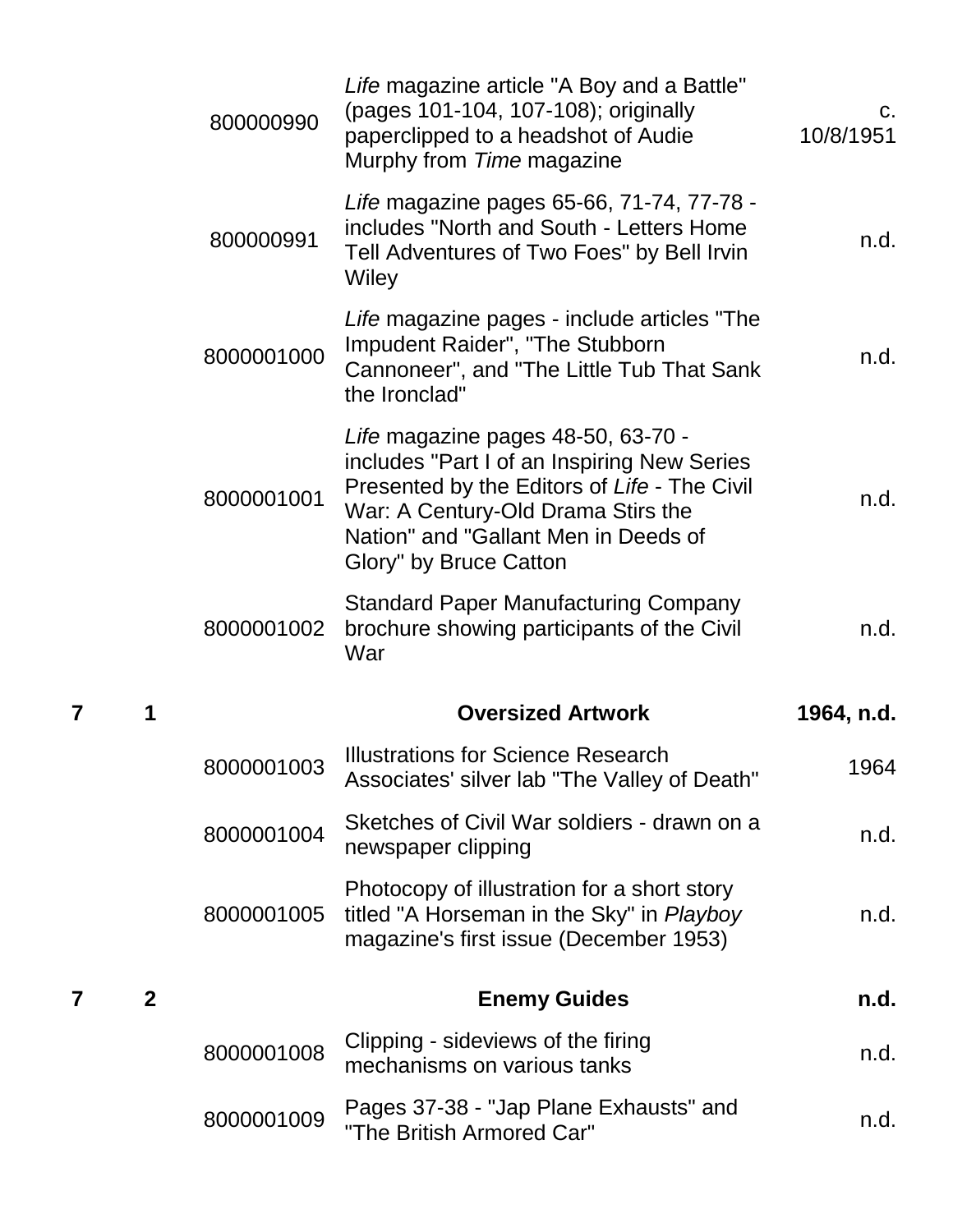|   | 8000001010 |                                                                                                                                                     | n.d.                                 |
|---|------------|-----------------------------------------------------------------------------------------------------------------------------------------------------|--------------------------------------|
|   | 8000001011 | Pages 25-28 - photographs of ships,<br>"Enemy Aircraft: Principal Japanese &<br>German Types" and "Quiz No. 2: A Dozen<br><b>Artillery Weapons"</b> | n.d.                                 |
|   | 8000001012 | Pages 25-28 - "Track Gear", "Armored<br>Vehicles" and "U.S. Suspensions Contrast<br>with the Christie-Type"                                         | n.d.                                 |
| 3 |            | <b>Life Magazine Clippings</b>                                                                                                                      | 1938-1961,<br>n.d.                   |
|   | 8000001013 | Magazine cover - "A Defender of China"                                                                                                              | 5/16/1938                            |
|   | 8000001014 | Magazine cover - headshot of Commander<br>Maxime Weygand                                                                                            | 5/20/1940                            |
|   | 8000001015 | Magazine cover - Volume 13, Number 1;<br>photograph of the cannon at Fort McHenry                                                                   | 7/6/1942                             |
|   | 8000001016 | Magazine cover - "How Strong is Japan?"                                                                                                             | 8/16/1943                            |
|   | 8000001017 | Magazine cover clipping - Volume 20,<br>Number 12; Mukden Commander Major<br><b>General Kovtoun-Stankevich</b>                                      | 3/25/1946                            |
|   | 8000001018 | Volume 41, Number 8, pages 19-26 - "The<br>Death of the Last Union Soldier and of an<br>Era Muffled Roll for Grand Army"                            | 8/20/1956                            |
|   | 8000001019 | Magazine cover - photo of John F.<br><b>Kennedy in Paris</b>                                                                                        | 6/9/1961                             |
|   | 8000001020 | Page 19 - photographs showing the<br>German Army and scenes of Nazi<br>occupation                                                                   | n.d.                                 |
|   | 8000001021 | Magazine cover clipping - "Navy Couple"                                                                                                             | n.d.                                 |
|   | 8000001022 | Life cover clipping - Omar Bradley with a<br>map behind him                                                                                         | n.d.                                 |
|   | 8000001023 | Life magazine cover clipping - Sgt. John A.<br>Pittman and his Medal of Honor                                                                       | n.d.                                 |
|   |            |                                                                                                                                                     | Pages 25-28 - "Japanese Cargo Ships" |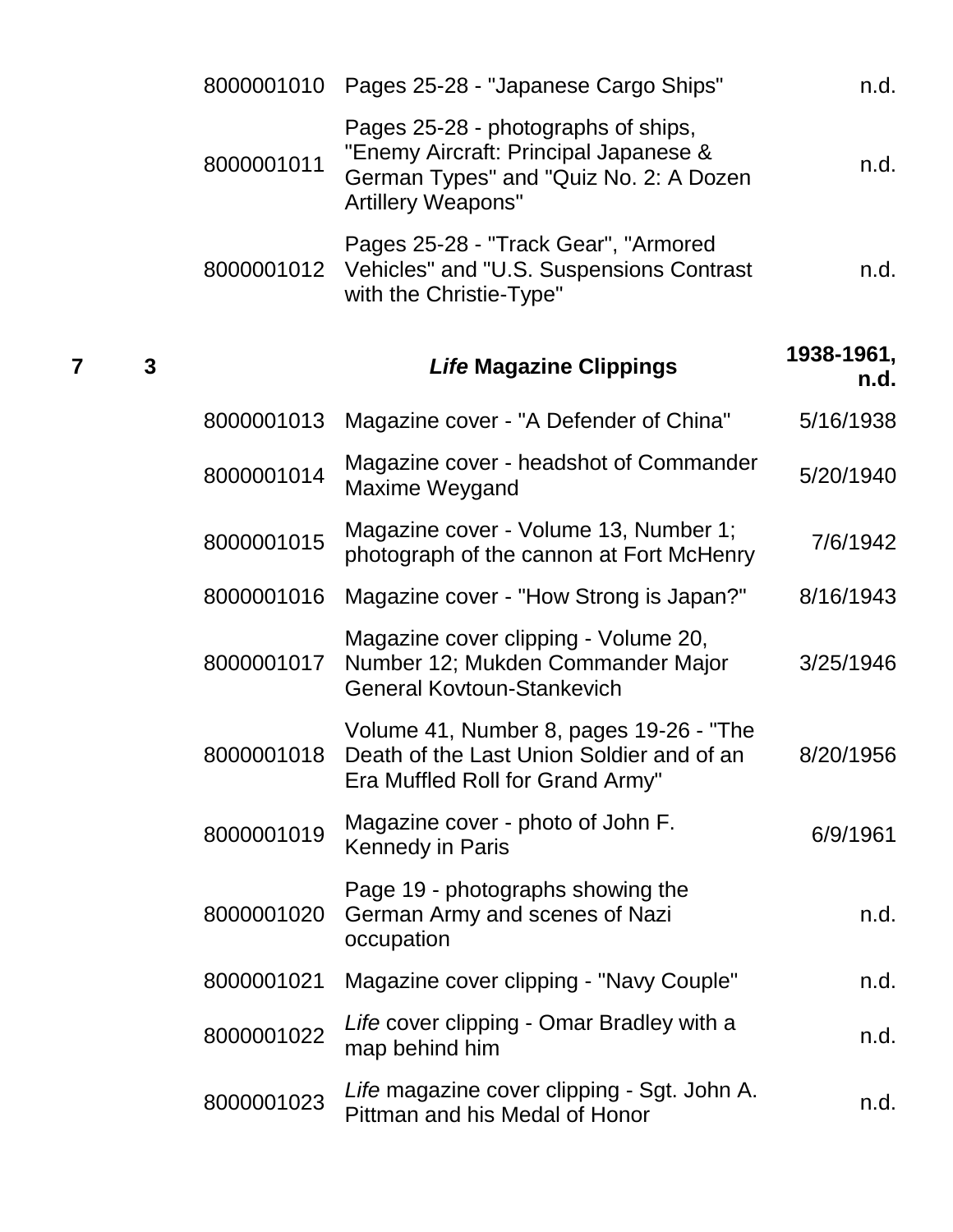|            | <b>Oversized Materials</b>                                                                                                                                                                                                                                                                                                                                              | 1943-1959  |
|------------|-------------------------------------------------------------------------------------------------------------------------------------------------------------------------------------------------------------------------------------------------------------------------------------------------------------------------------------------------------------------------|------------|
| 8000001024 | Page from The Illustrated London News -<br>"The Norton Hall Collection of Arms and<br>Armour for the Tower"                                                                                                                                                                                                                                                             | 3/27/1943  |
| 8000001025 | The Illustrated London News pages 63-66,<br>73-74 - includes articles "Jet-Propulsion<br>Explained: A System Now in its Practical<br>Stage", "Allies to Have Jet-Propelled<br>Aircraft: A Diagram of an Aeroplane of the<br>Future", "A Bomb with Wings: The German<br>Radio-Controlled Rocket Bomb",<br>"Sabotage Continues in Denmark" and<br>"After a Bloody Battle" | 1/15/1944  |
| 8000001026 | Yank, Volume 1, Number 38, Continental<br>Edition                                                                                                                                                                                                                                                                                                                       | 4/15/1945  |
| 8000001027 | The New York Times Magazine pages 1-2,<br>$5 - 12$                                                                                                                                                                                                                                                                                                                      | 6/24/1945  |
| 8000001028 | Christmas card from "the folks of<br>Readington, Mr. Wilfred Hasbrouck,<br>Pastor" to Altschuler                                                                                                                                                                                                                                                                        | c. 12/1945 |
| 8000001029 | Chicago Sunday Tribune Grafic Magazine<br>- drawings from "Ninety-Eight Years of<br>Uniforms"                                                                                                                                                                                                                                                                           | 7/3/1949   |
| 8000001030 | Look Magazine, Volume 15, Number 8,<br>pages 27-31 - "The Red Army Can Be<br>Beaten"                                                                                                                                                                                                                                                                                    | 4/10/1951  |
| 8000001031 | "Early Firearms in the George F. Harding<br>Museum - Chicago"                                                                                                                                                                                                                                                                                                           | 1952       |
| 8000001032 | Terry and the Pirates comic from the<br>Chicago Sunday Tribune                                                                                                                                                                                                                                                                                                          | 2/15/1953  |
| 8000001033 | Terry and the Pirates comic from the<br>Chicago Sunday Tribune                                                                                                                                                                                                                                                                                                          | 2/22/1953  |
| 8000001034 | Vogue page 180 - advertisement for U.S.<br>Defense Bonds showing Marine S/Sgt.<br><b>Archie Van Winkle</b>                                                                                                                                                                                                                                                              | 8/1/1953   |

**7 4 Oversized Materials 1943-1959**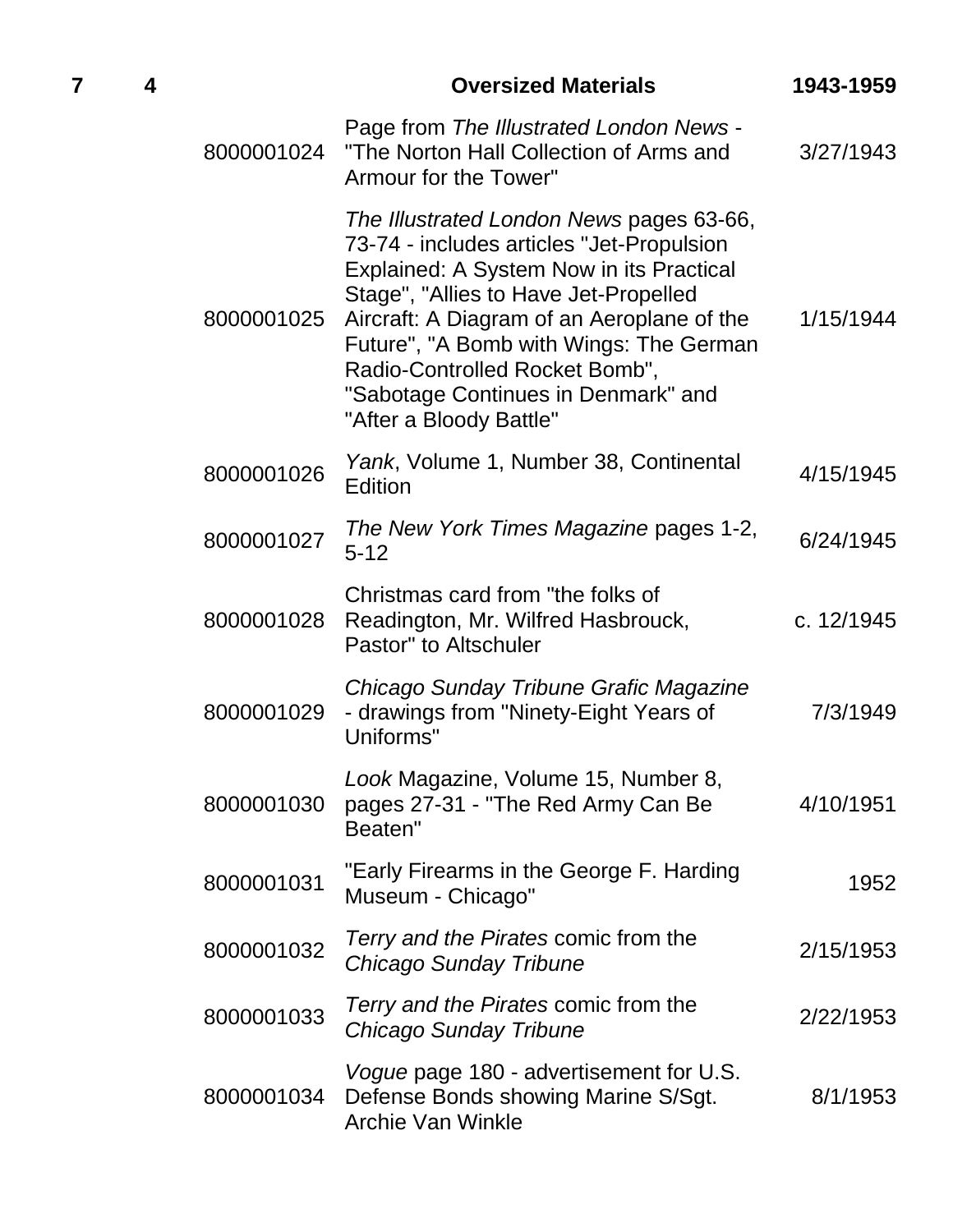|   |   | 8000001035 | Davy Crockett comic from the Chicago<br><b>Sunday Tribune</b>                                                             | 1/22/1956 |
|---|---|------------|---------------------------------------------------------------------------------------------------------------------------|-----------|
|   |   | 8000001036 | Chicago Sunday Times Magazine - "Israel<br><b>Builds A Women's Army"</b>                                                  | 5/3/1959  |
|   | 5 |            | <b>Oversized Materials</b>                                                                                                | 1959-2000 |
|   |   | 8000001037 | The New York Times Magazine page 18 -<br>"The Navy's Frogmen: Underwater<br>Astronauts"                                   | 8/9/1959  |
|   |   | 8000001038 | "The American Heritage Picture History of<br>The Civil War" with narrative by Bruce<br><b>Catton brochure</b>             | c. 1960   |
|   |   | 8000001039 | "The American Heritage Picture History of<br>The Civil War" with narrative by Bruce<br>Catton brochure; duplicate copy    | c. 1960   |
|   |   | 8000001040 | Chicago Sunday Sun-Times Parade article<br>- General L.L. Lemnitzer, Chief of Staff,<br>U.S. Army                         | 5/15/1960 |
|   |   | 8000001041 | "The Longest Day" movie picture book                                                                                      | 1962      |
|   |   | 8000001042 | Chicago Tribune Magazine articles and<br>photographs on D-Day                                                             | 5/29/1994 |
|   |   | 8000001043 | Newspaper clipping from the Chicago<br>Tribune's Books section - "Normandy"<br>memories"                                  | 6/5/1994  |
|   |   | 8000001044 | Chicago Tribune article "D-Day"<br>remembered" about the National D-Day<br><b>Museum in New Orleans</b>                   | 7/9/2000  |
| 7 | 6 |            | <b>Oversized Materials</b>                                                                                                | n.d.      |
|   |   | 8000001045 | Magazine pages 65-68 - "Civil War art in<br>1961"                                                                         | n.d.      |
|   |   | 8000001046 | Greeting card from Eugene & Fanny -<br>drawing shows "Madison Ave. and 36th<br>Street looking north, J.P. Morgan Library" | n.d.      |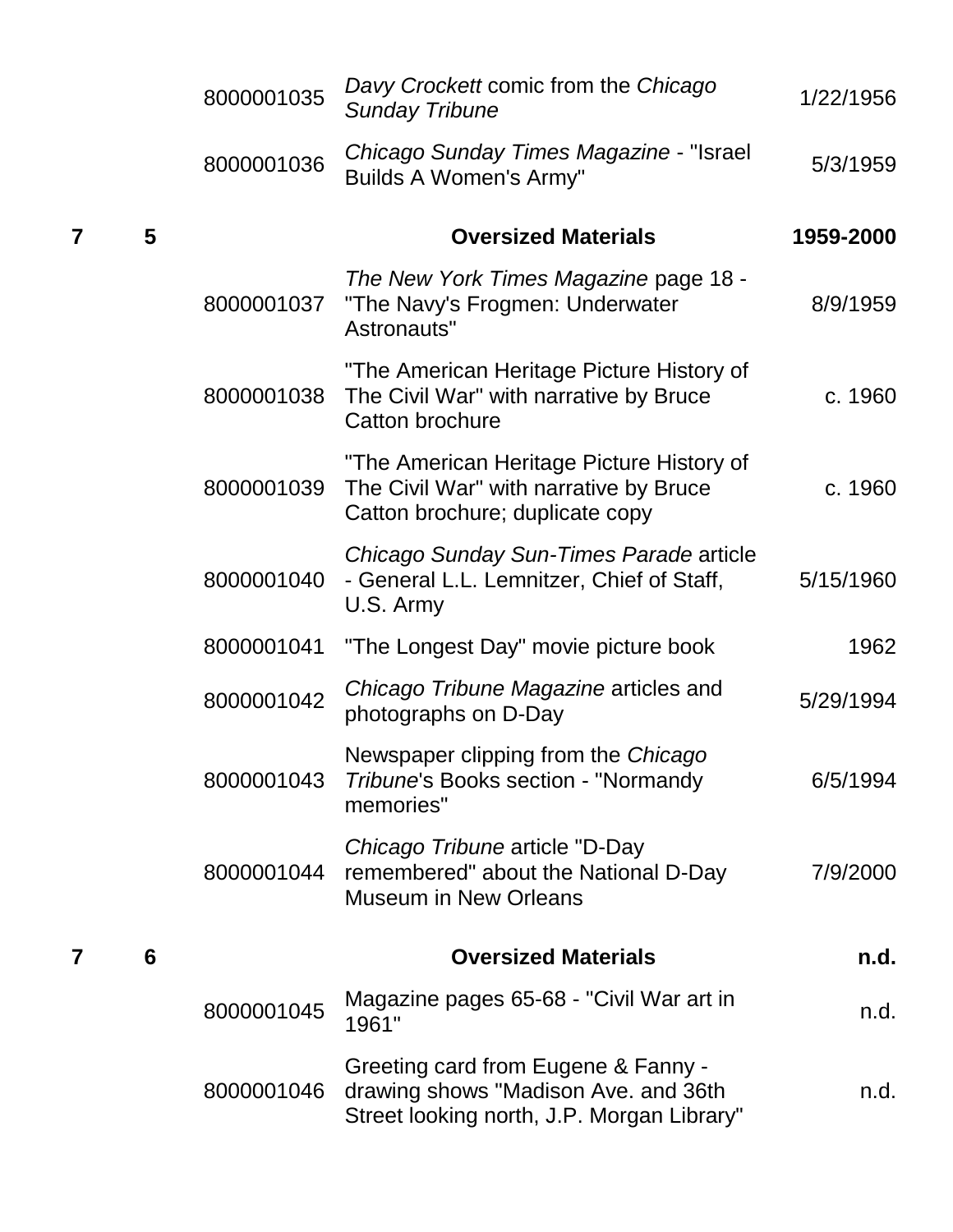| 8000001047 | Pamphlet - Herman P. Dean Firearms<br><b>Collection at the Huntington Galleries</b>                                          | n.d. |
|------------|------------------------------------------------------------------------------------------------------------------------------|------|
| 8000001048 | Magazine clippings - article "Speaking of<br>PicturesThese are Twin Generals" with<br>photographs of Félix and Théodore Bret | n.d. |
| 8000001049 | Magazine page - the Emperor of Japan<br>reviewing his fleet                                                                  | n.d. |
| 8000001050 | Magazine page - John Vanderbilt Henry<br>Spencer-Churchill in full-dress uniform of<br>the Life Guards cavalry regiment      | n.d. |
| 8000001051 | Magazine page 58 - a re-creation of<br>Australia's settling for its 150th anniversary                                        | n.d. |
| 8000001052 | Magazine page 83 - Signal Corps<br>members looking at a sand situation table                                                 | n.d. |
| 8000001053 | Magazine page - advertisement for Army<br>Day and the U.S. Army and U.S. Aire<br><b>Force Recruiting Stations</b>            | n.d. |
| 8000001054 | Magazine clipping - movie still of a soldier<br>wearing a cap                                                                | n.d. |
| 8000001055 | Magazine page - various service medals                                                                                       | n.d. |
| 8000001056 | Magazine page - "Decorations and Service<br>Ribbons of U.S. Armed Forces"                                                    | n.d. |
| 8000001057 | Magazine page - "Audie Murphy won all<br>these medals in World War II"                                                       | n.d. |
| 8000001058 | Magazine pages 61-68 - article titled<br>"Napoleon in Russia - Death of an Army is<br>painted by a great Russian"            | n.d. |
| 8000001059 | Newspaper page - drawings of American<br>war vessels landing in Japan                                                        | n.d. |
| 8000001060 | Newspaper page 121 - photograph of Rt.<br>Hon. Sir Samuel John Gurney Hoare                                                  | n.d. |
| 8000001061 | Magazine pages - "The Japan of Meiji Hits<br>Out at Russia"                                                                  | n.d. |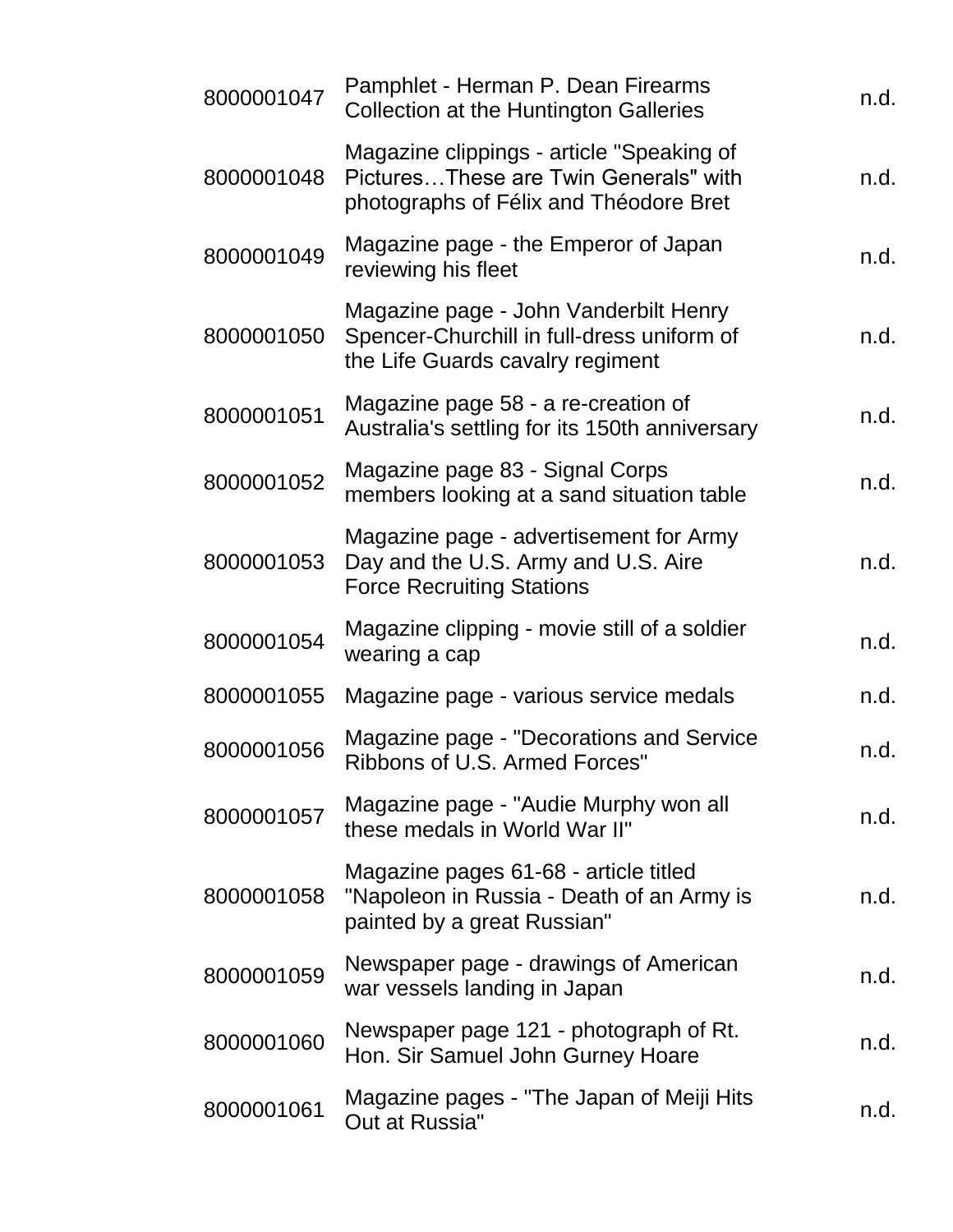|   |                | 8000001062 | Magazine pages 26-28 - "Movie of the<br>Week: Gunga Din"                                                                                                         | n.d. |
|---|----------------|------------|------------------------------------------------------------------------------------------------------------------------------------------------------------------|------|
|   |                | 8000001063 | Magazine page 157-158 - "Assault on a<br>Cake - Marines set up ceremonial<br>beachhead for birthday"                                                             | n.d. |
|   |                | 8000001064 | Magazine page 18 - "Germany Supervises<br>the Last Grim Days of the Third French<br>Republic"                                                                    | n.d. |
| 7 | $\overline{7}$ |            | <b>Oversized Materials</b>                                                                                                                                       | n.d. |
|   |                | 8000001065 | Magazine pages 58-63 - "Mountain"<br>Troops"                                                                                                                     | n.d. |
|   |                | 8000001066 | Magazine pages 8-9 - photographs and a<br>short article on Baron Charles Kelvynge<br>Greenway of Stanbridge and his collection<br>of toy soldiers                | n.d. |
|   |                | 8000001067 | Magazine pages - showing scenes from<br>the Revolutionary War and "The Attack on<br>Chapultepec"                                                                 | n.d. |
|   |                | 8000001068 | Magazine page - Shell Industrial Lubricant<br>advertisement showing troops firing<br>"Congreve's 1806 'fire rocket'" and<br><b>Bazookas</b>                      | n.d. |
|   |                | 8000001069 | Magazine page 49 - sketches of "the First"<br>Continental Marines [] in 1775, for duty<br>in the Revolutionary War"                                              | n.d. |
|   |                | 8000001070 | Huddy & Duval Prints brochure                                                                                                                                    | n.d. |
|   |                | 8000001071 | Magazine page - RUSCO Mills<br>advertisement showing soldiers from World<br>War I, World War II, the Mexican War, the<br>Spanish-American War, and the Civil War | n.d. |
|   |                | 8000001072 | Magazine page - Chivas Regal<br>advertisement showing Robert the Bruce                                                                                           | n.d. |
|   |                | 8000001073 | Newspaper page - "This Red Mobile"<br>Artillery is Driving Nazis Back"                                                                                           | n.d. |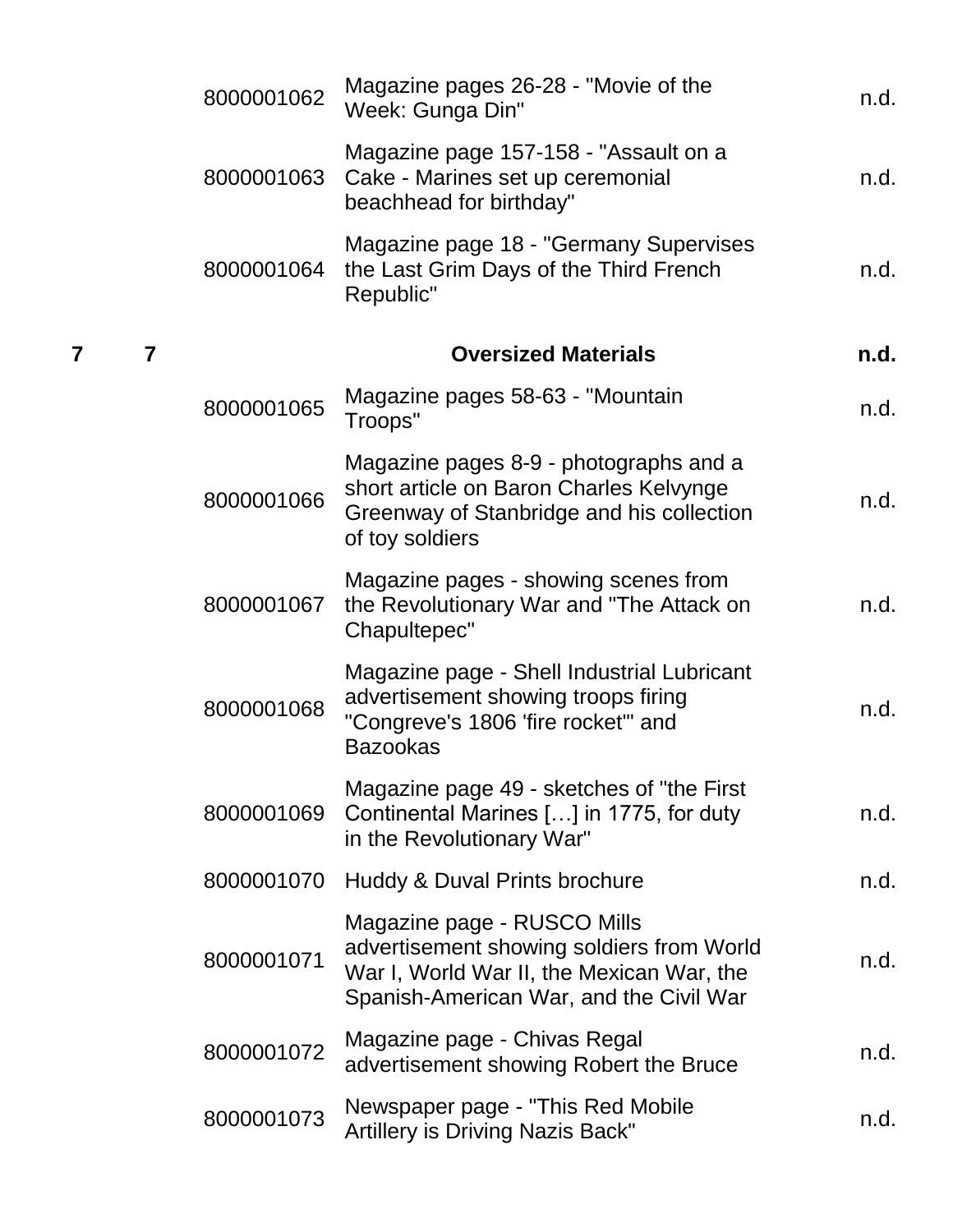|   |   | 8000001074 | Magazine pages 111-112 - "The Enemy's<br>Weapons"                                                                 | n.d. |
|---|---|------------|-------------------------------------------------------------------------------------------------------------------|------|
|   |   | 8000001075 | Newspaper clipping - advertisement for a<br>book titled "I was a Captive in Korea" by<br><b>Philip Deane</b>      | n.d. |
|   |   | 8000001076 | Magazine clipping - "They walked the<br>roads to glory" showing Division patches                                  | n.d. |
|   |   | 8000001077 | Magazine page 29 - King George VI at a<br>Trooping the Colors ceremony                                            | n.d. |
|   |   | 8000001078 | Magazine page - photographs showing the<br>Constabulary, the Army Ground Force in<br><b>U.S. Occupied Germany</b> | n.d. |
|   |   | 8000001079 | Magazine page - New Zealand bagpipers                                                                             | n.d. |
|   |   | 8000001080 | Magazine page - movie still showing two<br>men with binoculars around their necks<br>looking skyward              | n.d. |
|   |   | 8000001081 | Magazine page - Crane's Fine Papers<br>advertisement showing soldiers standing at<br>attention                    | n.d. |
|   |   | 8000001082 | Magazine page - portrait of Omar N.<br>Bradley sitting at his desk                                                | n.d. |
|   |   | 8000001083 | Magazine pages 49-50 - movie stills from<br>Jacobowsky and the Colonel                                            | n.d. |
| 7 | 8 |            | <b>Oversized Materials</b>                                                                                        | n.d. |
|   |   | 8000001084 | Magazine page - Richard Marco and his<br>collection of more than 1,000 emblems and<br>insignia patches            | n.d. |
|   |   | 8000001085 | Magazine pages 79-84 - "Signal Corps: It<br>Fights the Battle of Communications"                                  | n.d. |
|   |   | 8000001086 | Magazine page 87 - propaganda<br>advertisement from the Tubize Rayon<br>Corporation                               | n.d. |
|   |   | 8000001087 | Magazine pages 145-150 - article titled                                                                           | n.d. |
|   |   |            |                                                                                                                   |      |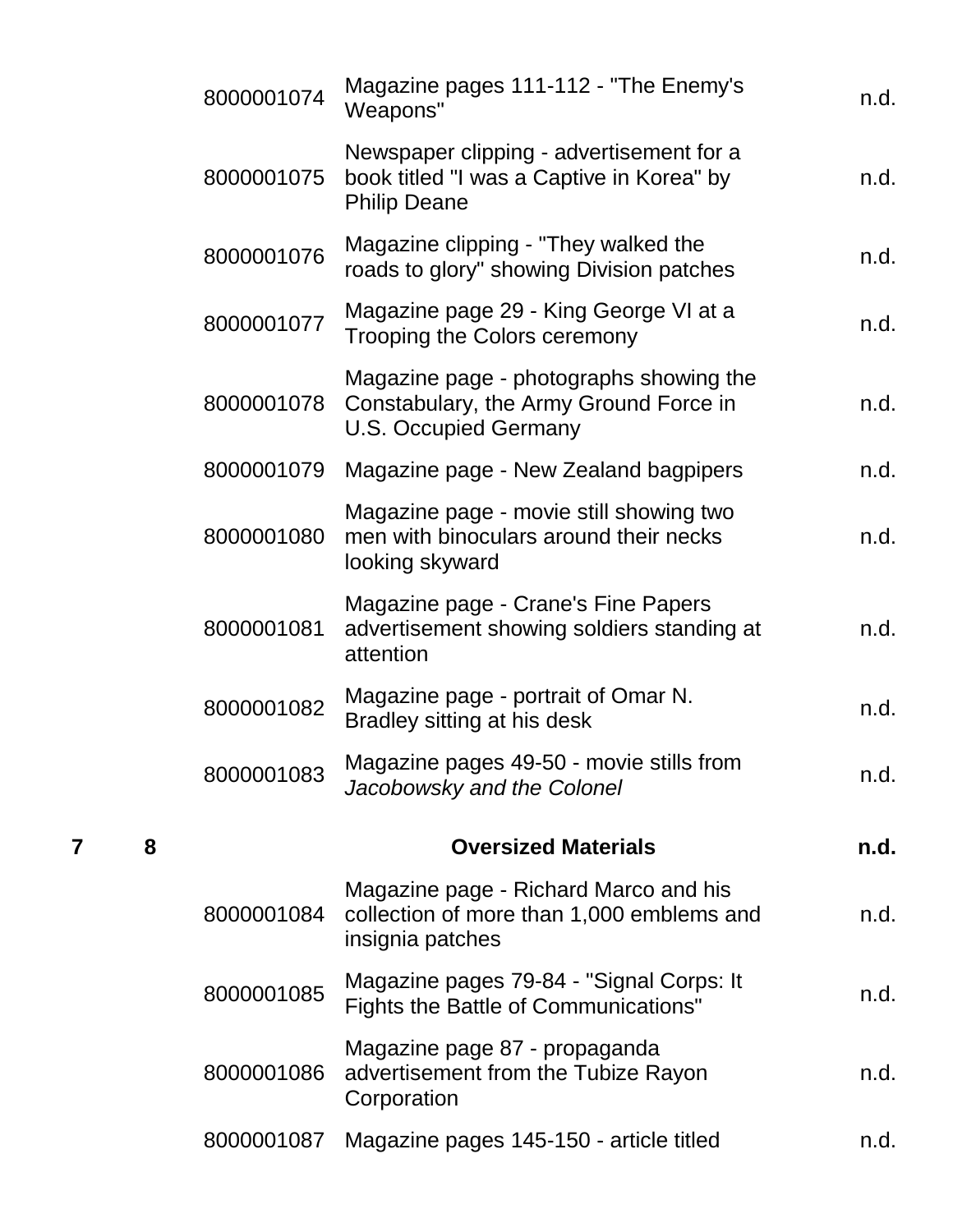"The Medal"

| 8000001088 | Magazine page 39 - photographs of<br>Argentine President Pedro Aramburu with<br>various people, including Vice President<br>Rear Admiral Isaac Rojas                                                        | n.d.       |
|------------|-------------------------------------------------------------------------------------------------------------------------------------------------------------------------------------------------------------|------------|
| 8000001089 | Magazine pages 71-72 - "The Story of<br><b>Little Tin Soldiers"</b>                                                                                                                                         | n.d.       |
| 8000001090 | Magazine pages 29-30 - first page shows a<br>picture of a war mobiliization parade in<br>New York; the second page shows<br>photographs for the article "Lightly Armed<br>Japanese Filter Up Through Burma" | n.d.       |
| 8000001091 | Catalog for "Uniforms of the Continental<br>Army 1775-78 and of the Confederate<br>States of America 1861-65"                                                                                               | n.d.       |
| 8000001092 | Pamphlet for "Gardner's Photographic<br>Sketch Book of the Civil War"                                                                                                                                       | n.d.       |
| 8000001093 | Dunnings Major Collection of Antique and<br>Desirable Arms auction pamphlet                                                                                                                                 | n.d.       |
| 8000001094 | <b>West Virginia Pulp and Paper</b><br>advertisement brochure showing scenes<br>from the Civil War                                                                                                          | n.d.       |
|            | <b>Full-Size Newspaper and Magazine</b><br>Pages 1                                                                                                                                                          | 1943, 1945 |
| 8000001095 | <b>PM's Daily Picture Magazine pages 13-15 -</b><br>includes articles and photographs related<br>to a U.S. Army Engineer, the STEN gun,<br>and other weapons                                                | 3/22/1943  |
| 8000001096 | Yank article with "Close-Up Pictures of<br>German, Jap and Italian Guns"                                                                                                                                    | 5/14/1943  |
| 8000001097 | <b>PM's Daily Picture Magazine pages 13-15 -</b><br>includes articles and photographs related<br>to "The Air Offensive Against Germany"                                                                     | 5/16/1943  |
| 8000001098 | New York Herald Tribune - images from<br>"Scenes Along the Long Road Which Led                                                                                                                              | 8/12/1945  |

**7 9**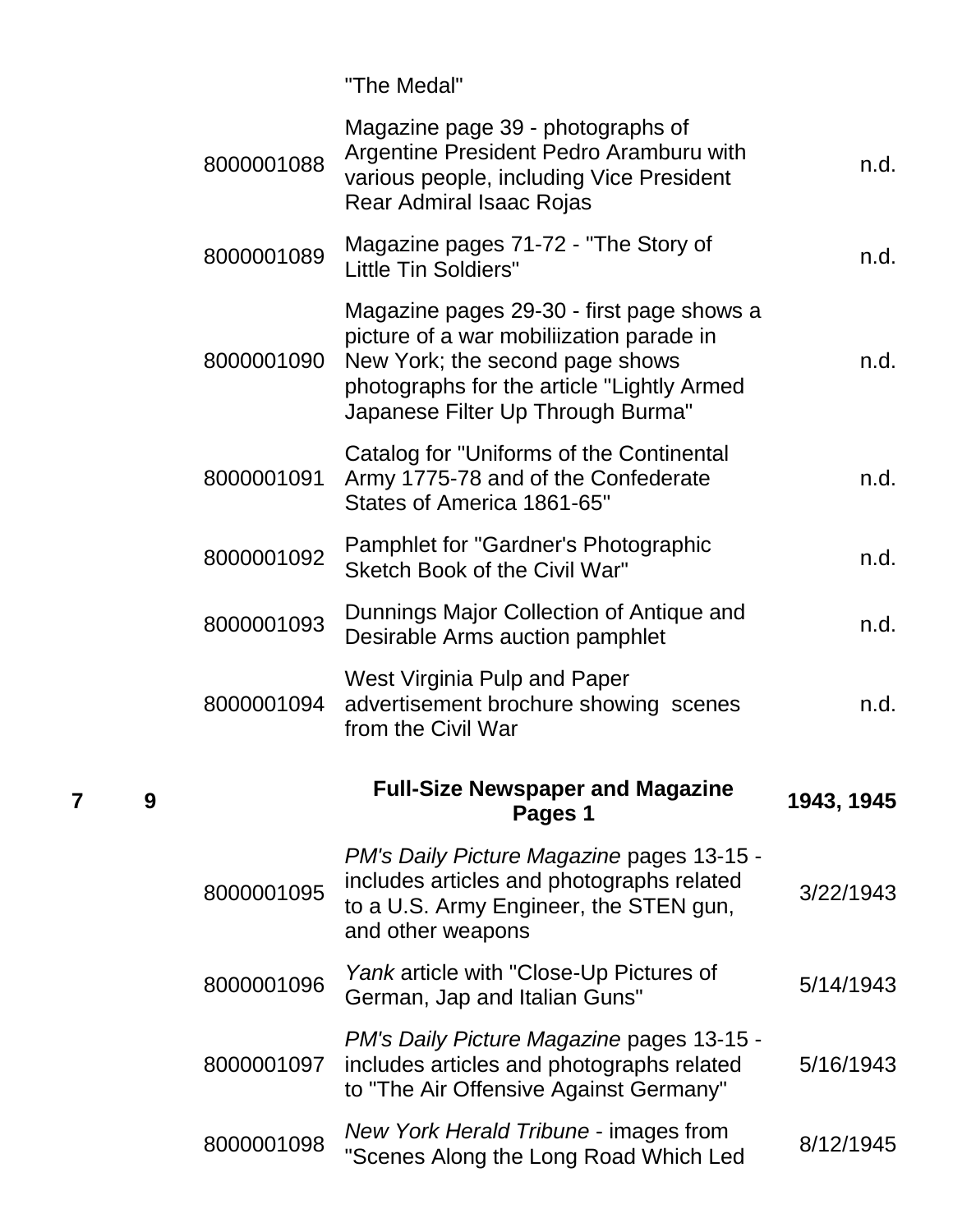| 7 | 10 |            | <b>Full-Size Newspaper and Magazine</b><br>Pages 2                                                                                                                                                                   | 1960-1962,<br>1964, 1994 |
|---|----|------------|----------------------------------------------------------------------------------------------------------------------------------------------------------------------------------------------------------------------|--------------------------|
|   |    | 8000001099 | Look magazine - "If the South Had Won<br>the Civil War" by MacKinlay Kantor;<br>illustrated by Robert Fawcett                                                                                                        | 11/22/1960               |
|   |    | 8000001100 | Life fold-out cover - depiction of the<br>"Cavalry Charge at Brandy Station"                                                                                                                                         | 1/6/1961                 |
|   |    | 8000001101 | <b>Civil War Times Illustrated brochure</b>                                                                                                                                                                          | 4/1962                   |
|   |    | 8000001102 | This Week Magazine pages 6-18 - "An<br>American Feast" by Thomas J. Fleming;<br>illustrated by Leslie Saalburg                                                                                                       | 11/22/1964               |
|   |    | 8000001103 | Chicago Tribune article "D-Day's 'dreadful<br>morning"                                                                                                                                                               | 5/29/1994                |
|   |    | 8000001104 | Chicago Tribune article "D-Day wrenched<br>French town into 20th Century"                                                                                                                                            | 5/29/1994                |
|   |    | 8000001105 | Newspaper clipping from the Chicago<br>Tribune - "Landmark invasion"                                                                                                                                                 | 5/29/1994                |
| 7 | 11 |            | <b>Full-Size Newspaper and Magazine</b><br>Pages 3                                                                                                                                                                   | n.d.                     |
|   |    | 8000001106 | Magazine pages - include articles "The<br>Silent Scout", "A Dauntless Samaritan",<br>"Unruly Irishmen Who Ruined a Yank<br>Invasion", "Trapped Train and a Hero at<br>the Switch" and "Youngsters' Hour of<br>Glory" | n.d.                     |
|   |    | 8000001107 | Magazine pages - "Shoulder Insignia" of<br>the U.S. Army                                                                                                                                                             | n.d.                     |
|   |    | 8000001108 | Magazine pages - article and illustrations<br>on the Sino-Japanese War                                                                                                                                               | n.d.                     |
|   |    | 8000001109 | Magazine pages on "Civil War Part II"<br>including sections on Bull Run, Shiloh,<br>Antietam, Chancellorsville, Gettysburg,                                                                                          | n.d.                     |